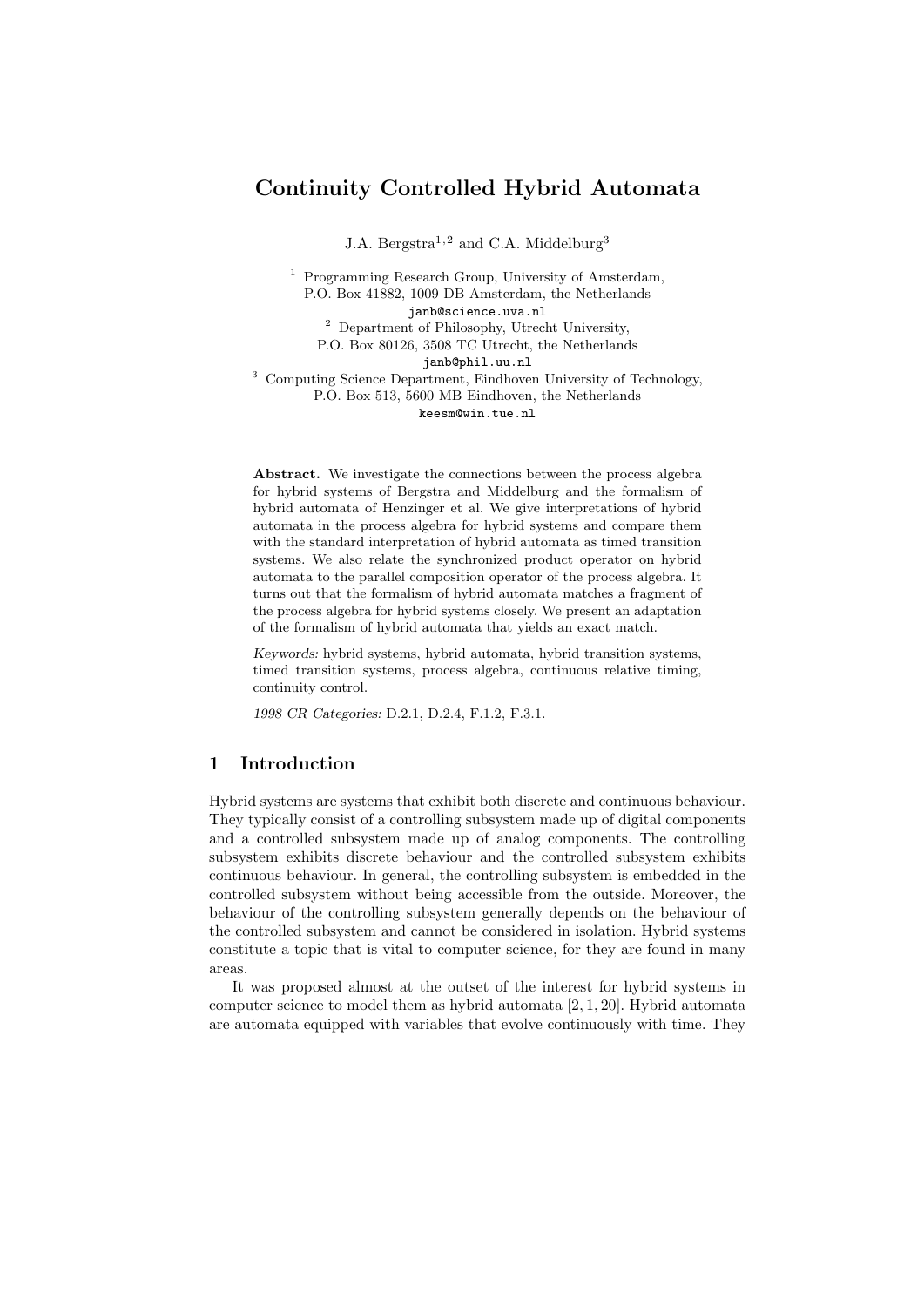can be viewed as a generalization of timed automata [3, 4]. The study of hybrid systems in computer science is up to now largely focussed on hybrid automata, in particular on model checking for hybrid automata (see e.g. [5, 22–24]). Satisfaction of properties expressed in an expressive temporal logic can be automatically verified for a restricted subclass of hybrid automata, known as linear hybrid automata. Conservative approximations are needed for other hybrid automata to make automatic verification possible.

In [15], we have introduced a process algebra for hybrid systems. This process algebra comprises:

- mathematical expressions for hybrid systems;
- equational axioms for equational reasoning about hybrid systems;
- rules for lifting results from real analysis to equations about hybrid systems;
- a structural operational semantics of the expressions.

The expressions are constructed by means of operators, each of which corresponds to a distinct and natural way in which hybrid systems can be combined or adapted. The axioms and lifting rules make fully precise how to establish whether two expressions constructed in different ways represent the same hybrid system. The structural operational semantics induces a transition system for each expression. The transition systems concerned are similar to the ones used for model checking in the setting of hybrid automata.

The process algebra for hybrid systems introduced in [15] can be regarded as originating from the formalism of hybrid automata. Both adopt the view that a hybrid system is a system in which an instantaneous state transition takes place when the system performs an action and a continuous state evolution takes place while the system is idling between performing successive actions. The process algebra for hybrid systems from [15] is an extension of the process algebra with continuous relative timing from the collection of process algebras with timing, each dealing with timing in a different way, presented in [9, 10]. All the process algebras with timing presented in [9, 10] are extensions of ACP [13, 12].

To the best of our knowledge, the other existing process algebras for hybrid systems are a variant of timed CSP [17], called hybrid CSP, introduced in [19], a variant of the  $\pi$ -calculus [31], called the  $\phi$ -calculus, introduced in [33], and another extension of ACP [12], called HyPA, introduced in [16]. In comparison with the one proposed in [15], the other process algebras for hybrid systems have certain limitations with regard to the description and/or analysis of hybrid systems. Hybrid CSP, the  $\phi$ -calculus and HyPA are further discussed in [15].

In this paper, we take a closer look at the connections between the process algebra for hybrid systems from [15] and the formalism of hybrid automata.

The structure of this paper is as follows. First of all, we give a brief summary of the version of process algebra for hybrid systems from [15] (Section 2). Next, we describe the form and meaning of the propositions used in the process algebra for hybrid systems and the formalism of hybrid automata (Section 3). Then, we give a summary of the formalism of hybrid automata (Section 4). Following, we discuss the semantic issues concerning the process algebra for hybrid systems that are relevant to the rest of the paper (Section 5). Thereupon, we investigate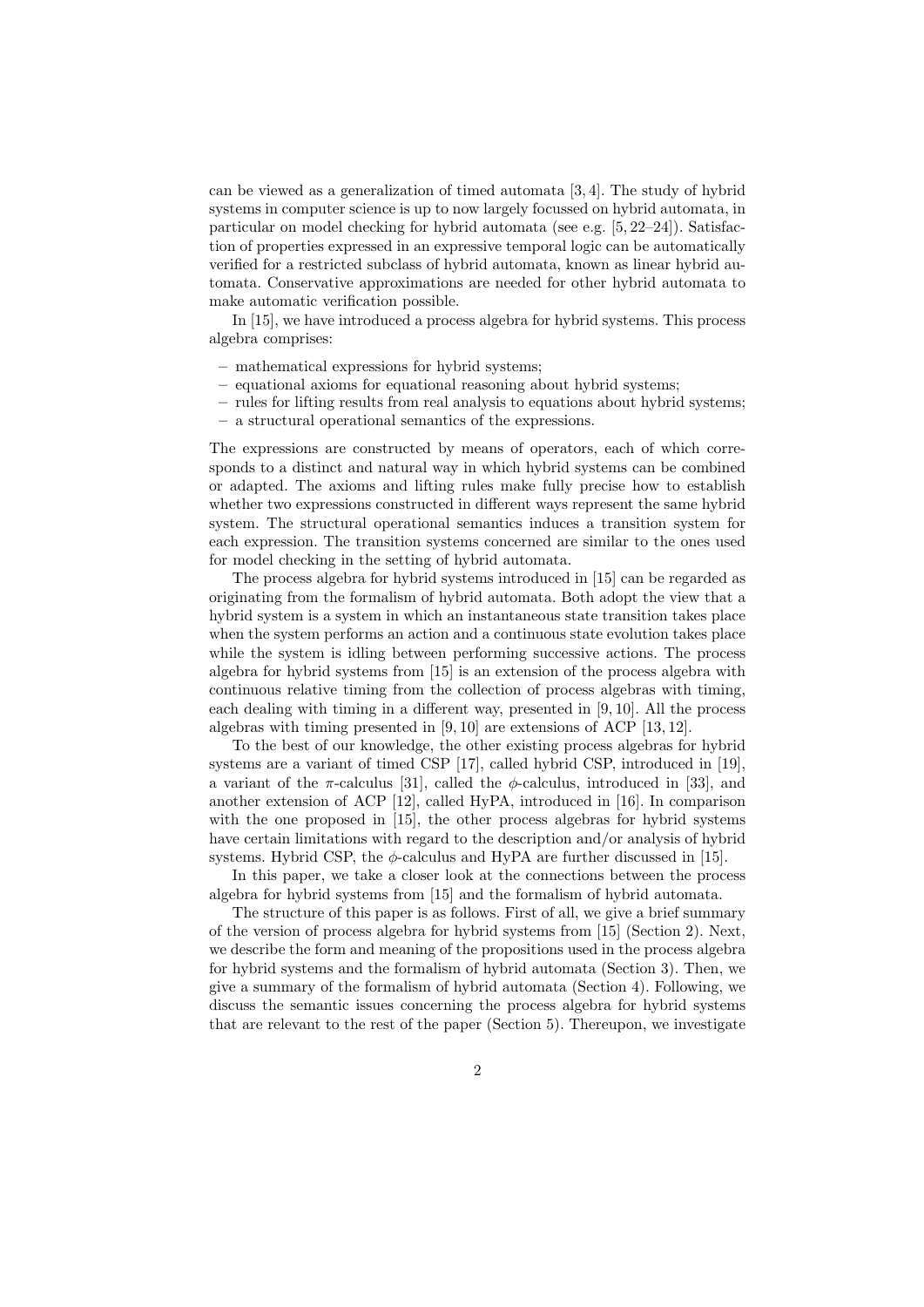the connections between the process algebra for hybrid systems and the formalism of hybrid automata (Section 6). After that, we present an adaptation of the formalism of hybrid automata that yields a better match than the old one (Section 7). Finally, we make some concluding remarks (Section 8). For reference, the operational semantics of the process algebra for hybrid systems is given in Appendix A. For a comprehensive overview of this process algebra, the reader is referred to [15].

Various constants and operators of the process algebra with continuous relative timing from [9, 10] have counterparts in the other versions from the abovementioned collection. A notational distinction is made between a constant or operator of one version and its counterparts in another version, by means of different decorations of a common symbol, if they should not be identified in case versions are integrated. So long as one uses a single version, one can safely omit those decorations. However, we refrain from omitting them in this paper because we think that change of notation in a series of technical publications is undesirable.

## 2 Process Algebra for Hybrid Systems

In this section, we give an overview of the process algebra for hybrid systems proposed in [15]. For an extensive treatment, the reader is referred to that paper. We distinguish between  $\mathrm{ACP^{srt}_{hs}}$  , the process algebra that is the mere adaptation of ACPsrt to the description and analysis of hybrid systems, and two extensions that are useful in many applications: integration, which provides for alternative composition over a continuum of differently timed alternatives, and guarded recursion, which allows for the description of (potentially) non-terminating processes.

# $2.1\quad {\rm ACP^{srt}_{hs}}$

ACP<sup>srt</sup> is obtained by extending a combination of two existing extensions of ACP [13], namely ACP<sup>srt</sup>, the process algebra with continuous relative timing from [10], and  $\text{ACP}_{\text{ps}}$ , the process algebra with propositional signals from [7], with two new operators. A process may idle for some period of time before it performs its next action (instantaneously), in which case the next action is performed after a delay. ACPsrt covers this aspect of process behaviour. The state of processes is kept invisible. In  $\text{ACP}_{\text{ps}}$ , a process can have its state to some extent visible. The basic idea is that the visible part of the state of a process, called the signal emitted by the process, is a proposition. Only discrete state changes, caused by performing actions, are covered.

One of the new operators, called *signal evolution*, makes it possible to deal with continuous state changes during delays as well. With this new operator, we can have signals at all points of time during a delay instead of only at its begin and end. Algebraic and differential equations and inequalities concerning named state components are taken as the atomic propositions from which the signals are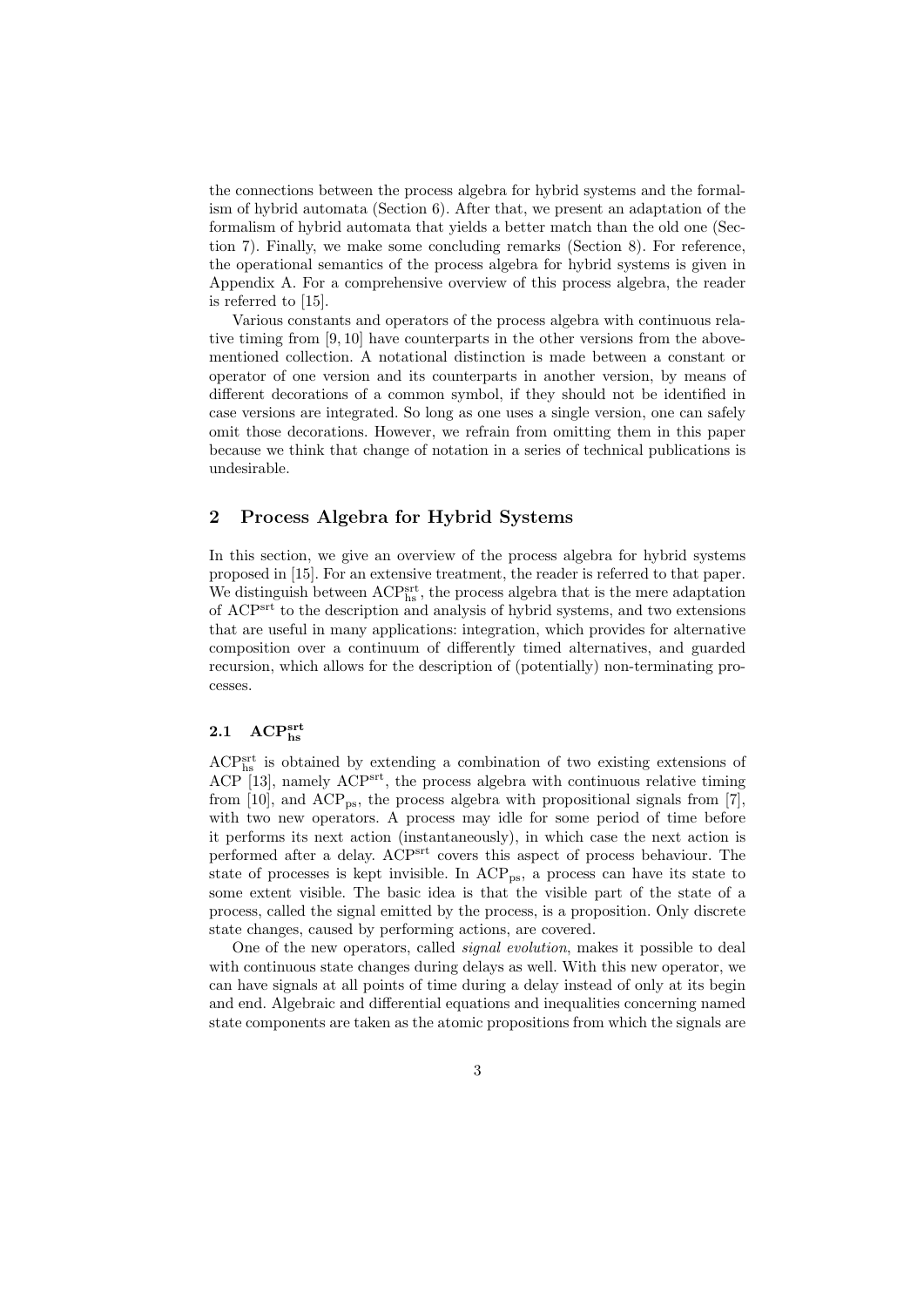generated. The other new operator, called signal transition, makes it possible to deal better with instantaneous state changes where the state immediately after the change depends upon the state immediately before the change. The resulting process algebra has, in addition to equational axioms, some rules to derive further equations with the help of real analysis. These lifting rules permit to cast the effects of continuous state changes into equations about processes.

An extensive treatment of  $\text{ACP}_{\text{hs}}^{\text{srt}}$  can be found in [15]. In this section, we only give a brief overview of the constants and operators of  $\text{ACP}^{\text{srt}}_{\text{hs}}$ .

As usual in ACP-style process algebras, we assume that a fixed but arbitrary set A of actions and a fixed but arbitrary partial commutative and associative communication function  $\gamma: A \times A \rightarrow A$  have been given. The function  $\gamma$  is regarded to give the result of synchronously performing any two actions for which this is possible, and to be undefined otherwise.

ACP<sup>srt</sup> has the following constants and operators in common with ACP<sup>srt</sup>:

- for each action a in A, the *undelayable action a*, written  $\tilde{a}$ , is the process that immediately performs action  $a$  at the current point of time, and then terminates successfully;
- the *undelayable deadlock*, written  $\tilde{\delta}$ , is the process that is neither capable of performing any action nor capable of idling beyond the current point of time;
- the *relative delay* of P for a period of time r, written  $\sigma_{rel}^r(P)$ , is the process that idles for a period of time  $r$  and then behaves like  $P$ ;
- the *alternative composition* of  $P_1$  and  $P_2$ , written  $P_1+P_2$ , is the process that behaves either like  $P_1$  or like  $P_2$ , but not both;
- the sequential composition of  $P_1$  and  $P_2$ , written  $P_1 \cdot P_2$ , is the process that first behaves like  $P_1$ , but when  $P_1$  terminates successfully it continues by behaving like  $P_2$ ;
- the parallel composition of  $P_1$  and  $P_2$ , written  $P_1 \parallel P_2$ , is the process that proceeds with  $P_1$  and  $P_2$  in parallel;
- the *left merge* of  $P_1$  and  $P_2$ , written  $P_1 \parallel P_2$ , is the same as  $P_1 \parallel P_2$  except that  $P_1 \parallel P_2$  starts with performing an action of  $P_1$ ;
- the communication merge of  $P_1$  and  $P_2$ , written  $P_1 | P_2$ , is the same as  $P_1 | P_2$ except that  $P_1 | P_2$  starts with performing an action of  $P_1$  and an action of  $P_2$  synchronously;
- the encapsulation of P with respect to H, written  $\partial_H(P)$ , keeps P from performing actions in  $H$ ;
- the *relative undelayable time-out* of P, written  $\nu_{rel}(P)$ , keeps P entirely from idling.

In ACPsrt, propositions are used as signals that are emitted by processes. The intuition is that the signal emitted by a process, as well as each of its logical consequences, holds at the start of the process. The propositions concerned, called state propositions, are constructed in the usual way from atomic propositions that are algebraic and differential equations and inequalities concerning named state components. The named state components, called *state variables*, are real-valued functions of time. Their values may change both instantaneously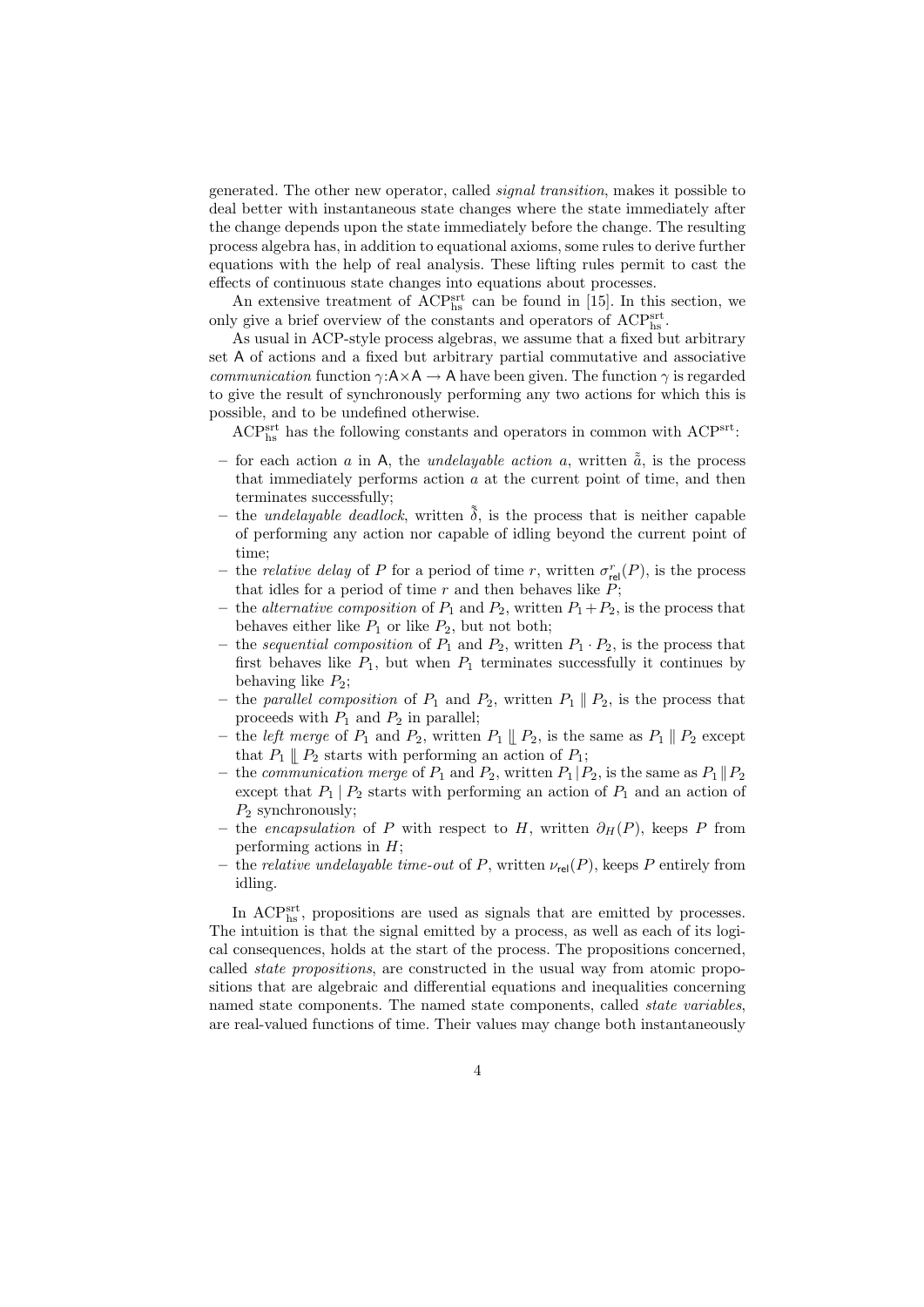at the points of time at which an action is performed and continuously during the periods in between. In order to deal with instantaneous state transitions, propositions concerning the values of the state variables immediately before and after a transition are used as well. Those propositions are called transition propositions. The form and meaning of state propositions and transition propositions are described in Section 3. It is assumed that a fixed but arbitrary set V of state variables has been given.

ACP<sup>srt</sup>, has, in addition to the constants and operators in common with ACPsrt, the following constants and operators:

- the non-existent process, written  $\perp$ , is a process that emits a signal that cannot hold;
- P emitting signal  $\psi$ , written  $\psi \wedge P$ , is the process that behaves like P, but moreover emits the signal  $\psi$ ;
- P proceeding conditionally on  $\psi$ , written  $\psi \to P$ , is the process that behaves like P if state proposition  $\psi$  holds at its start, and otherwise behaves like undelayable deadlock;
- P in evolution according to  $\phi$  with V smooth (V a finite subset of V), written  $\phi \cap_{V} P$ , is the process P of which the emitted signal changes continuously till it performs its first action in such a way that state proposition  $\phi$  is satisfied and without discontinuities for the state variables in  $V$ ; signal evolution does not take its signal changing effect if the first action is performed immediately, but what remains in such cases is that P emits the signal  $\phi$ ;
- P in transition according to  $\chi$ , written  $\chi \vdash P$ , is the process P of which the signal changes instantaneously over performing its first action in such a way that transition proposition  $\chi$  is satisfied if it performs its first action immediately; otherwise signal transition does not take its signal changing effect, and in either case the process  $\chi \rightarrow P$  behaves like undelayable deadlock if there is no transition satisfying  $\chi$  possible at the start of P.

The operational semantics of ACPs<sup>rt</sup> is described in a mathematically precise way in Appendix A. Here, we only point at the most important issues:

- In  $P_1 + P_2$ , there is an arbitrary choice between  $P_1$  and  $P_2$ . The choice is resolved on one of them performing its first action, and not otherwise. Consequently, the choice between two idling processes will always be postponed until at least one of the processes can perform its first action. Only when both processes cannot idle any longer, further postponement is not an option. If the choice has not yet been resolved when one of the processes cannot idle any longer, the choice will simply not be resolved in its favour. As long as both processes idle the conjunction of the signals emitted by  $P_1$  and  $P_2$ is emitted.
- $P_1 \| P_2$  can behave in the following ways: (i) first either  $P_1$  or  $P_2$  performs its first action and next it proceeds in parallel with the process following that action and the process that did not perform an action; (ii) if their first actions can be performed synchronously, first  $P_1$  and  $P_2$  perform their first actions synchronously and next it proceeds in parallel with the processes following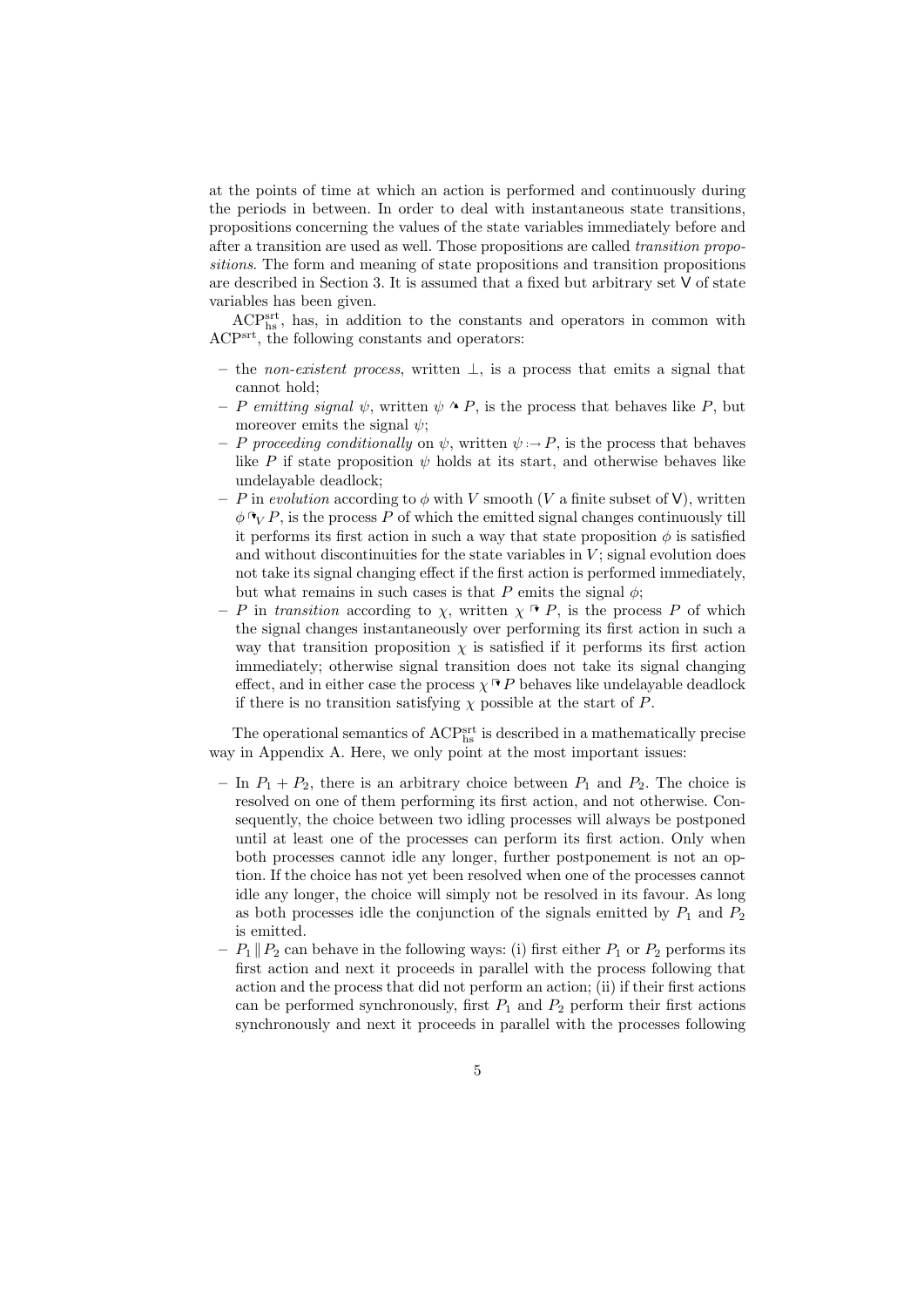those actions. However,  $P_1$  and  $P_2$  may have to idle before they can perform their first action. Therefore,  $P_1 \parallel P_2$  can only start with: (i) performing an action of  $P_1$  or  $P_2$  if it can do so before or at the ultimate point of time for the other process to start performing actions or to deadlock; (ii) performing an action of  $P_1$  and an action of  $P_2$  synchronously if both processes can do so at the same point of time. Moreover, the state transition caused by performing the first action of  $P_1$  or  $P_2$  must not be precluded by the other process: (i) the signal emitted by the other process must hold in the state immediately before the transition and the state immediately after the transition; (ii) if the other process is idling when the action is performed, a state evolution with discontinuities for the state variables of which the value changes by the transition must be possible for the other process. There is only one action left when actions are performed synchronously.

The axioms and lifting rules of  $\text{ACP}^{\text{srt}}_{\text{hs}}$  , as well as the additional axioms for integration and guarded recursion, can be found in [15]. For examples of the use of this process algebra for the description and analysis of hybrid systems, the reader is referred to that paper as well.

We use the notation  $\sum_{i \in \mathcal{I}} t_i$ , where  $\mathcal{I} = \{i_1, \ldots, i_n\}$  and  $t_{i_1}, \ldots, t_{i_n}$  are terms of ACP<sup>srt</sup>, for  $t_{i_1} + \ldots + t_{i_n}$ . The convention is that  $\sum_{i \in \mathcal{I}} t_i$  stands for  $\tilde{\delta}$  if  $\mathcal{I} = \emptyset$ . Throughout this paper, the need to use parentheses is reduced by using the associativity of the operators  $+$  and  $\cdot$ , and by ranking the precedence of the binary operators. We adhere to the following precedence rules: (i) the operator  $+$  has lower precedence than all others, (ii) the operator  $\cdot$  has higher precedence than all others, and (iii) all other operators have the same precedence.

### 2.2 Integration

In order to allow for alternative composition over a continuum of differently timed alternatives, we add integration to  $\mathrm{ACP}^\mathrm{srt}_\mathrm{hs}$ . Integration was first introduced for a timed variant of ACP in [6].

Integration is represented by the variable-binding operator  $\int$ . Let P be an expression, possibly containing variable u, such that  $P[p/u]$  (P with p substituted for u) represents a process for all  $p \in \mathbb{R}^{\ge}$ ; and let  $U \subseteq \mathbb{R}^{\ge}$ . Then the *integration*  $\int_{u\in U} P$  behaves like one of the processes  $P[p/u]$  for  $p\in U$ . Hence, integration is a form of alternative composition over a set of alternatives that may even be a continuum.

The operational semantics for integration is described in Appendix A.

### 2.3 Guarded Recursion

In order to allow for the description of (potentially) non-terminating processes, we add guarded recursion to ACP<sup>srt</sup><sub>hs</sub>.

A recursive specification over ACP<sup>srt</sup> is a set of recursive equations  $E =$  $\{X = t_X \mid X \in V\}$  where  $V$  is a set of variables and each  $t_X$  is a term of ACPs  $\rm ^{s}$ that only contains variables from V. We write  $V(E)$  for the set of all variables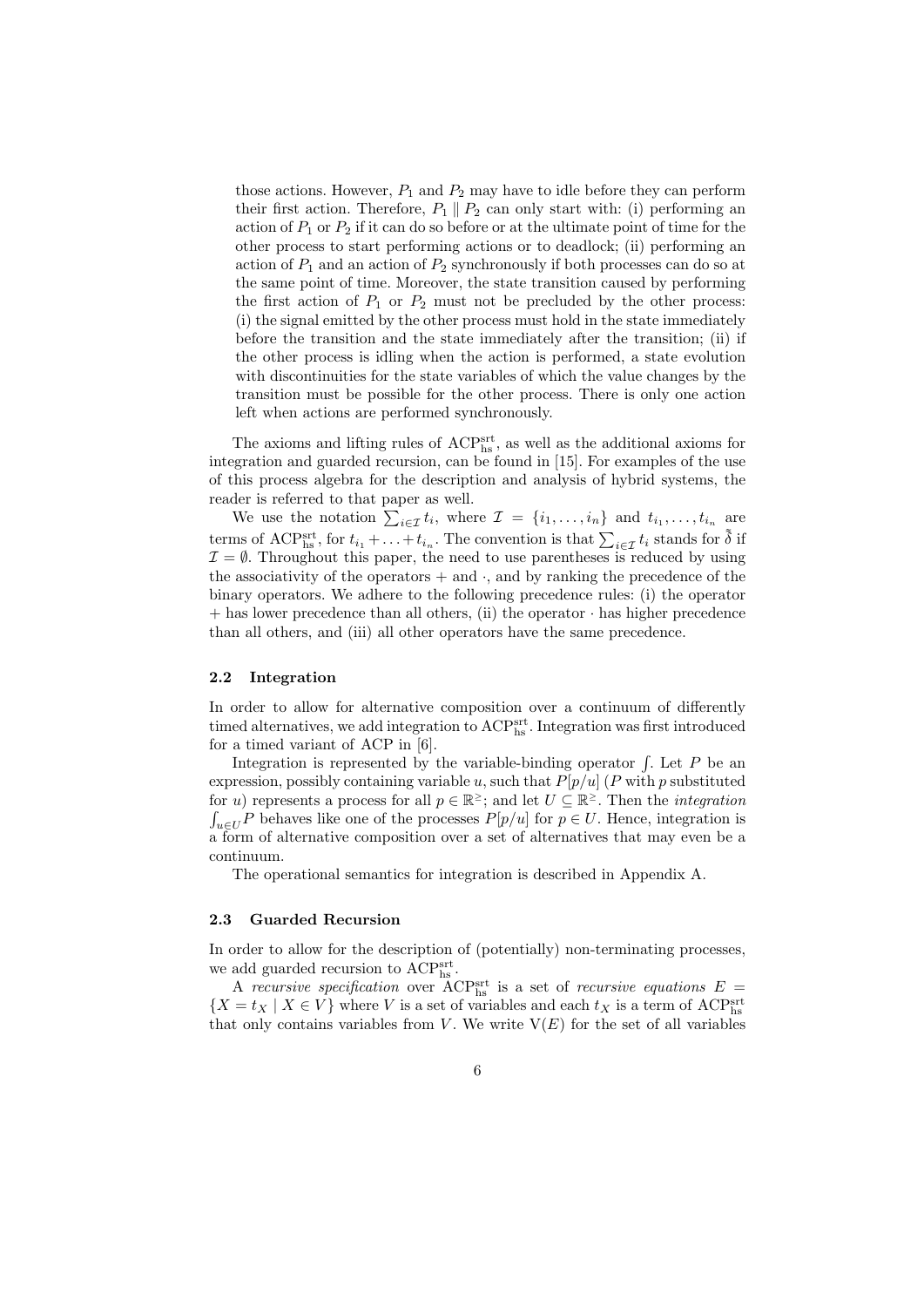that occur on the left-hand side of an equation in  $E$ . A solution of a recursive specification E is a set of processes (in some model of ACPsrt)  $\{P_X \mid X \in V(E)\}$ such that the equations of E hold if, for all  $X \in V(E)$ , X stands for  $P_X$ . Let t be a term of ACPs<sup>rt</sup> containing a variable X. We call an occurrence of X in t guarded if t has a subterm of the form  $\tilde{a} \cdot t'$  or  $\sigma_{rel}^r(t')$ , where  $a \in A$ ,  $r > 0$  and  $t'$  a term of  $\text{ACP}_{\text{hs}}^{\text{srt}}$ , with  $t'$  containing this occurrence of X. A recursive specification over ACP<sup>srt</sup> is called a *guarded* recursive specification if all occurrences of variables in the right-hand sides of its equations are guarded or it can be rewritten to such a recursive specification using the axioms of ACP<sup>srt</sup> and the equations of the recursive specification. A guarded recursive specification has a unique solution.

For each guarded recursive specification E and each variable  $X \in V(E)$ , we introduce a constant  $\langle X|E\rangle$  which is interpreted as the unique solution of E for X. We often write X for  $\langle X|E \rangle$  if E is clear from the context. In such cases, it should also be clear from the context that we use  $X$  as a constant. The constants  $\langle X|E \rangle$  were first introduced in [14] under the name R-expressions.

The operational semantics for guarded recursion is described in Appendix A.

## 3 State Propositions and Transition Propositions

The propositions used in  $\text{ACP}^{\text{srt}}_{\text{hs}}$  and the formalism of hybrid automata to describe state evolutions and state transitions are roughly the same. We describe in this section the form and meaning of those propositions. Actually, the sets of propositions available in  $\text{ACP}^{\text{srt}}_{\text{hs}}$  are slightly richer than described here, but the differences are irrelevant to the purpose of this paper.

### 3.1 Formation of State and Transition Propositions

We assume that a fixed but arbitrary set  $V$  of *state variables* has been given. For each state variable  $v \in V$ , we introduce an additional state variable  $\dot{v}$ , standing for the derivative of v. We write  $\dot{\mathsf{V}}$  for  $\{v \mid v \in \mathsf{V}\}\)$ . For each state variable  $v \in V \cup V$ , we further introduce two additional state variables  $\cdot v$  and  $v^{\bullet}$ , standing for the state variable  $v$  immediately before and immediately after a transition. We write • V for  $\{ \cdot v \mid v \in V \cup V \}$  and  $V^{\bullet}$  for  $\{ v^{\bullet} \mid v \in V \cup V \}$ . We further assume that a set of constants, arithmetic operators and relational operators of real arithmetic, including the basic ones  $(0, 1, +, -, \cdot, ^{-1}, <)$ , has been given.

The set of state expressions is inductively defined by the following formation rules:

- each state variable  $v \in V \cup \dot{V}$  is a state expression;
- each constant  $c$  is a state expression;
- if o is an arithmetic operator of arity n and  $s_1, \ldots, s_n$  are state expressions, then  $o(s_1, \ldots, s_n)$  is a state expression.

The set of *atomic state propositions* is inductively defined by the following formation rules: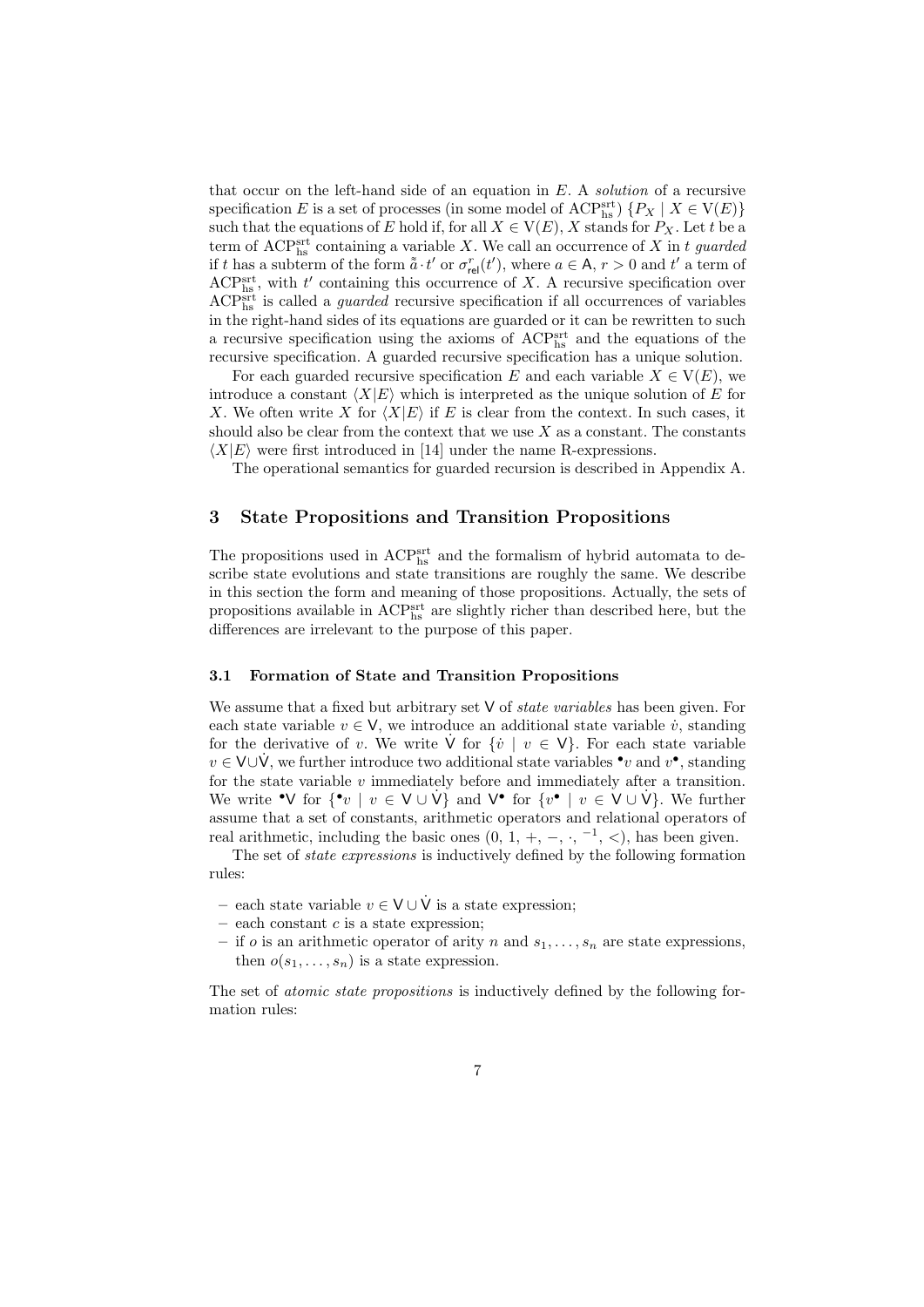- T and F are atomic state propositions;
- if  $s_1$  and  $s_2$  are state expressions, then  $s_1 = s_2$  is an atomic state proposition;
- if  $\pi$  is a relational operator of arity n, and  $s_1, \ldots, s_n$  are state expressions, then  $\pi(s_1, \ldots, s_n)$  is an atomic state proposition.

State propositions are constructed from atomic state propositions in the usual way with the various logical connectives.

The set of transition expressions is inductively defined by the following formation rules:

- each state variable  $v \in \mathbf{°V} \cup \mathbf{V}$  is a transition expression;
- $-$  each constant  $c$  is a transition expression;
- if o is an arithmetic operator of arity n and  $t_1, \ldots, t_n$  are transition expressions, then  $o(t_1, \ldots, t_n)$  is a transition expression.

The set of atomic transition propositions is inductively defined by the following formation rules:

- T and F are atomic transition propositions;
- if  $t_1$  and  $t_2$  are transition expressions, then  $t_1 = t_2$  is an atomic transition proposition;
- if  $\pi$  is a relational operator of arity n, and  $t_1, \ldots, t_n$  are transition expressions, then  $\pi(t_1, \ldots, t_n)$  is an atomic transition proposition.

Transition propositions are constructed from atomic transition propositions in the usual way with the various logical connectives.

We write  $P_{st}$  for the set of all state propositions, and  $P_{tr}$  for the set of all transition propositions. Let  $V \subseteq V$ . Then we write  $\mathcal{P}_{st}(V)$  for the set of all state propositions that only contain variables from V, and  $\mathcal{P}_{tr}(V)$  for the set of all transition propositions that only contain variables from V .

We shall henceforth use  $v, v', \ldots$  to stand for arbitrary elements of  $V, \psi, \psi', \ldots$ and  $\phi, \phi', \ldots$  to stand for arbitrary state propositions,  $\chi, \chi', \ldots$  to stand for arbitrary transition propositions,  $V, V', \ldots$  to stand for arbitrary subsets of V.

### 3.2 Satisfaction of State and Transition Propositions

A valuation of state variables is a function  $\alpha: V \cup V \to \mathbb{R}$  or  $\beta: \mathbf{Y} \cup V^{\bullet} \to \mathbb{R}$ . We write  $\mathcal{V}_{st}$  for the set of all valuations  $\alpha : V \cup V \to \mathbb{R}$  and  $\mathcal{V}_{tr}$  for the set of all valuations  $\beta: \mathbf{V} \cup \mathbf{V}^{\bullet} \to \mathbb{R}$ . In ACP<sup>srt</sup><sub>hs</sub>, a valuation  $\alpha \in \mathcal{V}_{st}$  is called a *state*.

A valuation  $\alpha \in \mathcal{V}_{st}$  can be extended to state expressions, atomic state propositions and state propositions in the usual homomorphic way, and a valuation  $\beta \in V_{tr}$  can be extended to transition expressions, atomic transition propositions and transition propositions in the usual homomorphic way. We will use the same name for a valuation and its extensions.

Let  $\rho : [0, r] \to (\mathsf{V} \to \mathbb{R})$ , where  $r \in \mathbb{R}^>$ , and  $V \subseteq \mathsf{V}$ . Then, for every  $v \in \mathsf{V}$ , we write  $\rho_v$  for the function  $\rho_v : [0, r] \to \mathbb{R}$  defined by  $\rho_v(t) = \rho(t)(v)$ . We say that  $\rho$  is a *state evolution* if  $\rho_v$  is piecewise of class  $C^{\infty}$  in  $[0, r)$  for all  $v \in V$ .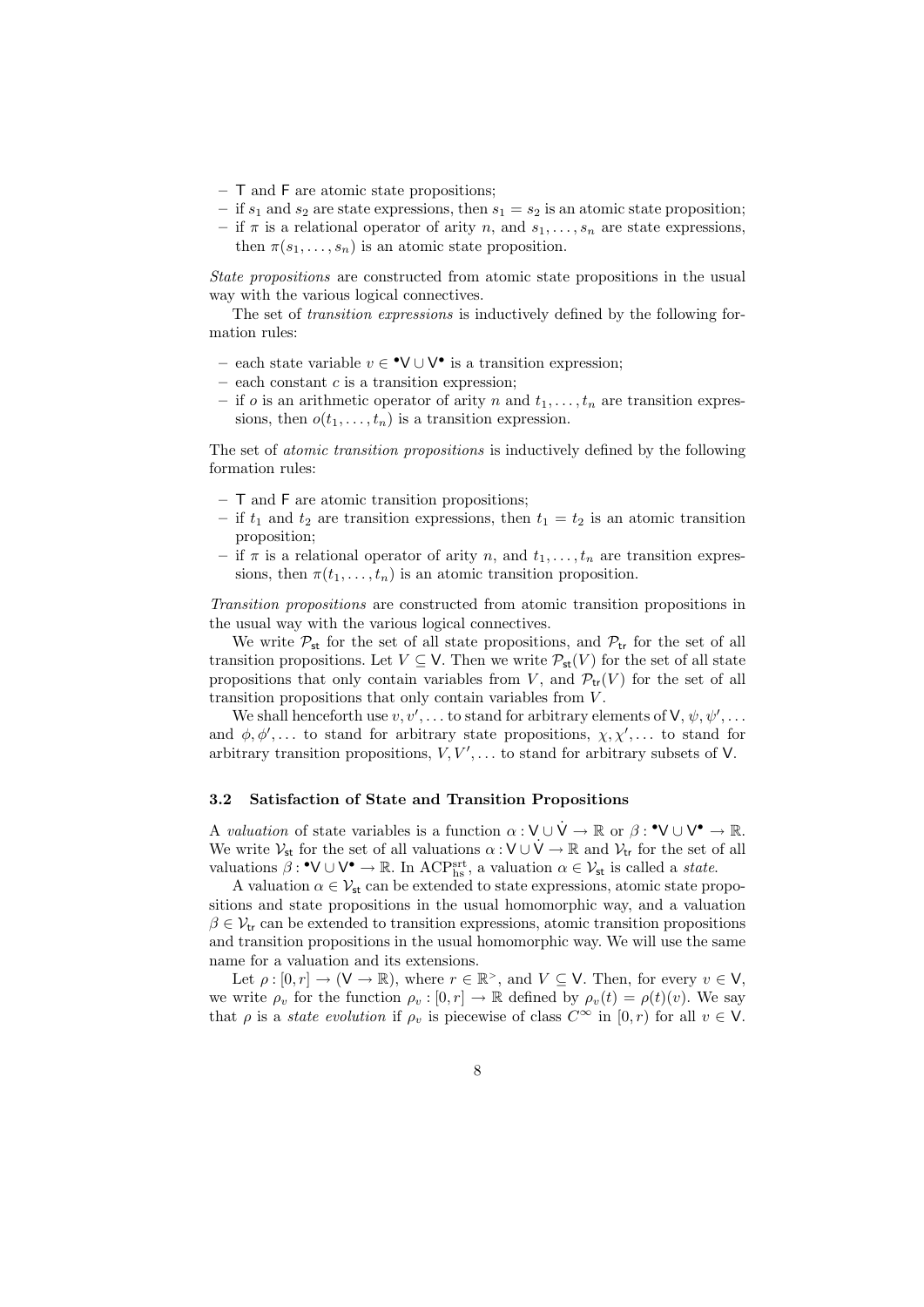We say that  $\rho$  is smooth for V if  $\rho_v$  is of class  $C^{\infty}$  in  $[0, r]$  for all  $v \in V$ . We write  $\mathcal{E}_r$  for the set of all state evolutions  $\rho : [0, r] \to (\mathsf{V} \to \mathbb{R})$ .

If we replace  $C^{\infty}$  by  $C^1$ , the soundness results for ACP<sup>srt</sup> and its extension with integration and guarded recursion, which can be found in [15], go through. In other words, we could have chosen for state variables that are functions from  $\mathbb{R}^{\ge}$  to  $\mathbb R$  that are piecewise of class  $C^1$  in  $\mathbb{R}^{\ge}$ . However, that choice would complicate the theory and might inhibit useful extensions.

If  $\rho \in \mathcal{E}_r$ , we say that a valuation  $\alpha \in \mathcal{V}_{st}$  agrees with  $\rho$  at time  $t, t \in [0, r]$ , if for all  $v \in V$ :

$$
\alpha(v) = \rho_v(t) , \quad \alpha(v) = \dot{\rho_v}(t) .
$$

For a given state evolution  $\rho \in \mathcal{E}_r$  and a given time  $t \in [0, r]$ , there is a unique valuation from  $V_{st}$  that agrees with  $\rho$  at t. We write  $\alpha_t^{\rho}$  for this unique valuation. If  $(\alpha, \alpha') \in \mathcal{V}_{st} \times \mathcal{V}_{st}$ , we say that a valuation  $\beta \in \mathcal{V}_{tr}$  agrees with  $(\alpha, \alpha')$  if for all  $v \in V$ :

$$
\beta(\bullet v) = \alpha(v) , \quad \beta(\bullet v) = \alpha(v) , \quad \beta(v^{\bullet}) = \alpha'(v) , \quad \beta(v^{\bullet}) = \alpha'(v) .
$$

For a given pair  $(\alpha, \alpha') \in V_{st} \times V_{st}$ , there is a unique valuation from  $V_{tr}$  that agrees with  $(\alpha, \alpha')$ . We write  $\beta^{\alpha}_{\alpha'}$  for this unique valuation.

Satisfaction of state propositions and transition propositions is defined as follows:

– state proposition  $\psi$  is *satisfied* by  $\alpha \in \mathcal{V}_{st}$ , written  $\alpha \models \psi$ , if

$$
\alpha(\psi) = \mathsf{T} \; ;
$$

– state proposition  $\phi$  is *satisfied* by  $\rho \in \mathcal{E}_r$ , written  $\rho \models \phi$ , if

$$
\alpha_t^{\rho}(\phi) = \mathsf{T} \text{ for all } t \in [0, r] ;
$$

- transition proposition  $\chi$  is *satisfied* by  $(\alpha, \alpha') \in \mathcal{V}_{st} \times \mathcal{V}_{st}$ , written  $\alpha \to \alpha' \models \chi$ , if

$$
\beta^{\alpha}_{\alpha'}(\chi) = {\sf T} \; .
$$

We write  $\alpha \stackrel{r,\rho}{\longmapsto} \alpha' \models_V \phi$  for

 $\rho \in \mathcal{E}_r$ ,  $\alpha_0^{\rho} = \alpha$ ,  $\alpha_r^{\rho} = \alpha'$ ,  $\rho$  is smooth for V and  $\rho \models \phi$ .

# 4 The Formalism of Hybrid Automata

In this section, we give a brief summary of the formalism of hybrid automata. First, we define the notion of hybrid automaton and related notions, including the interpretation of a hybrid automaton as a timed transition system. Next, we define the notion of synchronized product of hybrid automata. We also show how the interpretation of the synchronized product of two hybrid automata can be expressed in terms of the interpretations of the two hybrid automata.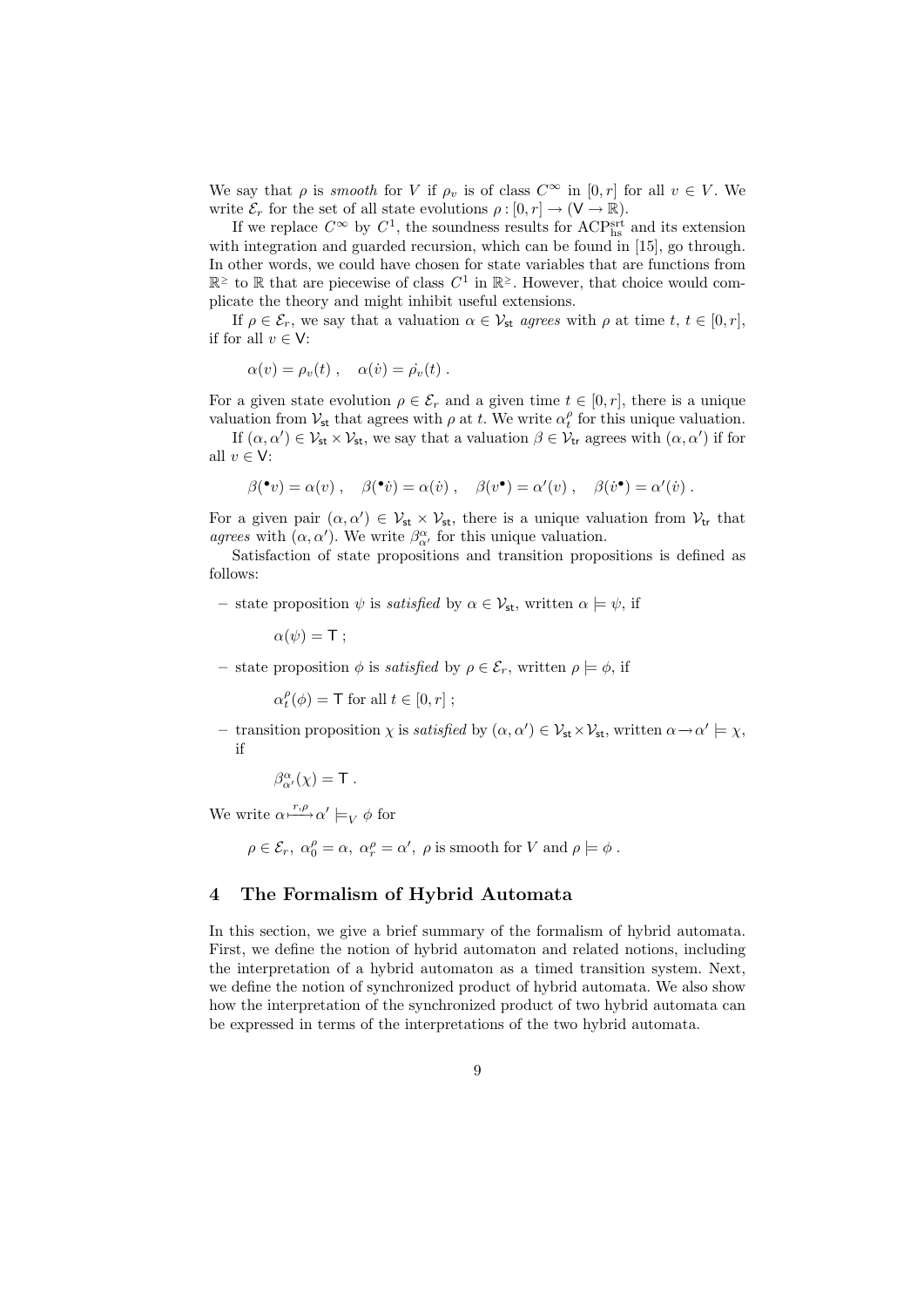#### 4.1 Hybrid Automata

Informally, a hybrid automaton is a labelled multigraph equipped with a finite set of state variables. The edges of the graph, called control switches, are used to model discrete state changes. Each control switch is labelled with a condition on the values of the state variables immediately before and immediately after the discrete state change concerned. The vertices of the graph, called control modes, are used to model continuous state changes. Each control mode is labelled with a condition on the values and derivatives of the state variables during the continuous state change concerned. The conditions on discrete state changes and the conditions on continuous state changes are called jump conditions and flow conditions, respectively. In addition, each control mode is labelled with a condition on the initial values and derivatives of the state variables in case of a start in that control mode, and each control switch is labelled with the event on which that control switch takes place. Like in [23], we make invariant conditions implicit within flow conditions.

A hybrid automaton H consists of

- a finite set  $V$  of *state variables*;
- $-$  a finite set M of *control modes*;
- a finite set  $E$  of events;
- $-$  a finite set S of *control switches*;
- a source function  $\mu : S \to M$ ,
- a target function  $\nu : S \to M$ ,
- an event function  $\epsilon : S \to E$ ,
- a jump function  $\chi: S \to \mathcal{P}_{tr}(V)$ ,
- a flow function  $\phi : M \to \mathcal{P}_{st}(V)$ ,
- an *init* function  $\psi : M \to \mathcal{P}_{st}(V)$ .

We often write  $m_s$  for  $\mu(s)$ ,  $m'_s$  for  $\nu(s)$ ,  $e_s$  for  $\epsilon(s)$ ,  $\chi_s$  for  $\chi(s)$ ,  $\phi_m$  for  $\phi(m)$ , and  $\psi_m$  for  $\psi(m)$ .

Let  $H = (V, M, E, S, \mu, \nu, \epsilon, \chi, \phi, \psi)$  be a hybrid automaton. Then we write  $V(H)$  for V,  $M(H)$  for M,  $E(H)$  for E and  $S(H)$  for S.

In most applications of hybrid automata, there is only one control mode of which the initial condition can be satisfied. However, this is not a requirement. Consequently, there may be two or more initial control modes.

A hybrid automaton  $H = (V, M, E, S, \mu, \nu, \epsilon, \chi, \phi, \psi)$  has *initial non-deter*minism if there exist more than one  $m \in M$  such that  $\psi_m$  is satisfiable. In the case where H has no initial non-determinism, we will refer by  $m^0$  to the unique control mode m for which  $\psi_m$  is satisfiable.

The meaning of hybrid automata is given in terms of timed transition systems, i.e. labelled transition systems of which each transition is labelled with an action or a non-negative real number. A transition is labelled with an action to indicate that the transition takes place on performing that action. Transitions of this kind are called jump transitions. A transition is labelled with an nonnegative real number to indicate that the transition takes place on idling for that number of time units. Transitions of this kind are called flow transitions.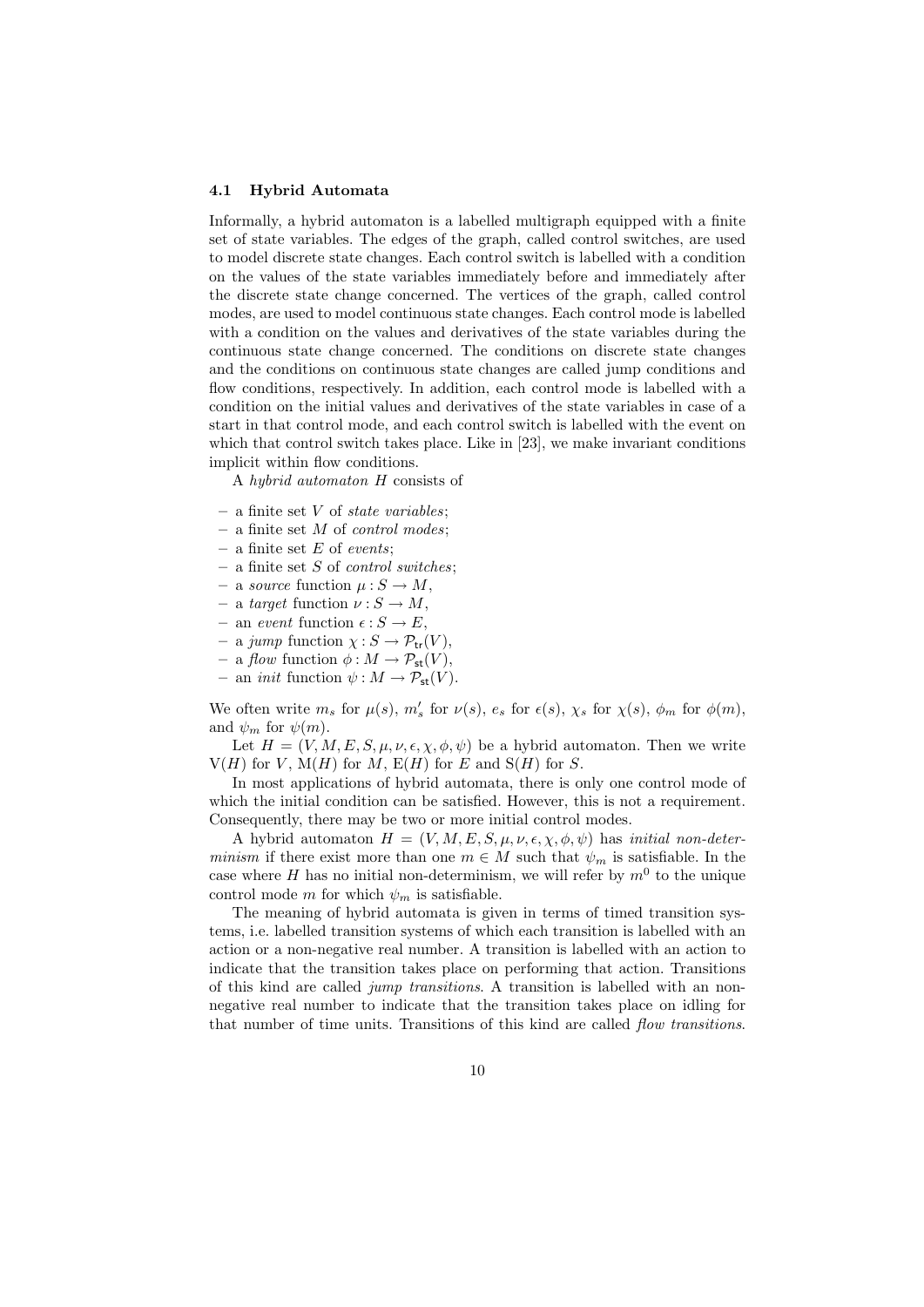We use transition systems of which each state is labelled with an observation. The labelling of states is to anticipate that later on we have to prevent states from being identified if they show differences that are relevant to the behaviour of hybrid systems.

A timed transition system T consists of

- $-$  a set  $Q$  of states;
- − a set  $Q^0$  ⊆  $Q$  of *initial states*;
- a set A of actions;
- $-$  a set  $\stackrel{\ell}{\to} \subseteq Q \times Q$  of  $\ell$ -transitions, for each  $\ell \in A \cup \mathbb{R}^>$ ;
- $-$  a set O of *observations*:
- $-$  a set  $||o|| ⊆ Q$  of *o-states*, for each *o* ∈ *O*.

Instead of  $(q, q') \in \stackrel{\ell}{\to} \infty$ , we write  $q \stackrel{\ell}{\to} q'$  in the case where  $\ell \in A$  and  $q \stackrel{\ell}{\mapsto} q'$  in the case where  $\ell \in \mathbb{R}^>$ . We write  $\to$  for the family of sets  $(\frac{\ell}{\to})_{\ell \in A \cup \mathbb{R}^>}$  and  $||$ . for the family of sets  $(\|o\|)_{o\in O}$ .

Let  $T = (Q, Q^0, A, \rightarrow, O, \|\cdot\|)$  be a timed transition system. Then the set  $\rightarrow \subseteq Q \times (A \cup \mathbb{R}^*)^* \times Q$  of generalized transitions of T is the smallest subset of  $Q \times (A \cup \mathbb{R}^*)^* \times Q$  satisfying:

- $q \xrightarrow{\epsilon} q$  for each  $q \in Q$ ;
- if  $q \stackrel{\ell}{\rightarrow} q'$ , then  $q \stackrel{\ell}{\rightarrow} q'$ ;
- $-$  if  $q \xrightarrow{\sigma} q'$  and  $q' \xrightarrow{\sigma'} q''$ , then  $q \xrightarrow{\sigma \sigma'} q''$ .

A state  $q \in Q$  is called a *reachable* state of T if there is a  $q^0 \in Q^0$  and a  $\sigma \in (A \cup \mathbb{R}^>)^*$  such that  $q_0 \stackrel{\sigma}{\longrightarrow} q$ .

A version of bisimilarity is used to identify timed transition systems that only differ in details that are considered to be irrelevant to the behaviour of any system.

Let  $T_i = (Q_i, Q_i^0, A, \rightarrow_i, O, \|\cdot\|_i)$ , for  $i = 1, 2$ , be timed transition systems with the same set of actions and the same set of observations. Then a *bisimulation* between  $T_1$  and  $T_2$  is a binary relation  $B \subseteq Q_1 \times Q_2$  such that for all  $q_1 \in Q_1$ and  $q_2 \in Q_2$ :

- − if  $q_1 \in Q_1^0$ , then there is a  $q_2 \in Q_2^0$  such that  $B(q_1, q_2)$ ;
- − if  $q_2 \in Q_2^0$ , then there is a  $q_1 \in Q_1^0$  such that  $B(q_1, q_2)$ ;
- $-$  if  $B(q_1, q_2)$  and  $q_1 \stackrel{\ell}{\rightarrow}_1 q'_1$ , then there is a  $q'_2$  such that  $q_2 \stackrel{\ell}{\rightarrow}_2 q'_2$  and  $B(q'_1, q'_2)$ ;
- $-$  if  $B(q_1, q_2)$  and  $q_2 \stackrel{\ell}{\rightarrow}_2 q'_2$ , then there is a  $q'_1$  such that  $q_1 \stackrel{\ell}{\rightarrow}_1 q'_1$  and  $B(q'_1, q'_2)$ ;
- if  $B(q_1, q_2)$  and  $q_1 \in ||o||_1$ , then  $q_2 \in ||o||_2$ ;
- if  $B(q_1, q_2)$  and  $q_2 \in ||q_2||$ , then  $q_1 \in ||q_1||$ .

We say that  $T_1$  and  $T_2$  are *bisimilar*, written  $T_1 \nightharpoonup T_2$ , if there exists a bisimulation  $B$  between  $T_1$  and  $T_2$ .

Note that, if timed transition systems  $T_1$  and  $T_2$  are bisimilar, then there exists a bisimulation B between  $T_1$  and  $T_2$  such that  $B(q_1, q_2)$  only if  $q_1$  and  $q_2$ are reachable states of  $T_1$  and  $T_2$ , respectively.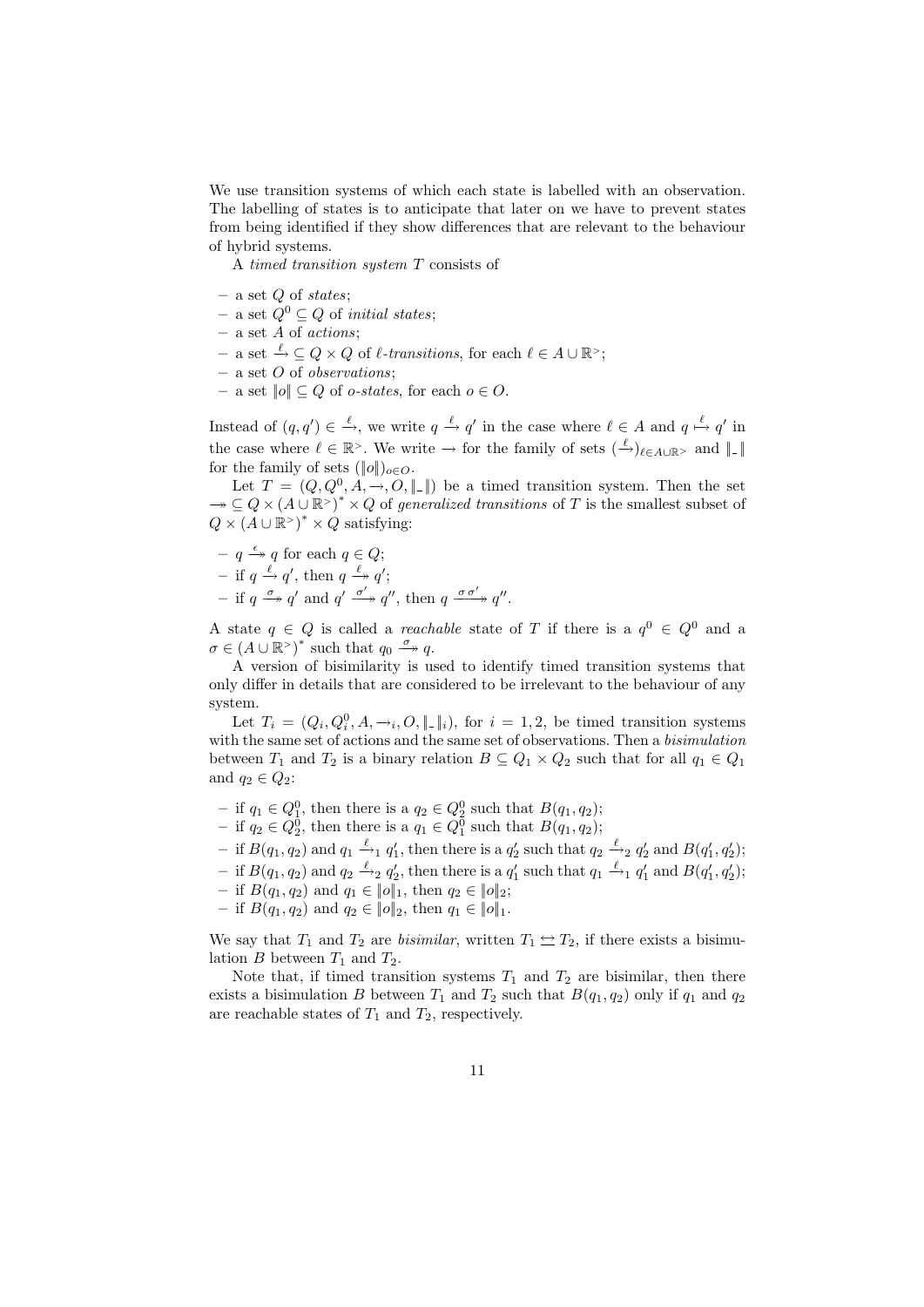Below, we define the transition system interpretation of hybrid automata. Here, we use the notations introduced in Section 3.2 for the first time. We start to define what the states of the timed transition system associated with a hybrid automaton are. Like in [23], we include the derivatives of state variables in the states.

Let  $H = (V, M, E, S, \mu, \nu, \epsilon, \chi, \phi, \psi)$  be a hybrid automaton. Then a state of H is a pair  $(m, \alpha) \in M \times V_{st}$ . A state  $(m, \alpha)$  of H is admissible if  $\alpha \models \phi_m$ . A state  $(m, \alpha)$  of H is *initial* if it is admissible and  $\alpha \models \psi_m$ . We usually write  $\langle m, \alpha \rangle$  instead of  $(m, \alpha)$ .

The transition system interpretation of H, written  $\llbracket H \rrbracket$ , is the timed transition system  $(Q, Q^0, E, \rightarrow, \mathcal{V}_{st}, \|\cdot\|)$  where

- $Q$  is the set of admissible states of  $H$ ;
- $Q^0$  is the set of initial states of H;
- $-$  the  $\xrightarrow{\ell}$ , one for each  $\ell \in E \cup \mathbb{R}^>$ , are the smallest subsets of  $Q \times Q$  such that: • if  $s \in S$ ,  $\langle m_s, \alpha \rangle \in Q$ ,  $\langle m'_s, \alpha' \rangle \in Q$  and  $\alpha \to \alpha' \models \chi_s$ , then  $\langle m_s, \alpha \rangle \stackrel{e_s}{\longrightarrow}$  $\langle m_s',\alpha'\rangle;$ 
	- if  $m \in M$ ,  $r \in \mathbb{R}^>$  and there exists a  $\rho \in \mathcal{E}_r$  such that  $\alpha \xrightarrow{r,\rho} \alpha' \models_V \phi_m$ , then  $\langle m, \alpha \rangle \stackrel{r}{\mapsto} \langle m, \alpha' \rangle;$
- $||\alpha|| = {\langle m, \alpha \rangle | \langle m, \alpha \rangle \in Q},$  for each  $\alpha \in \mathcal{V}_{st}$ .

We say that state evolution  $\rho \in \mathcal{E}_r$  is a witness of flow transition  $\langle m, \alpha \rangle \stackrel{r}{\mapsto} \langle m, \alpha' \rangle$ if  $\alpha \stackrel{r,\rho}{\longmapsto} \alpha' \models_V \phi_m$ . Note that, in the case of transition system interpretations of hybrid automata, a bisimulation does not relate states of which the valuation components differ.

Let  $H_1$  and  $H_2$  be hybrid automata with  $E(H_1) = E(H_2)$ . Then we say that  $H_1$  and  $H_2$  are *bisimilar* if  $[[H_1]] \rightleftharpoons [[H_2]]$ .

We may have  $[[H_1]] \leftrightarrow [[H_2]]$ , but not  $V(H_1) = V(H_2)$ . This can, for example, be the case if both  $H_1$  and  $H_2$  do not have reachable states from which a flow transition is possible. In the literature on hybrid automata, bisimilarity is only defined for hybrid automata with the same set of state variables.

We have the following result concerning bisimulations and the witnesses of flow transitions.

Proposition 4.1 (Bisimulations and Witnesses of Flow Transitions). Let  $H_1$  and  $H_2$  be hybrid automata with  $[[H_1]] = (Q_1, Q_1^0, A_1, \rightarrow_1, \mathcal{V}_{st}, \|\cdot\|_1)$  and  $[H_2] = (Q_2, Q_2^0, A_2, \rightarrow_2, \mathcal{V}_{st}, \|\,.\,\|_2)$ . Let B be a bisimulation between [H<sub>1</sub>] and  $\llbracket H_2 \rrbracket$ . Suppose  $B(\langle m_1, \alpha \rangle, \langle m_2, \alpha \rangle)$ ,  $\langle m_1, \alpha \rangle \rightarrow_1 \langle m_1, \alpha' \rangle$  and  $\langle m_2, \alpha \rangle \rightarrow_2 \langle m_2, \alpha' \rangle$ . Then, for all  $\rho \in \mathcal{E}_r$ ,  $\rho$  is a witness of  $\langle m_1, \alpha \rangle \stackrel{r}{\mapsto}_1 \langle m_1, \alpha' \rangle$  iff  $\rho$  is a witness of  $\langle m_2, \alpha \rangle \stackrel{r}{\mapsto}{}_{2} \langle m_2, \alpha' \rangle.$ 

*Proof.* Suppose that there exists a  $\rho \in \mathcal{E}_r$  such that either  $\rho$  is a witness of  $\langle m_1, \alpha \rangle \stackrel{r}{\mapsto}_1 \langle m_1, \alpha' \rangle$  or  $\rho$  is a witness of  $\langle m_2, \alpha \rangle \stackrel{r}{\mapsto}_2 \langle m_2, \alpha' \rangle$ , but not both. In the first case, there exists an  $s < r$  and an  $\alpha'' \in V_{st}$  such that  $\langle m_1, \alpha \rangle \stackrel{s}{\mapsto}_1 \langle m_1, \alpha'' \rangle$ and not  $\langle m_2, \alpha \rangle \stackrel{s}{\mapsto}_2 \langle m_2, \alpha'' \rangle$ . Consequently, B is not a bisimulation between  $[[H_1]]$  and  $[[H_2]]$ . Thus, we have a contradiction. The second case is symmetric and leads to a contradiction as well.  $\Box$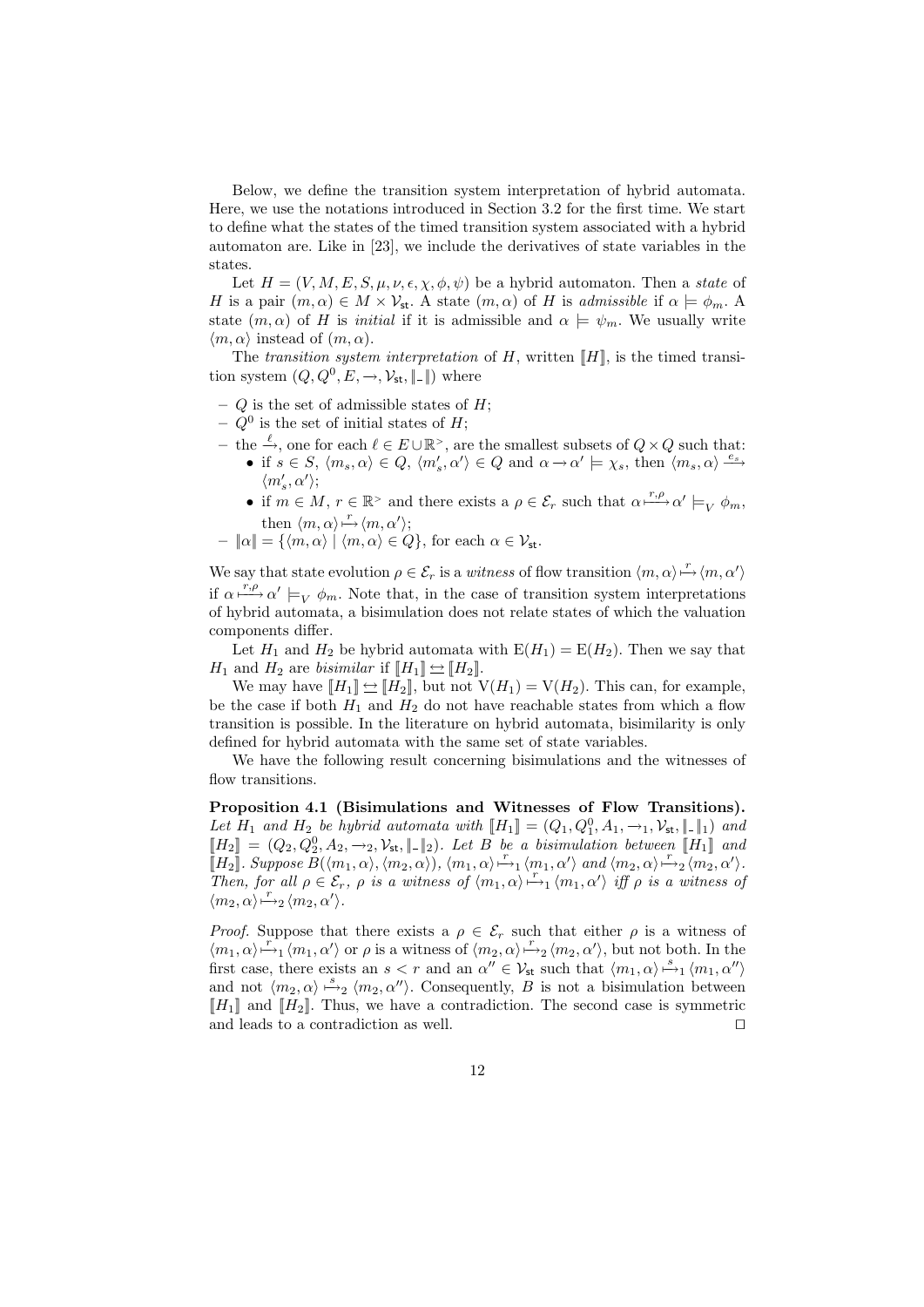#### 4.2 Synchronized Product of Hybrid Automata

Hybrid systems are generally composed of several components that act concurrently and interact with each other. In order to deal with such composition in the formalism of hybrid automata, the synchronized product of hybrid automata has been introduced. In the synchronized product of two hybrid automata, control modes of the two component automata are conjoined. The conjunction of the flow conditions and the conjunction of the initial conditions apply. Control switches of the two component automata that take place on joint events occur simultaneously, others are interleaved. In the former case, the conjunction of the jump conditions applies. The case where the two component automata have shared state variables is not excluded.

Let  $H_i = (V_i, M_i, E_i, S_i, \mu_i, \nu_i, \epsilon_i, \chi_i, \phi_i, \psi_i)$ , for  $i = 1, 2$ , be hybrid automata. Then the synchronized product of  $H_1$  and  $H_2$ , written  $H_1 \times H_2$ , is the hybrid automaton

$$
H = (V_1 \cup V_2, M_1 \times M_2, E_1 \cup E_2, S, \mu, \nu, \epsilon, \chi, \phi, \psi)
$$

where

$$
S = \{(s, m) \in S_1 \times M_2 \mid \epsilon_1(s) \notin E_2\} \cup \{(m, s) \in M_1 \times S_2 \mid \epsilon_2(s) \notin E_1\}
$$
  
 
$$
\cup \{(s_1, s_2) \in S_1 \times S_2 \mid \epsilon_1(s_1) = \epsilon_2(s_2)\},
$$

$$
\mu(s,m) = (\mu_1(s), m), \mu(m, s) = (m, \mu_2(s)), \mu(s_1, s_2) = (\mu_1(s_1), \mu_2(s_2)),
$$
  
\n
$$
\nu(s,m) = (\nu_1(s), m), \nu(m, s) = (m, \nu_2(s)), \nu(s_1, s_2) = (\nu_1(s_1), \nu_2(s_2)),
$$
  
\n
$$
\epsilon(s,m) = \epsilon_1(s), \qquad \epsilon(m, s) = \epsilon_2(s), \qquad \epsilon(s_1, s_2) = \epsilon_1(s_1),
$$
  
\n
$$
\chi(s,m) = \chi_1(s), \qquad \chi(m, s) = \chi_2(s), \qquad \chi(s_1, s_2) = \chi_1(s_1) \wedge \chi_2(s_2),
$$
  
\n
$$
\phi(m_1, m_2) = \phi_1(m_1) \wedge \phi_2(m_2),
$$
  
\n
$$
\psi(m_1, m_2) = \psi_1(m_1) \wedge \psi_2(m_2).
$$

The synchronized product of hybrid automata is defined here like in [21]. It is the most general definition. It does not require, as already mentioned, that the sets  $V_1$  and  $V_2$  are disjunct. In [20] is only dealt with the case where this disjunctness requirement is met. Moreover, not the synchronized product operator on hybrid automata is described, but rather the corresponding operator on the transition system interpretations of hybrid automata. We have the following result concerning the composition of transition system interpretations of hybrid automata.

Proposition 4.2 (TS Interpretation of Synchronized Products). For all hybrid automata  $H_1$ ,  $H_2$  such that  $[[H_1] = (Q_1, Q_1^0, A_1, \rightarrow_1, V_{st}, \| \_ \|_1)$  and  $[[H_2] =$  $(Q_2, Q_2^0, A_2, \rightarrow_2, \mathcal{V}_{\mathsf{st}}, \|\,.\,\|_2)$ :

$$
\llbracket H_1 \times H_2 \rrbracket \Leftrightarrow (Q, Q^0, A_1 \cup A_2, \rightarrow, \mathcal{V}_{\mathsf{st}}, \llbracket \_ \rrbracket),
$$

where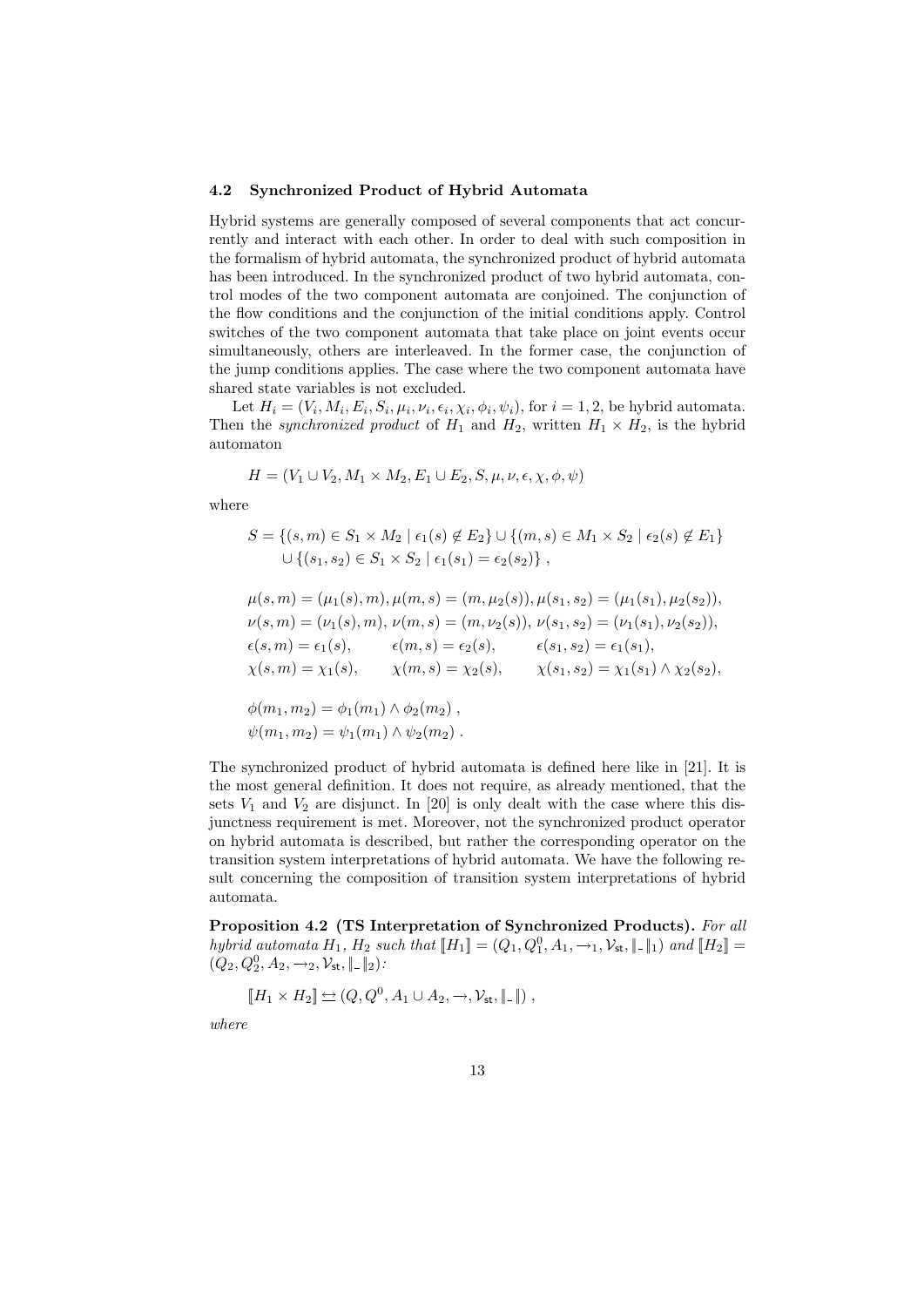- $-Q = \{ \langle (m_1, m_2), \alpha \rangle \mid \langle m_1, \alpha \rangle \in Q_1, \langle m_2, \alpha \rangle \in Q_2 \};$
- $-Q^0 = \{ \langle (m_1, m_2), \alpha \rangle \mid \langle m_1, \alpha \rangle \in Q_1^0, \langle m_2, \alpha \rangle \in Q_2^0 \};$
- $-$  the  $\xrightarrow{\ell}$ , one for each  $\ell \in A\cup \mathbb{R}^>$ , are the smallest subsets of  $Q\times Q$  such that:
	- if  $\langle m_1, \alpha \rangle \stackrel{a}{\longrightarrow}_1 \langle m_1', \alpha' \rangle$ ,  $\langle m_2, \alpha \rangle \in Q_2$ ,  $\langle m_2, \alpha' \rangle \in Q_2$  and  $a \notin A_2$ , then  $\langle (m_1, m_2), \alpha \rangle \stackrel{a}{\rightarrow} \langle (m_1', m_2), \alpha' \rangle,$
	- $\bullet$  if  $\langle m_1, m_2 \rangle, \alpha \rangle$   $\Rightarrow$   $\langle (m_1, m_2), \alpha \rangle$ ,  $\alpha \notin A_1$  and  $\langle m_2, \alpha \rangle \stackrel{a}{\rightarrow}_2 \langle m'_2, \alpha' \rangle$ , then  $\langle (m_1, m_2), \alpha \rangle \stackrel{a}{\longrightarrow} \langle (m_1, m_2'), \alpha' \rangle,$
	- if both  $\langle m_1, \alpha \rangle \stackrel{a}{\rightarrow}_1 \langle m_1', \alpha' \rangle$  and  $\langle m_2, \alpha \rangle \stackrel{a}{\rightarrow}_2 \langle m_2', \alpha' \rangle$ , then  $\langle (m_1, m_2), \alpha \rangle \stackrel{a}{\rightarrow}$  $\langle (m'_1, m'_2), \alpha' \rangle$ ;
	- if both  $\langle m_1, \alpha \rangle \stackrel{r}{\mapsto}_1 \langle m_1, \alpha' \rangle$  and  $\langle m_2, \alpha \rangle \stackrel{r}{\mapsto}_2 \langle m_2, \alpha' \rangle$ , then  $\langle (m_1, m_2), \alpha \rangle \stackrel{r}{\mapsto}$  $\langle (m_1, m_2), \alpha' \rangle;$

$$
- ||\alpha|| = \{ \langle m, \alpha \rangle \mid \langle m, \alpha \rangle \in Q \}, \text{ for each } \alpha \in \mathcal{V}_{st}.
$$

*Proof.* We check the definitions of  $Q, Q^0, \rightarrow$  and  $||$ . || in turn.

- It follows from the definitions of transition system interpretation and synchronized product that  $\langle (m_1, m_2), \alpha \rangle \in Q$  iff  $\alpha \models \phi(m_1, m_2)$  iff  $\alpha \models$  $\phi(m_1) \wedge \alpha \models \phi(m_2)$  iff  $\langle m_1, \alpha \rangle \in Q_1 \wedge \langle m_2, \alpha \rangle \in Q_2$ .
- $-$  Analogously, it is proved that  $\langle (m_1, m_2), \alpha \rangle \in Q^0$  iff  $\langle m_1, \alpha \rangle \in Q_1^0 \wedge \langle m_2, \alpha \rangle \in$  $Q_2^0$ .
- Suppose that  $H_i = (V_i, M_i, E_i, S_i, \mu_i, \nu_i, \epsilon_i, \chi_i, \phi_i, \psi_i)$ , for  $i = 1, 2$ . By means of the definition of synchronized product, we can rewrite the rules of the inductive definition of  $\rightarrow$  from the definition of transition system interpretation. For jump transitions, the rule has to be split up in three rules because there are three cases to consider. We obtain the following rules:
	- if  $s_1 \in S_1$ ,  $m_2 \in M_2$ ,  $\epsilon_1(s_1) \notin A_2$ ,  $\langle \mu_1(s_1), \alpha \rangle \in Q_1$ ,  $\langle m_2, \alpha \rangle \in$  $Q_2, \langle \nu_1(s_1), \alpha' \rangle \in Q_1, \langle m_2, \alpha' \rangle \in Q_2, \alpha \rightarrow \alpha' \models \chi_1(s_1),$  then  $\langle(\mu_1(s_1),m_2),\alpha\rangle\frac{\epsilon_1(s_1)}{\epsilon_1(s_1)},\langle(\nu_1(s_1),m_2),\alpha'\rangle;$
	- if  $m_1 \in M_1$ ,  $s_2 \in S_2$ ,  $\epsilon_2(s_2) \notin A_1$ ,  $\langle m_1, \alpha \rangle \in Q_1$ ,  $\langle \mu_2(s_2), \alpha \rangle \in$  $Q_2, \langle m_1, \alpha' \rangle \in Q_1, \langle \nu_2(s_2), \alpha' \rangle \in Q_2, \alpha \to \alpha' \models \chi_2(s_2),$  then  $\langle (m_1, \mu_2(s_2)), \alpha \rangle \frac{\epsilon_2(s_2)}{\epsilon_2(s_2)} \langle (m_1, \nu_2(s_2)), \alpha' \rangle;$
	- if  $s_1 \in S_1$ ,  $s_2 \in S_2$ ,  $\epsilon_1(s_1) = \epsilon_2(s_2)$ ,  $\langle \mu_1(s_1), \alpha \rangle \in Q_1$ ,  $\langle \mu_2(s_2), \alpha \rangle \in Q_2$ ,  $\langle \nu_1(s_1), \alpha' \rangle \in Q_1, \, \langle \nu_2(s_2), \alpha' \rangle \in Q_2, \, \alpha \to \alpha' \models \chi_1(s_1), \, \alpha \to \alpha' \models \chi_2(s_2),$ then  $\langle(\mu_1(s_1), \mu_2(s_2)), \alpha\rangle \frac{\epsilon_1(s_1)}{\epsilon_2} \langle(\nu_1(s_1), \nu_2(s_2)), \alpha'\rangle;$
	- if  $m_1 \in M_1$ ,  $m_2 \in M_2$ ,  $r \in \mathbb{R}^>$ , and there exists a  $\rho \in \mathcal{E}_r$  such that  $\alpha \xrightarrow{r,\rho} \alpha' \models_{V_1} \phi_1(m_1)$  and  $\alpha \xrightarrow{r,\rho} \alpha' \models_{V_2} \phi_2(m_2)$ , then  $\langle (m_1, m_2), \alpha \rangle \xrightarrow{r}$  $\langle (m_1, m_2), \alpha' \rangle$ .

By means of the definition of transition system interpretation, we can rewrite the rules once more. For the first rule, we obtain the following rule:

• if  $\langle \mu_1(s_1), \alpha \rangle \xrightarrow{\epsilon_1(s_1)} \langle \nu_1(s_1), \alpha \rangle$ ,  $\epsilon_1(s_1) \notin A_2$ ,  $\langle m_2, \alpha \rangle \in \overset{\circ}{Q}_2$ ,  $\langle m_2, \alpha \rangle \in$  $Q_2$ , then  $\langle (\mu_1(s_1), m_2), \alpha \rangle \stackrel{\epsilon_1(s_1)}{\longrightarrow} \langle (\nu_1(s_1), m_2), \alpha' \rangle$ .

The other rules are rewritten analogously.

The inductive definition of  $\rightarrow$  given in the theorem follows immediately because  $\langle m, \alpha \rangle \stackrel{a}{\rightarrow}_i \langle m', \alpha' \rangle$  only if there exists a  $s \in S_i$  such that  $\mu_i(s) = m$ ,  $\nu_i(s) = m'$  and  $\epsilon_i(s) = a$   $(i = 1, 2)$ .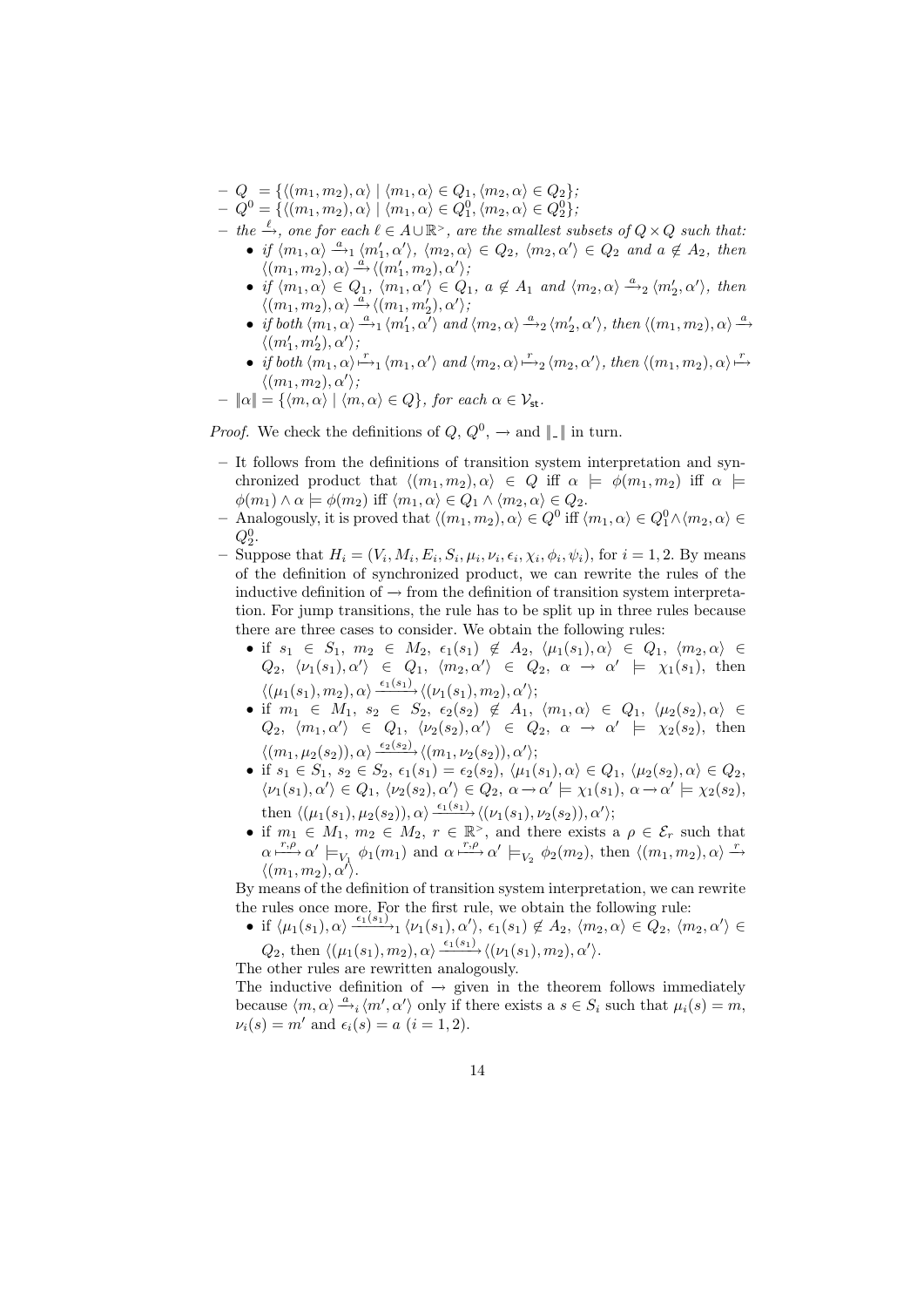– By definition,  $\|\alpha\| = \{\langle m, \alpha \rangle \mid \langle m, \alpha \rangle \in Q\}$ , for each  $\alpha \in \mathcal{V}_{st}$ .

It is worth mentioning that bisimilarity of hybrid automata is not preserved by the synchronized product operator. It is unknown to us whether this fact is mentioned earlier in the literature on hybrid automata.

 $\Box$ 

Theorem 4.1 (Bisimilarity not Preserved by Synchronized Product). There exist hybrid automata  $H_1$ ,  $H_2$ ,  $H'_1$  and  $H'_2$  such that  $[[H_1]] \rightleftharpoons [[H'_1]]$  and  $\llbracket H_2 \rrbracket \Leftrightarrow \llbracket H_2' \rrbracket, \; but \; \llbracket H_1 \times H_2 \rrbracket \not\leftrightharpoons \llbracket H_1' \times H_2' \rrbracket.$ 

*Proof.* Consider a hybrid automaton  $H_1$  with state variable v, control modes  $m_0$ and  $m_1$  and control switches  $s_0$  and  $s_1$ . Control switch  $s_0$  is from  $m_0$  to  $m_1$  and control switch  $s_1$  is from  $m_1$  to  $m_0$ . The jump condition of both  $s_0$  and  $s_1$  is  $v^{\bullet} = 0$ . The flow conditions of  $m_0$  and  $m_1$  are  $v \leq 1 \wedge \dot{v} = 1$  and  $v \geq 0 \wedge \dot{v} = -1$ , respectively. The initial conditions of  $m_0$  and  $m_1$  are  $v = 0$  and F, respectively. The events associated with  $s_0$  and  $s_1$  are a and b, respectively.

Consider the hybrid automaton  $H'_1$  obtained from  $H_1$  by first changing the flow condition of  $m_1$  into  $v \geq 0 \wedge \dot{v} = 2v - 1$  and after that replacing control modes  $m_0$  and  $m_1$  by  $m'_0$  and  $m'_1$ , respectively, and control switches  $s_0$  and  $s_1$ by  $s'_0$  and  $s'_1$ , respectively.

 $[[H_1]]$  and  $[[H_1']]$  are bisimilar. Only the different flow conditions associated with control modes  $m_1$  and  $m'_1$  may preclude bisimilarity. It is easy to see that the states  $\langle m_1, \alpha \rangle$  with  $\alpha(v) = 0$  and  $\alpha(v) = -1$  are the only reachable states of  $[[H_1]]$  with control mode component  $m_1$  and the states  $\langle m_1', \alpha \rangle$  with  $\alpha(v) = 0$  and  $\alpha(\dot{v}) = -1$  are the only reachable states of  $[[H_1']]$  with control mode component  $m'_1$ . Because no flow transitions are possible from these states, the different flow conditions do not matter.

Consider also a hybrid automaton  $H_2$  with state variables v and w, control modes  $m_0''$  and  $m_1''$  and control switches  $s_0''$  and  $s_1''$ . Control switch  $s_0''$  is from  $m_0''$ to  $m_1''$  and control switch  $s_1''$  is from  $m_1''$  to  $m_0''$ . The jump conditions of  $s_0''$  and  $s''_1$  are  $v^{\bullet} = 1 \wedge w^{\bullet} = 1$  and  $w^{\bullet} = 0$ , respectively. The flow conditions of  $m''_0$  and  $m''_1$  are  $w \leq 1 \wedge \dot{w} = 1$  and  $w \geq 0 \wedge \dot{w} = -1$ , respectively. The initial conditions of  $m_0''$  and  $m_1''$  are  $w = 0$  and F, respectively. The events associated with  $s_0''$  and  $s_1''$  are c and d, different from a and b, respectively.

Take furthermore  $H_2'$  identical to  $H_2$ . Thus,  $[[H_2]]$  and  $[[H_2']]$  are trivially bisimilar.

Then  $[[H_1 \times H_2]]$  and  $[[H'_1 \times H'_2]]$  are not bisimilar. It is not difficult to see that a bisimulation between  $[[H_1 \times H_2]]$  and  $[[H'_1 \times H'_2]]$  must relate states  $\langle (m_1, m''_0), \alpha \rangle$  and  $\langle (m'_1, m''_0), \alpha \rangle$  with  $\alpha(v) = 0, \alpha(v) = -1, \alpha(w) = 1$  and  $\alpha(\dot{w}) = 1$ . Only one jump transition, with c as associated event, is possible from these states. The resulting states  $\langle (m_1, m_1''), \alpha' \rangle$  and  $\langle (m_1', m_1''), \alpha'' \rangle$  cannot be related because  $\alpha' \neq \alpha''$   $(\alpha'(v) = -1$  and  $\alpha''(v) = 1)$ . Hence, a bisimulation between  $[[H_1 \times H_2]]$  and  $[[H'_1 \times H'_2]]$  does not exist.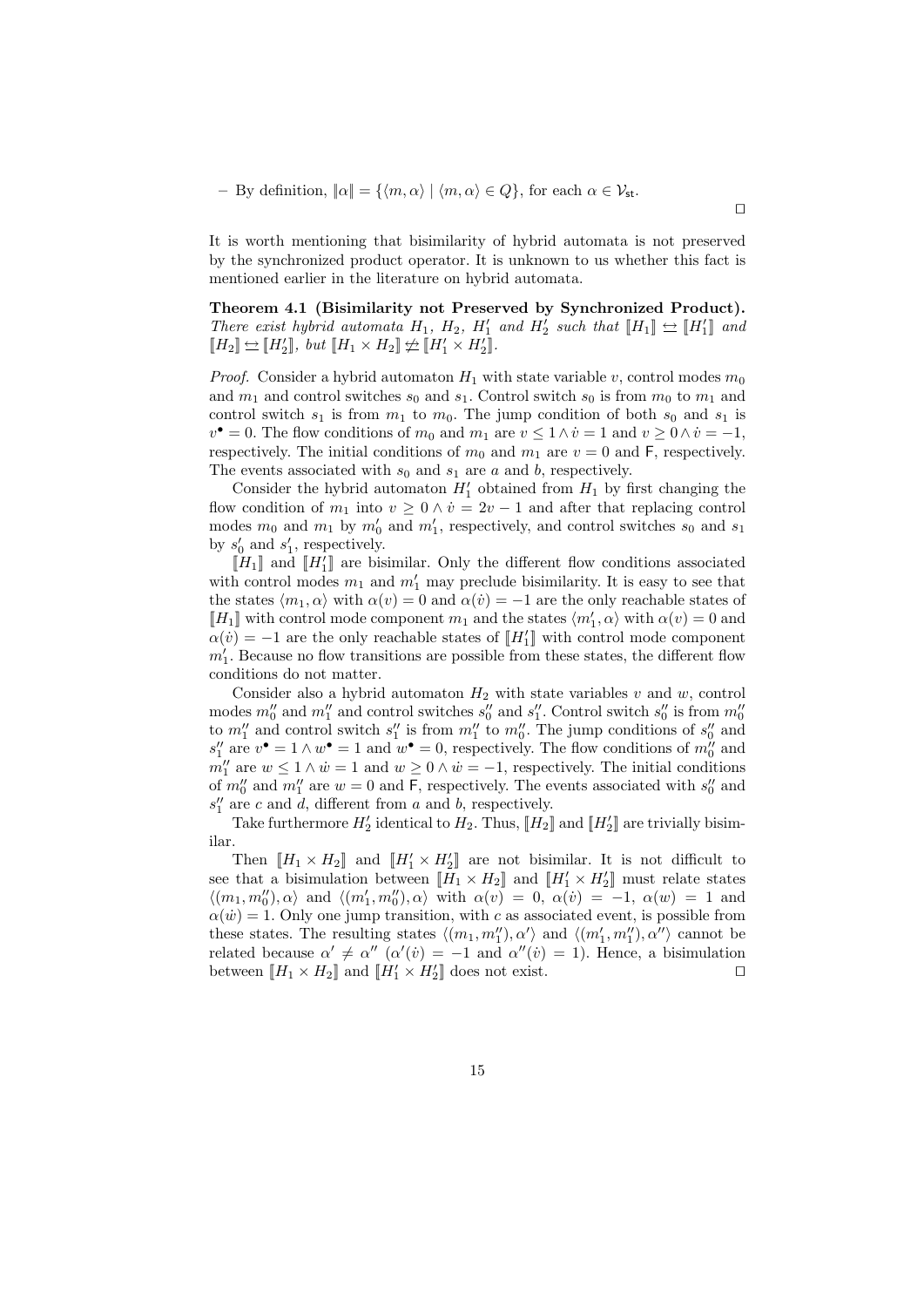# 5 ACP<sup>srt</sup> Terms: Operational Semantics and Bisimilarity

In Section 6, we will investigate the connections between  $\text{ACP}_{\text{hs}}^{\text{srt}}$  and the formalism of hybrid automata. Among other things, hybrid automata will be interpreted in  $\mathrm{ACP^{srt}_{hs}}$ . Important is whether the interpretation concerned is faithfull, i.e. whether two hybrid automata are interpreted as terms that are identified in ACPsrt hs if and only if they are identified in the formalism of hybrid automata. In ACP<sup>srt</sup>, like in the formalism of hybrid automata, a version of bisimilarity is used to identify terms of which the operational semantics only differ in details that are considered to be irrelevant.

The operational semantics of  $\text{ACP}^{\text{srt}}_{\text{hs}}$  , and its extensions with integration and recursion, is described by the transition rules given in Tables 1–6 (Appendix A). The following transition relations are used:

|                                                |                                                                        | a binary relation $\langle \cdot, \alpha \rangle \stackrel{a}{\rightarrow} \langle \cdot, \alpha' \rangle$ for each $a \in A$ , $\alpha, \alpha' \in V_{st}$ ;                                          |
|------------------------------------------------|------------------------------------------------------------------------|---------------------------------------------------------------------------------------------------------------------------------------------------------------------------------------------------------|
|                                                |                                                                        | a unary relation $\langle \cdot, \alpha \rangle \stackrel{a}{\rightarrow} \langle \sqrt{\alpha'} \rangle$ for each $a \in A$ , $\alpha, \alpha' \in V_{st}$ ;                                           |
|                                                |                                                                        | a binary relation $\langle \cdot, \alpha \rangle \xrightarrow{r,\rho} \langle \cdot, \alpha' \rangle$ for each $r \in \mathbb{R}^>$ , $\rho \in \mathcal{E}_r$ , $\alpha, \alpha' \in \mathcal{V}_{st}$ |
|                                                |                                                                        | such that $\alpha = \alpha_0^{\rho}$ and $\alpha' = \alpha_r^{\rho}$ ;                                                                                                                                  |
| a unary relation $\alpha \in [\mathsf{s}(\_)]$ |                                                                        | for each $\alpha \in \mathcal{V}_{st}$ ;                                                                                                                                                                |
|                                                | a unary relation $\alpha \rightarrow \alpha' \in [\mathsf{d}(\alpha)]$ | for each $\alpha, \alpha' \in \mathcal{V}_{st}$ .                                                                                                                                                       |

The five kinds of transition relations are called the action step, action termination, time step, signal and discontinuity relations, respectively. They can be explained as follows:

- $\langle t, \alpha \rangle \stackrel{a}{\longrightarrow} \langle t', \alpha' \rangle$ : in state  $\alpha$ , process t is capable of first performing action a at the current point of time and then proceeding as process  $t'$  in state  $\alpha'$ ;
- the current point of time and then proceeding as process t in state  $\alpha$ ,<br> $\langle t, \alpha \rangle \stackrel{a}{\longrightarrow} \langle \sqrt{x}, \alpha' \rangle$ : in state  $\alpha$ , process t is capable of first performing action a at the current point of time and then terminating successfully in state  $\alpha'$ ;
- $\langle t, \alpha \rangle \stackrel{r,\rho}{\longrightarrow} \langle t', \alpha' \rangle$ : in state  $\alpha$ , process t is capable of first idling for a period of time r, meanwhile evolving its state according to  $\rho$ , and then proceeding as process  $t'$  in state  $\alpha'$ ;
- $\alpha \in [\mathsf{s}(t)]$ : in state  $\alpha$ , the signal emitted by process t holds;
- $\alpha \rightarrow \alpha' \in [d(t)]$ : in state  $\alpha$ , discontinuities for the state variables of which the value changes by an instantaneous transition to state  $\alpha'$  are possible for process t.

Recall that in ACP<sup>srt</sup>, a valuation  $\alpha \in V_{st}$  is called a state. Henceforth, we write  $\mathcal{P}\mathcal{T}$  for the set of closed terms of ACP<sup>srt</sup> extended with integration and recursion.

We have the following corollary of the definition of the operational semantics of  $\mathrm{ACP}^\mathrm{srt}_\mathrm{hs}$  extended with integration and recursion.

**Corollary 5.1.** For all  $t, t' \in \mathcal{PT}$ ,  $\alpha, \alpha' \in \mathcal{V}_{st}$ ,  $a \in A$ ,  $r \in \mathbb{R}^>$  and  $\rho \in \mathcal{E}_r$ .

 $- if \langle t, \alpha \rangle \stackrel{a}{\longrightarrow} \langle t', \alpha' \rangle \text{ or } \langle t, \alpha \rangle \stackrel{a}{\longrightarrow} \langle \sqrt{, \alpha'} \rangle \text{ or } \langle t, \alpha \rangle \stackrel{r, \rho}{\longmapsto} \langle t', \alpha' \rangle \text{ or } \alpha \longrightarrow \alpha' \in [\mathsf{d}(t)],$ then  $\alpha \in [\mathsf{s}(t)].$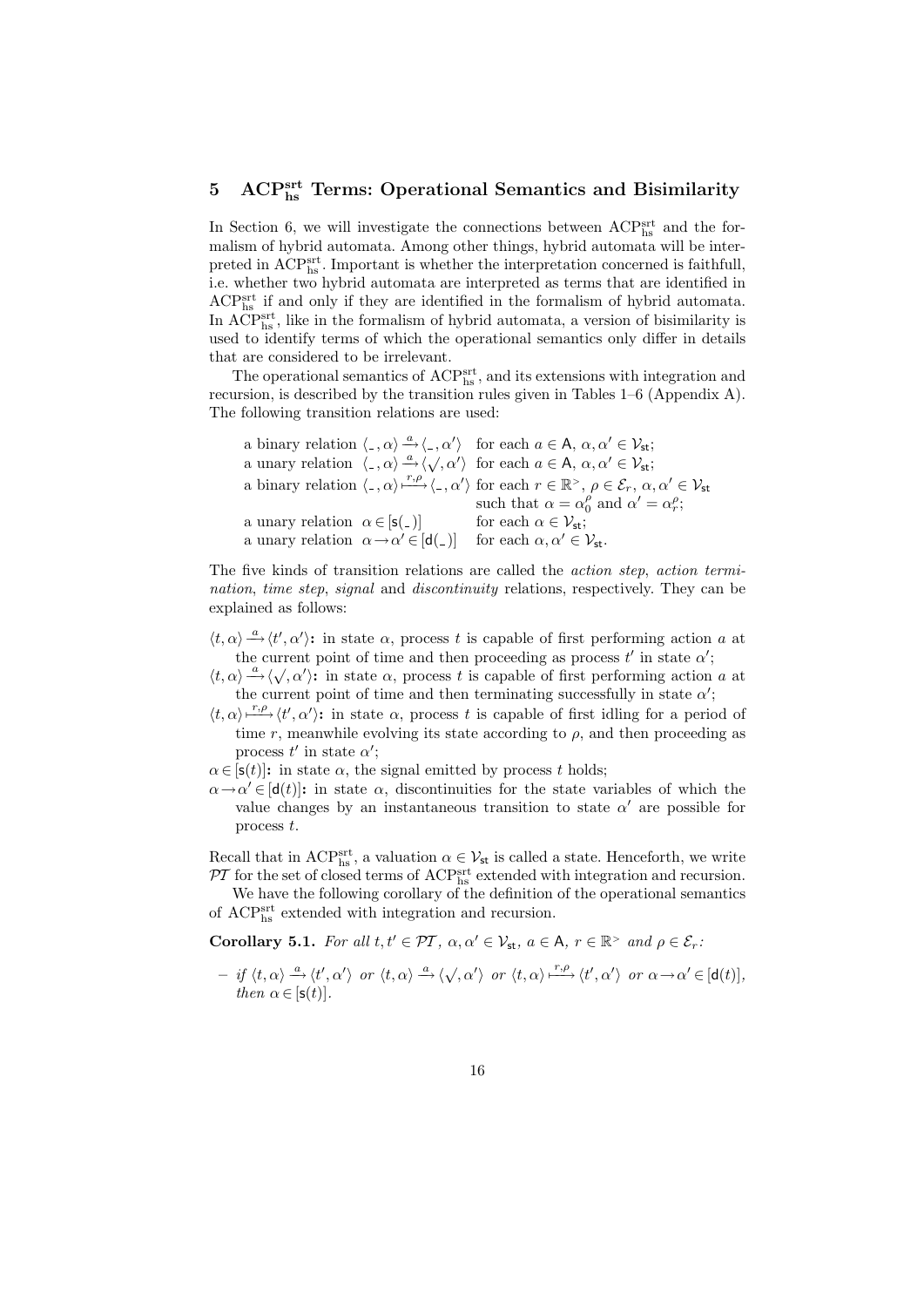Let  $L = A \cup \{(r, \rho) \mid r \in \mathbb{R}^> \land \rho \in \mathcal{E}_r\}$ . The generalized transition relations  $\langle \xi_-, \alpha \rangle \stackrel{\sigma}{\longrightarrow} \langle \xi_-, \alpha' \rangle$  for each  $\sigma \in L^*$  and  $\alpha, \alpha' \in \mathcal{V}_{st}$  are the smallest binary relations on  $\mathcal{P}\mathcal{T}$  satisfying:

 $-$  if  $\alpha \in [\mathsf{s}(t)],$  then  $\langle t, \alpha \rangle \stackrel{\epsilon}{\rightarrow} \langle t, \alpha \rangle;$  $-$  if  $\langle t, \alpha \rangle \stackrel{a}{\rightarrow} \langle t', \alpha' \rangle$ , then  $\langle t, \alpha \rangle \stackrel{a}{\rightarrow} \langle t', \alpha' \rangle$ ;  $-$  if  $\langle t, \alpha \rangle \stackrel{r,\rho}{\longrightarrow} \langle t', \alpha' \rangle$ , then  $\langle t, \alpha \rangle \stackrel{r,\rho}{\longrightarrow} \langle t', \alpha' \rangle$ ;  $-$  if  $\langle t, \alpha \rangle \stackrel{\sigma}{\twoheadrightarrow} \langle t', \alpha' \rangle$  and  $\langle t', \alpha' \rangle \stackrel{\sigma'}{\twoheadrightarrow} \langle t'', \alpha'' \rangle$ , then  $\langle t, \alpha \rangle \stackrel{\sigma \sigma'}{\twoheadrightarrow} \langle t'', \alpha'' \rangle$ .

Elements of  $\mathcal{PI} \times \mathcal{V}_{st}$  are called *configurations*. A configuration  $\langle t', \alpha' \rangle$  is a *reachable* configuration from configuration  $\langle t, \alpha \rangle$  if there is a  $\sigma \in L^*$  such that  $\langle t, \alpha \rangle \stackrel{\sigma}{\longrightarrow} \langle t', \alpha' \rangle.$ 

Bisimilarity of closed terms is defined as follows.

A bisimulation is a symmetric binary relation B on  $\mathcal{PT} \times \mathcal{V}_{st}$  such that for all  $t_1, t_2 \in \mathcal{PT}$  and  $\alpha \in \mathcal{V}_{st}$ :

- if  $B(\langle t_1, \alpha \rangle, \langle t_2, \alpha \rangle)$  and  $\langle t_1, \alpha \rangle \stackrel{a}{\rightarrow} \langle t_1', \alpha' \rangle$ , then there is a  $t_2'$  such that  $\langle t_2, \alpha \rangle \stackrel{a}{\rightarrow} \langle t_2', \alpha' \rangle$  and  $B(\langle t_1', \alpha' \rangle, \langle t_2', \alpha' \rangle);$
- $\langle \iota_2, \alpha \rangle \longrightarrow \langle \iota_2, \alpha \rangle$  and  $D(\langle \iota_1, \alpha \rangle, \langle \iota_2, \alpha \rangle)$ ,<br>  $-$  if  $B(\langle t_1, \alpha \rangle, \langle t_2, \alpha \rangle)$  and  $\langle t_1, \alpha \rangle \stackrel{a}{\longrightarrow} \langle \sqrt{\alpha'} \rangle$ , then  $\langle t_2, \alpha \rangle \stackrel{a}{\longrightarrow} \langle \sqrt{\alpha'} \rangle$ ;
- if  $B(\langle t_1,\alpha \rangle, \langle t_2,\alpha \rangle)$  and  $\langle t_1,\alpha \rangle \xrightarrow{r,\rho} \langle t'_1,\alpha' \rangle$ , then there is a  $t'_2$  such that  $\langle t_2, \alpha \rangle \stackrel{r,\rho}{\longmapsto} \langle t_2', \alpha' \rangle$  and  $B(\langle t_1', \alpha' \rangle, \langle t_2', \alpha' \rangle);$
- $-$  if  $B(\langle t_1, \alpha \rangle, \langle t_2, \alpha \rangle)$  and  $\alpha \in [\mathsf{s}(t_1)],$  then  $\alpha \in [\mathsf{s}(t_2)];$
- $-$  if  $B(\langle t_1, \alpha \rangle, \langle t_2, \alpha \rangle)$  and  $\alpha \to \alpha' \in [d(t_1)],$  then  $\alpha \to \alpha' \in [d(t_2)].$

Two configurations  $\langle t_1, \alpha_1 \rangle$  and  $\langle t_2, \alpha_2 \rangle$  are *bisimilar*, written  $\langle t_1, \alpha_1 \rangle \nightharpoonup \langle t_2, \alpha_2 \rangle$ , if  $\alpha_1 = \alpha_2$  and there exists a bisimulation B such that  $B(\langle t_1, \alpha_1 \rangle, \langle t_2, \alpha_2 \rangle)$ . Two closed terms  $t_1$  and  $t_2$  are *bisimilar*, written  $t_1 \nightharpoonup t_2$ , if  $\langle t_1, \alpha \rangle \nightharpoonup \langle t_2, \alpha \rangle$  for all states  $\alpha$ .

Note that, if  $t_1 \nightharpoonup t_2$ , then there exists a bisimulation B with  $B(\langle t_1, \alpha \rangle, \langle t_2, \alpha \rangle)$ for all  $\alpha \in \mathcal{V}_{st}$ . If B is a bisimulation and  $B(\langle t_1, \alpha \rangle, \langle t_2, \alpha \rangle)$  for all  $\alpha \in \mathcal{V}_{st}$ , then we say that B is a bisimulation witnessing  $t_1 \Leftrightarrow t_2$ 

Note further that, if  $\langle t_1, \alpha \rangle \Leftrightarrow \langle t_2, \alpha \rangle$ , then there exists a bisimulation B with  $B(\langle t_1, \alpha \rangle, \langle t_2, \alpha \rangle)$  such that  $B(\langle t_1', \alpha' \rangle, \langle t_2', \alpha' \rangle)$  only if  $\langle t_1', \alpha' \rangle$  and  $\langle t_2', \alpha' \rangle$ are reachable from  $\langle t_1, \alpha \rangle$  and  $\langle t_2, \alpha \rangle$ , respectively.

Lemma 5.1 (Bisimilarity and Action Prefixing). For all closed ACPs terms  $t_1, t_2$  and  $a \in A$ :

$$
t_1 \Leftrightarrow t_2 \Leftrightarrow \tilde{\tilde{a}} \cdot t_1 \Leftrightarrow \tilde{\tilde{a}} \cdot t_2 .
$$

*Proof.* From left to right, suppose that B is a bisimulation witnessing  $t_1 \nightharpoonup t_2$ . Then consider the relation  $B'' = B \cup B'$  where

$$
B' = \{ (\langle \tilde{a} \cdot t_1, \alpha \rangle, \langle \tilde{a} \cdot t_2, \alpha \rangle) \mid \alpha \in \mathcal{V}_{st} \}.
$$

It is easy to see that B<sup> $\prime\prime$ </sup> is a bisimulation witnessing  $\tilde{a} \cdot t_1 \leftrightarrow \tilde{a} \cdot t_2$ .

From right to left, suppose that B is a bisimulation witnessing  $\tilde{a} \cdot t_1 \leftrightarrow \tilde{a} \cdot t_2$ . This means that  $B(\langle \tilde{a} \cdot t_1, \alpha \rangle, \langle \tilde{a} \cdot t_1, \alpha \rangle)$  for all  $\alpha \in \mathcal{V}_{st}$ . Because  $\langle \tilde{a} \cdot t_1, \alpha \rangle \stackrel{a}{\rightarrow} \langle t_1, \alpha' \rangle$ and  $\langle \tilde{a} \cdot t_2, \alpha \rangle \stackrel{a}{\rightarrow} \langle t_2, \alpha' \rangle$  for all  $\alpha, \alpha' \in \mathcal{V}_{st}$ , it follows that  $B(\langle t_1, \alpha' \rangle, \langle t_1, \alpha' \rangle)$  for all  $\alpha' \in \mathcal{V}_{\text{st}}$ . So  $t_1 \leftrightarrow t_2$ .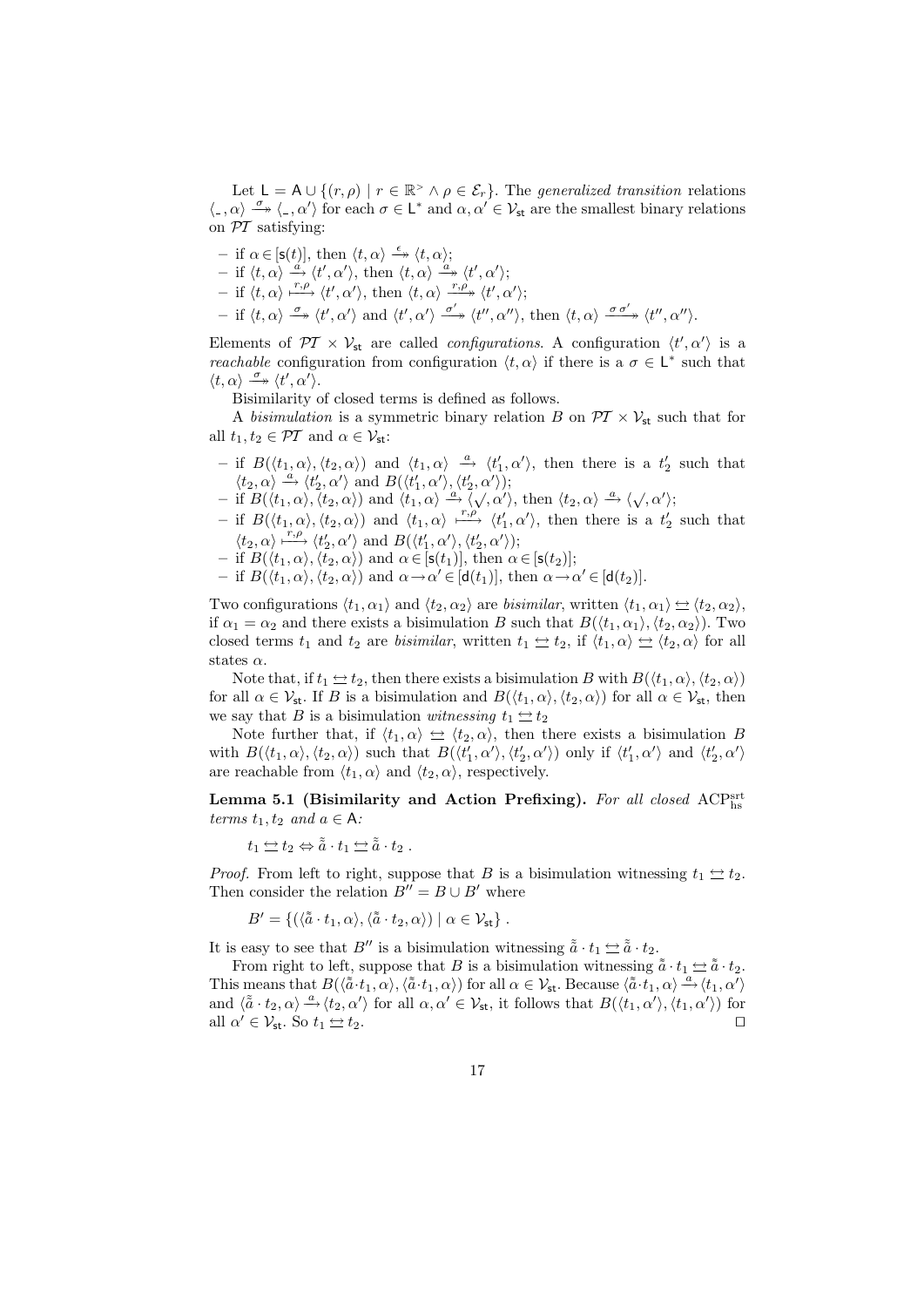# 6 Relating the Formalism of Hybrid Automata to  $\mathrm{ACP}^\mathrm{srt}_{\mathrm{hs}}$

In this section, we study the connections between  $\text{ACP}^{\text{srt}}_{\text{hs}}$  and the formalism of hybrid automata. First of all, we investigate the interpretation of hybrid automata in  $\text{ACP}_{\text{hs}}^{\text{srt}}$ . Next, we investigate the relationship between the synchronized product operator on hybrid automata and the parallel composition operator of ACP<sup>srt</sup><sub>hs</sub>. We illustrate the interpretation of hybrid automata in ACP<sup>srt</sup>hs by means of an example taken from the literature on hybrid automata.

# 6.1 Interpretation of Hybrid Automata in  $\mathrm{ACP}^\mathrm{srt}_{\mathrm{hs}}$

We give two interpretations of hybrid automata in  $\text{ACP}_{\text{hs}}^{\text{srt}}$  : a strong interpretation, in which discontinuities during state evolutions are impossible for all state variables, and a weak interpretation, in which discontinuities during state evolutions are possible for all state variables. Only the strong interpretation agrees with the transition system interpretation from Section 4.1. The weak interpretation is introduced because of its usefulness in relating the synchronized product operator on hybrid automata to the parallel composition operator of  $\mathrm{ACP}^{\mathrm{srt}}_{\mathrm{hs}}$ .

In both interpretations, we use a special *initialize* action  $\iota$  to deal with initial non-determinism. We assume that  $\iota \notin E(H)$  for any hybrid automaton H. The idea to deal with initial non-determinism in this way is taken from [34].

Let  $H = (V, M, E, S, \mu, \nu, \epsilon, \chi, \phi, \psi)$  be a hybrid automaton. Then the strong process algebra interpretation of H, written  $[[H]]_s^{\text{pa}}$ , is the term

$$
\sum_{m\in M}\tilde{\iota}\cdot(\psi_m\wedge\langle X_m|F\rangle)\,,
$$

where the guarded recursive specification  $F$  consists of the following equation for each  $m \in M$ :

$$
X_m = \phi_m \; \text{d}_V \left( \sum_{s \in \{s \in S | m_s = m\}} \chi_s \; \text{d} \; \widetilde{e_s} \cdot X_{m'_s} + \int_{u \in (0,\infty)} \sigma_{\text{rel}}^u(X_m) \right).
$$

Variable  $X_m$  corresponds to control mode m, so the guarded recursive specification F contains one equation for each control mode of the hybrid automaton. The right-hand side of the equation for control mode  $m$  has one alternative for each control switch that may occur from  $m$  as well as an alternative for the case where the control does not switch. This process algebra interpretation draws attention to the fact that, different from what is said in [16], time-determinism is in line with the hybrid automata approach. Because each control mode has just one alternative to proceed with idling, time-determinism is just not an issue.

Note that an equivalent guarded recursive specification is obtained with the following equation for each  $m \in M$ :

$$
X_m = \phi_m \circ_V \int_{u \in [0,\infty)} \sigma_{\text{rel}}^u \left( \sum_{s \in \{s \in S | m_s = m\}} \chi_s \circ \widetilde{e}_s \cdot X_{m'_s} \right).
$$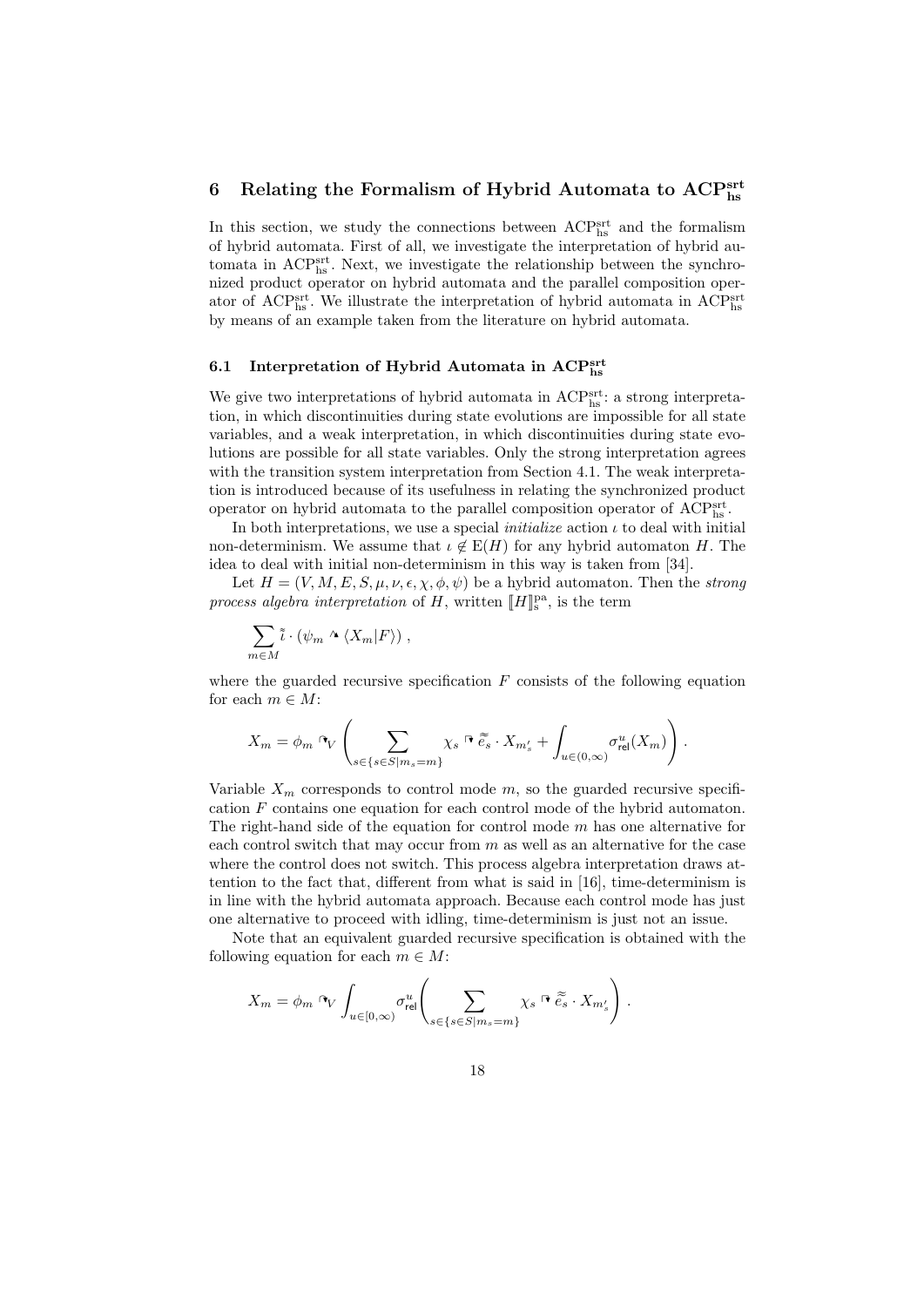However, we believe that the close correspondence with the transition system interpretation is less clear with such equations.

We have the following results concerning this process algebra interpretation and the transition system interpretation of hybrid automata.

Theorem 6.1 (Relation between TS and Strong PA Interpretations). Let H be a hybrid automaton, Q be the set of admissible states of H and  $Q^0$  be the set of initial states of H. Then the states and transitions of  $[[H]]$  and  $[[H]]_{\mathbb{S}}^{\text{pa}}$ are related as follows:

$$
\langle m, \alpha \rangle \in Q \Leftrightarrow \alpha \in [\mathsf{s}(X_m)],
$$

$$
\langle m, \alpha \rangle \in Q^0 \Leftrightarrow \alpha \in [\mathsf{s}(\psi_m \wedge X_m)],
$$

$$
\langle m, \alpha \rangle \xrightarrow{e} \langle m', \alpha' \rangle \Leftrightarrow \langle X_m, \alpha \rangle \xrightarrow{e} \langle X_{m'}, \alpha' \rangle,
$$

$$
\langle m, \alpha \rangle \in Q^0 \wedge \langle m, \alpha \rangle \xrightarrow{e} \langle m', \alpha' \rangle \Leftrightarrow \langle \psi_m \wedge X_m, \alpha \rangle \xrightarrow{e} \langle X_{m'}, \alpha' \rangle,
$$

$$
\langle m, \alpha \rangle \xrightarrow{\Gamma} \langle m, \alpha' \rangle
$$

$$
\Leftrightarrow \exists \rho \in \mathcal{E}_r \bullet \exists t \in \mathcal{PT} \bullet \langle X_m, \alpha \rangle \xrightarrow{r, \rho} \langle t, \alpha' \rangle \wedge t \Leftrightarrow X_m,
$$

$$
\langle m, \alpha \rangle \in Q^0 \wedge \langle m, \alpha \rangle \xrightarrow{\Gamma} \langle m, \alpha' \rangle
$$

$$
\Leftrightarrow \exists \rho \in \mathcal{E}_r \bullet \exists t \in \mathcal{PT} \bullet \langle \psi_m \wedge X_m, \alpha \rangle \xrightarrow{r, \rho} \langle t, \alpha' \rangle \wedge t \Leftrightarrow X_m,
$$

for all  $m, m' \in M(H)$ ,  $\alpha, \alpha' \in \mathcal{V}_{st}$ ,  $e \in E(H)$  and  $r \in \mathbb{R}^{\geq}$ .

Proof. These bi-implications follow easily from the definitions of transition system interpretation and strong process algebra interpretation. We present the proof of the last bi-implication. The proofs of the other bi-implications are similar, but simpler.

From the definition of transition system interpretation, it follows that

$$
\langle m, \alpha \rangle \in Q^0 \Leftrightarrow \alpha \models \phi(m) \land \alpha \models \psi(m)
$$
\n(1)

and

$$
\langle m, \alpha \rangle \stackrel{r}{\mapsto} \langle m, \alpha' \rangle \Leftrightarrow \exists \rho \in \mathcal{E}_r \bullet \alpha \stackrel{r, \rho}{\longmapsto} \alpha' \models_{V(H)} \phi(m) . \tag{2}
$$

From the definition of strong process algebra interpretation, it follows that

$$
\exists \rho \in \mathcal{E}_r \bullet \exists t \in \mathcal{PT} \bullet \langle \psi_m \wedge X_m, \alpha \rangle \xrightarrow{r, \rho} \langle t, \alpha' \rangle \wedge t \simeq X_m
$$

$$
\Leftrightarrow \exists \rho \in \mathcal{E}_r \bullet \alpha \xrightarrow{r, \rho} \alpha' \models_{V(H)} \phi(m) \wedge \alpha \models \psi(m) . \tag{3}
$$

Clearly, the conjunction of the right-hand sides of 1 and 2 is equivalent to the right-hand side of 3. Hence, the conjunction of the left-hand sides of 1 and 2 is equivalent to the left-hand side of 3.  $\Box$ 

Theorem 6.2 (Faithfulness of Strong PA Interpretation). For all hybrid automata  $H_1$  and  $H_2$  with  $V(H_1) = V(H_2)$ :

$$
\llbracket H_1 \rrbracket^{\text{pa}}_{\text{s}} \Leftrightarrow \llbracket H_2 \rrbracket^{\text{pa}}_{\text{s}} \Leftrightarrow \llbracket H_1 \rrbracket \Leftrightarrow \llbracket H_2 \rrbracket \ . \ ^1
$$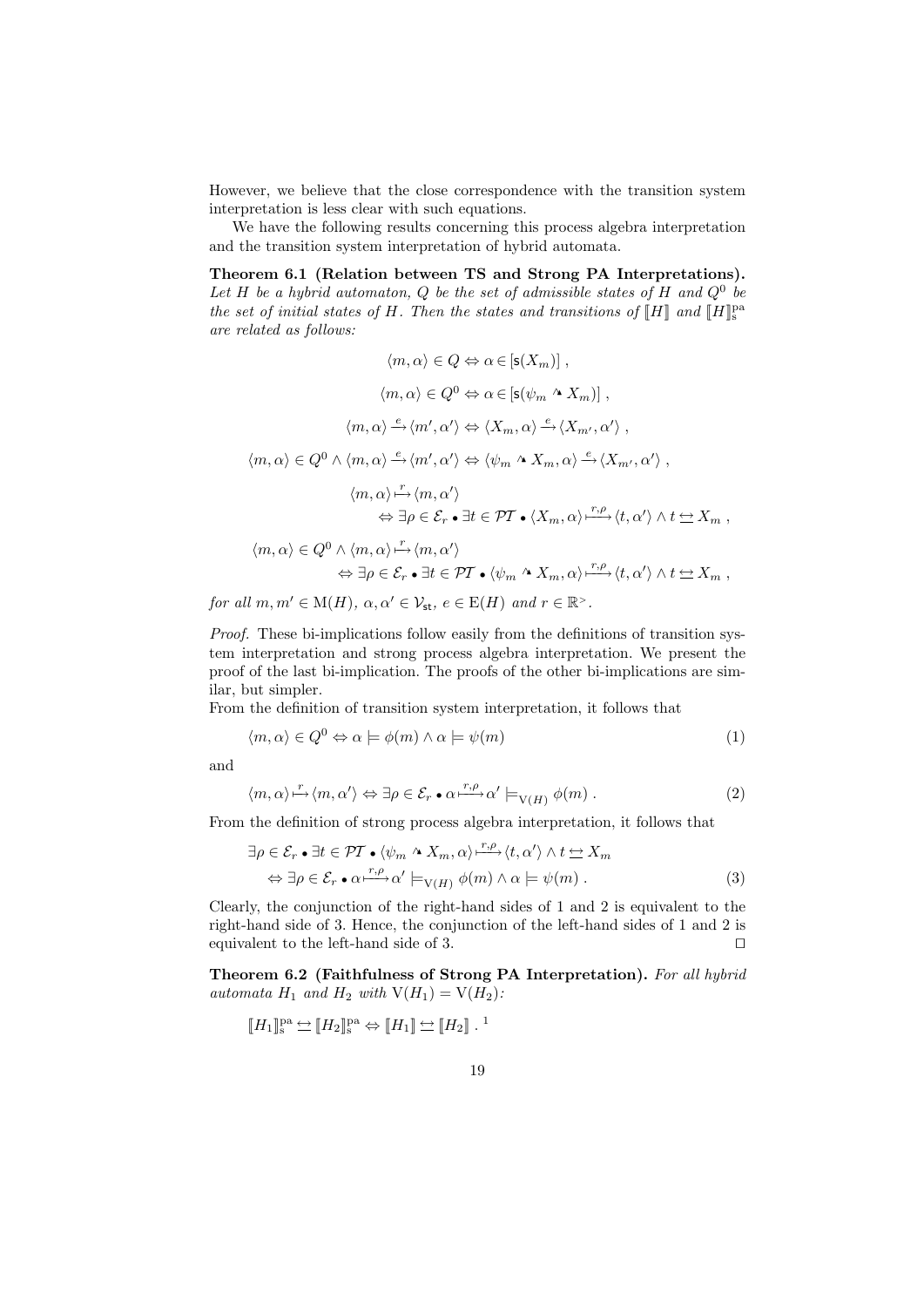*Proof.* See Appendix B.1.  $\Box$ 

Let  $H = (V, M, E, S, \mu, \nu, \epsilon, \chi, \phi, \psi)$  be a hybrid automaton. Then the weak process algebra interpretation of H, written  $[[H]]_w^{\text{pa}}$ , is the term

$$
\sum_{m\in M}\tilde{\iota}\cdot(\psi_m\wedge\langle X_m|F'\rangle)\;,
$$

where the guarded recursive specification  $F'$  consists of the following equation for each  $m \in M$ :

$$
X_m = \phi_m \cap_{\emptyset} \left( \sum_{s \in \{s \in S | m_s = m\}} \chi_s \cap \widetilde{e_s} \cdot X_{m'_s} + \int_{u \in (0,\infty)} \sigma_{\text{rel}}^u(X_m) \right).
$$

Note that V has been replaced by  $\emptyset$ . In this way, discontinuities during state evolutions become possible for all state variables.

The strong and weak process algebra interpretations can be regarded as two instances of a generic process algebra interpretation that has the set of state variables for which discontinuities during state evolutions must be impossible as a parameter. However, for a given hybrid automaton  $H$ , other choices for this set than  $V(H)$  and  $\emptyset$  appear to be absolutely arbitrary.

Unlike the strong process algebra interpretation, the weak process algebra interpretation does not agree with the transition system interpretation from Section 4.1: in the case of the weak process algebra interpretation, the last two bi-implications of Theorem 6.1 do not hold from right to left. That is the reason why we prefer the strong process algebra interpretation.

Proposition 6.1 (Weakness of Weak PA Interpretations). There exists a hybrid automaton H such that in the case of weak process algebra interpretation:

$$
\langle m, \alpha \rangle \overset{r}{\mapsto} \langle m, \alpha' \rangle \neq \exists \rho \in \mathcal{E}_r \bullet \exists t \in \mathcal{PT} \bullet \langle X_m, \alpha \rangle \overset{r, \rho}{\longmapsto} \langle t, \alpha' \rangle \land t \hookrightarrow X_m
$$

for some  $m \in M(H)$ ,  $\alpha, \alpha' \in \mathcal{V}_{st}$  and  $r \in \mathbb{R}^{\geq}$ .

*Proof.* Consider a hybrid automaton  $H$  with state variable  $v$ , control mode  $m$ and control switch s. Control switch s is from  $m$  to  $m$ . The jump condition of s is  $v^{\bullet} = 0$ . The flow condition of m is  $v \leq 1 \wedge \dot{v} = 1$ . The initial condition of m is  $v = 0$ . The event associated with s is a.

Let  $\phi_m$  be the flow condition of m. In  $[[H]]_{w}^{\text{pa}}$ , because a finite number of discontinuities may occur, there exist transitions  $\langle X_m, \alpha \rangle \stackrel{r, \rho}{\longmapsto} \langle \phi_m \, \cap_{\emptyset} X_m, \alpha' \rangle$ with  $r > 1$ , and  $\phi_m \circ_{\emptyset} X_m \leftrightarrow X_m$ ; but in [H], because no discontinuities may occur, there do not exist transitions  $\langle m, \alpha \rangle \stackrel{r}{\mapsto} \langle m, \alpha' \rangle$  with  $r > 1$ .

We have the following result concerning the connection between the two process algebra interpretations of hybrid automata.

<sup>&</sup>lt;sup>1</sup> Note that on the left-hand side  $\leq$  is bisimilarity on ACP<sup>srt</sup> terms and on the righthand side  $\leftrightarrow$  is bisimilarity on timed transition systems.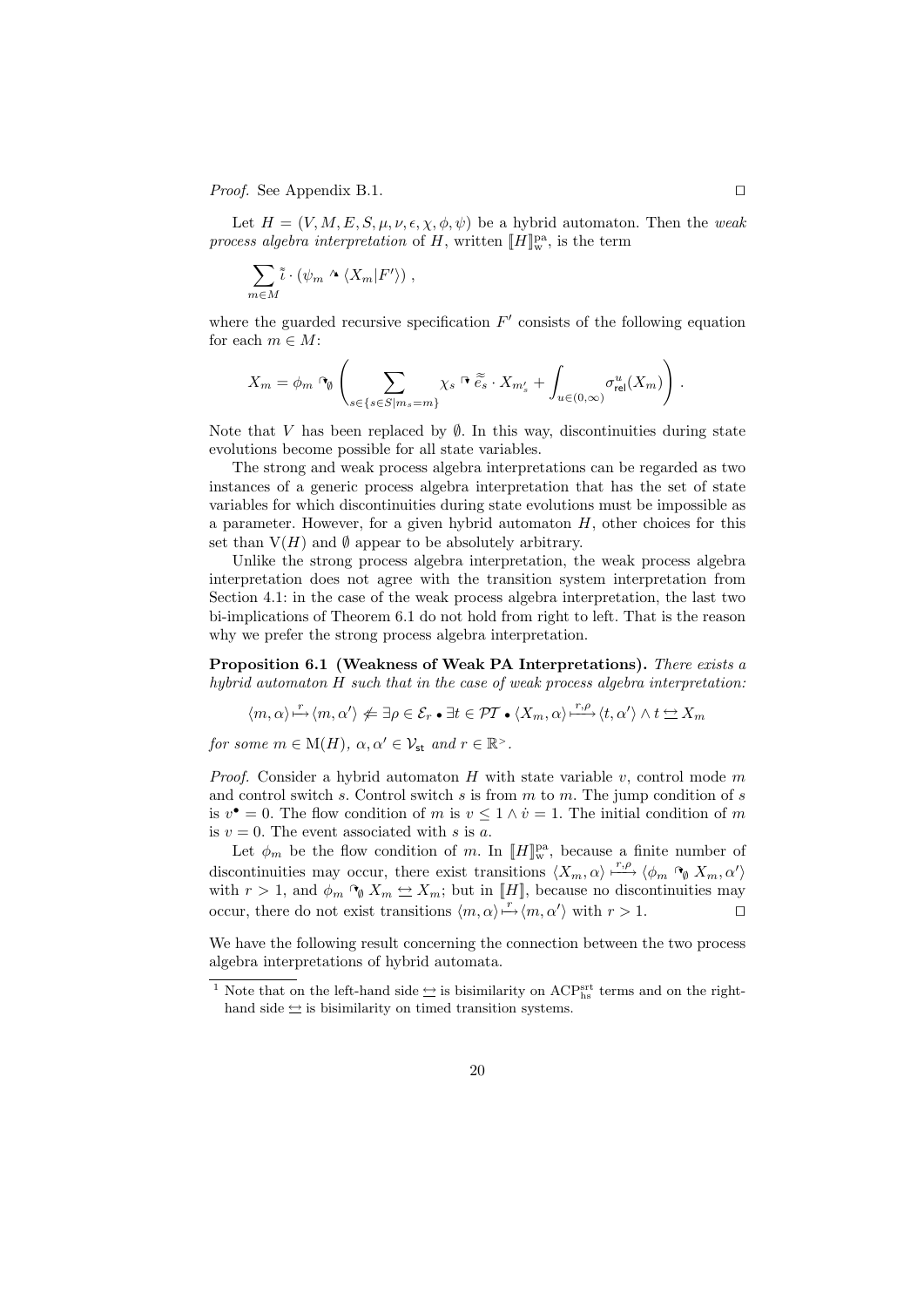Proposition 6.2 (Coarseness of Strong PA Interpretation). For all hybrid automata  $H_1$  and  $H_2$  with  $V(H_1) = V(H_2)$ :

$$
\llbracket H_1 \rrbracket_{\mathrm{w}}^{\mathrm{pa}} \Leftrightarrow \llbracket H_2 \rrbracket_{\mathrm{w}}^{\mathrm{pa}} \Rightarrow \llbracket H_1 \rrbracket_{\mathrm{s}}^{\mathrm{pa}} \Leftrightarrow \llbracket H_2 \rrbracket_{\mathrm{s}}^{\mathrm{pa}}.
$$

*Proof.* See Appendix B.2.

In Proposition 6.2, " $\Rightarrow$ " cannot be replaced by " $\Leftrightarrow$ ".

Proposition 6.3 (Coarseness of Strong PA Interpretation is Proper). There exist hybrid automata  $H_1$  and  $H_2$  such that:

 $[[H_1]]_w^{\text{pa}} \underline{\leftrightarrow} [[H_2]]_w^{\text{pa}} \underline{\not} \in [[H_1]]_s^{\text{pa}} \underline{\leftrightarrow} [[H_2]]_s^{\text{pa}}.$ 

*Proof.* Consider a hybrid automaton  $H_1$  with state variable v, control modes  $m_0$  and  $m_1$  and control switches  $s_0$  and  $s_1$ . Control switch  $s_0$  is from  $m_0$  to  $m_1$ and control switch  $s_1$  is from  $m_1$  to  $m_0$ . The jump conditions of  $s_0$  and  $s_1$  are  $v^{\bullet} = \mathbf{e} v$  and  $\mathbf{e} v = 1 \wedge v^{\bullet} = 0$ , respectively. The flow condition of both  $m_0$  and  $m_1$  is  $\dot{v} = 0$ . The initial conditions of  $m_0$  and  $m_1$  are  $v = 0$  and F, respectively. The events associated with  $s_0$  and  $s_1$  are a and b, respectively.

Consider a hybrid automaton  $H_2$  with state variable v, control modes  $m'_0$ and  $m'_1$  and control switch  $s'_0$ . Control switch  $s'_0$  is from  $m'_0$  to  $m'_1$ . The jump condition of  $s'_0$  is  $v^{\bullet} = \bullet v$ . The flow condition of both  $m'_0$  and  $m'_1$  is  $\dot{v} = 0$ . The initial conditions of  $m'_0$  and  $m'_1$  are  $v = 0$  and F, respectively. The event associated with  $s_0$  is a.

 $[[H_1]]_{s}^{\text{pa}}$  and  $[[H_2]]_{s}^{\text{pa}}$  are bisimilar. Only the presence or absence of a control switch from control modes  $m_1$  and  $m'_1$  may preclude bisimilarity. It is easy to see that the configurations  $\langle X_{m_1}, \alpha \rangle$  with  $\alpha(v) = 0$  and  $\alpha(v) = 0$  are the only reachable configurations of  $[[H_1]]_s^{\text{pa}}$  with term component  $X_{m_1}$  and the configurations  $\langle X_{m'_1}, \alpha \rangle$  with  $\alpha(v) = 0$  and  $\alpha(v) = 0$  are the only reachable configurations of  $[H_2]_s^{\text{pa}}$  with term component  $X_{m'_1}$ . Because no action steps are possible from these configurations, the presence or absence of a control switch does not matter.

 $[[H_1]]^{\text{pa}}_{\text{w}}$  and  $[[H_2]]^{\text{pa}}_{\text{w}}$  are not bisimilar. It is not difficult to see that a witnessing bisimulation must relate configurations  $\langle X_{m_1}, \alpha \rangle$  and  $\langle X_{m'_1}, \alpha \rangle$  with  $\alpha(v) = 1$ and  $\alpha(\dot{v}) = 0$ . An action step is possible from the former configuration, but not from the latter configuration. Hence, a bisimulation between  $[[H_1]]_{\text{w}}^{\text{pa}}$  and  $[[H_2]]_{\text{w}}^{\text{pa}}$ does not exist.  $\square$ 

In [15],  $\text{ACP}^{\text{srt}}_{\text{hs}}$  is also extended with localization. The localization operator makes it possible to keep discontinuities of a state variable local, in other words to inhibit discontinuities of the state variable caused by the environment. The localization of P with respect to v, written  $v \nabla P$ , behaves like P, but with its state evolving without discontinuities for  $v$  whenever it is idling. The operational semantics for localization is described in Appendix A. We use the notation  $\{v_1,\ldots,v_n\}\nabla t$  for  $v_1\nabla (v_2\nabla \ldots (v_n\nabla t)\ldots)$ . For hybrid automata H, we can express, using localization,  $[[H]]_{\text{s}}^{\text{pa}}$  in terms of  $[[H]]_{\text{w}}^{\text{pa}}$ .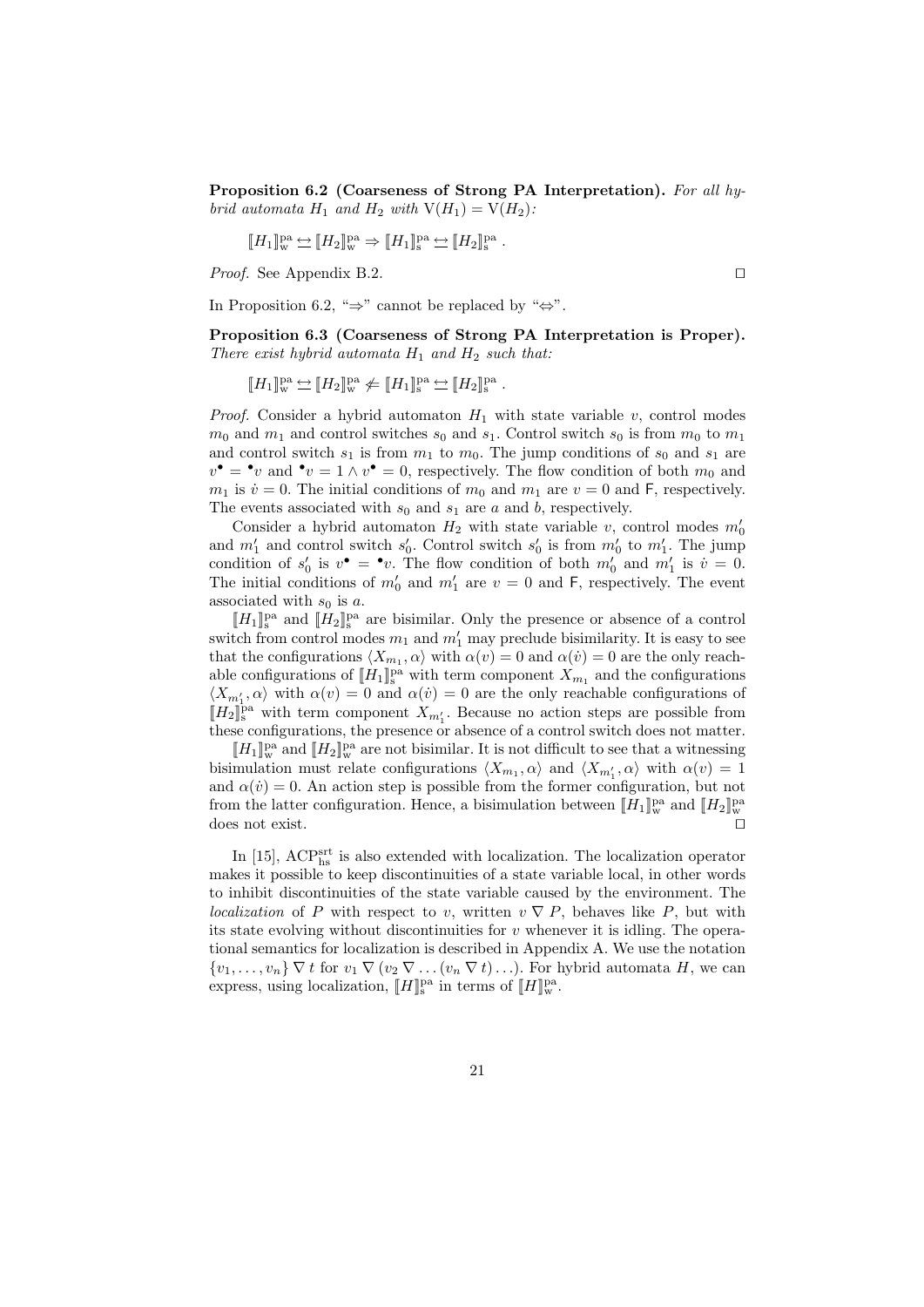Proposition 6.4 (Strengthening of Weak PA Interpretation). For all hybrid automata H:

$$
[\![H]\!]_{{\operatorname{s}}}^{{\operatorname{pa}}} \hookrightarrow {\operatorname{V}}(H) \, \nabla \, [\![H]\!]_{{\operatorname{w}}}^{{\operatorname{pa}}} \, .
$$

*Proof.* See Appendix B.3.

In the frequently occurring case where the hybrid automata under consideration have no initial non-determinism, we can give simpler strong and weak interpretations.

Let  $H = (V, M, E, S, \mu, \nu, \epsilon, \chi, \phi, \psi)$  be a hybrid automaton that has no initial non-determinism. Then the restricted strong process algebra interpretation of H, written  $[[H]]_{rs}^{pa}$ , and the *restricted weak process algebra interpretation* of H, written  $[[H]]<sub>rw</sub><sup>pa</sup>$ , are the terms

$$
\psi_{m^0} \wedge \langle X_{m^0} | F \rangle
$$
 and  $\psi_{m^0} \wedge \langle X_{m^0} | F' \rangle$ ,

respectively, where the guarded recursive specification  $F$  and  $F'$  are the same as above.

For hybrid automata  $H$  without initial non-determinism, we can express both  $[[H]]_{\text{ss}}^{\text{pa}}$  in terms of  $[[H]]_{\text{rs}}^{\text{pa}}$  and  $[[H]]_{\text{w}}^{\text{pa}}$  in terms of  $[[H]]_{\text{rw}}^{\text{pa}}$ .

Proposition 6.5 (Lifting Restricted Interpretations). For all hybrid automata H that have no initial non-determinism:

$$
[\![H]\!]_{\textup{s}}^{\textup{pa}} = \tilde{\iota} \cdot [\![H]\!]_{\textup{rs}}^{\textup{pa}} \quad \text{and} \quad [\![H]\!]_{\textup{w}}^{\textup{pa}} = \tilde{\iota} \cdot [\![H]\!]_{\textup{rw}}^{\textup{pa}} \; .
$$

Proof. Follows immediately from the definitions of the process algebra interpretations concerned.  $\Box$ 

We have the following corollary of Lemma 5.1, Theorem 6.2 and Proposition 6.5.

Corollary 6.1 (Faithfulness of Restricted Strong PA Interpretation). For all hybrid automata  $H_1$  and  $H_2$  with  $V(H_1) = V(H_2)$  that have no initial non-determinism:

 $[[H_1]]_{{\rm rs}}^{{\rm pa}}\hookleftarrow [H_2]]_{{\rm rs}}^{{\rm pa}}\Leftrightarrow [H_1]\hookrightarrow [H_2]$ .

### 6.2 Example: Thermostat

In this section, we consider a thermostat with delay. The behaviour of the thermostat can be described informally as follows.

Initially, the temperature is  $18^{\circ}$  C and the heating is on. While the heating is on, the temperature  $T$  in the room goes up according to the the differential equation  $\hat{T} = -T + 21$ . When the temperature becomes 20 ° C, the heating will be turned off after a delay of 1 second. While the heating is off, the temperature T in the room goes down according to the the differential equation  $\dot{T} = -T + 17$ . When the temperature becomes  $18^{\circ}$  C, the heating will be turned on again after a delay of 1 second.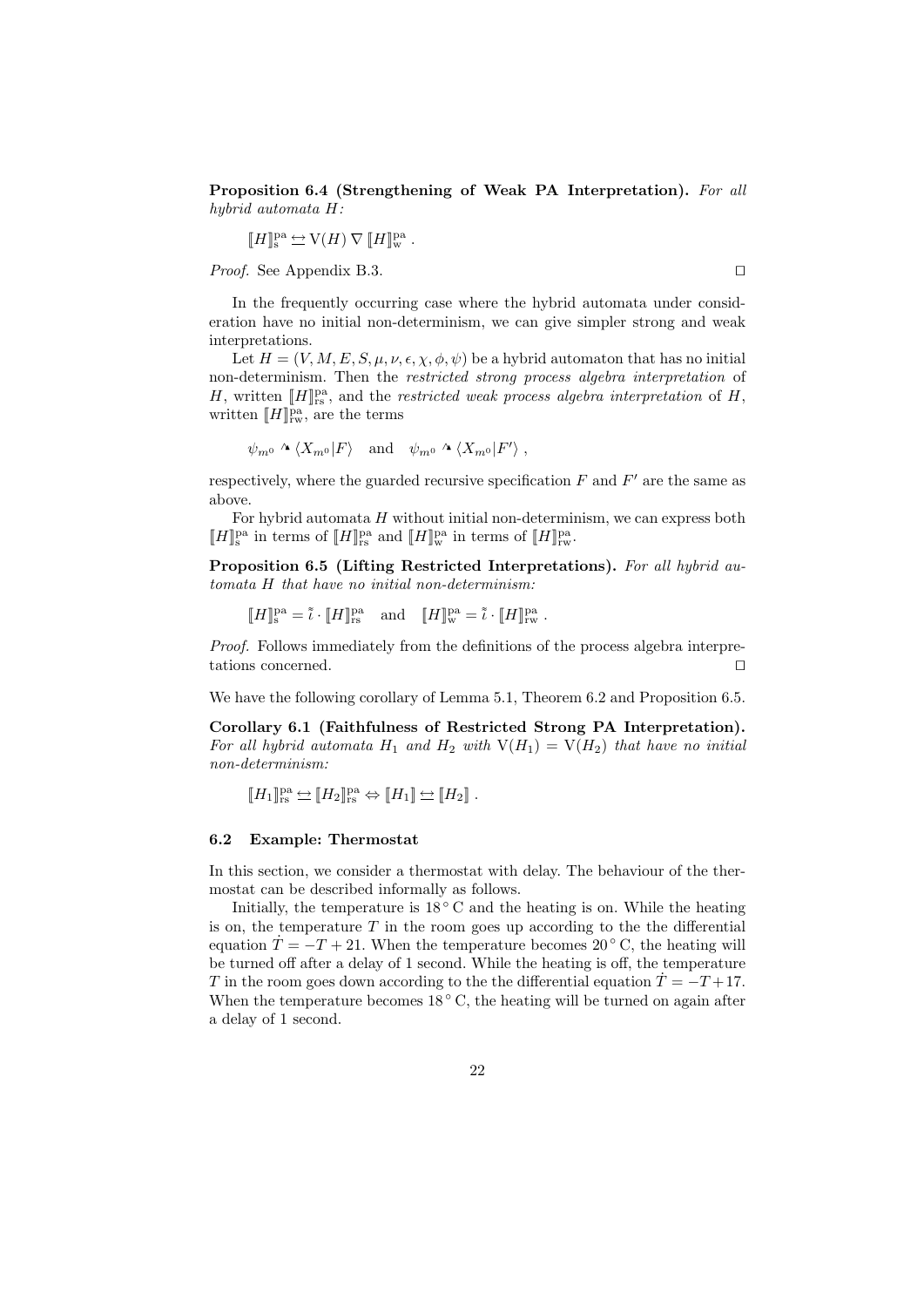The example is taken from [24], but it has been adapted to more realistic room temperatures. There, the thermostat is described by a hybrid automaton. Here, we give the strong process algebra interpretation of that hybrid automaton:

$$
\tilde{i} \cdot ((T = 18) \wedge (Th_{on}|F\rangle),
$$

where the recursive specification  $F$  consists of the following equations:

$$
Th_{on} = (T \le 20 \land \dot{T} = -T + 21) \, \mathcal{F}_{\{T,c\}}
$$
\n
$$
\left( (\mathbf{C}T = 20 \land T^{\bullet} = \mathbf{C}T \land c^{\bullet} = 0) \, \mathcal{F} \, \widetilde{high} \cdot Th_{d1} + \sigma_{\text{rel}}^{+}(Th_{on}) \right),
$$
\n
$$
Th_{d1} = (c \le 1 \land \dot{T} = -T + 21 \land \dot{c} = 1) \, \mathcal{F}_{\{T,c\}}
$$
\n
$$
\left( (\mathbf{C}c = 1 \land T^{\bullet} = \mathbf{C}T) \, \mathcal{F} \, \widetilde{turn\text{-}off} \cdot Th_{off} + \sigma_{\text{rel}}^{+}(Th_{d1}) \right),
$$
\n
$$
Th_{off} = (T \ge 18 \land \dot{T} = -T + 17) \, \mathcal{F}_{\{T,c\}}
$$
\n
$$
\left( (\mathbf{C}T = 18 \land T^{\bullet} = \mathbf{C}T \land c^{\bullet} = 0) \, \mathcal{F} \, \widetilde{low} \cdot Th_{d2} + \sigma_{\text{rel}}^{+}(Th_{off}) \right),
$$
\n
$$
Th_{d2} = (c \le 1 \land \dot{T} = -T + 17 \land \dot{c} = 1) \, \mathcal{F}_{\{T,c\}}
$$
\n
$$
\left( (\mathbf{C}c = 1 \land T^{\bullet} = \mathbf{C}T) \, \mathcal{F} \, \widetilde{turn\text{-}on} \cdot Th_{on} + \sigma_{\text{rel}}^{+}(Th_{d2}) \right).
$$

Here and in Section 7.3, we use the notation  $\sigma_{rel}^+(t)$  for  $\int_{u \in (0,\infty)} \sigma_{rel}^u(t)$  with u a variable not occurring free in t.

The hybrid automaton for the thermostat has no initial non-determinism. Hence, the restricted strong process algebra interpretation (T = 18)  $\land$   $\langle Th_{on}|F\rangle$ makes sense as well.

As usual when a hybrid system is described by a hybrid automaton, the delays of the thermostat are modelled by means of a state variable c with  $\dot{c} = 1$ . In ACP<sup>srt</sup>, the relative delay operator is available for that purpose. This means that we can replace the recursive specification given above by the following one:

$$
Th_{on} = (T \le 20 \land \dot{T} = -T + 21) \, \mathbf{G}_{T}
$$
\n
$$
\left( (\mathbf{C}T = 20 \land T^{\bullet} = \mathbf{C}T) \stackrel{\frown}{n} \overline{high} \cdot Th_{d1} + \sigma_{rel}^{+}(Th_{on}) \right),
$$
\n
$$
Th_{d1} = (\dot{T} = -T + 21) \, \mathbf{G}_{T} \, \sigma_{rel}^{1} \left( (T^{\bullet} = \mathbf{C}T) \stackrel{\frown}{n} \, \overline{turn \cdot \text{off}} \cdot Th_{off} \right),
$$
\n
$$
Th_{off} = (T \ge 18 \land \dot{T} = -T + 17) \, \mathbf{G}_{T}
$$
\n
$$
\left( (\mathbf{C}T = 18 \land T^{\bullet} = \mathbf{C}T) \stackrel{\frown}{n} \, \overline{\overline{\text{low}}} \cdot Th_{d2} + \sigma_{rel}^{+}(Th_{off}) \right),
$$
\n
$$
Th_{d2} = (\dot{T} = -T + 17) \, \mathbf{G}_{T} \, \sigma_{rel}^{1} \left( (T^{\bullet} = \mathbf{C}T) \stackrel{\frown}{n} \, \overline{turn \cdot \text{on}} \cdot Th_{on} \right).
$$

### 6.3 Relating Synchronized Product to Parallel Composition

In order to relate the synchronized product operator on hybrid automata to the parallel composition operator of  $\text{ACP}^{\text{srt}}_{\text{hs}}$ , we have to extend  $\text{ACP}^{\text{srt}}_{\text{hs}}$  with action renaming. This operator provides for change of actions. For  $f : A \rightarrow A$ , the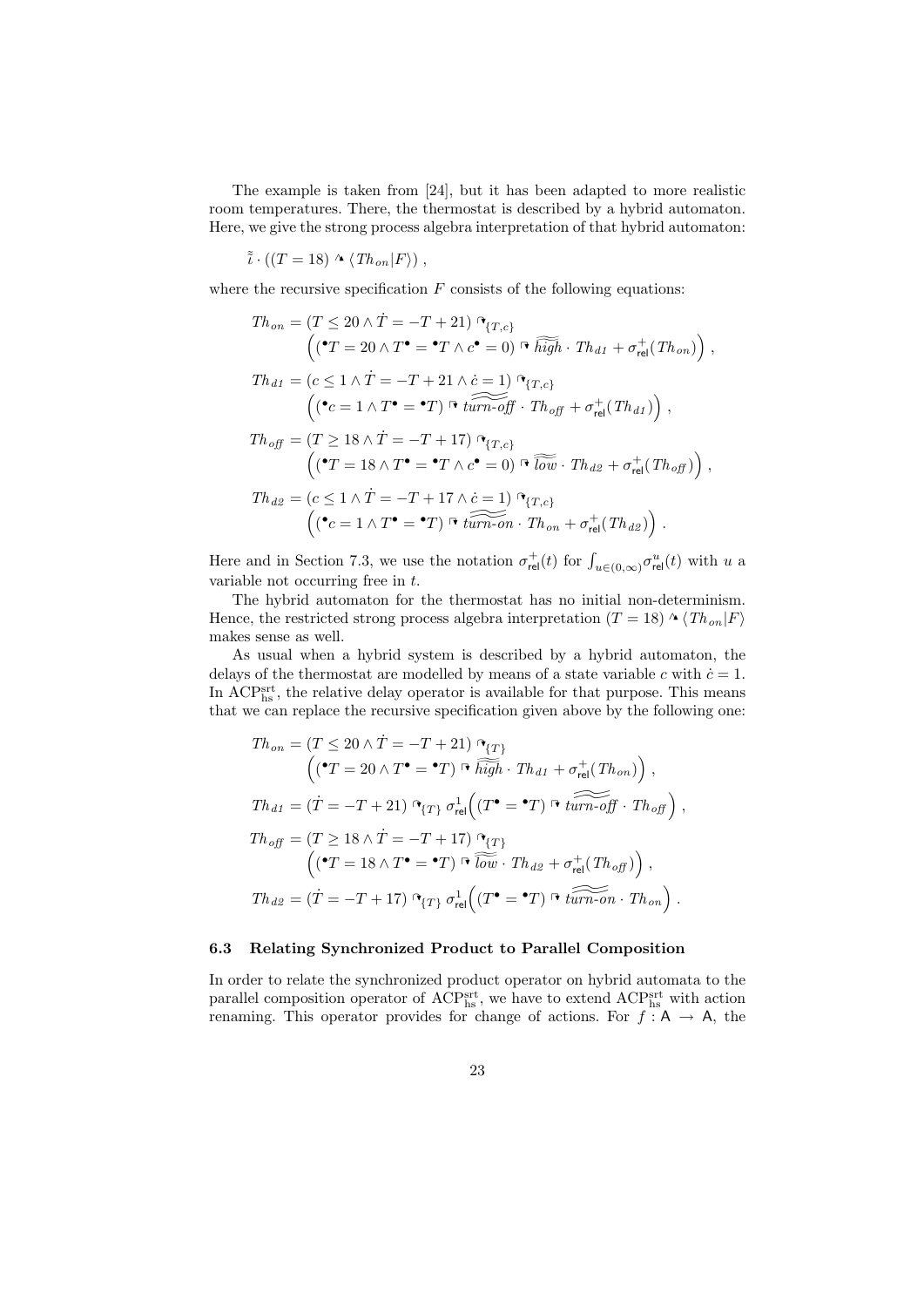action renaming of P according to f, written  $\rho_f(P)$ , behaves like P, but with undelayable actions  $\tilde{a}$  replaced by  $\tilde{f}(a)$ . The operational semantics for action renaming is described in Appendix A.

We have the following result concerning the synchronized product operator of the formalism of hybrid automata and the parallel composition operator of  $\mathrm{ACP^{srt}_{hs}}$ .

Theorem 6.3 (Weak PA Interpretation of Synchronized Products). For all hybrid automata  $H_1$ ,  $H_2$ :

$$
\llbracket H_1 \times H_2 \rrbracket_{\mathrm{w}}^{\mathrm{pa}} \Leftrightarrow \rho_f(\partial_{A'}([\llbracket H_1 \rrbracket_{\mathrm{w}}^{\mathrm{pa}} \parallel [\llbracket H_2 \rrbracket_{\mathrm{w}}^{\mathrm{pa}})) ,
$$

where  $A' = (E(H_1) \cap E(H_2)) \cup \{ \iota \},\$  the renaming function f is such that  $f(\overline{a}) = a$ if  $a \in A'$  and  $f(a) = a$  if  $a \notin {\overline{a} \mid a \in A'}$ , and the communication function  $\gamma$  is such that  $\gamma(a, a) = \overline{a}$  if  $a \in A'$  and it is undefined otherwise.

*Proof.* See Appendix B.4.  $\Box$ 

Recall that we prefer strong process algebra interpretations. Therefore, Theorem 6.3 does not give us the compositionality result that we really want. However, a similar compositionality result does not hold in the case of strong process algebra interpretations. The main point is that, in the case of the strong process algebra interpretations of the two hybrid automata, jump transitions of one of them cannot take place during flow transitions of the other. This is closely related to the fact that in the strong process algebra interpretation of a hybrid automaton only state evolutions in which no discontinuities occur are associated with flow transitions. In parallel composition, this precludes parallel discontinuities due to both jump transitions and flow transitions. For a compositionality result, the definitions of hybrid automata and synchronized product have to be adapted. This is worked out in Sections 7.1 and 7.2. We have the following corollary of Proposition 6.4 and Theorem 6.3.

Corollary 6.2 (Strengthening of Weak PA Interpretation). For all hybrid automata  $H_1$ ,  $H_2$ :

$$
[\![H_1 \times H_2]\!]_s^{\text{pa}} \underset{\smile}{\hookrightarrow} \mathrm{V}(H_1 \times H_2) \, \nabla \, \rho_f(\partial_{A'}([\![H_1]\!]_w^{\text{pa}} \, || \, [\![H_2]\!]_w^{\text{pa}})),
$$

where  $A'$ , f and  $\gamma$  are as in Theorem 6.3.

# 7 Adapting the Formalism of Hybrid Automata

In Section 6, we found that the formalism of hybrid automata matches a fragment of the process algebra for hybrid systems closely, but not exactly. The mismatch manifests itself entirely with the strong process algebra interpretation of synchronous products. It cannot be expressed in terms of the strong process algebra interpretations of the hybrid automata being composed:  $[\![H_1 \times H_2]\!]_s^{\text{pa}} \rightleftharpoons$  $\rho_f(\partial_{A'}(\llbracket H_1 \rrbracket_s^{\text{pa}} \parallel \llbracket H_2 \rrbracket_s^{\text{pa}})),$  for appropriate f and A', does not hold for all hybrid automata  $H_1$  and  $H_2$  (see Section 6.3). In this section we adapt the definitions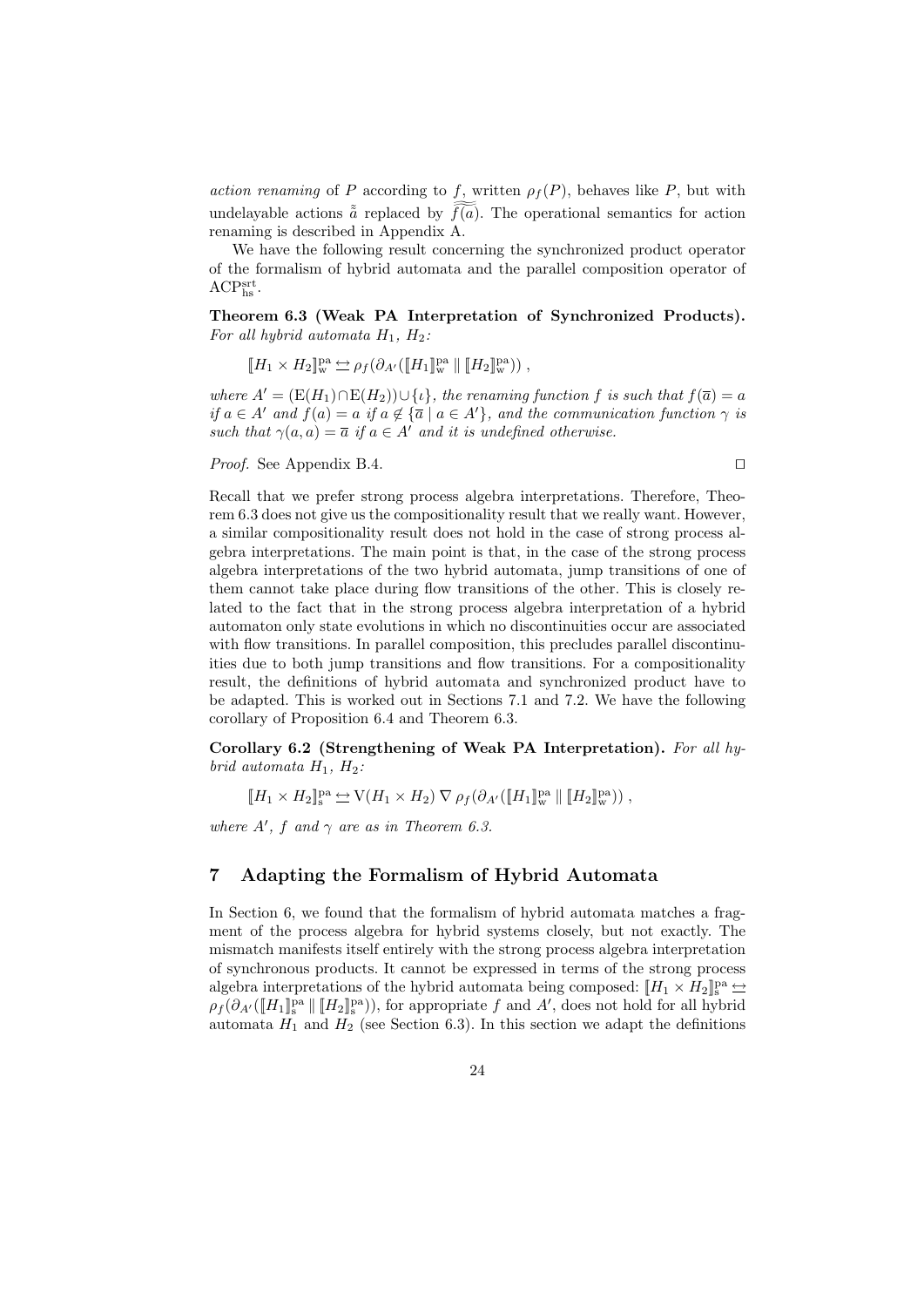of hybrid automaton, transition system interpretation of a hybrid automaton and synchronized product of hybrid automata such that an exact match results, as is witnessed by the main theorems: Theorems 7.2 and 7.3. We illustrate the use of the adapted formalism of hybrid automata by means of an example taken from the literature on hybrid automata. We also add localization to the adapted formalism.

### 7.1 Continuity Controlled Hybrid Automata

We adapt the definition of hybrid automaton. The underlying idea is that the continuous changes of some state variables may be interrupted from the environment, but the continuous changes of other state variables not.

A continuity controlled hybrid automaton is a tuple

 $(V, W, M, E, S, \mu, \nu, \epsilon, \chi, \phi, \psi)$ 

where V, M, E, S,  $\mu$ ,  $\nu$ ,  $\epsilon$ ,  $\chi$ ,  $\phi$  and  $\psi$  are as in the definition of hybrid automaton in Section 4.1, and  $W \subseteq V$ . The set W is called the set of *robust state variables*. We write  $W(H)$  for W.

The difference between continuity controlled hybrid automata and original hybrid automata is that in the case of continuity controlled hybrid automata evolutions with a finite number of discontinuities for certain state variables may take place. The meaning of continuity controlled hybrid automata is given in terms of hybrid transition systems instead of timed transition systems. Hybrid transition systems are less abstract than timed transition systems: they have flow transitions  $q \stackrel{r,\rho}{\longmapsto} q'$ , where  $\rho \in \mathcal{E}_r$ , instead of  $q \stackrel{r}{\longmapsto} q'$ .

A hybrid transition system T is a tuple  $(Q, Q^0, A, \rightarrow, O, \|\_ \|)$  where  $Q, Q^0, \$ A, O and  $\| \_ \|$  are as in the definition of timed transition system in Section 4.1, but  $\rightarrow$  consists of

 $-$  a set  $\stackrel{\ell}{\to} \subseteq Q \times Q$  of  $\ell$ -transitions, for each  $\ell \in A \cup \{(r, \rho) \mid r \in \mathbb{R}^> , \rho \in \mathcal{E}_r\}.$ 

Bisimilarity on hybrid transition systems is defined as on timed transition systems in Section 4.1, on the understanding that the range of  $\ell$  is changed:  $\ell \in$  $A \cup \{(r,\rho) \mid r \in \mathbb{R}^>, \rho \in \mathcal{E}_r\}$  instead of  $\ell \in A \cup \mathbb{R}^>.$ 

States, admissible states and initial states of continuity controlled hybrid automata are defined as for original hybrid automata.

Let  $H = (V, W, M, E, S, \mu, \nu, \epsilon, \chi, \phi, \psi)$  be a continuity controlled hybrid automaton. The transition system interpretation of H, written  $\llbracket H \rrbracket_{cc}$ , is the hybrid transition system  $(Q, Q^0, E, \rightarrow, \mathcal{V}_{st}, \|\, \|)$  where  $Q, Q^0$  and  $\|\, \|$  are as in the definition of transition system interpretation in Section 4.1, but the  $\stackrel{\ell}{\rightarrow}$ , one for each  $\ell \in E \cup \{(r, \rho) \mid r \in \mathbb{R}^>, \rho \in \mathcal{E}_r\},\$ are the smallest subsets of  $Q \times Q$  such that:

- $-$  if  $s \in S$ ,  $\langle m_s, \alpha \rangle \in Q$ ,  $\langle m'_s, \alpha' \rangle \in Q$  and  $\alpha \to \alpha' \models \chi_s$ , then  $\langle m_s, \alpha \rangle \stackrel{e_s}{\longrightarrow}$  $\langle m_s',\alpha'\rangle;$
- $-$  if  $m \in M$ ,  $r \in \mathbb{R}^>$ ,  $\rho \in \mathcal{E}_r$  and  $\alpha \xrightarrow{r,\rho} \alpha' \models_W \phi_m$ , then  $\langle m, \alpha \rangle \xrightarrow{r,\rho} \langle m, \alpha' \rangle$ .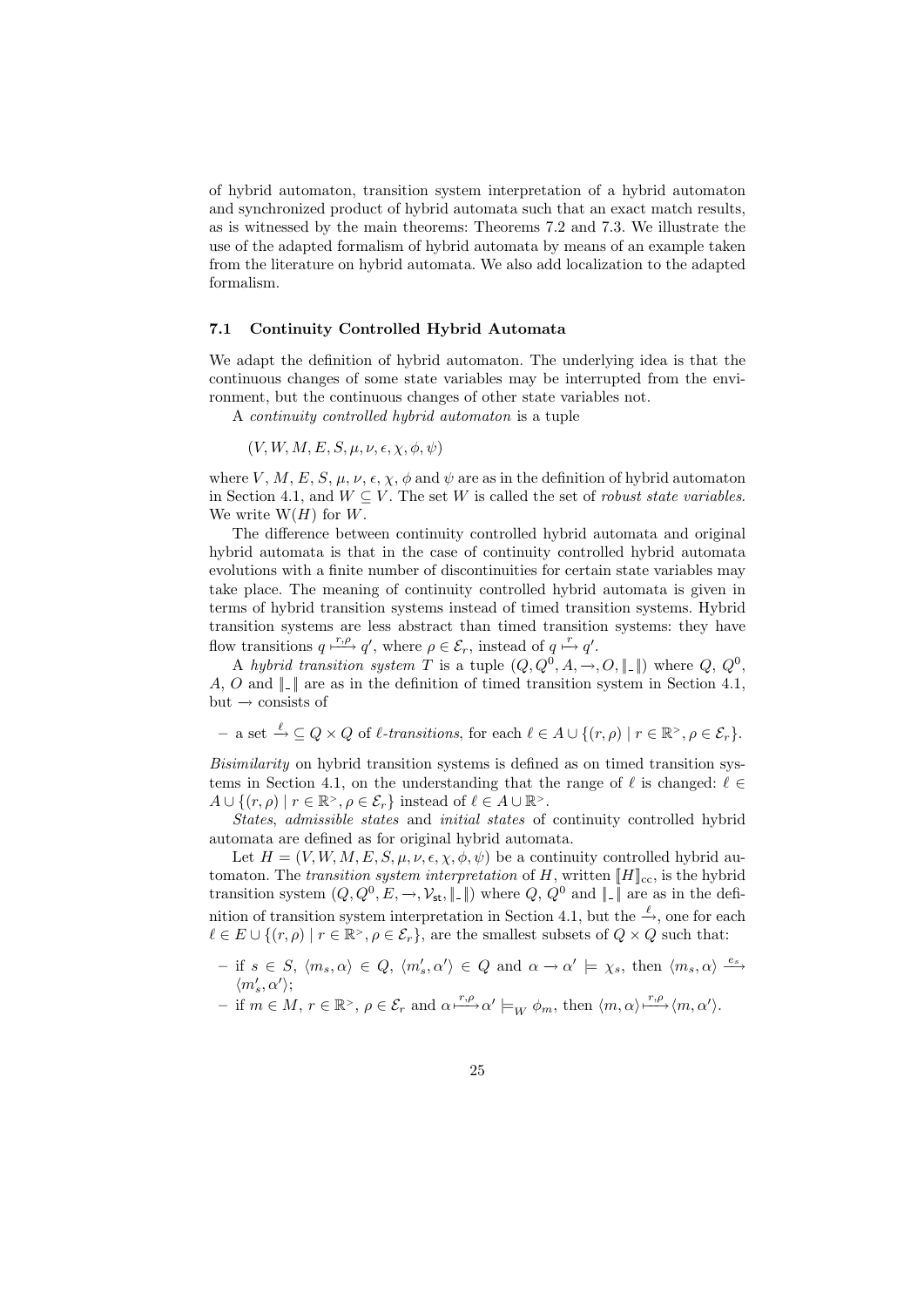Note that evolutions with a finite number of discontinuities for state variables in  $V \setminus W$  may take place. An interesting special case occurs if  $V = W$ .

Let  $H = (V, M, E, S, \mu, \nu, \epsilon, \chi, \phi, \psi)$  be an original hybrid automaton. Then we write  $cc(H)$  for the continuity controlled hybrid automaton  $(V, V, M, E, S, \mu, \nu, \epsilon, \chi, \phi, \psi).$ 

Proposition 7.1 (Relation Original and CC Hybrid Automata). For all hybrid automata  $H_1$ ,  $H_2$ :

$$
[\![\mathrm{cc}(H_1)]\!]_{\mathrm{cc}} \Leftrightarrow [\![\mathrm{cc}(H_2)]\!]_{\mathrm{cc}} \Leftrightarrow [\![H_1]\!] \Leftrightarrow [\![H_2]\!] \cdot \mathbb{1}
$$

Proof. From the definitions of transition system interpretation for original hybrid automata and continuity controlled hybrid automata, it is easy to see that for any hybrid automaton H,  $[cc(H)]_{cc}$  and  $[H]$  only differ in their flow transitions. For flow transitions, we have:

$$
\exists \rho \in \mathcal{E}_r \bullet \langle m, \alpha \rangle \xrightarrow{r, \rho} \langle m', \alpha' \rangle \Leftrightarrow \langle m, \alpha \rangle \xrightarrow{r} \langle m', \alpha' \rangle.
$$

From left to right, suppose that B is a bisimulation between  $\|cc(H_1)\|_{cc}$  and  $[{\rm [cc]}(H_2)]_{\rm cc}$ . Using the bi-implication given above, it follows immediately that B is a bisimulation between  $[[H_1]]$  and  $[[H_2]]$  as well. The proof from right to left is similar, using Proposition 4.1.  $\Box$ 

Let  $H = (V, W, M, E, S, \mu, \nu, \epsilon, \chi, \phi, \psi)$  be a continuity controlled hybrid automaton. Then the *process algebra interpretation* of H, written  $[[H]]_{cc}^{pa}$ , is the term

$$
\sum_{m\in M}\tilde{\iota}\cdot(\psi_m\wedge\langle X_m|F\rangle)\;,
$$

where the guarded recursive specification  $F$  consists of the following equation for each  $m \in M$ :

$$
X_m=\phi_m\hbox{ $\alpha_W$}\left(\sum_{s\in\{s\in S|m_s=m\}}\chi_s\hbox{ $\stackrel{\sim}{\sim}$} \tilde{e_s}\cdot X_{m_s'}+\int_{u\in(0,\infty)}\sigma_{\text{rel}}^u(X_m)\right).
$$

Note that only evolutions without discontinuities for state variables in  $W$  may take place. Note further that this process algebra interpretation is reminiscent of the generic process algebra interpretation of original hybrid automata mentioned in Section 6.1.

We have the following results concerning the process algebra interpretation and transition system interpretation of continuity controlled hybrid automata.

Theorem 7.1 (Relation between TS and PA Interpretations). Let H be a continuity controlled hybrid automaton, Q be the set of admissible states of H and  $Q^0$  be the set of initial states of H. Then the state and transitions of  $[[H]]_{cc}$ and  $[\![H]\!]_{\mathrm{cc}}^{\mathrm{pa}}$  are related as follows:

<sup>&</sup>lt;sup>2</sup> Note that on the left-hand side  $\hookrightarrow$  is bisimilarity on hybrid transition systems and on the right-hand side  $\leq$  is bisimilarity on timed transition systems.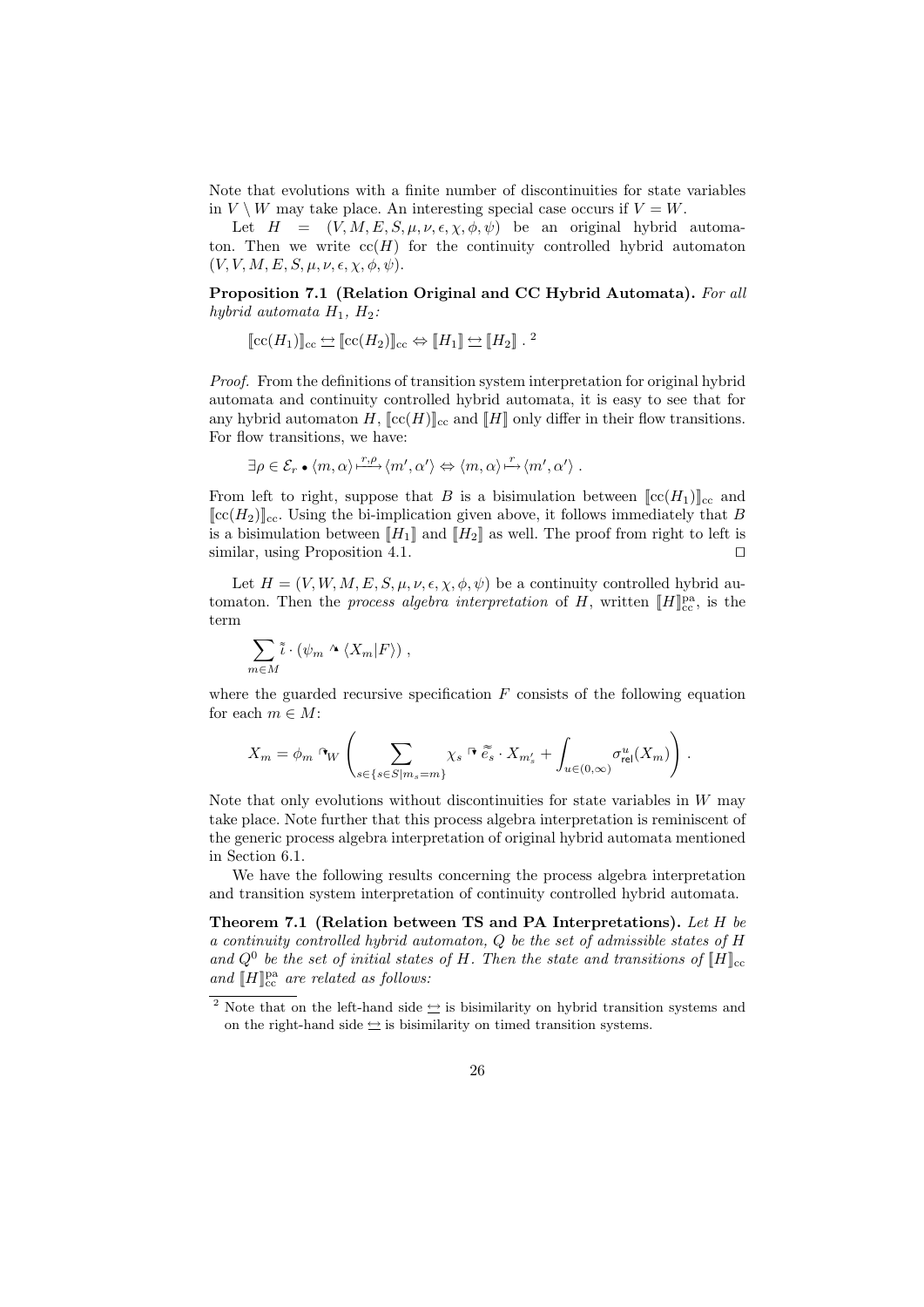$$
\langle m, \alpha \rangle \in Q \Leftrightarrow \alpha \in [\mathsf{s}(X_m)],
$$

$$
\langle m, \alpha \rangle \in Q^0 \Leftrightarrow \alpha \in [\mathsf{s}(\psi_m \wedge X_m)],
$$

$$
\langle m, \alpha \rangle \xrightarrow{e} \langle m', \alpha' \rangle \Leftrightarrow \langle X_m, \alpha \rangle \xrightarrow{e} \langle X_{m'}, \alpha' \rangle,
$$

$$
\langle m, \alpha \rangle \in Q^0 \wedge \langle m, \alpha \rangle \xrightarrow{e} \langle m', \alpha' \rangle \Leftrightarrow \langle \psi_m \wedge X_m, \alpha \rangle \xrightarrow{e} \langle X_{m'}, \alpha' \rangle,
$$

$$
\langle m, \alpha \rangle \xrightarrow{r, \rho} \langle m, \alpha' \rangle
$$

$$
\Leftrightarrow \exists t \in \mathcal{PT} \bullet \langle X_m, \alpha \rangle \xrightarrow{r, \rho} \langle t, \alpha' \rangle \wedge t \Leftrightarrow X_m,
$$

$$
\langle m, \alpha \rangle \in Q^0 \wedge \langle m, \alpha \rangle \xrightarrow{r, \rho} \langle m, \alpha' \rangle
$$

$$
\Leftrightarrow \exists t \in \mathcal{PT} \bullet \langle \psi_m \wedge X_m, \alpha \rangle \xrightarrow{r,\rho} \langle t, \alpha' \rangle \wedge t \Leftrightarrow X_m,
$$
  
for all  $m, m' \in M(H)$ ,  $\alpha, \alpha' \in \mathcal{V}_{st}$ ,  $e \in E(H)$  and  $r \in \mathbb{R}^>$ .

*Proof.* The proof is analogous to the proof of Theorem 6.1.  $\Box$ 

Theorem 7.2 (Faithfulness of PA Interpretation). For all continuity controlled hybrid automata  $H_1$  and  $H_2$  with  $W(H_1) = W(H_2)$ :

$$
\llbracket H_1 \rrbracket^{\text{pa}}_{\text{cc}} \Leftrightarrow \llbracket H_2 \rrbracket^{\text{pa}}_{\text{cc}} \Leftrightarrow \llbracket H_1 \rrbracket_{\text{cc}} \Leftrightarrow \llbracket H_2 \rrbracket_{\text{cc}}.
$$
<sup>3</sup>

*Proof.* The proof is analogous to the proof of Theorem 6.2.  $\Box$ 

## 7.2 Synchronized Product of Continuity Controlled Hybrid Automata

The definition of synchronized product has to be adapted to take care of the constraints with respect to interruption of continuous changes of state variables.

Let  $H_i = (V_i, W_i, M_i, E_i, S_i, \mu_i, \nu_i, \epsilon_i, \chi_i, \phi_i, \psi_i)$ , for  $i = 1, 2$ , be continuity controlled hybrid automata. Then the *synchronized product* of  $H_1$  and  $H_2$ , written  $H_1 \times H_2$ , is the continuity controlled hybrid automaton

 $H = (V_1 \cup V_2, W_1 \cup W_2, M_1 \times M_2, E_1 \cup E_2, S, \mu, \nu, \epsilon, \chi, \phi, \psi)$ 

where S,  $\mu$ ,  $\nu$ ,  $\epsilon$ ,  $\phi$  and  $\psi$  are as in the definition of synchronized product in Section 4.2, and

$$
\chi(s,m) = \chi_1(s) \wedge \bigwedge_{v \in W_2} (v^{\bullet} = {}^{\bullet}v \wedge v^{\bullet} = {}^{\bullet}v),
$$
  

$$
\chi(m,s) = \bigwedge_{v \in W_1} (v^{\bullet} = {}^{\bullet}v \wedge v^{\bullet} = {}^{\bullet}v) \wedge \chi_2(s),
$$
  

$$
\chi(s_1, s_2) = \chi_1(s_1) \wedge \chi_2(s_2).
$$

Note that only for the state variables in  $V_1 \setminus W_1$ , continuous changes originating from  $H_1$  may be interrupted by instantaneous changes originating from  $H_2$ ; and vice versa.

We have the following result concerning the synchronized product of continuity controlled hybrid automata and the parallel composition of  $\text{ACP}_{\text{hs}}^{\text{srt}}$  terms.

<sup>&</sup>lt;sup>3</sup> Note that on the left-hand side  $\leq$  is bisimilarity on ACP<sup>srt</sup> terms and on the righthand side  $\leq$  is bisimilarity on hybrid transition systems.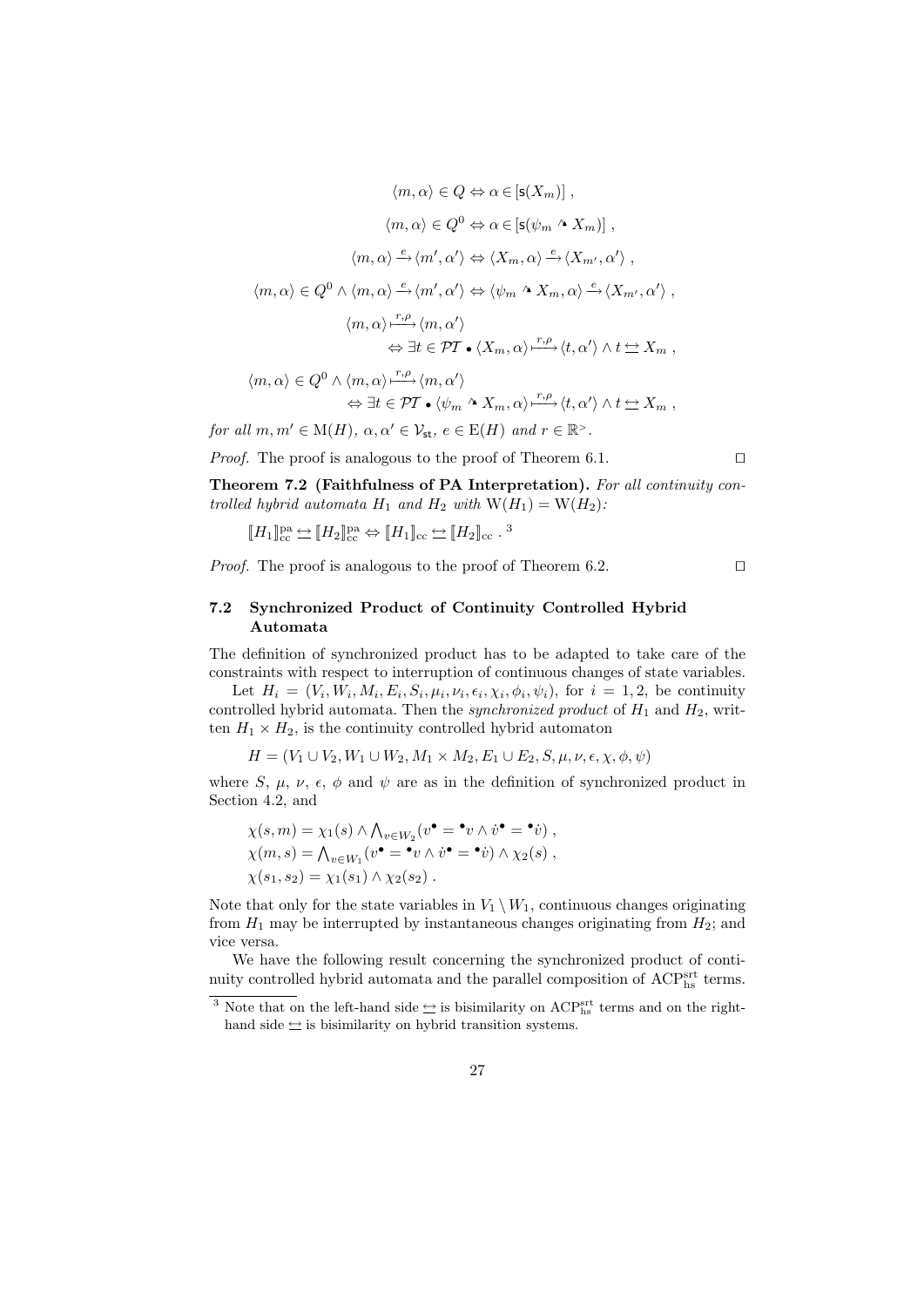Theorem 7.3 (PA Interpretation of Synchronized Products). For all continuity controlled hybrid automata  $H_1$ ,  $H_2$ :

$$
\llbracket H_1 \times H_2 \rrbracket^{\text{pa}}_{\text{cc}} \Leftrightarrow \rho_f(\partial_{A'}([\llbracket H_1 \rrbracket^{\text{pa}}_{\text{cc}} \parallel [\llbracket H_2 \rrbracket^{\text{pa}}_{\text{cc}})),
$$

where  $A' = (E(H_1) \cap E(H_2)) \cup \{ \iota \},\$  the renaming function f is such that  $f(\overline{a}) = a$ if  $a \in A'$  and  $f(a) = a$  if  $a \notin {\overline{a} \mid a \in A'}$ , and the communication function  $\gamma$  is such that  $\gamma(a, a) = \overline{a}$  if  $a \in A'$  and it is undefined otherwise.

*Proof.* The proof is similar to the proof of Theorem 6.3.  $\Box$ 

Recall that Theorem 6.3 did not give us the compositionality result that we really wanted. In the case of continuity controlled hybrid automata, Theorem 7.3 gives us the desired result.

In the setting of continuity controlled hybrid automata, bisimilarity is not preserved by synchronized product too.

Theorem 7.4 (Bisimilarity not Preserved by Synchronized Products). There exist continuity controlled hybrid automata  $H_1$ ,  $H_2$ ,  $H'_1$  and  $H'_2$  such that  $[[H_1]]_{cc} \Leftrightarrow [H'_1]]_{cc}$  and  $[[H_2]]_{cc} \Leftrightarrow [H'_2]]_{cc}$ , but  $[[H_1 \times H_2]]_{cc} \ncong [H'_1 \times H'_2]]_{cc}$ .

Proof. With continuity controlled hybrid automata without robust state variables, the counterexample of preservation of bisimilarity given in the proof of Theorem 4.1 goes through.  $\square$ 

The following is a corollary of Theorems 7.2 and 7.4.

Corollary 7.1 (Bisimilarity not Preserved by Synchronized Products). There exist continuity controlled hybrid automata  $H_1$ ,  $H_2$ ,  $H'_1$  and  $H'_2$  such that  $\llbracket H_1 \rrbracket^{\text{pa}}_{\text{cc}} \Leftrightarrow \llbracket H'_1 \rrbracket^{\text{pa}}_{\text{cc}} \text{ and } \llbracket H_2 \rrbracket^{\text{pa}}_{\text{cc}} \Leftrightarrow \llbracket H'_2 \rrbracket^{\text{pa}}_{\text{cc}}, \text{ but } \llbracket H_1 \times H_2 \rrbracket^{\text{pa}}_{\text{cc}} \not\cong \llbracket H'_1 \times H'_2 \rrbracket^{\text{pa}}_{\text{cc}}.$ 

A positive result can be obtained for a variant of bisimilarity on ACP<sup>srt</sup> terms that is finer than bisimilarity on  $\text{ACP}^{\text{srt}}_{\text{hs}}$  terms. In [15], we consider such a variant, called interference-compatible bisimilarity. The idea behind interferencecompatible bisimulation is the following. A process proceeding in parallel with a process  $P$  can change the state of  $P$  at any time. Interference-compatible bisimulation offers resistance to such changes. For example, if a configuration  $\langle t_1, \alpha \rangle$ is related to a configuration  $\langle t_2, \alpha \rangle$  and  $\langle t_1, \alpha \rangle \stackrel{a}{\rightarrow} \langle t'_1, \alpha' \rangle$ , then there is a  $t'_2$  such that  $\langle t_2, \alpha \rangle \stackrel{a}{\rightarrow} \langle t_2', \alpha' \rangle$  and  $\langle t_1', \alpha'' \rangle$  and  $\langle t_2', \alpha'' \rangle$  are related for all  $\alpha'' \in \mathcal{V}_{st}$ .

An *interference-compatible bisimulation* is a symmetric binary relation B on  $\mathcal{P}\mathcal{T}$  such that for all  $t_1, t_2 \in \mathcal{P}\mathcal{T}$ :

- if  $B(t_1, t_2)$  and  $\langle t_1, \alpha \rangle$  △  $\langle t'_1, \alpha' \rangle$ , then there is a  $t'_2$  such that  $\langle t_2, \alpha \rangle$  △  $\langle t_2', \alpha' \rangle$  and  $B(t_1', t_2')$ ;
- $\langle \iota_2, \alpha \rangle$  and  $D(\iota_1, \iota_2),$ <br>  $-$  if  $B(t_1, t_2)$  and  $\langle t_1, \alpha \rangle \stackrel{a}{\longrightarrow} \langle \sqrt{\alpha'} \rangle$ , then  $\langle t_2, \alpha \rangle \stackrel{a}{\longrightarrow} \langle \sqrt{\alpha'} \rangle$ ;
- if  $B(t_1, t_2)$  and  $\langle t_1, \alpha \rangle \xrightarrow{r,\rho} \langle t'_1, \alpha' \rangle$ , then there is a  $t'_2$  such that  $\langle t_2, \alpha \rangle \xrightarrow{r,\rho}$  $\langle t_2',\alpha'\rangle$  and  $B(t_1',t_2');$
- if  $B(t_1, t_2)$  and  $\alpha \in [\mathsf{s}(t_1)],$  then  $\alpha \in [\mathsf{s}(t_2)];$
- if  $B(t_1, t_2)$  and  $\alpha \rightarrow \alpha' \in [d(t_1)],$  then  $\alpha \rightarrow \alpha' \in [d(t_2)].$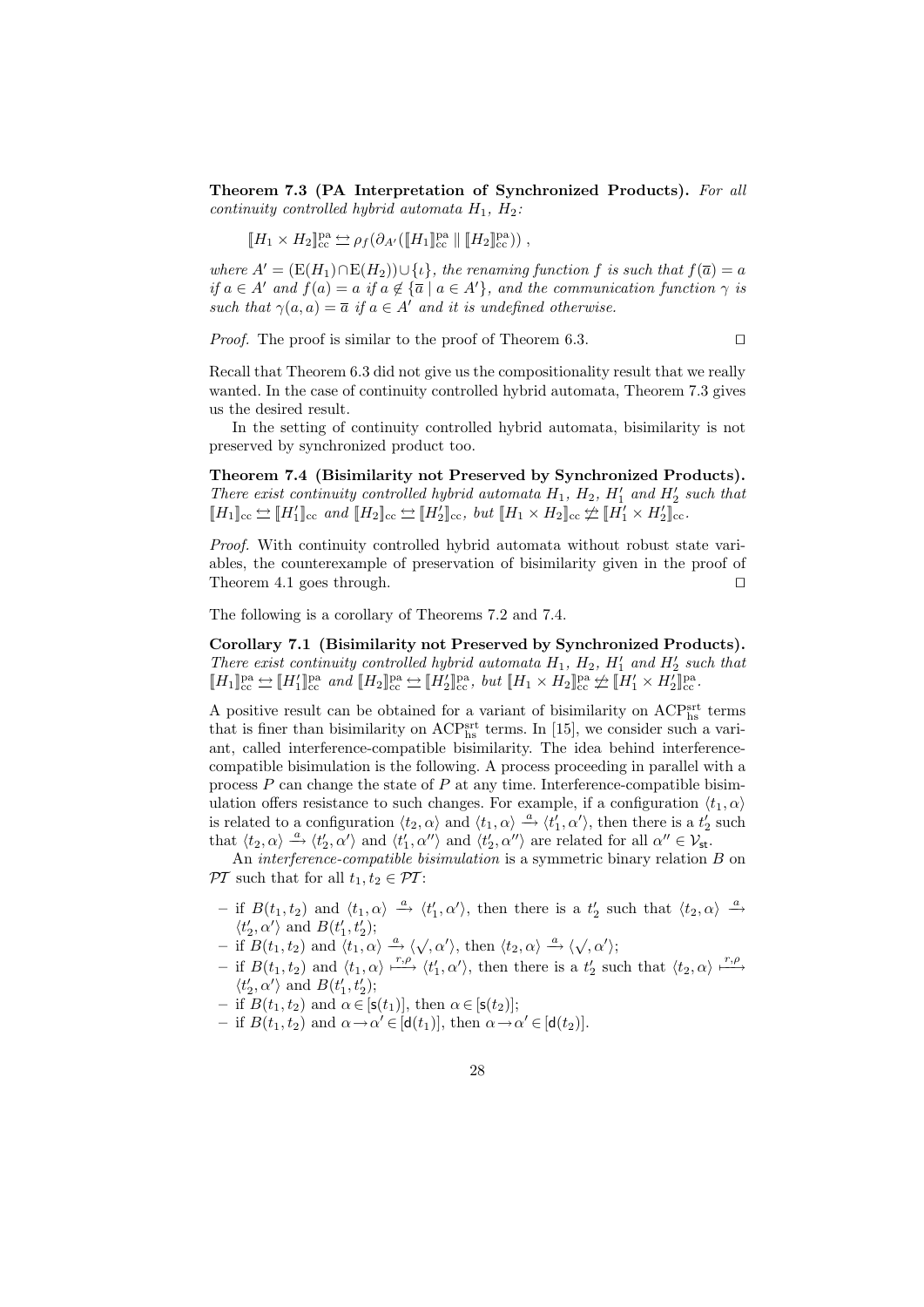Two closed terms  $t_1$  and  $t_2$  are *interference-compatible bisimilar*, written  $t_1 \leq t_2$ , if there exists an interference-compatible bisimulation B such that  $B(t_1, t_2)$ .

The following is a corollary of the definitions of bisimilarity (Section 5) and interference-compatible bisimilarity.

Corollary 7.2 (Interference-Compatible Bisimilarity as Bisimilarity). For all  $t_1, t_2 \in \mathcal{PI}$ ,  $t_1 \leq t_2$  if there exists a bisimulation B witnessing  $t_1 \leq t_2$ such that for all  $t'_1, t'_2 \in \mathcal{PT}$  and  $\alpha' \in \mathcal{V}_{st}$ :

- if 
$$
B(\langle t'_1, \alpha' \rangle, \langle t'_2, \alpha' \rangle)
$$
, then  $B(\langle t'_1, \alpha \rangle, \langle t'_2, \alpha \rangle)$  for all  $\alpha \in \mathcal{V}_{st}$ .

We say that bisimulation  $B$  is *closed under changes of valuation* if the condition on B given above holds. We can strengthen Theorem 7.3 as follows.

Proposition 7.2 (PA Interpretation of Synchronized Products). For all continuity controlled hybrid automata  $H_1$ ,  $H_2$ :

$$
\llbracket H_1 \times H_2 \rrbracket^{\text{pa}}_{\text{cc}} \equiv \rho_f \big( \partial_{A'} (\llbracket H_1 \rrbracket^{\text{pa}}_{\text{cc}} \parallel \llbracket H_2 \rrbracket^{\text{pa}}_{\text{cc}} \big) \big) ,
$$

where  $A'$ , f and  $\gamma$  are as in Theorem 7.3.

Proof. Consider the relation

$$
B' = B \cup \{ (\langle t_1, \alpha \rangle, \langle t_2, \alpha \rangle) \mid
$$
  

$$
\exists \alpha' \in \mathcal{V}_{\text{st}} \bullet B(\langle t_1, \alpha' \rangle, \langle t_2, \alpha' \rangle) \land \alpha \notin [\mathsf{s}(t_1)] \land \alpha \notin [\mathsf{s}(t_2)] \},
$$

where  $B$  is the bisimulation used in the proof of Theorem 7.3. It follows immediately from Corollary 5.1 that  $B'$  is a bisimulation as well. Moreover,  $B'$  is closed under changes of valuation. Hence, using Corollary 7.2, we conclude that  $[[H_1 \times H_2]]_{{\rm cc}}^{{\rm pa}} \stackrel{\text{def}}{=} \rho_f(\partial_{A'}([\![H_1]\!]_{{\rm cc}}^{{\rm pa}} \parallel [H_2]\!]_{{\rm cc}}^{{\rm pa}}$  $\binom{pa}{cc}$ ).

We have the following positive result concerning preservation of interferencecompatible bisimilarity.

Proposition 7.3 (Synchronized Products Preserve IC-Bisimilarity). For all continuity controlled hybrid automata  $H_1$ ,  $H_2$ ,  $H'_1$  and  $H'_2$  such that  $\llbracket H_1 \rrbracket^{\text{pa}}_{\text{cc}} \stackrel{\text{def}}{=} \llbracket H'_1 \rrbracket^{\text{pa}}_{\text{cc}} \text{ and } \llbracket H_2 \rrbracket^{\text{pa}}_{\text{cc}} \stackrel{\text{def}}{=} \llbracket H'_2 \rrbracket^{\text{pa}}_{\text{cc}}, \text{ we have } \llbracket H_1 \times H_2 \rrbracket^{\text{pa}}_{\text{cc}} \stackrel{\text{def}}{=} \llbracket H'_1 \times H'_2 \rrbracket^{\text{pa}}_{\text{cc}}.$ 

*Proof.* In [15], it is shown that  $\leq$  is preserved by parallel composition and encapsulation. It is easy to see that  $\leq$  is also preserved by action renaming. Then the preservation of  $\leq$  by synchronized product follows immediately from Proposition 7.2.  $\Box$ 

It is worth mentioning that general preservation results for both bisimilarity and interference-compatible bisimilarity are given in [32]. There, they are called initially stateless bisimilarity and stateless bisimilarity, respectively.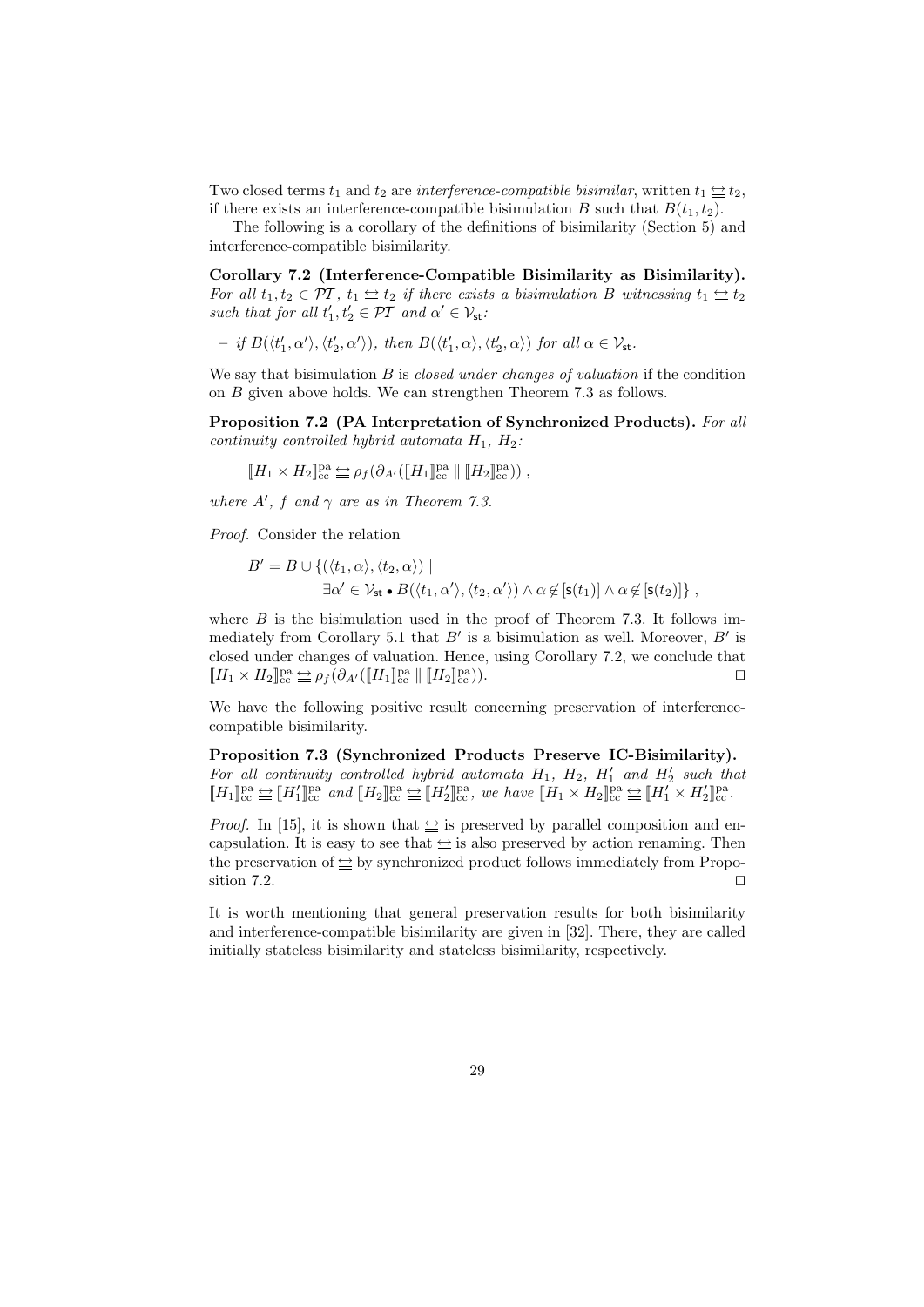#### 7.3 Example: Nuclear Reactor

In this section, we consider a simple nuclear reactor in which the temperature of the reactor core is controlled by two control rods. The behaviour of the reactor can be described informally as follows.

Initially, the temperature of the reactor core is  $510\degree$  C and the control rods are outside the reactor core. With the control rods outside the reactor core, the temperature T increases according to the differential equation  $T = 0.1T - 50$ . The reactor must be shut down if the temperature becomes higher than  $550^{\circ}$  C. To prevent a shutdown, one of the control rods should be put into the reactor core once the temperature becomes  $550\degree$  C. With control rod 1 inside the reactor core, the temperature T decreases according to the differential equation  $\dot{T} = 0.1T - 56$ . With control rod 2 inside the reactor core, the temperature  $T$  decreases according to the differential equation  $\dot{T} = 0.1T - 60$ . The control rod inside the reactor is removed from the reactor core once the temperature becomes  $510\degree C$ . When it is removed, it cannot be put back in the reactor core for the next  $k$  seconds. To prevent that the reactor ever needs to be shut down, the time  $k$  must be short enough to guarantee that, whenever the temperature of the reactor core becomes  $550\degree$  C, one of the control rods can be put back in the reactor core.

The example is taken from [5]. There, the reactor core and the two control rods are described by hybrid automata. Here, we give the strong process algebra interpretation of the continuity controlled hybrid automata that are obtained from those hybrid automata by designating state variables as robust state variables as follows: the temperature  $T$  in the case of the automaton for the reactor core, the clock  $c_1$  in the case of the automaton for control rod 1 and the clock  $c_2$  in the case of the automaton for control rod 2.

The process algebra interpretation of the continuity controlled hybrid automaton that describes the reactor core is as follows:

$$
\tilde{i} \cdot ((T = 510) \wedge \langle C_{out} | F \rangle) ,
$$

where the recursive specification  $F$  consists of the following equations:

$$
C_{out} = (T \le 550 \land \dot{T} = 0.1T - 50) \stackrel{\uparrow}{\sim} \frac{\Gamma}{add_1} \cdot C_{in1}
$$
  
\n
$$
\left( (\stackrel{\bullet}{\sim} T = 550 \land T^{\bullet} = \stackrel{\bullet}{T}) \stackrel{\uparrow}{\sim} \widehat{add_1} \cdot C_{in1}
$$
  
\n
$$
+ (\stackrel{\bullet}{\sim} T = 550 \land T^{\bullet} = \stackrel{\bullet}{T}) \stackrel{\uparrow}{\sim} \widehat{add_2} \cdot C_{in2} + \sigma_{rel}^+(C_{out}) \right),
$$
  
\n
$$
C_{in1} = (T \ge 510 \land \dot{T} = 0.1T - 56) \stackrel{\uparrow}{\sim} \frac{\Gamma}{c} \cdot C_{out} + \sigma_{rel}^+(C_{in1}) \right),
$$
  
\n
$$
C_{in2} = (T \ge 510 \land \dot{T} = 0.1T - 60) \stackrel{\uparrow}{\sim} \frac{\Gamma}{c} \cdot C_{out} + \sigma_{rel}^+(C_{in2}) \cdot C_{out} + \sigma_{rel}^+(C_{in2})
$$
  
\n
$$
\left( (\stackrel{\bullet}{\sim} T = 510 \land T^{\bullet} = \stackrel{\bullet}{T}) \stackrel{\uparrow}{\sim} \widehat{r} \stackrel{\uparrow}{\sim} \cdots C_{out} + \sigma_{rel}^+(C_{in2}) \right).
$$

The process algebra interpretation of the continuity controlled hybrid automaton that describes control rod 1 is as follows:

$$
\tilde{i} \cdot (\mathsf{T} \wedge \langle R_{out}^1 | F_1 \rangle) ,
$$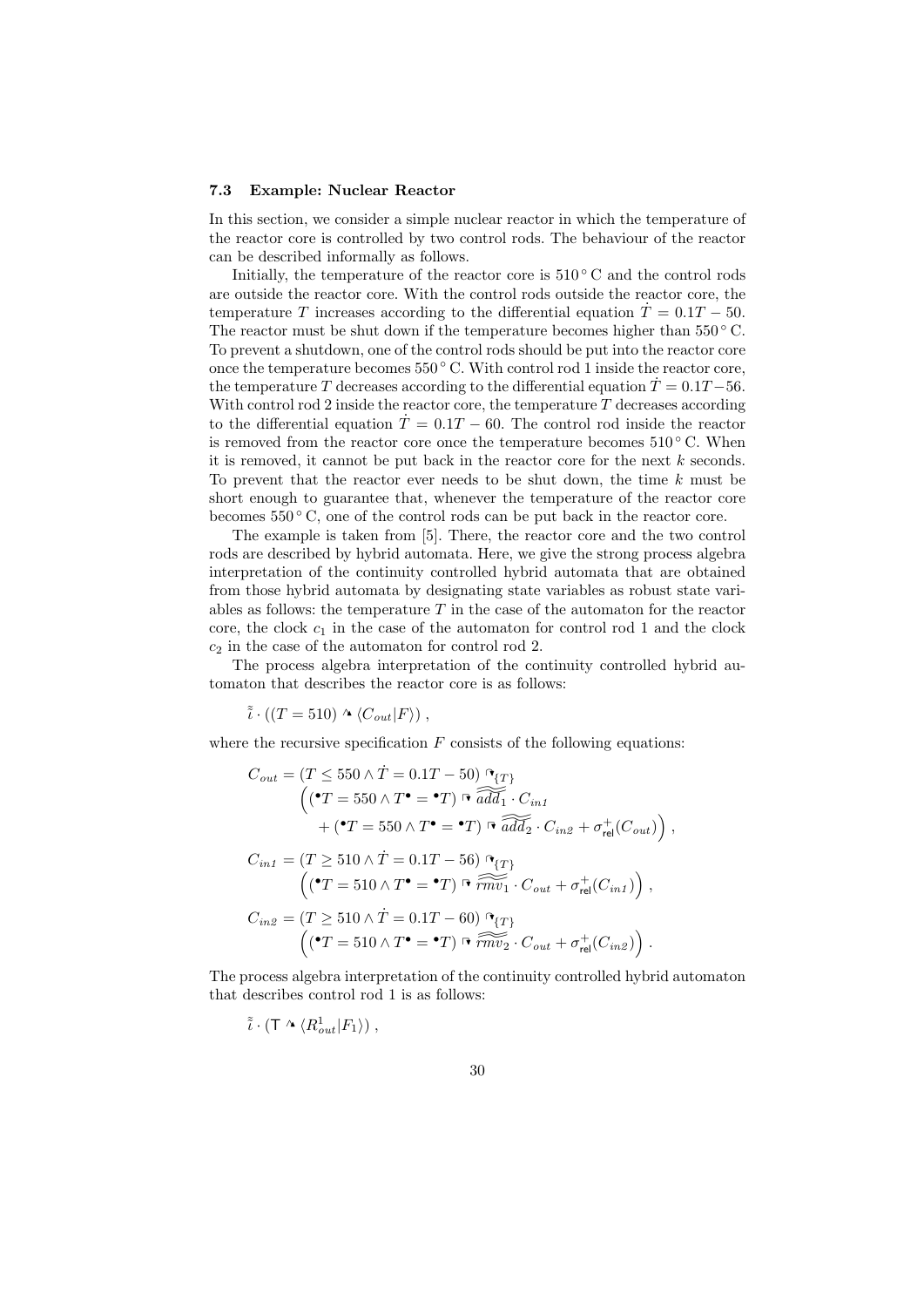where the recursive specification  $F_1$  consists of the following equations:

$$
R_{out}^1 = (c_1 = 1) \, \mathbf{P}_{\{c_1\}} \left( (\mathbf{P}_{c_1} \ge k \wedge c_1 \mathbf{P} = \mathbf{P}_{c_1}) \, \mathbf{P}_{ad} \widetilde{dd_1} \cdot R_{in}^1 + \sigma_{rel}^+(R_{out}^1) \right),
$$
  
\n
$$
R_{in}^1 = \mathbf{T} \, \mathbf{P}_{\{c_1\}} \left( (c_1 \mathbf{P} = 0) \, \mathbf{P} \, \widetilde{rmv_1} \cdot R_{out}^1 + \sigma_{rel}^+(R_{in}^1) \right).
$$

The process algebra interpretation of the continuity controlled hybrid automaton that describes control rod 2 is as follows:

 $\tilde{i} \cdot (\mathsf{T} \wedge \langle R_{out}^2 | F_2 \rangle)$ ,

where the recursive specification  $F_2$  consists of the following equations:

$$
R_{out}^2 = (\dot{c}_2 = 1) \mathcal{L}_{\{c_2\}} \left( (\mathbf{C}_2 \ge k \wedge c_2 \mathbf{C} = \mathbf{C}_2) \mathcal{L}_{rad} \widetilde{add}_2 \cdot R_{in}^2 + \sigma_{rel}^+(R_{out}^2) \right),
$$
  

$$
R_{in}^2 = \mathsf{T}_{\{c_2\}} \left( (c_2 \mathbf{C} = 0) \mathcal{L}_{int} \widetilde{m v_2} \cdot R_{out}^2 + \sigma_{rel}^+(R_{in}^2) \right).
$$

A continuity controlled hybrid automaton for the whole system is obtained by constructing the synchronized product of the continuity controlled hybrid automata for the reactor core and the two control rods. Because Theorem 7.3 applies here, the process algebra interpretation of the continuity controlled hybrid automaton for the whole system is bisimilar to the following term:

$$
\rho_f(\partial_H(C_{out} \parallel \rho_{f'}(\partial_{H'}(R_{out}^1 \parallel R_{out}^2))))
$$
,

where  $H = \{add_1, rmv_1, add_2, rmv_2, \iota\}, H' = \{\iota\},\$  the renaming function f is such that  $f(\overline{a}) = a$  if  $a \in H$  and  $f(a) = a$  if  $a \notin {\overline{a} \mid a \in H}$ , the renaming function f' is such that  $f'(\overline{a}) = a$  if  $a \in H'$  and  $f'(a) = a$  if  $a \notin {\overline{a} \mid a \in H'}$ , and the communication function  $\gamma$  is such that  $\gamma(a, a) = \overline{a}$  if  $a \in H$  and it is undefined otherwise.

In the continuity controlled hybrid automata for the nuclear reactor and control rods, just like in the hybrid automaton for the thermostat of Section 6.2, delays are modelled by means of state variables with derivative 1. Such state variables are called clock variables. Because the relative delay operator is available in  $\mathrm{ACP^{srt}_{hs}}$  for that purpose, we can replace the recursive specifications given above by ones without clock variables. Such recursive specifications are given in Section 4.1 of [15].

### 7.4 Localization of Continuity Controlled Hybrid Automata

For continuity controlled hybrid automata, it is useful to introduce localization. With localization extra state variables can be made robust.

Let  $H = (V, W, M, E, S, \mu, \nu, \epsilon, \chi, \phi, \psi)$  be a continuity controlled hybrid automaton and  $V' \subseteq V$ . Then the *localization* of H with respect to V', written  $V' \nabla H$ , is the continuity controlled hybrid automaton

 $H = (V, V' \cup W, M, E, S, \mu, \nu, \epsilon, \chi, \phi, \psi)$ .

We have the following result concerning the localization of continuity controlled hybrid automata and the localization of  $\text{ACP}^{\text{srt}}_{\text{hs}}$  terms.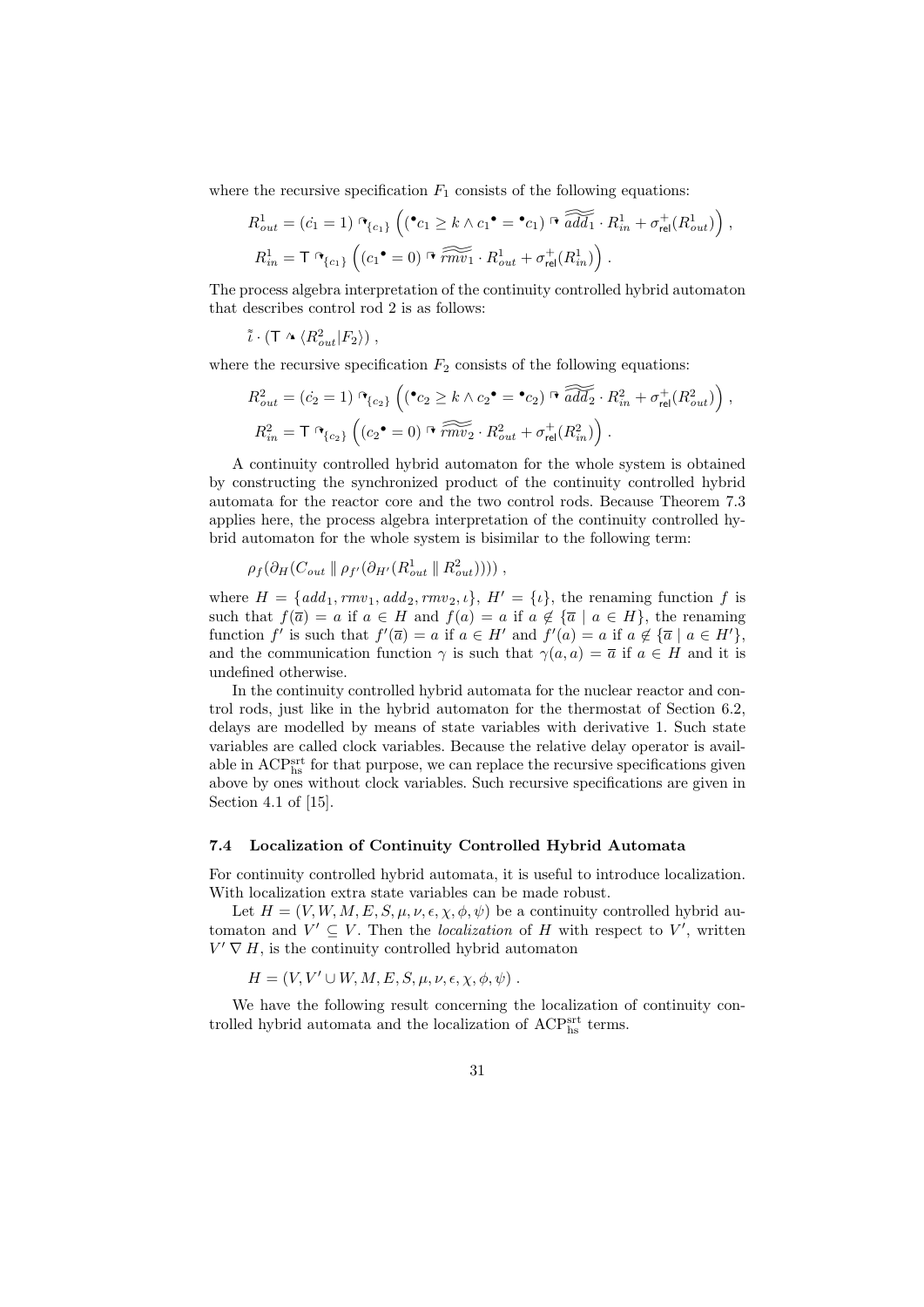Theorem 7.5 (PA Interpretation of Localization). For all continuity controlled hybrid automata H and  $V' \subseteq V(H)$ :

$$
[\![V'\,\nabla\, H]\!]^{\rm pa}_{\rm cc}\,{\hookrightarrow}\,V'\,\nabla\,[\![H]\!]^{\rm pa}_{\rm cc}\ .
$$

*Proof.* See Appendix B.5.  $\Box$ 

Continuity controlled hybrid automata H for which  $V(H) \nabla H = H$  are closely related to original hybrid automata.

Proposition 7.4 (Relation Original and CC Hybrid Automata). For all continuity controlled hybrid automata H, there exists a hybrid automaton  $H'$ such that:

$$
V(H) \nabla H = \mathrm{cc}(H') .
$$

Proof. Follows immediately from the definitions of hybrid automaton and continuity controlled hybrid automaton and the definition of localization of continuity controlled hybrid automata.  $\Box$ 

In continuity controlled hybrid automata, evolutions with a finite number of discontinuities for certain state variables may take place. In synchronized products of continuity controlled hybrid automata, only the continuous changes of those state variables are interruptable. Thus, continuity controlled hybrid automata offer controllability of interruption of continuous changes of state variables in synchronized products. Proposition 7.4 shows that, after composition of continuity controlled hybrid automata by means of synchronized products, a continuity controlled hybrid automaton that is essentially an original hybrid automaton can always be obtained by localization.

# 8 Concluding Remarks

The connections between the process algebra for hybrid systems introduced in [15] and the formalism of hybrid automata have been investigated. It has been shown that there is a fragment of the process algebra for hybrid systems that gets near a symbolic counterpart of a the formalism of hybrid automata. However, an exact match is not attainable. This has brought us to introduce an adaptation of the formalism of hybrid automata that yields an exact match. In continuation of the work presented in this paper, an interesting option for future work is to investigate the adaptation of model checking tools developed for hybrid automata to a suitable fragment of our process algebra for hybrid systems.

Hybrid automata and related notions are defined in different ways in the literature. The following are some examples of the differences. Hybrid automata are interpreted as trajectories in e.g. [5] and as timed transition systems in e.g. [20]. The state variables are interpreted as functions from  $\mathbb{R}^{\ge}$  to  $\mathbb R$  that are piecewise of class  $C^{\infty}$  in e.g. [2], as functions from  $\mathbb{R}^{\ge}$  to  $\mathbb R$  that are piecewise of class  $C^1$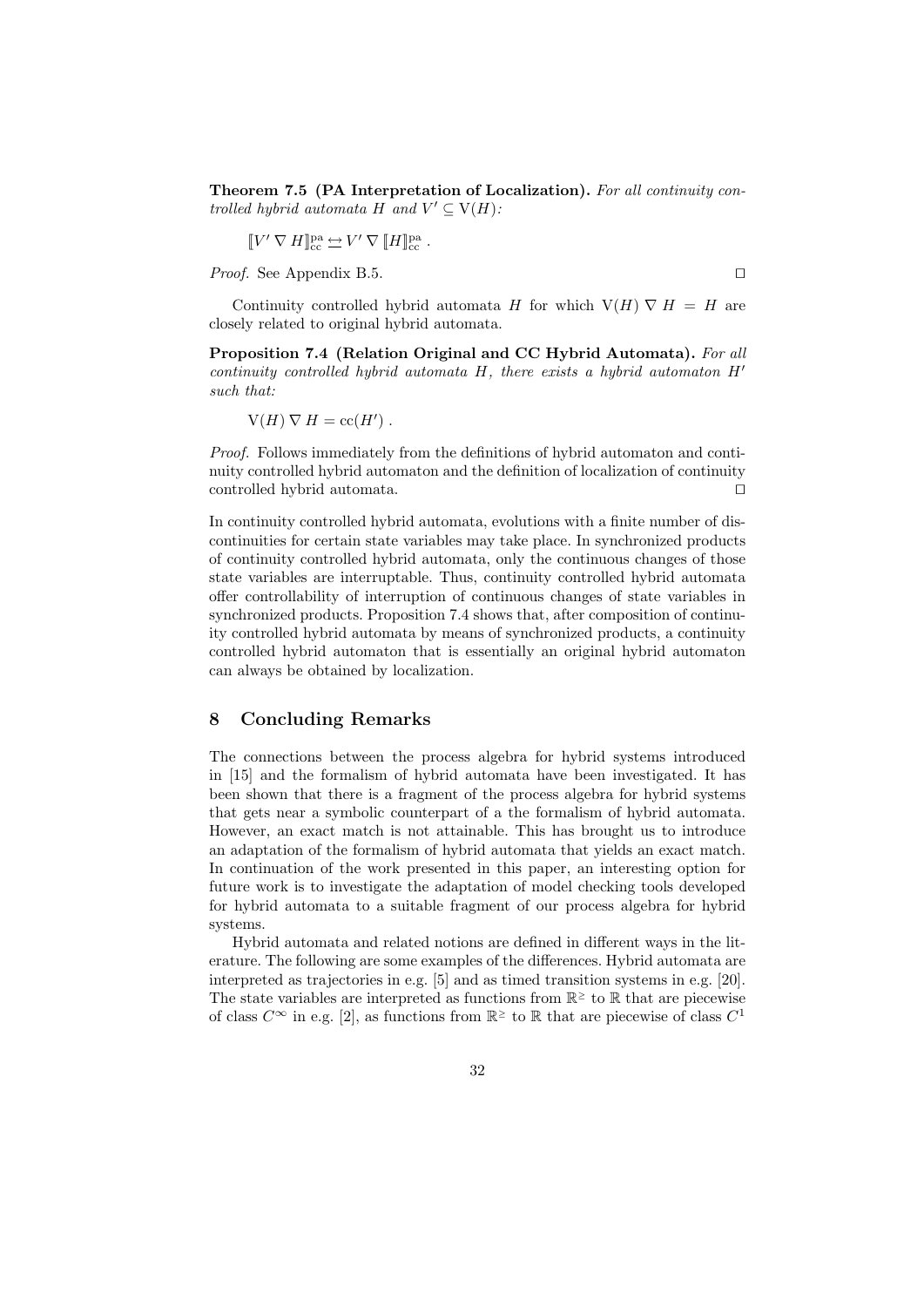in e.g. [23], and as functions from  $\mathbb{R}^{\ge}$  to  $\mathbb R$  that are piecewise differentiable in e.g. [20]. Control switches are labelled with a set of events in e.g. [5] and they are labelled with a single event in e.g. [21]. Stutter control switches for each control mode are required in e.g. [2] and they are not required in e.g. [22]. Because of these differences, we have taken the liberty to choose the definitions that result in the closest match with our process algebra for hybrid systems.

In some papers on hybrid automata, e.g. in [23], the events of a hybrid automaton include a silent event  $\tau$  and bisimilarity of hybrid automata is weak bisimilarity in the sense of [30]. Our process algebra for hybrid systems does not incorporate silent actions and weak (or branching) bisimilarity. This issue is not even fully understood in process algebras with timing. The version of branching bisimilarity for processes with discrete relative timing proposed in [8] for this purpose, and adapted to continuous relative timing in [10], is too fine for many applications. A slightly coarser equivalence is proposed in [11].

We have given process algebra interpretations of a hybrid automaton that describes a thermostat and continuity controlled hybrid automata that describe the components of a simple nuclear reactor. The hybrid automaton for the thermostat can be found in [23] and the hybrid automata from which the continuity controlled hybrid automata for the components of the simple nuclear reactor are obtained can be found in [5]. More examples of the use of hybrid automata for describing hybrid systems can be found there, and in the remaining literature on hybrid automata. For example, hybrid automata describing the components of a railroad crossing system can be found in [5]. Process algebra interpretations for those hybrid automata are essentially given in Section 4.7 of [15]: instead of equations of the form

$$
X_m = \phi_m \circ_V \left( \sum_{s \in \{s \in S | m_s = m\}} \chi_s \circ \widetilde{e_s} \cdot X_{m'_s} + \int_{u \in (0,\infty)} \sigma_{rel}^u(X_m) \right)
$$

equivalent equations of the form

$$
X_m = \phi_m \stackrel{\mathbf{p}}{\sim} \int_{u \in [0,\infty)} \sigma_{\text{rel}}^u \Bigg( \sum_{s \in \{s \in S | m_s = m\}} \chi_s \stackrel{\mathbf{p}}{\sim} \widetilde{e_s} \cdot X_{m'_s} \Bigg)
$$

are used.

The term hybrid system is sometimes, e.g. in [18, 25], used for a hybrid automaton with the initial, flow and jump conditions replaced by the sets, functions and relations defined by them. In those cases, hybrid automata are regarded as concrete syntactic descriptions of such hybrid systems. For the study of connections with  $\text{ACP}_{\text{hs}}^{\text{srt}}$ , such hybrid systems are essentially the same as hybrid automata.

The term hybrid automaton is used in a rather uncommon way in the HIOA framework [26]. The hybrid automata from that framework are similar to the hybrid transition systems introduced in Section 7.1 of the current paper. The main difference is that it is stipulated in the HIOA framework that the states must be valuations of state variables.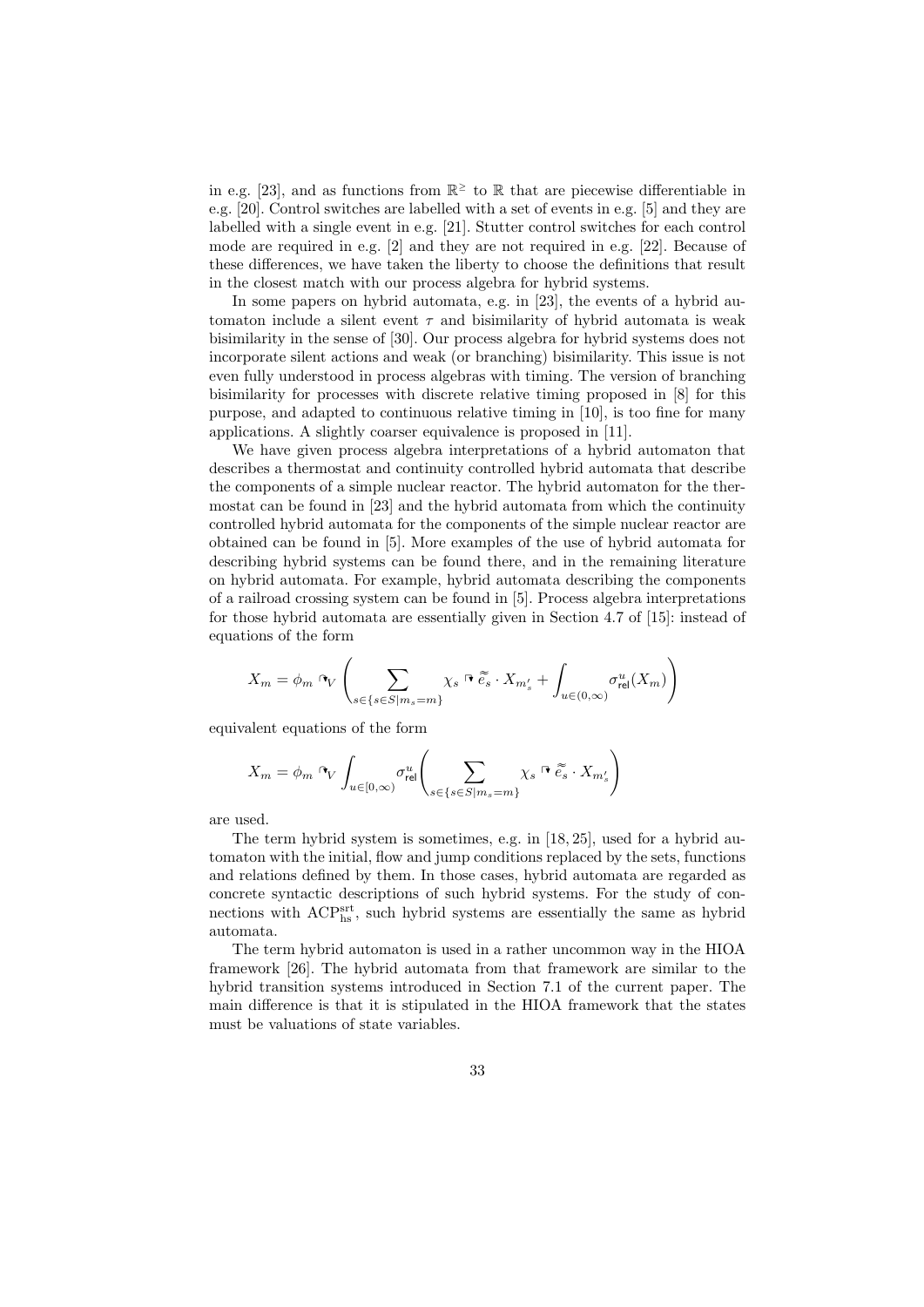As mentioned in Section 1, the process algebra for hybrid systems introduced in [15] includes among other things equational axioms for reasoning about hybrid systems. It is worth mentioning that the propositions and theorems that assert bisimilarity of process algebra interpretations of hybrid automata can alternatively be proved by means of those axioms.

# A Structural Operational Semantics of ACPsrt

We assume that a fixed but arbitrary set A of *actions* and a fixed but arbitrary partial commutative and associative *communication* function  $\gamma : A \times A \rightarrow A$  have been given. We also assume that a fixed but arbitrary set  $V$  of *state variables* has been given. Furthermore, it is assumed that each first-order definable set of non-negative real numbers can be denoted by a closed term.

We shall henceforth use  $x, y, x', y', \ldots$  and  $X, Y, \ldots$  as variables ranging over processes,  $t_X, t_Y, \ldots$  to stand for arbitrary terms of ACPsrt,  $a, b, c, \ldots$  to stand for arbitrary elements of A,  $H, H', \ldots$  to stand for arbitrary subsets of A,  $u, u', \ldots$  as variables ranging over  $\mathbb{R}^{\geq}$ ,  $p, q, r, \ldots$  to stand for arbitrary closed terms denoting elements of  $\mathbb{R}^{\geq}$ ,  $U, U', \ldots$  to stand for arbitrary closed terms denoting firstorder definable subsets of  $\mathbb{R}^{\geq}$ ,  $E, E', \ldots$  to stand for arbitrary guarded recursive specifications. Moreover, we shall henceforth use  $F$  and  $G$  as variables ranging over functions that map each non-negative real number to a process and can be represented by terms containing a designated free variable ranging over R <sup>≥</sup>. For more information on such second-order variables, see e.g. [27, 28].

We write  $A_{\delta}$  for  $A \cup \{\delta\}$ . Let t be a term of ACP<sup>srt</sup> and E be a guarded recursive specification. Then we write  $\langle t|E \rangle$  for t with, for all  $X \in V(E)$ , all occurrences of X in t replaced by  $\langle X|E\rangle$ . Let  $V \subseteq V$ . Then we write  $\mathcal{C}_V$  for  $\bigwedge_{v\in V}(v^\bullet = {}^\bullet v \wedge \dot{v}^\bullet = {}^\bullet \dot{v}).$ 

The structural operational semantics of  $\mathrm{ACP}^{\mathrm{srt}}_{\mathrm{hs}}$  is described by the rules given in Tables 1, 2, 3 and 4. We write  $\langle t, \alpha \rangle \rightarrow$  for the set of all transition formulas  $\neg(\langle t, \alpha \rangle \longrightarrow^{\tau,\rho} \langle t', \alpha' \rangle)$  where t' is a closed term of ACPs is,  $\alpha' \in \mathcal{V}_{st}$  and  $\rho \in \mathcal{E}_r$ . We write  $\langle t, \alpha \rangle \nrightarrow$  for the set of all transition formulas  $\neg(\langle t, \alpha \rangle \rightarrow^{r,\rho} \langle t', \alpha' \rangle)$  where t is a closed term of ACP<sup>srt</sup>,  $\alpha' \in \mathcal{V}_{st}$ ,  $r \in \mathbb{R}^>$  and  $\rho \in \mathcal{E}_r$ . We write  $\rho \geq r$ , where  $\rho \in \mathcal{E}_{r+s}$   $(r, s > 0)$ , for the  $\rho' \in \mathcal{E}_s$  such that  $\rho'(s') = \rho(r+s')$  for all  $s' \in [0, s]$ . The five kinds of transition relations used are further explained in Section 5.

The structural operational semantics for integration is described by the rules given in Table 5. The complexity of the rule concerning the time-related capabilities of a process  $\int_{u\in U} F(u)$  is caused by the fact that the processes  $F(p)$  with  $p \in U$  that are capable of idling need not change uniformly while idling. For more information on this phenomenon, see e.g.  $[10, 29]$ . The structural operational semantics for recursion is described by the rules given in Table 6. The structural operational semantics for localization is described by the rules given in Table 7. The structural operational semantics for action renaming is described by the rules given in Table 8.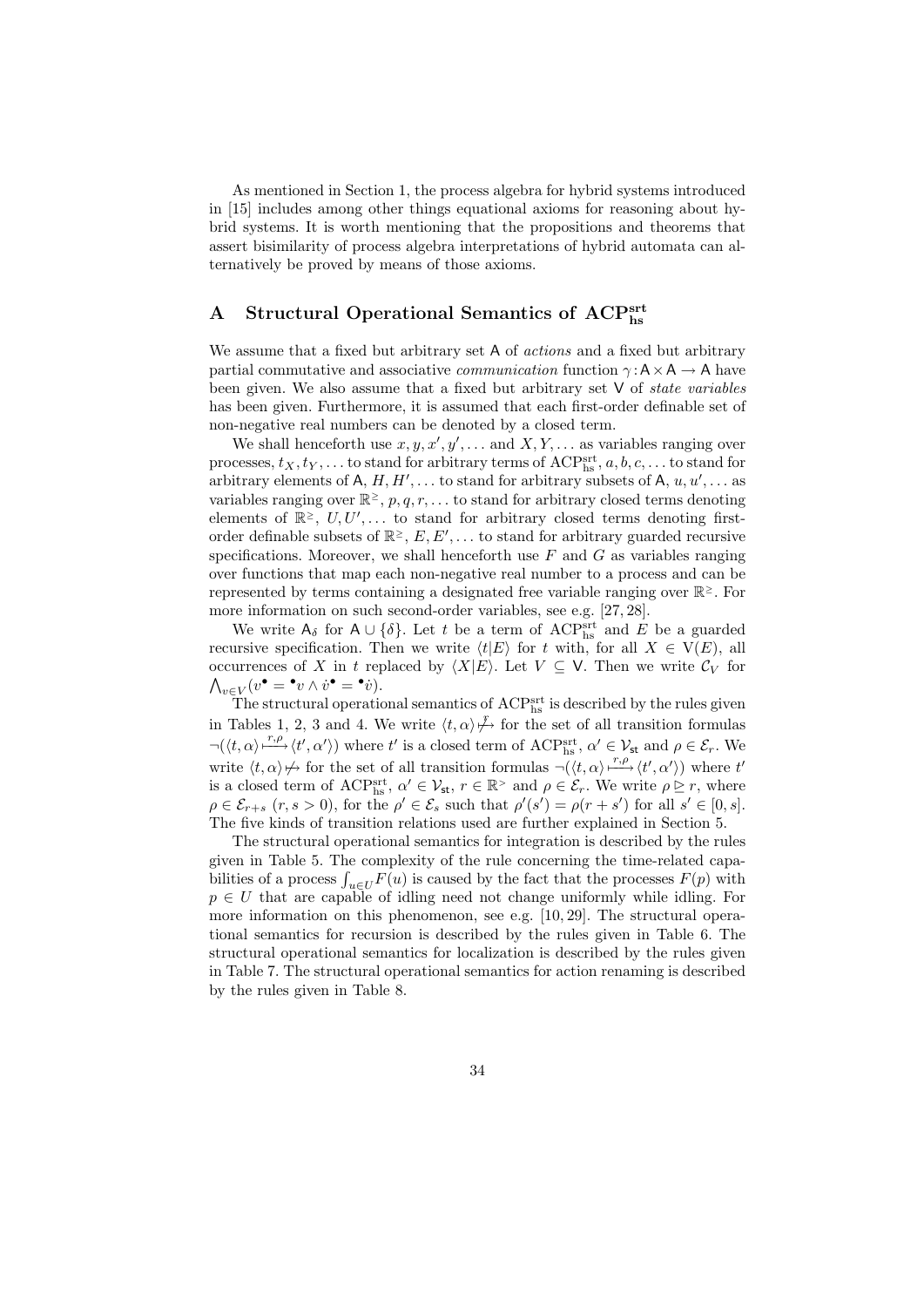**Table 1.** Rules for operational semantics of BPA<sup>srt</sup>  $(a \in A, r, s > 0)$ 

| $\langle \tilde{\tilde{a}}, \alpha \rangle \stackrel{a}{\longrightarrow} \langle \sqrt{, \alpha'} \rangle$                                                                                                                                                                                                                                                                                                                                                                                                                                                                                   |
|----------------------------------------------------------------------------------------------------------------------------------------------------------------------------------------------------------------------------------------------------------------------------------------------------------------------------------------------------------------------------------------------------------------------------------------------------------------------------------------------------------------------------------------------------------------------------------------------|
| $\frac{\langle x, \alpha \rangle \xrightarrow{\alpha} \langle x', \alpha' \rangle}{\langle \sigma_{\text{rel}}^0(x), \alpha \rangle \xrightarrow{\alpha} \langle x', \alpha' \rangle} \quad \frac{\langle x, \alpha \rangle \xrightarrow{\alpha} \langle \sqrt{, \alpha'} \rangle}{\langle \sigma_{\text{rel}}^0(x), \alpha \rangle \xrightarrow{\alpha} \langle \sqrt{, \alpha'} \rangle} \quad \frac{\langle x, \alpha \rangle \xrightarrow{r, \rho} \langle x', \alpha' \rangle}{\langle \sigma_{\text{rel}}^0(x), \alpha \rangle \xrightarrow{\alpha} \langle \sqrt{, \alpha'} \rangle}$ |
|                                                                                                                                                                                                                                                                                                                                                                                                                                                                                                                                                                                              |
|                                                                                                                                                                                                                                                                                                                                                                                                                                                                                                                                                                                              |
| $\frac{\alpha'\in [\mathsf{s}(x)] }{\langle \sigma_\mathsf{rel}^{r+s}(x),\alpha\rangle \frac{r,\rho}{\longmapsto} \langle \sigma_\mathsf{rel}^s(x),\alpha'\rangle} \quad \frac{\alpha'\in [\mathsf{s}(x)] }{\langle \sigma_\mathsf{rel}^{r}(x),\alpha\rangle \frac{r,\rho}{\longmapsto} \langle x,\alpha'\rangle} \quad \frac{\langle x,\alpha'\rangle \frac{s,\rho \triangleright r}{\longmapsto} \langle x',\alpha''\rangle }{\langle \sigma_\mathsf{rel}^{r}(x),\alpha\rangle \frac{r+s,\rho}{\longmapsto} \langle x',\alpha''\rangle}$                                                   |
| $\langle x, \alpha \rangle \stackrel{a}{\longrightarrow} \langle x', \alpha' \rangle, \ \alpha \in [\mathsf{s}(y)] \ \ \alpha \in [\mathsf{s}(x)], \ \langle y, \alpha \rangle \stackrel{a}{\longrightarrow} \langle y', \alpha' \rangle$                                                                                                                                                                                                                                                                                                                                                    |
| $\langle x+y,\alpha\rangle \xrightarrow{a} \langle x',\alpha'\rangle$ $\langle x+y,\alpha\rangle \xrightarrow{a} \langle y',\alpha'\rangle$                                                                                                                                                                                                                                                                                                                                                                                                                                                  |
| $\langle x, \alpha \rangle \stackrel{a}{\longrightarrow} \langle \sqrt{, \alpha'} \rangle, \ \alpha \in [\mathsf{s}(y)] \ \ \alpha \in [\mathsf{s}(x)], \ \langle y, \alpha \rangle \stackrel{a}{\longrightarrow} \langle \sqrt{, \alpha'} \rangle$                                                                                                                                                                                                                                                                                                                                          |
| $\frac{d}{dx + y, \alpha} \xrightarrow{a} \langle \sqrt{,\alpha'} \rangle$ $\frac{d}{dx + y, \alpha} \xrightarrow{a} \langle \sqrt{,\alpha'} \rangle$                                                                                                                                                                                                                                                                                                                                                                                                                                        |
| $\langle x, \alpha \rangle \stackrel{r, \rho}{\longmapsto} \langle x', \alpha' \rangle, \ \langle y, \alpha \rangle \stackrel{\mathcal{F}}{\longmapsto}, \ \alpha \in [\mathsf{s}(y)] \quad \langle x, \alpha \rangle \stackrel{\mathcal{F}}{\longmapsto}, \ \alpha \in [\mathsf{s}(x)], \ \langle y, \alpha \rangle \stackrel{r, \rho}{\longmapsto} \langle y', \alpha' \rangle$                                                                                                                                                                                                            |
| $\overline{\langle x+y,\alpha\rangle \xrightarrow{r,\rho} \langle x',\alpha'\rangle}$<br>$\overline{\langle x+y,\alpha\rangle \xrightarrow{r,\rho} \langle y',\alpha'\rangle}$                                                                                                                                                                                                                                                                                                                                                                                                               |
| $\langle x, \alpha \rangle \xrightarrow{r, \rho} \langle x', \alpha' \rangle, \ \langle y, \alpha \rangle \xrightarrow{r, \rho} \langle y', \alpha' \rangle$                                                                                                                                                                                                                                                                                                                                                                                                                                 |
| $\langle x+y,\alpha\rangle \xrightarrow{r,\rho} \langle x'+y',\alpha'\rangle$                                                                                                                                                                                                                                                                                                                                                                                                                                                                                                                |
| $\frac{\langle x, \alpha \rangle \xrightarrow{\alpha} \langle x', \alpha' \rangle}{\langle x \cdot y, \alpha \rangle \xrightarrow{\alpha} \langle x' \cdot y, \alpha' \rangle}$ $\frac{\langle x, \alpha \rangle \xrightarrow{\alpha} \langle \sqrt{x}, \alpha' \rangle, \alpha' \in [\mathsf{s}(y)]}{\langle x \cdot y, \alpha \rangle \xrightarrow{\alpha} \langle y, \alpha' \rangle}$                                                                                                                                                                                                    |
|                                                                                                                                                                                                                                                                                                                                                                                                                                                                                                                                                                                              |
| $\langle x, \alpha \rangle \stackrel{r,\rho}{\longmapsto} \langle x', \alpha' \rangle$                                                                                                                                                                                                                                                                                                                                                                                                                                                                                                       |
| $\langle x \cdot y, \alpha \rangle \stackrel{r,\rho}{\longmapsto} \langle x' \cdot y, \alpha' \rangle$                                                                                                                                                                                                                                                                                                                                                                                                                                                                                       |
| $\frac{\langle x,\alpha\rangle \xrightarrow{\alpha} \langle x',\alpha'\rangle}{\langle \psi\colonrightarrow x,\alpha\rangle \xrightarrow{\alpha} \langle x',\alpha'\rangle} \alpha \models \psi \quad \frac{\langle x,\alpha\rangle \xrightarrow{\alpha} \langle \sqrt{, \alpha'}\rangle}{\langle \psi\colonrightarrow x,\alpha\rangle \xrightarrow{\alpha} \langle \sqrt{, \alpha'}\rangle} \alpha \models \psi$                                                                                                                                                                            |
|                                                                                                                                                                                                                                                                                                                                                                                                                                                                                                                                                                                              |
| $\frac{\langle x, \alpha \rangle \frac{r, \rho}{\langle \psi \rangle \langle \alpha \rangle \langle \alpha \rangle}}{\langle \psi \rangle \langle \alpha \rangle \langle \alpha \rangle \langle \psi \rangle \langle \alpha \rangle \langle \alpha \rangle} \alpha \models \psi$                                                                                                                                                                                                                                                                                                             |
|                                                                                                                                                                                                                                                                                                                                                                                                                                                                                                                                                                                              |
| $\frac{\langle x, \alpha \rangle \xrightarrow{a} \langle x', \alpha' \rangle}{\langle \psi \wedge x, \alpha \rangle \xrightarrow{a} \langle x', \alpha' \rangle} \alpha \models \psi \quad \frac{\langle x, \alpha \rangle \xrightarrow{a} \langle \sqrt{, \alpha'} \rangle}{\langle \psi \wedge x, \alpha \rangle \xrightarrow{a} \langle \sqrt{, \alpha'} \rangle} \alpha \models \psi$                                                                                                                                                                                                    |
|                                                                                                                                                                                                                                                                                                                                                                                                                                                                                                                                                                                              |
| $\frac{\langle x, \alpha \rangle \frac{r, \rho}{\longrightarrow} \langle x', \alpha' \rangle}{\langle \psi \wedge x, \alpha \rangle \frac{r, \rho}{\longrightarrow} \langle x', \alpha' \rangle} \alpha \models \psi$                                                                                                                                                                                                                                                                                                                                                                        |
|                                                                                                                                                                                                                                                                                                                                                                                                                                                                                                                                                                                              |
| $\frac{\langle x, \alpha \rangle \xrightarrow{\alpha} \langle x', \alpha' \rangle}{\langle \phi \cap_V x, \alpha \rangle \xrightarrow{\alpha} \langle x', \alpha' \rangle}$ $\alpha \models \phi$ $\frac{\langle x, \alpha \rangle \xrightarrow{\alpha} \langle \sqrt{, \alpha'} \rangle}{\langle \phi \cap_V x, \alpha \rangle \xrightarrow{\alpha} \langle \sqrt{, \alpha'} \rangle}$ $\alpha \models \phi$                                                                                                                                                                                |
|                                                                                                                                                                                                                                                                                                                                                                                                                                                                                                                                                                                              |
| $\frac{\langle x, \alpha \rangle \frac{r, \rho}{\cdot \cdot \cdot} \langle x', \alpha' \rangle}{\langle \phi \mathbin{\lrcorner} \mathsf{v}_\mathsf{V} \ x, \alpha \rangle \frac{r, \rho}{\cdot \cdot \cdot} \langle \phi \mathbin{\lrcorner} \mathsf{v}_\mathsf{V} \ x', \alpha' \rangle} \ \alpha \frac{r, \rho}{\cdot \cdot \cdot} \alpha' \models_V \phi$                                                                                                                                                                                                                                |
| $\langle x, \alpha \rangle \xrightarrow{a} \langle x', \alpha' \rangle$                                                                                                                                                                                                                                                                                                                                                                                                                                                                                                                      |
| $\frac{\langle x, \alpha \rangle \xrightarrow{\alpha} \langle x', \alpha' \rangle}{\langle \chi \rceil \mathbf{v}, \alpha \rangle \xrightarrow{\alpha} \langle x', \alpha' \rangle} \alpha \rightarrow \alpha' \models \chi \quad \frac{\langle x, \alpha \rangle \xrightarrow{\alpha} \langle \sqrt{, \alpha'} \rangle}{\langle \chi \rceil \mathbf{v}, \alpha \rangle \xrightarrow{\alpha} \langle \sqrt{, \alpha'} \rangle} \alpha \rightarrow \alpha' \models \chi$                                                                                                                      |
| $\langle x, \alpha \rangle \xrightarrow{r, \rho} \langle x', \alpha' \rangle$                                                                                                                                                                                                                                                                                                                                                                                                                                                                                                                |
| $\frac{\Delta^{(k)}(X,Y)}{\langle \chi^{(\P^{\bullet},x)}\chi^{(k)}\rangle^{r,\rho}\langle x',\alpha'\rangle} \exists \alpha''\bullet \alpha \rightarrow \alpha'' \models \chi^{(k)}(X,Y)$                                                                                                                                                                                                                                                                                                                                                                                                   |
| $\langle x, \alpha \rangle \stackrel{a}{\longrightarrow} \langle x', \alpha' \rangle$<br>$\langle x, \alpha \rangle \stackrel{a}{\longrightarrow} \langle \sqrt{, \alpha'} \rangle$                                                                                                                                                                                                                                                                                                                                                                                                          |
| $\frac{\overline{\langle v, v \rangle} \cdot \overline{\langle v \rangle} \cdot \overline{\langle v \rangle} \cdot \overline{\langle v \rangle}}{\langle v_{\text{rel}}(x), \alpha \rangle \xrightarrow{\alpha} \langle x', \alpha' \rangle}$                                                                                                                                                                                                                                                                                                                                                |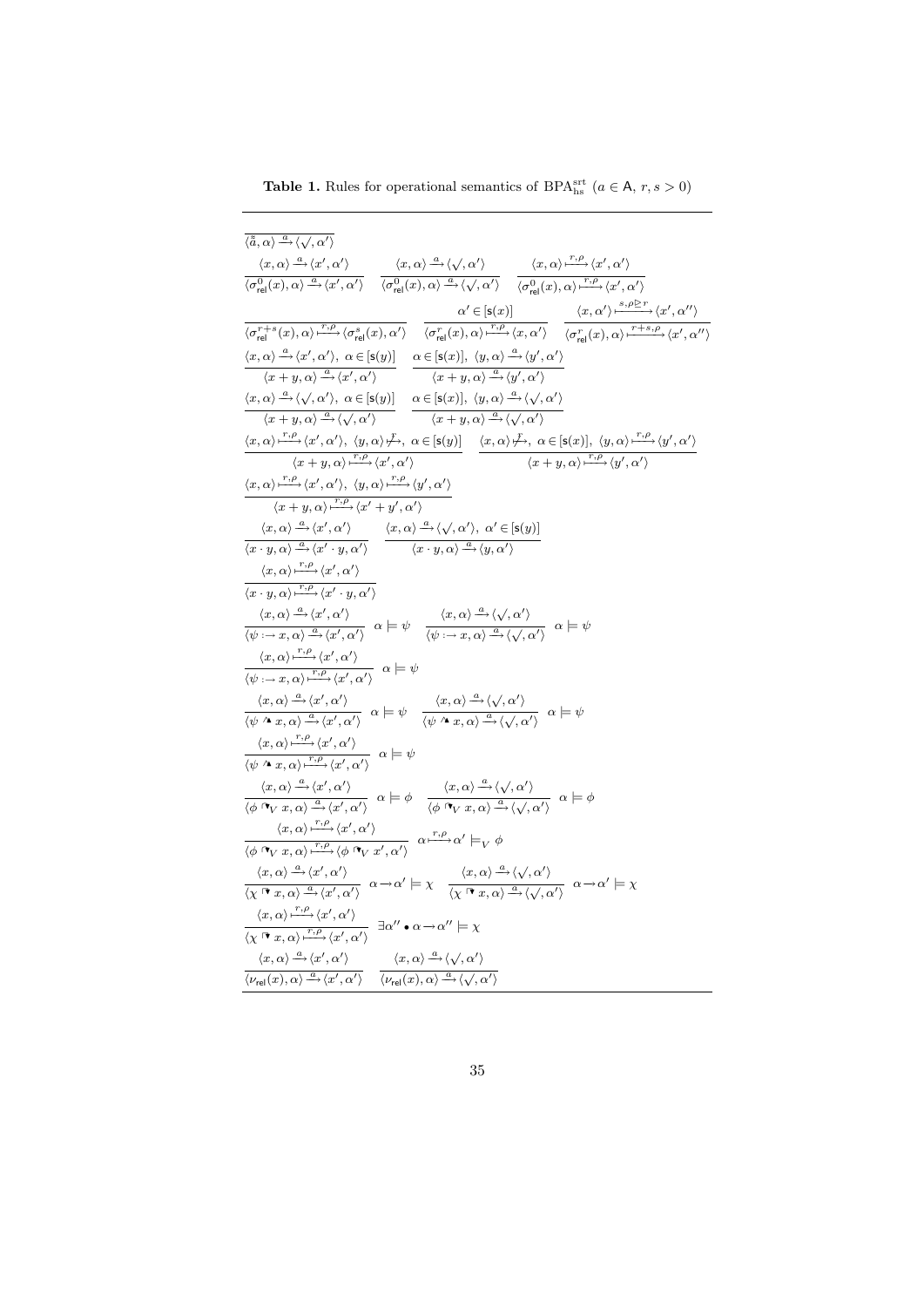**Table 2.** Additional rules for  $\text{ACP}_{\text{hs}}^{\text{srt}}$   $(a, b, c \in A, r > 0)$ 

| $\langle x, \alpha \rangle \stackrel{a}{\longrightarrow} \langle x', \alpha' \rangle$ , $\alpha \rightarrow \alpha' \in [d(y)], \alpha' \in [s(y)]$                                                                                                                                                                                                                                 | $\alpha \rightarrow \alpha' \in [\mathsf{d}(x)], \ \alpha' \in [\mathsf{s}(x)], \ \langle y, \alpha \rangle \stackrel{a}{\rightarrow} \langle y', \alpha' \rangle$                                                                                                                                                                                                                                                                                                                                                     |
|-------------------------------------------------------------------------------------------------------------------------------------------------------------------------------------------------------------------------------------------------------------------------------------------------------------------------------------------------------------------------------------|------------------------------------------------------------------------------------------------------------------------------------------------------------------------------------------------------------------------------------------------------------------------------------------------------------------------------------------------------------------------------------------------------------------------------------------------------------------------------------------------------------------------|
| $\langle x \parallel y, \alpha \rangle \stackrel{a}{\longrightarrow} \langle x' \parallel y, \alpha' \rangle$                                                                                                                                                                                                                                                                       | $\langle x \parallel y, \alpha \rangle \stackrel{a}{\longrightarrow} \langle x \parallel y', \alpha' \rangle$                                                                                                                                                                                                                                                                                                                                                                                                          |
| $\langle x, \alpha \rangle \xrightarrow{a} \langle \sqrt{, \alpha'} \rangle$ , $\alpha \rightarrow \alpha' \in [d(y)], \ \alpha' \in [s(y)]$                                                                                                                                                                                                                                        | $\alpha \rightarrow \alpha' \in [\mathsf{d}(x)], \ \alpha' \in [\mathsf{s}(x)], \ \langle y, \alpha \rangle \stackrel{a}{\rightarrow} \langle \sqrt{, \alpha'} \rangle$                                                                                                                                                                                                                                                                                                                                                |
| $\langle x \mid y, \alpha \rangle \stackrel{a}{\longrightarrow} \langle y, \alpha' \rangle$                                                                                                                                                                                                                                                                                         | $\langle x \mid y, \alpha \rangle \stackrel{a}{\longrightarrow} \langle x, \alpha' \rangle$                                                                                                                                                                                                                                                                                                                                                                                                                            |
| $\langle x, \alpha \rangle \stackrel{a}{\longrightarrow} \langle x', \alpha' \rangle, \ \langle y, \alpha \rangle \stackrel{b}{\longrightarrow} \langle y', \alpha' \rangle$<br>$\gamma(a,b)=c$                                                                                                                                                                                     | $\langle x, \alpha \rangle \stackrel{a}{\longrightarrow} \langle x', \alpha' \rangle, \langle y, \alpha \rangle \stackrel{b}{\longrightarrow} \langle \sqrt{, \alpha'} \rangle$<br>$\gamma(a,b)=c$                                                                                                                                                                                                                                                                                                                     |
| $\langle x \parallel y, \alpha \rangle \stackrel{c}{\rightarrow} \langle x' \parallel y', \alpha' \rangle$                                                                                                                                                                                                                                                                          | $\langle x \mid y, \alpha \rangle \overline{\xrightarrow{c} \langle x', \alpha' \rangle}$                                                                                                                                                                                                                                                                                                                                                                                                                              |
| $\frac{\langle x, \alpha \rangle \xrightarrow{a} \langle \sqrt{, \alpha'} \rangle, \ \langle y, \alpha \rangle \xrightarrow{b} \langle y', \alpha' \rangle }{\langle x \mid y, \alpha \rangle \xrightarrow{c} \langle y', \alpha' \rangle } \ \ \gamma(a,b) = c$                                                                                                                    | $\langle x, \alpha \rangle \stackrel{a}{\longrightarrow} \langle \sqrt{, \alpha'} \rangle$ , $\langle y, \alpha \rangle \stackrel{b}{\longrightarrow} \langle \sqrt{, \alpha'} \rangle$<br>$-\gamma(a,b)=c$                                                                                                                                                                                                                                                                                                            |
|                                                                                                                                                                                                                                                                                                                                                                                     | $\langle x \mid y, \alpha \rangle \xrightarrow{c} \langle \sqrt{, \alpha'} \rangle$                                                                                                                                                                                                                                                                                                                                                                                                                                    |
| $\langle x, \alpha \rangle \stackrel{r,\rho}{\longrightarrow} \langle x', \alpha' \rangle, \ \langle y, \alpha \rangle \stackrel{r,\rho}{\longrightarrow} \langle y', \alpha' \rangle$                                                                                                                                                                                              |                                                                                                                                                                                                                                                                                                                                                                                                                                                                                                                        |
| $\langle x \parallel y, \alpha \rangle \stackrel{r,\rho}{\longrightarrow} \langle x' \parallel y', \alpha' \rangle$                                                                                                                                                                                                                                                                 |                                                                                                                                                                                                                                                                                                                                                                                                                                                                                                                        |
| $\langle x, \alpha \rangle \stackrel{a}{\longrightarrow} \langle x', \alpha' \rangle, \ \alpha \longrightarrow \alpha' \in [\mathsf{d}(y)], \ \alpha' \in [\mathsf{s}(y)]$                                                                                                                                                                                                          | $\langle x, \alpha \rangle \stackrel{a}{\longrightarrow} \langle \sqrt{, \alpha'} \rangle$ , $\alpha \rightarrow \alpha' \in [d(y)], \alpha' \in [s(y)]$                                                                                                                                                                                                                                                                                                                                                               |
| $\langle x \parallel y, \alpha \rangle \stackrel{a}{\longrightarrow} \langle x' \parallel y, \alpha' \rangle$                                                                                                                                                                                                                                                                       | $\langle x \parallel y, \alpha \rangle \stackrel{a}{\longrightarrow} \langle y, \alpha' \rangle$                                                                                                                                                                                                                                                                                                                                                                                                                       |
| $\langle x, \alpha \rangle \stackrel{r, \rho}{\longmapsto} \langle x', \alpha' \rangle, \ \langle y, \alpha \rangle \stackrel{r, \rho}{\longmapsto} \langle y', \alpha' \rangle$                                                                                                                                                                                                    |                                                                                                                                                                                                                                                                                                                                                                                                                                                                                                                        |
| $\langle x \parallel y, \alpha \rangle \stackrel{r,\rho}{\longmapsto} \langle x' \parallel y', \alpha' \rangle$                                                                                                                                                                                                                                                                     |                                                                                                                                                                                                                                                                                                                                                                                                                                                                                                                        |
| $\langle x, \alpha \rangle \stackrel{a}{\longrightarrow} \langle x', \alpha' \rangle, \ \langle y, \alpha \rangle \stackrel{b}{\longrightarrow} \langle y', \alpha' \rangle$                                                                                                                                                                                                        | $\frac{\partial}{\partial \phi} \frac{\partial}{\partial \alpha} \langle x', \alpha' \rangle, \ \langle y, \alpha \rangle \stackrel{b}{\rightarrow} \langle y', \alpha' \rangle \ \gamma(a, b) = c \quad \frac{\langle x, \alpha \rangle \stackrel{a}{\rightarrow} \langle x', \alpha' \rangle, \ \langle y, \alpha \rangle \stackrel{b}{\rightarrow} \langle \sqrt{, \alpha' \rangle} \ \gamma(a, b) = c}{\langle x \mid y, \alpha \rangle \stackrel{c}{\rightarrow} \langle x', \alpha' \rangle} \ \gamma(a, b) = c$ |
|                                                                                                                                                                                                                                                                                                                                                                                     |                                                                                                                                                                                                                                                                                                                                                                                                                                                                                                                        |
| $\frac{\langle x, \alpha \rangle \xrightarrow{a} \langle \sqrt{, \alpha'} \rangle, \langle y, \alpha \rangle \xrightarrow{b} \langle y', \alpha' \rangle}{\langle x   y, \alpha \rangle \xrightarrow{c} \langle y', \alpha' \rangle} \gamma(a, b) = c$                                                                                                                              | $\frac{\langle x, \alpha \rangle \xrightarrow{a} \langle \sqrt{, \alpha'} \rangle, \ \langle y, \alpha \rangle \xrightarrow{b} \langle \sqrt{, \alpha'} \rangle}{\langle x \mid y, \alpha \rangle \xrightarrow{c} \langle \sqrt{, \alpha'} \rangle} \ \gamma(a, b) = c$                                                                                                                                                                                                                                                |
|                                                                                                                                                                                                                                                                                                                                                                                     |                                                                                                                                                                                                                                                                                                                                                                                                                                                                                                                        |
| $\langle x, \alpha \rangle \stackrel{r,\rho}{\longrightarrow} \langle x', \alpha' \rangle, \ \langle y, \alpha \rangle \stackrel{r,\rho}{\longmapsto} \langle y', \alpha' \rangle$                                                                                                                                                                                                  |                                                                                                                                                                                                                                                                                                                                                                                                                                                                                                                        |
| $\langle x   y, \alpha \rangle \stackrel{r,\rho}{\longrightarrow} \langle x'   y', \alpha' \rangle$                                                                                                                                                                                                                                                                                 |                                                                                                                                                                                                                                                                                                                                                                                                                                                                                                                        |
| $\frac{\langle x, \alpha \rangle \xrightarrow{a} \langle x', \alpha' \rangle}{\langle \partial_H(x), \alpha \rangle \xrightarrow{a} \langle \partial_H(x'), \alpha' \rangle}$ $a \notin H$ $\frac{\langle x, \alpha \rangle \xrightarrow{a} \langle \sqrt{, \alpha'} \rangle}{\langle \partial_H(x), \alpha \rangle \xrightarrow{a} \langle \sqrt{, \alpha'} \rangle}$ $a \notin H$ |                                                                                                                                                                                                                                                                                                                                                                                                                                                                                                                        |
|                                                                                                                                                                                                                                                                                                                                                                                     |                                                                                                                                                                                                                                                                                                                                                                                                                                                                                                                        |
| $\langle x, \alpha \rangle \rightarrow{r, \rho} \langle x', \alpha' \rangle$                                                                                                                                                                                                                                                                                                        |                                                                                                                                                                                                                                                                                                                                                                                                                                                                                                                        |
| $\langle \partial_H(x), \alpha \rangle \longrightarrow^{\mathit{r}, \rho} \langle \partial_H(x'), \alpha' \rangle$                                                                                                                                                                                                                                                                  |                                                                                                                                                                                                                                                                                                                                                                                                                                                                                                                        |
|                                                                                                                                                                                                                                                                                                                                                                                     |                                                                                                                                                                                                                                                                                                                                                                                                                                                                                                                        |

**Table 3.** Rules for  $\alpha \in [\mathsf{s}(\_)]$   $(a \in \mathsf{A}_{\delta}, r > 0)$ 

| $\alpha \in  s(x) $                                                                                                                                                                                                                                           |                                                                                                                                    | $\alpha \in [s(x)], \ \alpha \in [s(y)]$                               | $\alpha \in [s(x)]$                                    |                                                       |
|---------------------------------------------------------------------------------------------------------------------------------------------------------------------------------------------------------------------------------------------------------------|------------------------------------------------------------------------------------------------------------------------------------|------------------------------------------------------------------------|--------------------------------------------------------|-------------------------------------------------------|
| $\alpha \in [s(\sigma_{rel}^0(x))] \quad \alpha \in [s(\sigma_{rel}^r(x))]$<br>$\alpha \in [s(\tilde{\tilde{a}})]$                                                                                                                                            |                                                                                                                                    | $\alpha \in [s(x+y)]$                                                  | $\alpha \in [s(x \cdot y)]$                            |                                                       |
| $\frac{\alpha \in [\mathsf{s}(x)]}{\alpha \in [\mathsf{s}(\psi : \rightarrow x)]} \quad \frac{}{\alpha \in [\mathsf{s}(\psi : \rightarrow x)]} \quad \alpha \not\models \psi \quad \frac{}{\alpha \in [\mathsf{s}(\psi \wedge x)]} \quad \alpha \models \psi$ |                                                                                                                                    |                                                                        |                                                        |                                                       |
| $\frac{\alpha \in [s(x)]}{\alpha \in [s(\phi \cap V x)]}$ $\alpha \models \phi$                                                                                                                                                                               | $\alpha \in [s(x)]$<br>$\alpha \in [\mathsf{s}(\chi \space \mathsf{F} \ x)]$ $\alpha \in [\mathsf{s}(\chi \space \mathsf{F} \ x)]$ | $\neg \exists \alpha' \bullet \alpha \rightarrow \alpha' \models \chi$ |                                                        | $\alpha \in [s(x)]$<br>$\alpha \in [s(\nu_{rel}(x))]$ |
| $\alpha \in [s(x)], \ \alpha \in [s(y)]$<br>$\alpha \in [s(x \mid y)]$                                                                                                                                                                                        | $\alpha \in [s(x)], \ \alpha \in [s(y)]$<br>$\alpha \in [s(x \mid y)]$                                                             | $\alpha \in [s(x)], \ \alpha \in [s(y)]$<br>$\alpha \in [s(x   y)]$    | $\alpha \in [s(x)]$<br>$\alpha \in [s(\partial_H(x))]$ |                                                       |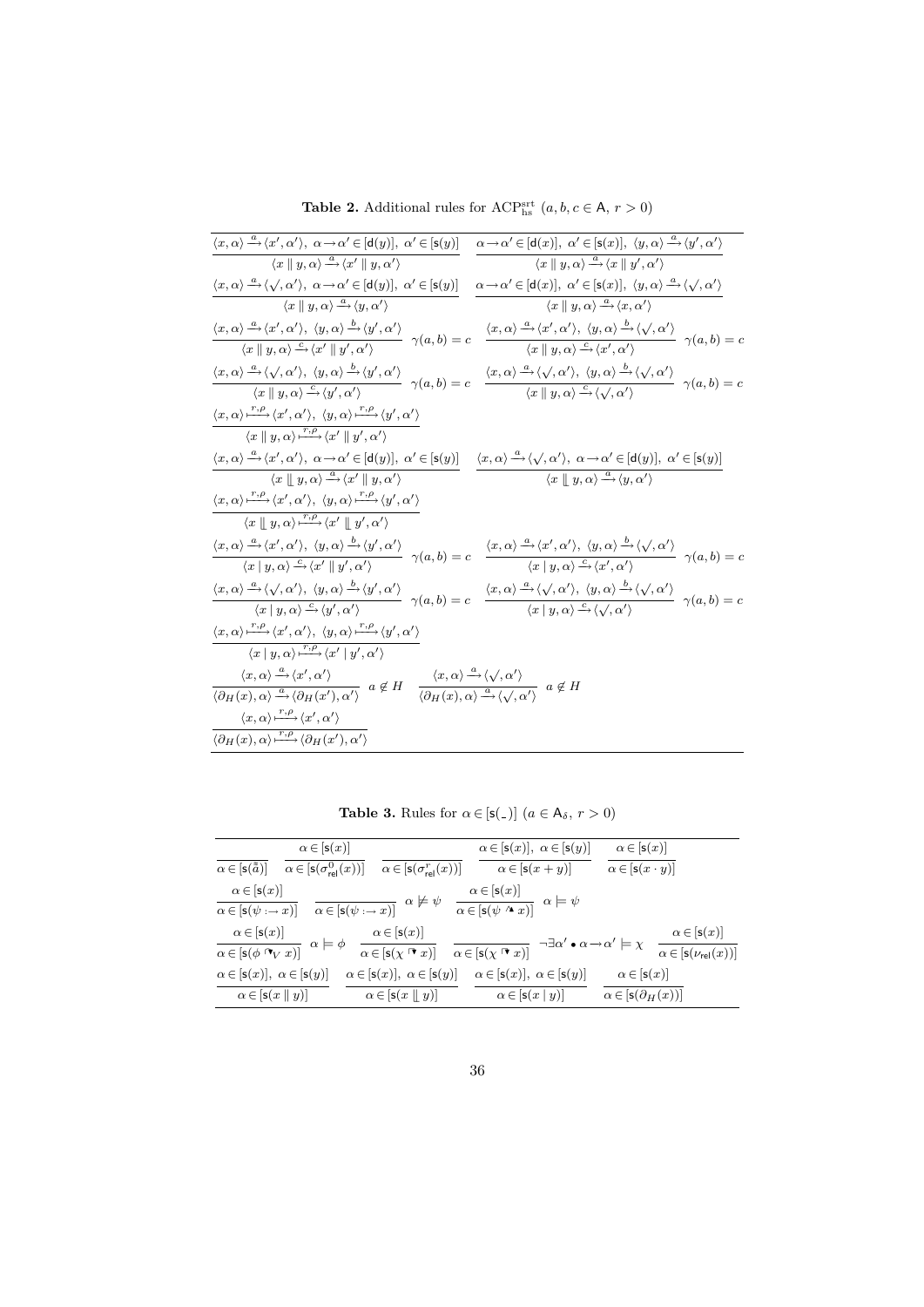**Table 4.** Rules for  $\alpha \rightarrow \alpha' \in [d(\alpha)]$   $(a \in A_{\delta}, r > 0)$ 

| $\alpha \rightarrow \alpha' \in  d(x) $                                                                                                                                                                                                                                                                                                  |                                                                                                                                                                                                              |
|------------------------------------------------------------------------------------------------------------------------------------------------------------------------------------------------------------------------------------------------------------------------------------------------------------------------------------------|--------------------------------------------------------------------------------------------------------------------------------------------------------------------------------------------------------------|
| $\alpha \rightarrow \alpha' \in [\mathsf{d}(\tilde{a})]$ $\alpha \rightarrow \alpha' \in [\mathsf{d}(\sigma_{\mathsf{rel}}^0(x))]$ $\alpha \rightarrow \alpha' \in [\mathsf{d}(\sigma_{\mathsf{rel}}^r(x))]$                                                                                                                             |                                                                                                                                                                                                              |
| $\alpha \rightarrow \alpha' \in [\mathsf{d}(x)], \ \alpha \rightarrow \alpha' \in [\mathsf{d}(y)] \qquad \alpha \rightarrow \alpha' \in [\mathsf{d}(x)]$                                                                                                                                                                                 |                                                                                                                                                                                                              |
| $\alpha \rightarrow \alpha' \in [d(x+y)]$ $\alpha \rightarrow \alpha' \in [d(x \cdot y)]$                                                                                                                                                                                                                                                |                                                                                                                                                                                                              |
| $\alpha \rightarrow \alpha' \in [d(x)]$<br>$\frac{\alpha\to\alpha'\in[\mathsf{d}(x)]}{\alpha\to\alpha'\in[\mathsf{d}(\psi:\to x)]}\quad\frac{}{\alpha\to\alpha'\in[\mathsf{d}(\psi:\to x)]}\quad\alpha\not\models\psi\quad\frac{\alpha\to\alpha'\in[\mathsf{d}(x)]}{\alpha\to\alpha'\in[\mathsf{d}(\psi\land x)]}\quad\alpha\models\psi$ |                                                                                                                                                                                                              |
| $\alpha \! \to \! \alpha' \! \in \![ {\mathsf{d}}(\phi \mathbin{{}^\circ \! \! \mathsf{v}}_V \ x )]$                                                                                                                                                                                                                                     |                                                                                                                                                                                                              |
| $\alpha \rightarrow \alpha' \in [d(x)]$                                                                                                                                                                                                                                                                                                  | $\alpha \in [s(x)]$                                                                                                                                                                                          |
| $\alpha \rightarrow \alpha' \in [{\sf d}(\chi \; \mathbb{k} \; x)] \quad \  \alpha \rightarrow \alpha' \in [{\sf d}(\chi \; \mathbb{k} \; x)]$                                                                                                                                                                                           | $\neg \exists \alpha^{\prime\prime} \bullet \alpha \mathop{\rightarrow} \alpha^{\prime\prime} \models \chi \quad \frac{}{\alpha \mathop{\rightarrow} \alpha^{\prime} \in [\mathsf{d}(\nu_\mathsf{rel}(x))]}$ |
| $\alpha \rightarrow \alpha' \in [\mathsf{d}(x)], \ \alpha \rightarrow \alpha' \in [\mathsf{d}(y)], \ \langle x \parallel y, \alpha \rangle \stackrel{r, \rho}{\longmapsto} \langle x', \alpha'' \rangle$                                                                                                                                 | $\alpha \in [s(x)], \ \alpha \in [s(y)], \ \langle x \parallel y, \alpha \rangle \nleftrightarrow$                                                                                                           |
| $\alpha \rightarrow \alpha' \in  d(x  y) $                                                                                                                                                                                                                                                                                               | $\alpha \rightarrow \alpha' \in [d(x    y)]$                                                                                                                                                                 |
| $\alpha \rightarrow \alpha' \in [\mathtt{d}(x)], \ \alpha \rightarrow \alpha' \in [\mathtt{d}(y)], \ \langle x \parallel y, \alpha \rangle \stackrel{r, \rho}{\longmapsto} \langle x', \alpha'' \rangle$                                                                                                                                 | $\alpha \in [\mathsf{s}(x)], \ \alpha \in [\mathsf{s}(y)], \ \langle x \parallel y, \alpha \rangle \not\mapsto$                                                                                              |
| $\alpha \rightarrow \alpha' \in [d(x    y)]$                                                                                                                                                                                                                                                                                             | $\alpha \rightarrow \alpha' \in [d(x \parallel y)]$                                                                                                                                                          |
| $\alpha \rightarrow \alpha' \in [d(x)], \ \alpha \rightarrow \alpha' \in [d(y)], \ \langle x   y, \alpha \rangle \xrightarrow{r, \rho} \langle x', \alpha'' \rangle$                                                                                                                                                                     | $\alpha \in [\mathsf{s}(x)], \ \alpha \in [\mathsf{s}(y)], \ \langle x \mid y, \alpha \rangle \not\mapsto$                                                                                                   |
| $\alpha \rightarrow \alpha' \in [d(x   y)]$                                                                                                                                                                                                                                                                                              | $\alpha \rightarrow \alpha' \in [d(x   y)]$                                                                                                                                                                  |
| $\alpha \rightarrow \alpha' \in  d(x) $                                                                                                                                                                                                                                                                                                  |                                                                                                                                                                                                              |
| $\alpha \rightarrow \alpha' \in [d(\partial_H(x))]$                                                                                                                                                                                                                                                                                      |                                                                                                                                                                                                              |

**Table 5.** Additional rules for integration ( $a \in A$ ,  $p, q \ge 0$ ,  $r > 0$ )

| $\label{eq:2} \langle F(p),\alpha\rangle\xrightarrow{a}\langle x',\alpha'\rangle,\ \{\alpha\in[\mathsf{s}(F(q))]\  \ q\in U\}$<br>$\begin{array}{c} \begin{array}{c} \hline \end{array} \\ p \in U \end{array}$<br>$\langle \int_{u \in U} F(u), \alpha \rangle \stackrel{a}{\longrightarrow} \langle x', \alpha' \rangle$ |                                             |
|----------------------------------------------------------------------------------------------------------------------------------------------------------------------------------------------------------------------------------------------------------------------------------------------------------------------------|---------------------------------------------|
| $\langle F(p), \alpha \rangle \xrightarrow{a} \langle \sqrt{, \alpha'} \rangle$ , $\{ \alpha \in [\mathsf{s}(F(q))] \mid q \in U \}$<br>$\stackrel{\text{.}}{=} p \in U$<br>$\langle \int_{u\in H} F(u), \alpha \rangle \stackrel{a}{\longrightarrow} \langle \sqrt{, \alpha'} \rangle$                                    |                                             |
| $\{\langle F(q), \alpha \rangle \xrightarrow{r,\rho} \langle F_1(q), \alpha' \rangle \mid q \in U_1\},\$                                                                                                                                                                                                                   |                                             |
| $\{\langle F(q), \alpha \rangle \xrightarrow{r,\rho} \langle F_n(q), \alpha' \rangle \mid q \in U_n\},\$<br>$\{\langle F(q), \alpha \rangle \nrightarrow f, \ \alpha \in [\mathsf{s}(F(q))] \mid q \in U_{n+1}\}\$                                                                                                         | $\{U_1,\ldots,U_n\}$ partition              |
| $\langle \int_{u\in U} F(u), \alpha \rangle \xrightarrow{r,\rho} \langle \int_{u\in U_1} F_1(u) + \ldots + \int_{u\in U_n} F_n(u), \alpha' \rangle$                                                                                                                                                                        | of $U \setminus U_{n+1}, U_{n+1} \subset U$ |
| $\{\alpha \in [\mathsf{s}(F(q))] \mid q \in U\}$ $\{\alpha \rightarrow \alpha' \in [\mathsf{d}(F(q))] \mid q \in U\}$<br>$\alpha \in [\mathsf{s}(\int_{u \in U} F(u))]$ $\alpha \to \alpha' \in [\mathsf{d}(\int_{u \in U} F(u))]$                                                                                         |                                             |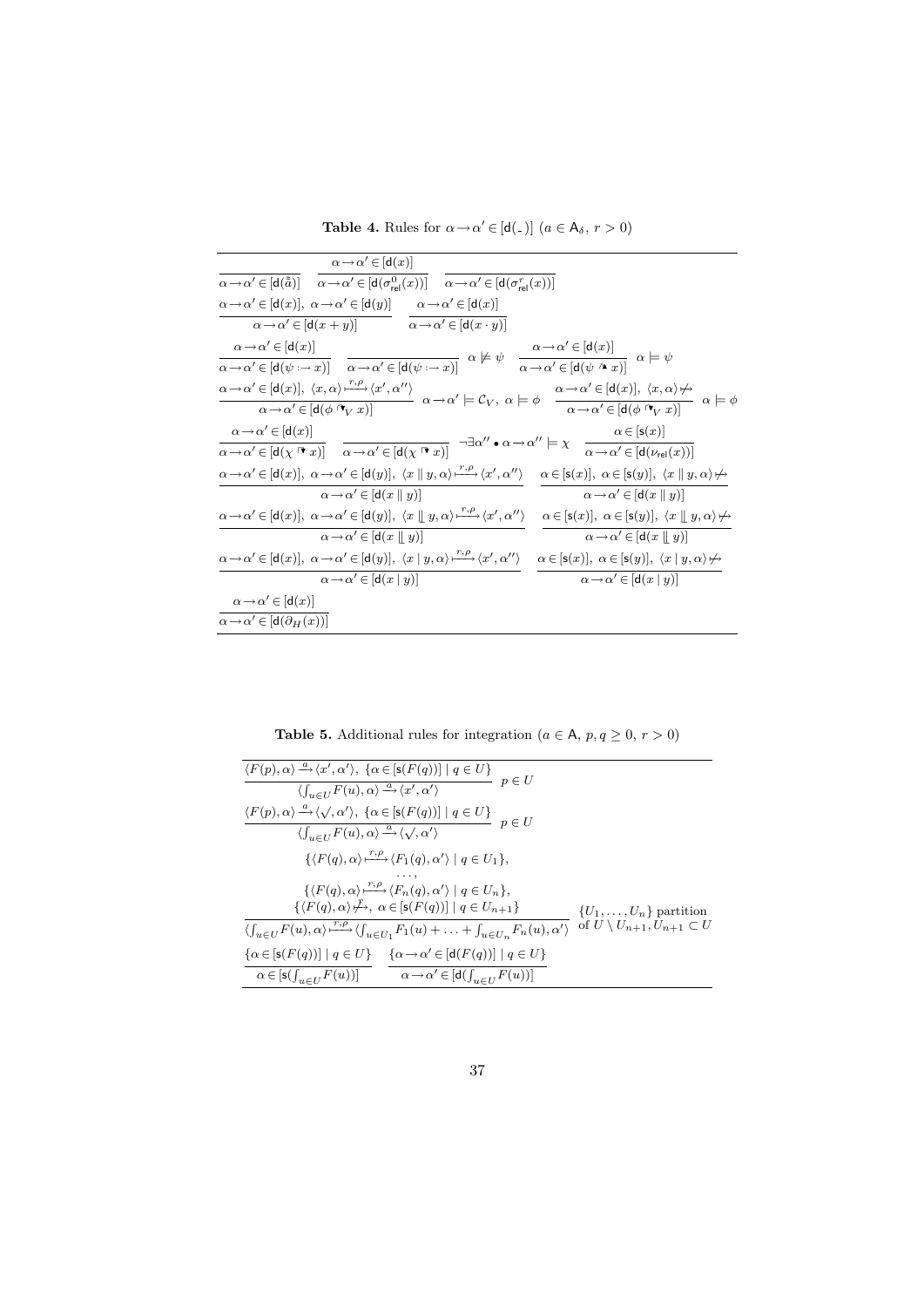Table 6. Additional rules for recursion ( $a \in A$ ,  $r > 0$ )

| $\frac{\langle \langle t_X   E \rangle, \alpha \rangle \xrightarrow{\alpha} \langle x', \alpha' \rangle}{\langle \langle X   E \rangle, \alpha \rangle \xrightarrow{\alpha} \langle x', \alpha' \rangle} X = t_X \in E$                                                                     | $\frac{\langle \langle t_X   E \rangle, \alpha \rangle \xrightarrow{\alpha} \langle \sqrt{\alpha'} \rangle}{\langle \langle X   E \rangle, \alpha \rangle \xrightarrow{\alpha} \langle \sqrt{\alpha'} \rangle} X = t_X \in E$                                                                 |
|---------------------------------------------------------------------------------------------------------------------------------------------------------------------------------------------------------------------------------------------------------------------------------------------|-----------------------------------------------------------------------------------------------------------------------------------------------------------------------------------------------------------------------------------------------------------------------------------------------|
| $\frac{\langle \langle t_X E \rangle, \alpha \rangle \frac{r,\rho}{\langle \langle X E \rangle, \alpha' \rangle} \langle x', \alpha' \rangle}{\langle \langle X E \rangle, \alpha \rangle \frac{r,\rho}{\langle \langle x', \alpha' \rangle} \langle x', \alpha' \rangle} \;\; X=t_X \in E$ |                                                                                                                                                                                                                                                                                               |
|                                                                                                                                                                                                                                                                                             | $\frac{\alpha \in [\mathsf{s}(\langle t_X E \rangle)]}{\alpha \in [\mathsf{s}(\langle X E \rangle)]} \ \ X = t_X \in E \quad \frac{\alpha \mathop{\to} \alpha' \in [\mathsf{d}(\langle t_X E \rangle)]}{\alpha \mathop{\to} \alpha' \in [\mathsf{d}(\langle X E \rangle)]} \ \ X = t_X \in E$ |
|                                                                                                                                                                                                                                                                                             |                                                                                                                                                                                                                                                                                               |

**Table 7.** Additional rules for localization  $(a \in \mathsf{A}, r > 0)$ 

| $\langle x, \alpha \rangle \stackrel{a}{\rightarrow} \langle x', \alpha' \rangle$                                               | $\langle a,\alpha \rangle \stackrel{a}{\rightarrow} \langle \sqrt{,\alpha'} \rangle$          |                                                                                |
|---------------------------------------------------------------------------------------------------------------------------------|-----------------------------------------------------------------------------------------------|--------------------------------------------------------------------------------|
| $\langle v \nabla x, \alpha \rangle \stackrel{a}{\rightarrow} \langle v \nabla x', \alpha' \rangle$                             | $\langle v \nabla x, \alpha \rangle \stackrel{a}{\rightarrow} \langle \sqrt{\alpha'} \rangle$ |                                                                                |
| $\langle x, \alpha \rangle \stackrel{r,\rho}{\longmapsto} \langle x', \alpha' \rangle$                                          | $\alpha \xrightarrow{r,\rho} \alpha' \models_{\{v\}} \mathsf{T}$                              | $\alpha \in  s(x) $                                                            |
| $\langle v \nabla x, \alpha \rangle \stackrel{r,\rho}{\longmapsto} \langle v \nabla x', \alpha' \rangle$                        |                                                                                               | $\alpha \in [\mathsf{s}(v \nabla x)]$                                          |
| $\alpha \rightarrow \alpha' \in [\mathsf{d}(x)], \ \langle x, \alpha \rangle \rightarrow{r, \rho} \langle x', \alpha'' \rangle$ |                                                                                               | $\alpha \rightarrow \alpha' \in [d(x)], \langle x, \alpha \rangle \not\mapsto$ |
| $\alpha \rightarrow \alpha' \in [d(v \nabla x)]$                                                                                | $\alpha \rightarrow \alpha' \models \mathcal{C}_{\{v\}}$                                      | $\alpha \rightarrow \alpha' \in [d(v \nabla x)]$                               |

**Table 8.** Additional rules for action renaming  $(a \in \mathsf{A}, r > 0)$ 

| $\langle x, \alpha \rangle \stackrel{a}{\longrightarrow} \langle x', \alpha' \rangle$                      | $\langle x, \alpha \rangle \xrightarrow{a} \langle \sqrt{\alpha'} \rangle$                     |                                                  |  |
|------------------------------------------------------------------------------------------------------------|------------------------------------------------------------------------------------------------|--------------------------------------------------|--|
| $\langle \rho_f(x), \alpha \rangle \xrightarrow{f(a)} \langle \rho_f(x'), \alpha' \rangle$                 | $\langle \rho_f(x), \alpha \rangle \frac{f(a)}{\sqrt{2\pi}} \langle \sqrt{2}, \alpha' \rangle$ |                                                  |  |
| $\langle x, \alpha \rangle \stackrel{r,\rho}{\longrightarrow} \langle x', \alpha' \rangle$                 | $\alpha \in [\mathsf{s}(x)]$                                                                   | $\alpha \rightarrow \alpha' \in [\mathsf{d}(x)]$ |  |
| $\langle \rho_f(x), \alpha \rangle \stackrel{r,\rho}{\longrightarrow} \langle \rho_f(x'), \alpha' \rangle$ | $\alpha \in [s(\rho_f(x))]$                                                                    | $\alpha \rightarrow \alpha' \in [d(\rho_f(x))]$  |  |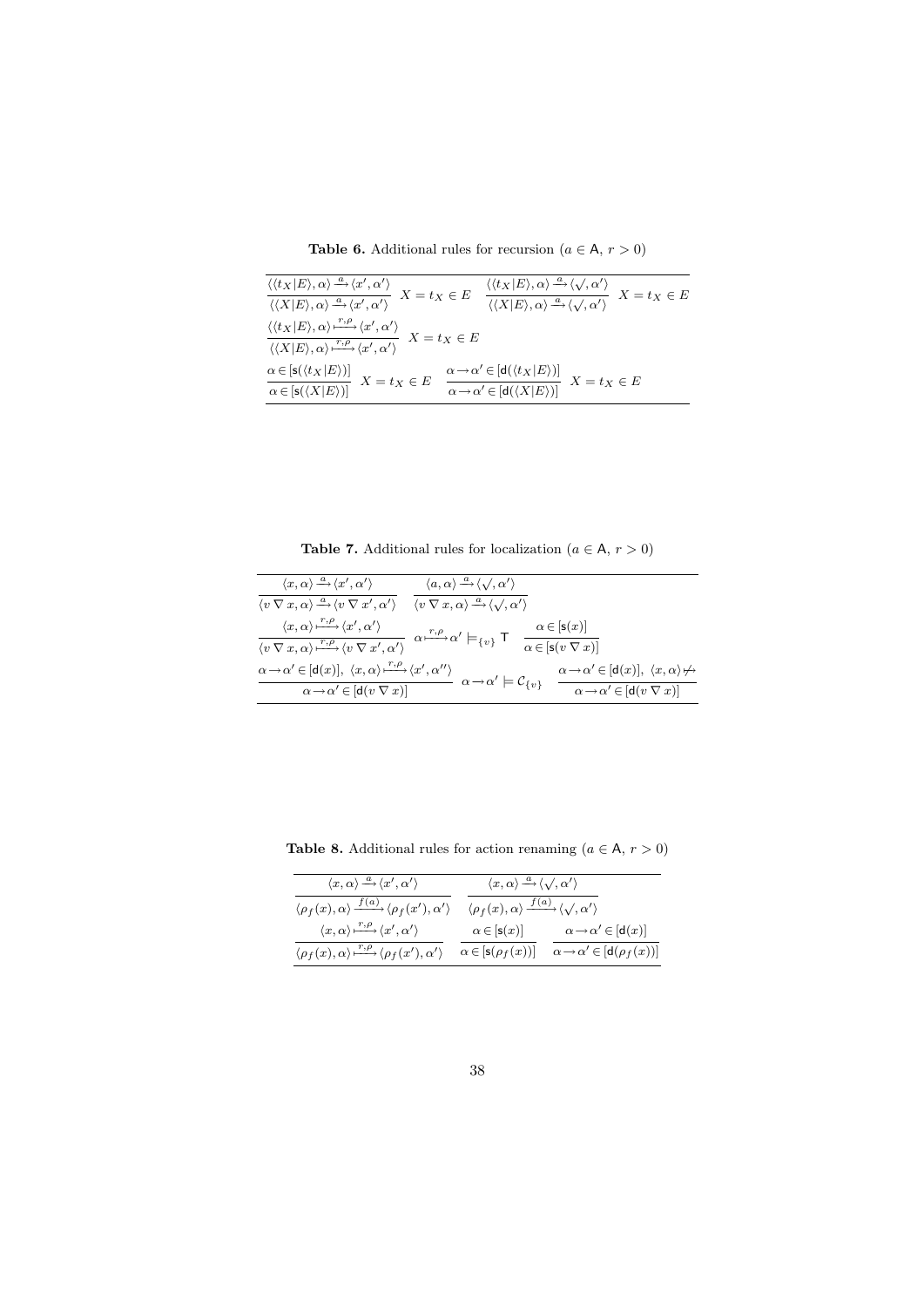# B Proofs

In this appendix, we give the proofs of Theorem 6.2, Proposition 6.2, Proposition 6.4, Theorem 6.3 and Theorem 7.5.

In the proofs, we write  $\langle t, \alpha \rangle \mapsto$  to indicate that there exist an  $r \in \mathbb{R}^>$ ,  $\rho \in \mathcal{E}_r$ ,  $t' \in \mathcal{PT}$  and  $\alpha' \in \mathcal{V}_{st}$  such that  $\langle t, \alpha \rangle \stackrel{r,\rho}{\longrightarrow} \langle t', \alpha' \rangle$ ; and  $\langle t, \alpha \rangle \nrightarrow$  to indicate that not  $\langle t, \alpha \rangle \mapsto$ .

## B.1 Proof of Theorem 6.2

In this section, we prove the following theorem.

**Theorem 6.2.** For all hybrid automata  $H_1$  and  $H_2$  with  $V(H_1) = V(H_2)$ :

$$
[\![H_1]\!]_s^{\text{pa}} \hookrightarrow [\![H_2]\!]_s^{\text{pa}} \Leftrightarrow [\![H_1]\!] \hookrightarrow [\![H_2]\!]\ .
$$

*Proof.* Let  $H = (V, M, E, S, \mu, \nu, \epsilon, \chi, \phi, \psi)$  be a hybrid automaton. The following facts concerning  $[\![H]\!]_{\text{s}}^{\text{pa}},$  which follow easily from the definition of strong process algebra interpretation, are used in the proof of Theorem 6.2. For action steps, the following implications hold:

$$
\langle X_m, \alpha \rangle \xrightarrow{a} \langle t, \alpha' \rangle \Rightarrow \exists m' \in M \bullet t \equiv X_{m'} \land \alpha' \in [s(X_{m'})]
$$
(1)

$$
\langle \psi_m \wedge X_m, \alpha \rangle \xrightarrow{a} \langle t, \alpha' \rangle \Rightarrow \exists m' \in M \bullet t \equiv X_{m'} \land \alpha' \in [s(X_{m'})]
$$
 (2)

For time steps, the following implications hold:

$$
\langle X_m, \alpha \rangle \stackrel{r, \rho}{\longrightarrow} \langle t, \alpha' \rangle \Rightarrow t \Leftrightarrow X_m \wedge \alpha' \in [\mathsf{s}(X_m)] \tag{3}
$$

$$
\langle \psi_m \wedge X_m, \alpha \rangle \xrightarrow{r, \rho} \langle t, \alpha' \rangle \Rightarrow t \Leftrightarrow X_m \wedge \alpha' \in [s(X_m)] \tag{4}
$$

For signals, the following bi-implications hold:

$$
\alpha \in [\mathsf{s}(X_m)] \land (\langle X_m, \alpha \rangle \mapsto \Rightarrow \alpha \to \alpha' \models \mathcal{C}_V) \Leftrightarrow \alpha \to \alpha' \in [\mathsf{d}(X_m)]
$$
  
\n
$$
\alpha \in [\mathsf{s}(\psi_m \land X_m)] \land (\langle \psi_m \land X_m, \alpha \rangle \mapsto \Rightarrow \alpha \to \alpha' \models \mathcal{C}_V)
$$
\n(5)

$$
\Leftrightarrow \alpha \to \alpha' \in [\mathsf{d}(\psi_m \wedge X_m)] \tag{6}
$$

The following three facts, which follow easily from the definitions of transition system interpretation and strong process algebra interpretation are also used:

$$
\exists \rho \in \mathcal{E}_r \bullet \alpha \xrightarrow{r,\rho} \alpha' \models_V \phi(m) \Leftrightarrow \langle m,\alpha \rangle \xrightarrow{r} \langle m,\alpha' \rangle \tag{7}
$$

$$
\alpha \xrightarrow{r,\rho} \alpha' \models_V \phi(m) \Leftrightarrow \exists t \in \mathcal{PT} \bullet \langle X_m, \alpha \rangle \xrightarrow{r,\rho} \langle t, \alpha' \rangle
$$
  
\n
$$
\alpha \models \psi(m) \land \alpha \xrightarrow{r,\rho} \alpha' \models_V \phi(m)
$$
\n(8)

$$
\Leftrightarrow \exists t \in \mathcal{PI} \bullet \langle \psi_m \wedge X_m, \alpha \rangle \xrightarrow{r, \rho} \langle t, \alpha' \rangle \tag{9}
$$

We proceed with the proof of Theorem 6.2. Suppose that

$$
H_i = (V, M_i, E_i, S_i, \mu_i, \nu_i, \epsilon_i, \chi_i, \phi_i, \psi_i),
$$
  

$$
[[H_i]] = (Q_i, Q_i^0, E_i, \rightarrow_i, \mathcal{V}_{st}, ||-||_i),
$$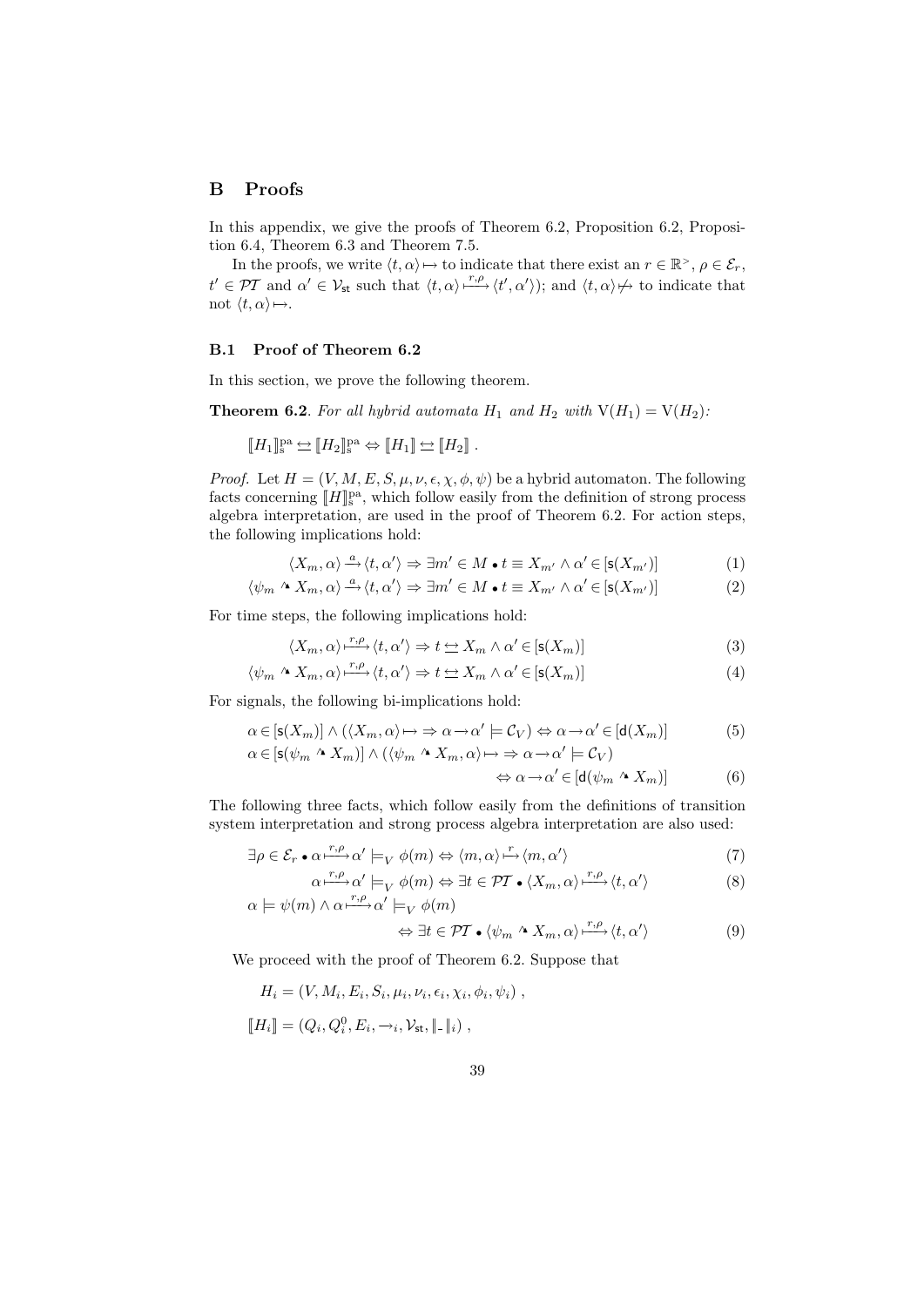for  $i = 1, 2$ .

We prove the implication from left to right as follows. Consider the relation  $B = B_0 \cup B_1$  where

$$
B_0 = \{ (\langle m_1, \alpha \rangle, \langle m_2, \alpha \rangle) \mid \langle \psi_{m_1} \wedge X_{m_1}, \alpha \rangle \simeq \langle \psi_{m_2} \wedge X_{m_2}, \alpha \rangle \},
$$
  

$$
B_1 = \{ (\langle m_1, \alpha \rangle, \langle m_2, \alpha \rangle) \mid \langle X_{m_1}, \alpha \rangle \simeq \langle X_{m_2}, \alpha \rangle \}.
$$

We show that  $B$  is a bisimulation. We proceed by distinguishing the different conditions to be satisfied by a bisimulation:

- Because  $[[H_1]]_s^{\text{pa}} \triangleq [[H_2]]_s^{\text{pa}}$ , it follows from the definition of strong process algebra interpretation that, for all  $\alpha \in \mathcal{V}_{st}$ , for all  $m_1 \in M_1$  with  $\alpha \in [\mathsf{s}(\psi_{m_1} \wedge$  $X_{m_1}$ ], there exists an  $m_2 \in M_2$  such that  $\langle \psi_{m_1} \wedge X_{m_1}, \alpha \rangle \simeq \langle \psi_{m_2} \wedge X_{m_2}, \alpha \rangle$ . Therefore, if  $\alpha \in [s(\psi_{m_1} \wedge X_{m_1})],$  then there exists an  $m_2 \in M_2$  such that  $\langle \psi_{m_1} \wedge X_{m_1}, \alpha \rangle \Leftrightarrow \langle \psi_{m_2} \wedge X_{m_2}, \alpha \rangle$  and  $\alpha \in [\mathsf{s}(\psi_{m_2} \wedge X_{m_2})]$ . Using Theorem 6.1, we conclude: if  $\langle m_1, \alpha \rangle \in Q_1^0$ , then there exists a  $\langle m_2, \alpha \rangle \in Q_2^0$  such that  $B(\langle m_1, \alpha \rangle, \langle m_2, \alpha \rangle)$ . The proof for the other direction goes analogous.
- Suppose  $B(\langle m_1, \alpha \rangle, \langle m_2, \alpha \rangle)$ . We proceed by distinguishing the two subrelations:
	- $B_1(\langle m_1, \alpha \rangle, \langle m_2, \alpha \rangle)$ : In this case, we may assume  $\langle X_{m_1}, \alpha \rangle \leq \langle X_{m_2}, \alpha \rangle$ . We distinguish between jump and flow transitions:
		- \* Suppose  $\langle X_{m_1}, \alpha \rangle \stackrel{a}{\rightarrow} \langle t_1', \alpha' \rangle$ . It follows, using (1), that  $t_1' \equiv X_{m_1'}$ for some  $m'_1 \in M_1$ . Because  $\langle X_{m_1}, \alpha \rangle \nightharpoonup \langle X_{m_2}, \alpha \rangle$ , it also follows that there exists a  $t'_2 \in \overline{PT}$  such that  $\langle X_{m_2}, \alpha \rangle \stackrel{a}{\rightarrow} \langle t'_2, \alpha' \rangle$ and  $\langle t'_1, \alpha' \rangle \leftrightarrow \langle t'_2, \alpha' \rangle$ . It follows, using (1), that  $t'_2 \equiv X_{m'_2}$  and  $\alpha' \in [s(X_{m'_2})]$  for some  $m'_2 \in M_2$ . Note that, because  $t'_1 \equiv X_{m'_1}$  and  $t'_2 \equiv X_{m'_2}, \langle X_{m'_1}, \alpha' \rangle \Leftrightarrow \langle X_{m'_2}, \alpha' \rangle$ . Using Theorem 6.1, we conclude: if  $\langle m_1, \alpha \rangle \stackrel{a}{\rightarrow}_1 \langle m_1', \alpha' \rangle$ , then there exists a  $\langle m_2', \alpha' \rangle \in Q_2$  such that  $\langle m_2, \alpha \rangle \stackrel{\dot{a}}{\rightarrow} {}_2 \langle m_2', \alpha' \rangle$  and  $B(\langle m_1', \alpha' \rangle, \langle m_2', \alpha' \rangle)$ .
		- \* Suppose  $\langle X_{m_1}, \alpha \rangle \stackrel{r,\rho}{\longmapsto} \langle t_1, \alpha' \rangle$ . It follows, using (3), that  $t_1 \trianglelefteq X_{m_1}$ . Because  $\langle X_{m_1}, \alpha \rangle \trianglelefteq \langle X_{m_2}, \alpha \rangle$ , it also follows that there exists a  $t_2 \in$ PT such that  $\langle X_{m_2}, \alpha \rangle \longrightarrow^{\overline{r,\rho}} \langle t_2, \alpha' \rangle$  and  $\langle t_1, \alpha' \rangle \nightharpoonup \langle t_2, \alpha' \rangle$ . It follows, using (3), that  $t_2 \Leftrightarrow X_{m_2}$  and  $\alpha' \in [\mathsf{s}(X_{m_2})]$ . Note that, because  $t_1 \Leftrightarrow$  $X_{m_1}$  and  $t_2 \leq X_{m_2}$ ,  $\langle X_{m_1}, \alpha' \rangle \leq \langle X_{m_2}, \alpha' \rangle$ . Using Theorem 6.1, we conclude: if  $\langle m_1, \alpha \rangle \stackrel{r}{\mapsto}_1 \langle m_1, \alpha' \rangle$ , then there exists a  $\langle m_2, \alpha' \rangle \in Q_2$ such that  $\langle m_2, \alpha \rangle \stackrel{\scriptscriptstyle\prime}{\mapsto}_2 \langle m_2, \alpha' \rangle$  and  $B(\langle m_1, \alpha' \rangle, \langle m_2, \alpha' \rangle)$ .

The proof for the other direction goes analogous.

- $B_0(\langle m_1, \alpha \rangle, \langle m_2, \alpha \rangle)$ : The proof for this case goes similar to the proof for the case  $B_1(\langle m_1, \alpha \rangle, \langle m_2, \alpha \rangle)$ , using (2) and (4) instead of (1) and (3).
- Because  $\langle m, \alpha \rangle \in |\alpha'|$  iff  $\alpha = \alpha'$ , the conditions on observations are trivially satisfied.

We prove the implication from right to left as follows. Suppose that  $B$  is a bisimulation between  $[[H_1]]$  and  $[[H_2]]$ . Then consider the relation

$$
B' = B'_* \cup B'_0 \cup B'_1 \cup {B'_*}^{-1} \cup {B'_0}^{-1} \cup {B'_1}^{-1},
$$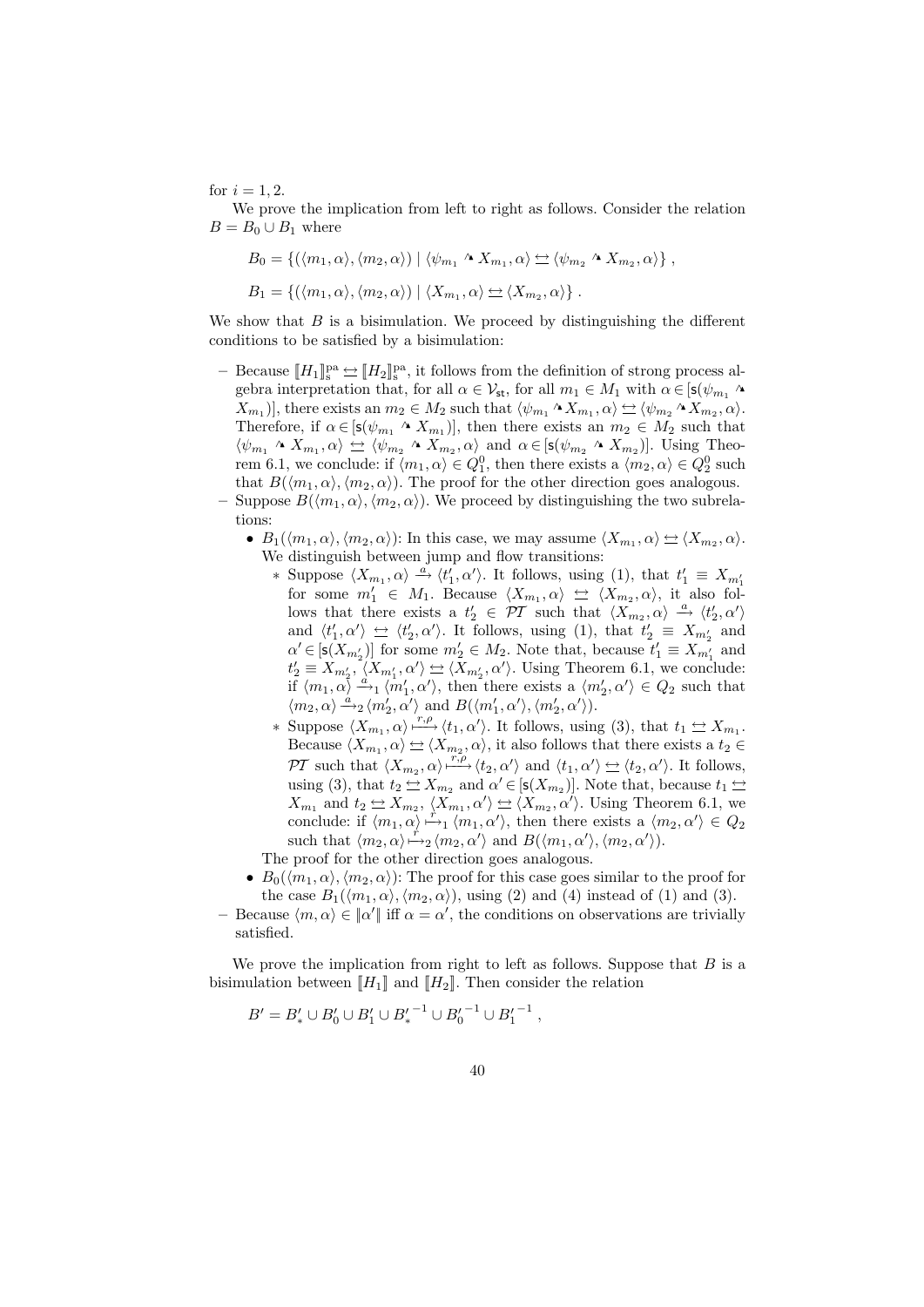where

$$
B'_{*} = \{ (\langle [H_{1}]_{s}^{\text{pa}}, \alpha \rangle, \langle [H_{2}]_{s}^{\text{pa}}, \alpha \rangle) \mid \alpha \in \mathcal{V}_{\text{st}} \},
$$
  
\n
$$
B'_{0} = \{ (\langle \psi_{m_{1}} \wedge X_{m_{1}}, \alpha \rangle, \langle \psi_{m_{2}} \wedge X_{m_{2}}, \alpha \rangle) \mid
$$
  
\n
$$
B(\langle m_{1}, \alpha \rangle, \langle m_{2}, \alpha \rangle) \wedge \alpha \models \psi_{1}(m_{1}) \wedge \alpha \models \psi_{2}(m_{2}) \},
$$
  
\n
$$
B'_{1} = \{ (\langle t_{1}, \alpha \rangle, \langle t_{2}, \alpha \rangle) \mid \exists m_{1} \in M_{1}, m_{2} \in M_{2} \bullet
$$
  
\n
$$
B(\langle m_{1}, \alpha \rangle, \langle m_{2}, \alpha \rangle) \wedge t_{1} \simeq X_{m_{1}} \wedge t_{2} \simeq X_{m_{2}} \}.
$$

Note that, by definition,  $B'$  is a symmetric relation. First, we show that  $B'$  is a bisimulation. Suppose  $B'(\langle t_1, \alpha \rangle, \langle t_2, \alpha \rangle)$ . We proceed by distinguishing the six subrelation:

- $-B'_1(\langle t_1, \alpha \rangle, \langle t_2, \alpha \rangle)$ : In this case, we may assume that  $B(\langle m_1, \alpha \rangle, \langle m_2, \alpha \rangle)$ ,  $t_1 \trianglelefteq X_{m_1}$  and  $t_2 \trianglelefteq X_{m_2}$  for some  $m_1 \in M_1$  and  $m_2 \in M_2$ . We proceed by distinguishing the different conditions to be satisfied by a bisimulation:
	- Suppose  $\langle m_1, \alpha \rangle \stackrel{a}{\longrightarrow}_1 \langle m_1', \alpha' \rangle$ . Because  $B(\langle m_1, \alpha \rangle, \langle m_2, \alpha \rangle)$ , it follows that there exists a  $\langle m'_2, \alpha' \rangle \in Q_2$  such that  $\langle m_2, \alpha \rangle \stackrel{a}{\rightarrow}_2 \langle m'_2, \alpha' \rangle$  and  $B(\langle m'_1, \alpha'\rangle, \langle m'_2, \alpha'\rangle)$ . Using Theorem 6.1 and (1), and also  $t_1 \Leftrightarrow X_{m_1}$ and  $t_2 \Leftrightarrow X_{m_2}$ , we conclude: if  $\langle t_1, \alpha \rangle \stackrel{a}{\rightarrow} \langle t_1', \alpha' \rangle$ , then there exists a  $t'_2 \in \mathcal{PT}$  such that  $\langle t_2, \alpha \rangle \stackrel{a}{\rightarrow} \langle t'_2, \alpha' \rangle$  and  $B'(\langle t'_1, \alpha' \rangle, \langle t'_2, \alpha' \rangle)$ .
	- It follows immediately from the definition of strong process algebra inter-To follow a immediately from the definition of strong process algebra interpretation that not  $\langle X_{m_1}, \alpha \rangle \stackrel{a}{\rightarrow} \langle \sqrt{\alpha'} \rangle$  for all  $a \in A$  and  $\alpha' \in \mathcal{V}_{st}$ . Because precision that not  $\langle X_{m_1}, \alpha \rangle \rightarrow \langle \sqrt{\alpha} \rangle$  for an  $\alpha \in A$  and  $\alpha \in V_{st}$ . B<br>  $t_1 \leftrightarrow X_{m_1}$ , we conclude: if  $\langle t_1, \alpha \rangle \stackrel{a}{\rightarrow} \langle \sqrt{\alpha'} \rangle$  then  $\langle t_2, \alpha \rangle \stackrel{a}{\rightarrow} \langle \sqrt{\alpha'} \rangle$ .
	- Suppose  $\langle m_1, \alpha \rangle \stackrel{r}{\mapsto}_1 \langle m_1, \alpha' \rangle$ . Because  $B(\langle m_1, \alpha \rangle, \langle m_2, \alpha \rangle)$ , it follows that  $\langle m_2, \alpha' \rangle \in Q_2$ ,  $\langle m_2, \alpha \rangle \stackrel{r'}{\mapsto} \langle m_2, \alpha' \rangle$  and  $B(\langle m_1, \alpha' \rangle, \langle m_2, \alpha' \rangle)$ . First, using Proposition 4.1 and (7), we conclude: if  $\alpha \stackrel{r,\rho}{\longmapsto} \alpha' \models_V \phi_1(m_1)$ , then  $\alpha \xrightarrow{r,\rho} \alpha' \models_V \phi_2(m_2)$  and  $B(\langle m_1, \alpha' \rangle, \langle m_2, \alpha' \rangle)$ . Next, using (8), and also  $t_1 \Leftrightarrow X_{m_1}$  and  $t_2 \Leftrightarrow X_{m_2}$ , we conclude: if  $\langle t_1, \alpha \rangle \stackrel{r, \rho}{\longrightarrow} \langle t_1', \alpha' \rangle$ , then there exists a  $t'_2 \in \mathcal{PI}$  such that  $\langle t_2, \alpha \rangle \xrightarrow{r,\rho} \langle t'_2, \alpha' \rangle$  and  $B'(\langle t'_1, \alpha' \rangle, \langle t'_2, \alpha' \rangle)$ .
	- Suppose  $\langle m_1, \alpha \rangle \in Q_1$ . Because  $B(\langle m_1, \alpha \rangle, \langle m_2, \alpha \rangle)$ , it follows that  $\langle m_2, \alpha \rangle \in Q_2$ . Using Theorem 6.1, and also  $t_1 \Leftrightarrow X_{m_1}$  and  $t_2 \Leftrightarrow X_{m_2}$ , we conclude: if  $\alpha \in [s(t_1)],$  then  $\alpha \in [s(t_2)].$
	- Satisfaction of the condition concerning  $\alpha \rightarrow \alpha' \in [d(\_)]$  is proved separately below.
- $-B'_0(\langle t_1, \alpha \rangle, \langle t_2, \alpha \rangle)$ : The proof for this case goes similar to the proof for the case  $B'_{1}(\langle t_1, \alpha \rangle, \langle t_2, \alpha \rangle)$ , using (2) and (9) instead of (1) and (8).
- $B'_{*}(\langle t_1, \alpha \rangle, \langle t_2, \alpha \rangle)$ : In this case, we may assume that  $t_1 \equiv [H_1]_s^{\text{pa}}$  and  $t_2 \equiv$  $[\![H_2]\!]_{{\bf s}}^{{\rm pa}}.$  We proceed by distinguishing the different conditions to be satisfied by a bisimulation:
	- Because  $[[H_1]] \leftrightarrow [[H_2]]$ , it follows from the definition of transition system interpretation that, if  $\langle m_1, \alpha' \rangle \in Q_1^0$ , then there exists a  $\langle m_2, \alpha' \rangle \in$  $Q_2^0$  such that  $B(\langle m_1, \alpha' \rangle, \langle m_2, \alpha' \rangle)$ . Using Theorem 6.1, we conclude: if  $\alpha' \in [s(\psi_{m_1} \wedge X_{m_1})],$  then there exists an  $m_2 \in M_2$  such that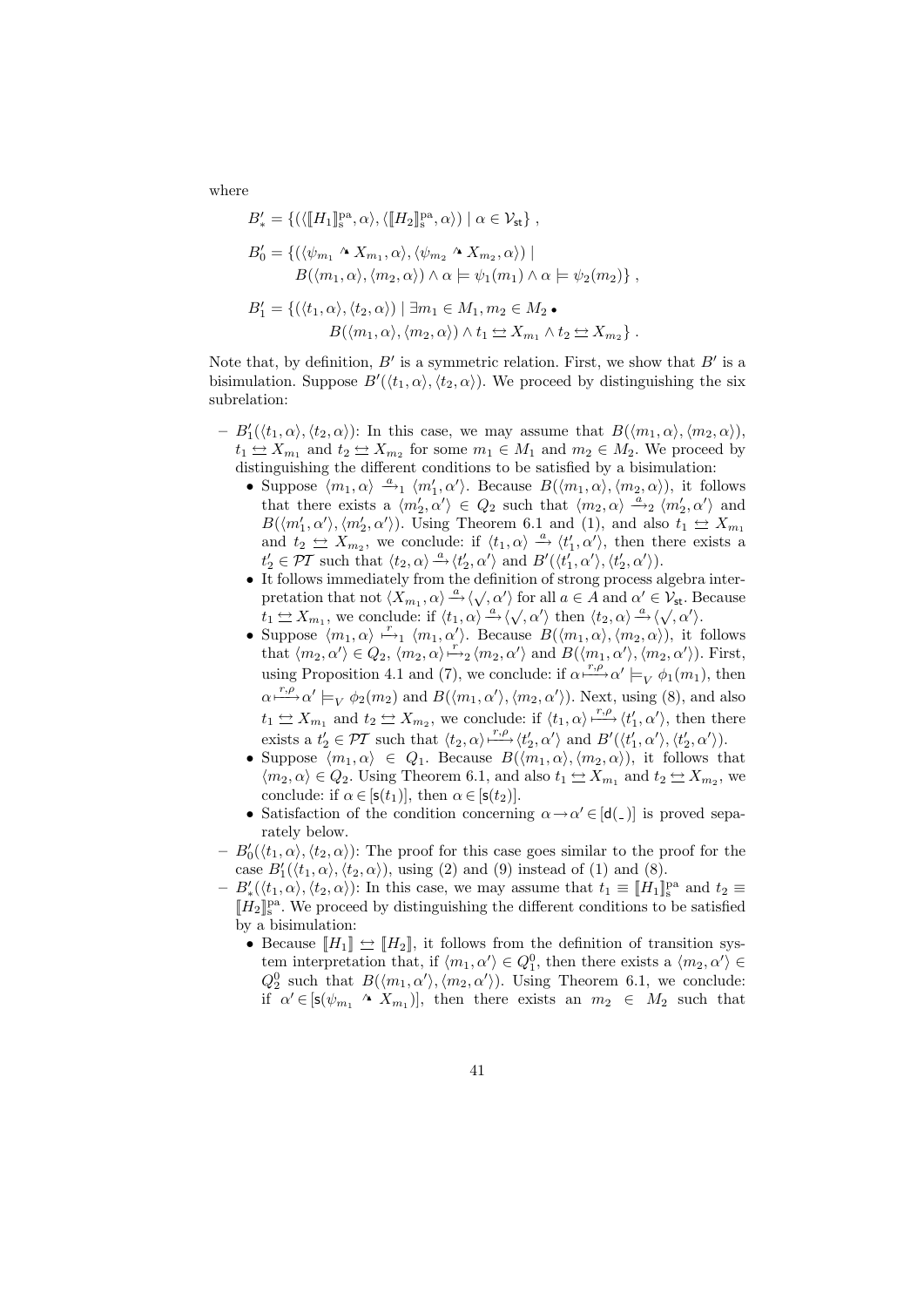$\alpha' \in [s(\psi_{m_2} \land X_{m_2})]$  and  $B'(\langle \psi_{m_1} \land X_{m_1}, \alpha' \rangle, \langle \psi_{m_2} \land X_{m_2}, \alpha' \rangle)$ . Moreover, it follows from the definition of strong process algebra interpretation that, for  $i = 1, 2, \langle \llbracket H_i \rrbracket_s^{\text{pa}}, \alpha \rangle \stackrel{a}{\rightarrow} \langle t'_i, \alpha' \rangle$  iff  $a = \iota, t'_i \equiv \psi_{m_i} \wedge X_{m_i}$  and  $\alpha \models \psi_i(m_i)$  for some  $m_i \in M_i$ . Because  $t_1 \equiv [H_1]_{\text{S}}^{\text{pa}}$  and  $t_2 \equiv [H_2]_{\text{S}}^{\text{pa}}$ , we conclude: if  $\langle t_1, \alpha \rangle \stackrel{a}{\longrightarrow} \langle t_1', \alpha' \rangle$ , then there exists a  $t_2 \in \mathcal{PT}$  such that  $\langle t_2, \alpha \rangle \stackrel{a}{\longrightarrow} \langle t_2', \alpha' \rangle$  and  $B'(\langle t_1', \alpha' \rangle, \langle t_2', \alpha' \rangle)$ .

- It follows immediately from the definition of strong process algebra in-To follow a minimizately from the definition of strong process algebra in-<br>terpretation that not  $\langle [H_1]_s^{pa}, \alpha \rangle \stackrel{a}{\rightarrow} \langle \sqrt{, \alpha'} \rangle$  for all  $a \in A$  and  $\alpha' \in V_{st}$ . beth the term of the state of  $\langle \llbracket H_1 \rrbracket_s^2$ ,  $\alpha \rangle \rightarrow \langle \lor, \alpha \rangle$  for an  $a \in A$  and  $\alpha \in V_{st}$ .<br>Because  $t_1 \equiv \llbracket H_1 \rrbracket_s^{pa}$ , we conclude: if  $\langle t_1, \alpha \rangle \rightarrow \langle \sqrt{, \alpha'} \rangle$ , then  $\langle t_2, \alpha \rangle \rightarrow$  $\langle \sqrt{\, \alpha'} \rangle$ .
- It follows immediately from the definition of strong process algebra interpretation that not  $\langle \llbracket H_1 \rrbracket_s^{\text{pa}}, \alpha \rangle \stackrel{r,\rho}{\longrightarrow} \langle t_1', \alpha' \rangle$  for all  $r \in \mathbb{R}^{\geq}$ ,  $\rho \in \mathcal{E}_r$ ,  $t'_1 \in \mathcal{PT}$  and  $\alpha' \in \mathcal{V}_{st}$ . Because  $t_1 \equiv \llbracket H_1 \rrbracket_s^{\text{pa}},$  we conclude: if  $\langle t_1, \alpha \rangle \stackrel{r,\rho}{\longmapsto}$  $\langle t'_1,\alpha'\rangle$ , then there exists a  $t'_2 \in \mathcal{PT}$  such that  $\langle t_2,\alpha\rangle \stackrel{r,\rho}{\longrightarrow} \langle t'_2,\alpha'\rangle$  and  $B(\langle t'_1,\alpha'\rangle,\langle t'_2,\alpha'\rangle).$
- It follows immediately from the definition of strong process algebra interpretation that  $\alpha \in [s([H_1]_s^{pa})]$  and  $\alpha \in [s([H_2]_s^{pa})]$ . Because  $t_1 \equiv [H_1]_s^{pa}$ and  $t_2 \equiv [H_2]_s^{\text{pa}}$ , we conclude: if  $\alpha \in [\mathsf{s}(t_1)],$  then  $\alpha \in [\mathsf{s}(t_1)].$
- Satisfaction of the condition concerning  $\alpha \rightarrow \alpha' \in [d(\_)]$  is proved separately below.
- The symmetric cases  $B_1'^{-1}(\langle t_1, \alpha \rangle, \langle t_2, \alpha \rangle)$ ,  $B_0'^{-1}(\langle t_1, \alpha \rangle, \langle t_2, \alpha \rangle)$  and  $B'_*^{-1}(\langle t_1,\alpha\rangle,\langle t_2,\alpha\rangle)$  go analogous.

Having proved that all other conditions are satisfied, we can easily prove that the condition concerning  $\alpha \rightarrow \alpha' \in [d(\alpha)]$  is satisfied by B' as well. We proceed by distinguishing again the six subrelation:

- $-B'_1(\langle t_1, \alpha \rangle, \langle t_2, \alpha \rangle)$ : In this case, we may assume that  $B(\langle m_1, \alpha \rangle, \langle m_2, \alpha \rangle)$ ,  $t_1 \leq X_{m_1}$  and  $t_2 \leq X_{m_2}$  for some  $m_1 \in M_1$  and  $m_2 \in M_2$ . Because all other conditions are satisfied, we conclude immediately from (5): if  $\alpha \to \alpha' \in [d(t_1)],$ then  $\alpha \rightarrow \alpha' \in [\mathsf{d}(t_2)].$
- $-B'_0(\langle t_1, \alpha \rangle, \langle t_2, \alpha \rangle)$ : The proof for this case goes similar to the proof for the case  $B_1'(\langle t_1, \alpha \rangle, \langle t_2, \alpha \rangle)$ , using (6) instead of (5).
- $-B'_*(\langle t_1, \alpha \rangle, \langle t_2, \alpha \rangle)$ : In this case, we may assume that  $t_1 \equiv [H_1]_s^{\text{pa}}$  and  $t_2 \equiv [H_2]_s^{\text{pa}}$ . We conclude immediately from the definition of strong process algebra interpretation: if  $\alpha \rightarrow \alpha' \in [\mathbf{d}(t_1)],$  then  $\alpha \rightarrow \alpha' \in [\mathbf{d}(t_2)].$
- The symmetric cases  $B_1'^{-1}(\langle t_1, \alpha \rangle, \langle t_2, \alpha \rangle)$ ,  $B_0'^{-1}(\langle t_1, \alpha \rangle, \langle t_2, \alpha \rangle)$  and  $B'_*^{-1}(\langle t_1, \alpha \rangle, \langle t_2, \alpha \rangle)$  go analogous.

This finishes the proof that  $B'$  is a bisimulation. By definition, we have  $B'(\langle \llbracket H_1 \rrbracket_s^{\text{pa}}, \alpha \rangle, \langle \llbracket H_2 \rrbracket_s^{\text{pa}}, \alpha \rangle)$  for all  $\alpha \in V_{\text{st}}$ . So, we immediately conclude that  $[\![H_1]\!]_{\text{s}}^{\text{pa}}\!\leftrightarrows[\![H_2]\!]_{\text{s}}^{\text{pa}}$ . The contract of the contract of the contract of the contract of  $\Box$ 

### B.2 Proof of Proposition 6.2

In this section, we prove the following proposition.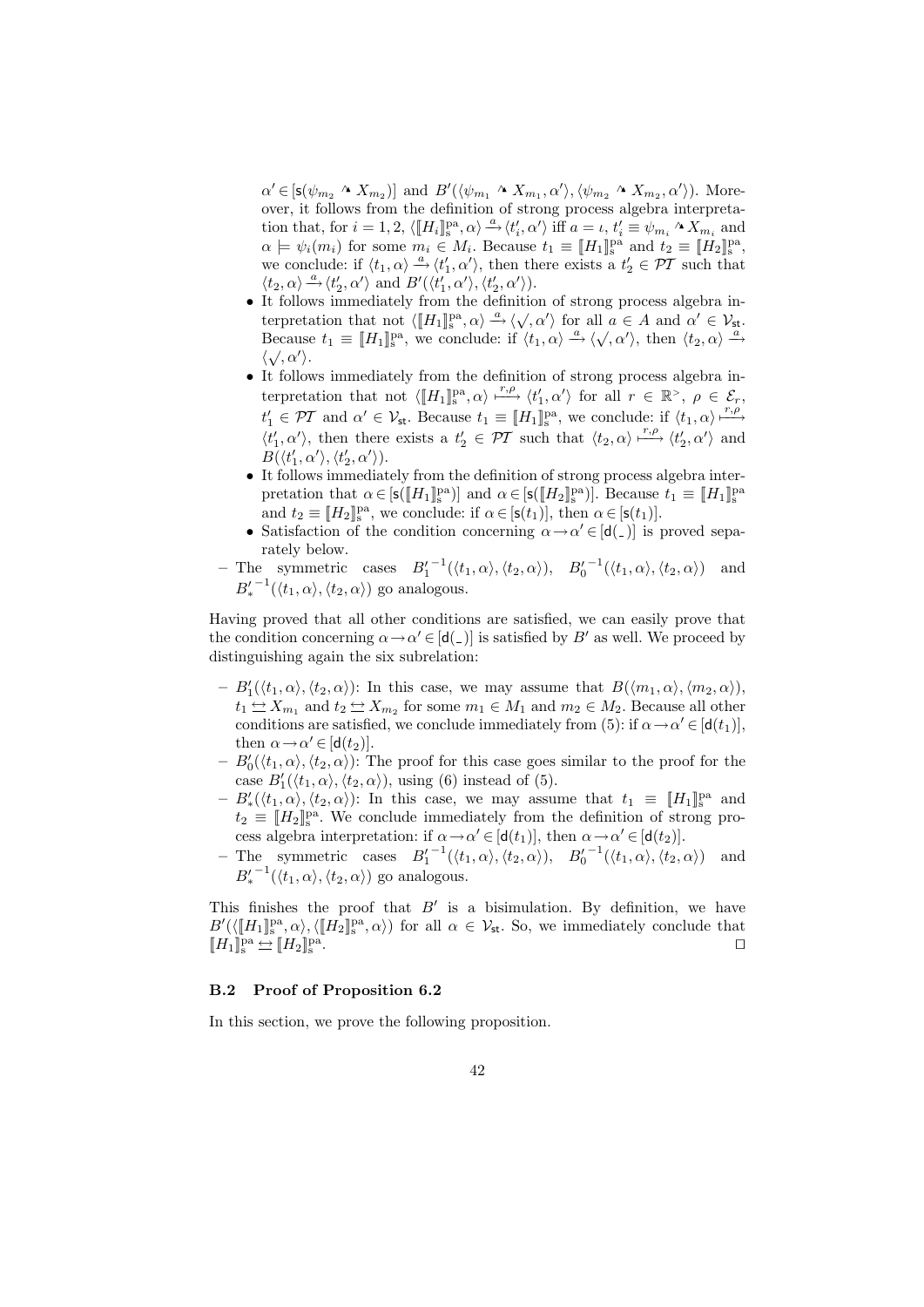**Proposition 6.2.** For all hybrid automata  $H_1$  and  $H_2$  with  $V(H_1) = V(H_2)$ :

 $[\![H_1]\!]_{\mathrm{w}}^{\mathrm{pa}}\hookrightarrow[\![H_2]\!]_{\mathrm{w}}^{\mathrm{pa}}\Rightarrow[\![H_1]\!]_{\mathrm{s}}^{\mathrm{pa}}\hookrightarrow[\![H_2]\!]_{\mathrm{s}}^{\mathrm{pa}}\;.$ 

*Proof.* Suppose that  $V(H_1) = V(H_2) = V$ . Moreover, suppose that B is a bisimulation witnessing  $[[H_1]]_w^{\text{pa}} \underline{\leftrightarrow} [[H_2]]_w^{\text{pa}}$ . Without loss of generality, we assume that B only relates terms reachable from  $[[H_1]]_w^{\text{pa}}$  and  $[[H_2]]_w^{\text{pa}}$ . Then consider the relation

$$
B' = \{ (\langle t_1, \alpha \rangle, \langle t_2, \alpha \rangle) \mid B(\langle t_1^\diamond, \alpha \rangle, \langle t_2^\diamond, \alpha \rangle) \},
$$

where  $t^{\diamond}$  is the term t with, in each subterm of the form  $\phi \rightarrow V t'$ , V replaced by  $\emptyset$ . Note that, by definition,  $B'$  is a symmetric relation and  $B'(\langle \llbracket H_1 \rrbracket_s^{\text{pa}}, \alpha \rangle, \langle \llbracket H_2 \rrbracket_s^{\text{pa}}, \alpha \rangle)$  for all  $\alpha \in \mathcal{V}_{\text{st}}$ . First, we show that  $B'$  is a bisimulation. Suppose  $B'(\langle t_1, \alpha \rangle, \langle t_2, \alpha \rangle)$ . Then we may assume that  $B(\langle t_1^{\diamond}, \alpha \rangle, \langle t_2^{\diamond}, \alpha \rangle)$ . We proceed by distinguishing the different conditions to be satisfied by a bisimulation:

- Suppose  $\langle t_1^{\diamond}, \alpha \rangle \stackrel{a}{\rightarrow} \langle t_1'^{\diamond}, \alpha' \rangle$ . Because  $B(\langle t_1^{\diamond}, \alpha \rangle, \langle t_2^{\diamond}, \alpha \rangle)$ , it follows that there exists a  $t'_2 \text{ }\in \mathcal{PI}$  such that  $\langle t_2^{\diamond}, \alpha \rangle \stackrel{a}{\rightarrow} \langle t_2^{\prime} \stackrel{\diamond}{\diamond}, \alpha^{\prime} \rangle$  and  $B(\langle t_1^{\prime\circ}, \alpha^{\prime}\rangle, \langle t_2^{\prime\circ}, \alpha^{\prime}\rangle)$ . It follows from the definitions of strong and weak process algebra interpretation that, for  $i = 1, 2, \langle t_i, \alpha \rangle \stackrel{a}{\longrightarrow} \langle t_i', \alpha' \rangle$  iff  $\langle t_i^{\diamond}, \alpha \rangle \stackrel{a}{\longrightarrow} \langle t_i'^{\diamond}, \alpha' \rangle$ . Hence, we conclude: if  $\langle t_1, \alpha \rangle \stackrel{a}{\rightarrow} \langle t_1', \alpha' \rangle$ , then  $\langle t_2, \alpha \rangle \stackrel{d}{\rightarrow} \langle t_2', \alpha' \rangle$  and  $B'(\langle t_1', \alpha' \rangle, \langle t_2', \alpha' \rangle)$ .
- It follows immediately from the definition of strong process algebra interpretation that not  $\langle t_1, \alpha \rangle \stackrel{a}{\longrightarrow} \langle \sqrt{, \alpha'} \rangle$  for all  $a \in A$  and  $\alpha' \in V_{st}$ . Hence, we precation that not  $\langle t_1, \alpha \rangle \to \langle \sqrt{\alpha'} \rangle$  for an  $a \in A$  or<br>conclude: if  $\langle t_1, \alpha \rangle \to \langle \sqrt{\alpha'} \rangle$ , then  $\langle t_2, \alpha \rangle \to \langle \sqrt{\alpha'} \rangle$ .
- Suppose  $\langle t_1^{\diamond}, \alpha \rangle \xrightarrow{r,\rho} \langle t_1^{\diamond}, \alpha' \rangle$  for some *ρ* that is smooth for *V*. Because  $B(\langle t_1^{\diamond}, \alpha \rangle, \langle t_2^{\diamond}, \alpha \rangle)$ , it follows that there exists a  $t_2 \in \mathcal{PT}$  such that  $\langle t_2^{\diamond}, \alpha \rangle \xrightarrow{r,\rho}$  $\langle t_2^{\prime\delta}, \alpha^{\prime}\rangle$  and  $B(\langle t_1^{\prime\delta}, \alpha^{\prime}\rangle, \langle t_2^{\prime\delta}, \alpha^{\prime}\rangle)$ . It follows from the definitions of strong and weak process algebra interpretation that, for  $i = 1, 2, \langle t_i, \alpha \rangle \stackrel{r, \rho}{\longmapsto} \langle t'_i, \alpha' \rangle$ iff  $\langle t_i^{\diamond}, \alpha \rangle \xrightarrow{r,\rho} \langle t_i'^{\diamond}, \alpha' \rangle$  and  $\rho$  is smooth for V. Hence, we conclude: if  $\langle t_1, \alpha \rangle \stackrel{r, \rho}{\longmapsto} \langle t_1', \alpha' \rangle$ , then  $\langle t_2, \alpha \rangle \stackrel{r, \rho}{\longmapsto} \langle t_2', \alpha' \rangle$  and  $B'(\langle t_1', \alpha' \rangle, \langle t_2', \alpha' \rangle)$ .
- Suppose  $\alpha \in [s(t_1^{\diamond})]$ . Because  $B(\langle t_1^{\diamond}, \alpha \rangle, \langle t_2^{\diamond}, \alpha \rangle)$ , it follows that  $\alpha \in [s(t_2^{\diamond})]$ . It follows from the definitions of strong and weak process algebra interpretation that, for  $i = 1, 2, \alpha \in [\mathsf{s}(t_i)]$  iff  $\alpha \in [\mathsf{s}(t_i^{\diamond})]$ . Hence, we conclude: if  $\alpha \in [\mathsf{s}(t_1)],$ then  $\alpha \in [s(t_2)].$
- $-$  Suppose  $\alpha \rightarrow \alpha' \in [\mathsf{d}(t_1^{\diamond})]$ . Because  $B(\langle t_1^{\diamond}, \alpha \rangle, \langle t_2^{\diamond}, \alpha \rangle)$ , it follows that  $\alpha \rightarrow \alpha' \in [\textsf{d}(t_2^{\diamond})]$ . It follows from the definitions of strong and weak process algebra interpretation that, for  $i = 1, 2, \ \alpha \rightarrow \alpha' \in [\mathsf{d}(t_i)]$  iff  $\alpha \rightarrow \alpha' \in [\mathsf{d}(t_i^{\diamond})]$ and either  $\alpha \to \alpha' \models C_V$  or  $\langle t_i^{\diamond}, \alpha \rangle \nleftrightarrow$ . Hence, we conclude: if  $\alpha \to \alpha' \in [\mathsf{d}(t_1)],$ then  $\alpha \rightarrow \alpha' \in [\mathsf{d}(t_2)].$

This finishes the proof that  $B'$  is a bisimulation. By definition, we have  $B'(\langle \llbracket H_1 \rrbracket_s^{\text{pa}}, \alpha \rangle, \langle \llbracket H_2 \rrbracket_s^{\text{pa}}, \alpha \rangle)$  for all  $\alpha \in V_{\text{st}}$ . So, we immediately conclude that  $[\![H_1]\!]_{\text{s}}^{\text{pa}}\!\leftrightharpoons[\![H_2]\!]_{\text{s}}^{\text{pa}}$ . The contract of the contract of the contract of the contract of  $\Box$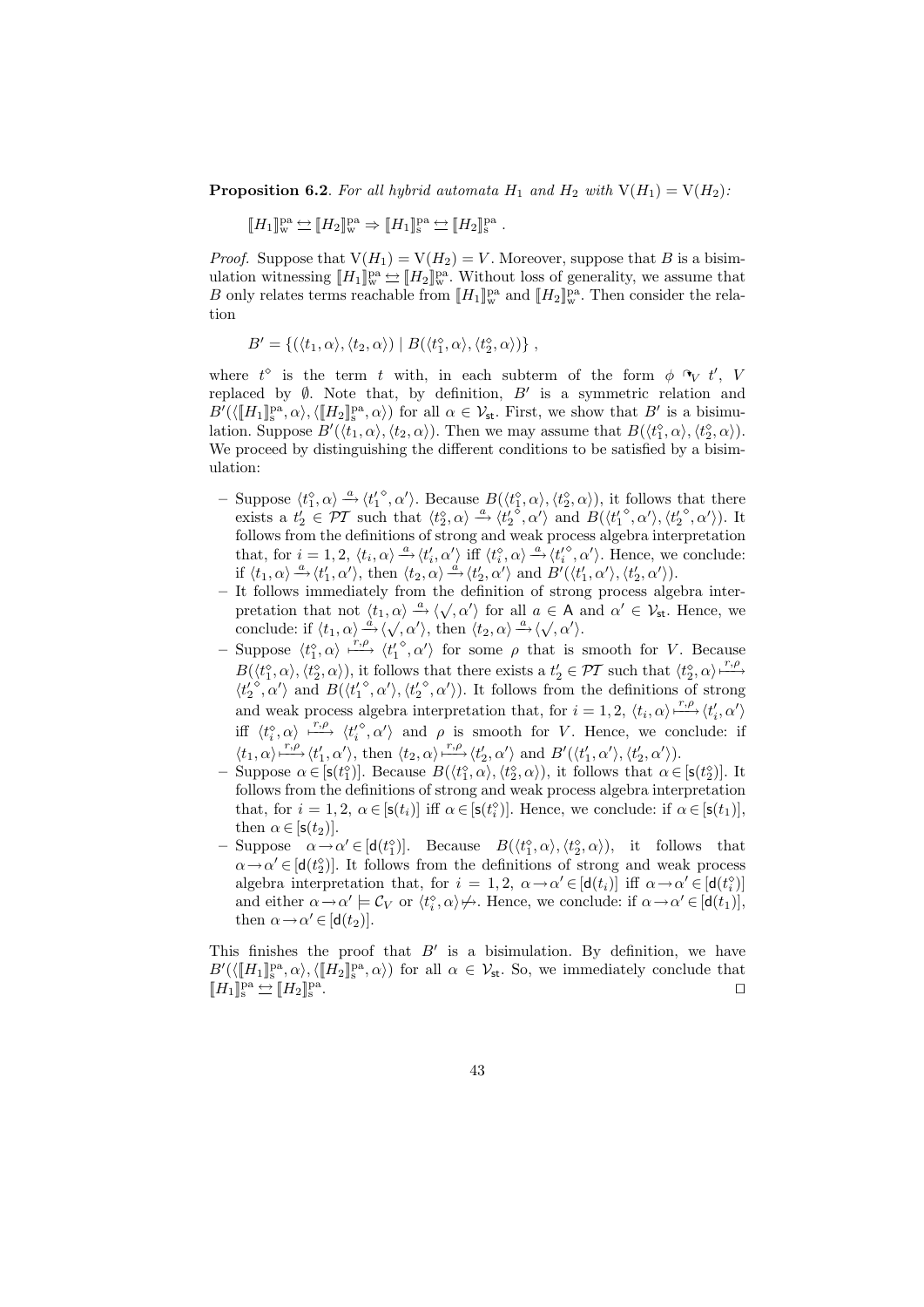#### B.3 Proof of Proposition 6.4

In this section, we prove the following proposition.

Proposition 6.4. For all hybrid automata H:

 $[\![H]\!]_{\text{S}}^{\text{pa}}\ensuremath{\hookrightarrow}\xspace\mathcal{V}(H)\,\nabla\,[\![H]\!]_{\text{w}}^{\text{pa}}$  .

Proof. In order to preclude confusion between the variables from the different guarded recursive specifications in contexts where they are used as constants, we decorate the variables from the guarded recursive specification that forms part of  $[[H]]_{\mathbf{s}}^{\text{pa}}$  with the superscript "'" and the variables from the guarded recursive specification that forms part of  $[[H]]_{w}^{pa}$  with the superscript """ wherever they are used as constants.

Suppose that  $H = (V, M, E, S, \mu, \nu, \epsilon, \chi, \phi, \psi)$ . Consider the relation

$$
B=B_*\cup B_0\cup B_1\cup B_*^{-1}\cup B_0^{-1}\cup B_1^{-1}\ ,
$$

where

$$
B_* = \{ (\langle [H]_s^{pa}, \alpha \rangle, \langle V \nabla [H]_w^{pa}, \alpha \rangle) \mid \alpha \in \mathcal{V}_{st} \},
$$
  
\n
$$
B_0 = \{ (\langle \psi_m \wedge X'_m, \alpha \rangle, \langle V \nabla (\psi_m \wedge X''_m), \alpha \rangle) \mid \alpha \models \phi(m) \wedge \alpha \models \psi(m) \},
$$
  
\n
$$
B_1 = \{ (\langle t', \alpha \rangle, \langle V \nabla t'', \alpha \rangle) \mid \exists m \in M \bullet t' \simeq X'_m \wedge t'' \simeq X''_m \wedge \alpha \models \phi(m) \}.
$$

Note that, by definition,  $B$  is a symmetric relation. First, we show that  $B$  is a bisimulation. Suppose  $B(\langle t_1, \alpha \rangle, \langle t_2, \alpha \rangle)$ . We proceed by distinguishing the six subrelations:

- $-B_1(\langle t_1, \alpha \rangle, \langle t_2, \alpha \rangle)$ : In this case, we may assume that  $t_1 \nightharpoonup X'_m$ ,  $t_2 \equiv V \nabla t''$ ,  $t'' \nightharpoonup X''_m$  and  $\alpha \models \phi(m)$  for some  $t'' \in \mathcal{PT}$  and  $m \in M$ . We proceed by distinguishing the different conditions to be satisfied by a bisimulation:
	- Suppose  $\langle t_1, \alpha \rangle \stackrel{a}{\rightarrow} \langle t'_1, \alpha' \rangle$ . Because  $t_1 \leftrightarrow X'_m$  and  $t'' \leftrightarrow X''_m$ , it follows from the definitions of strong and weak process algebra interpretation that  $\langle t'', \alpha \rangle \stackrel{a}{\rightarrow} \langle t'_2, \alpha' \rangle$ ,  $t'_1 \leq X'_{m'}$ ,  $t'_2 \leq \overline{X}''_{m'}$  and  $\alpha' \models \phi(m')$  for some  $t'_2 \in \overline{PI}$  and  $m' \in M$ . Then also  $\langle V \nabla t'', \alpha \rangle \stackrel{a}{\rightarrow} \langle V \nabla t'_2, \alpha' \rangle$ . Because  $t_2 \equiv V \nabla t''$ , we conclude: if  $\langle t_1, \alpha \rangle \stackrel{a}{\rightarrow} \langle t'_1, \alpha' \rangle$ , then there exists a  $t''_2 \in \mathcal{PI}$ such that  $\langle t_2, \alpha \rangle \stackrel{a}{\rightarrow} \langle t_2'', \alpha' \rangle$  and  $B(\langle t_1', \alpha' \rangle, \langle t_2'', \alpha' \rangle)$ .
	- It follows immediately from the definition of strong process algebra inthe terpretation that not  $\langle t_1, \alpha \rangle \stackrel{a}{\rightarrow} \langle \sqrt{\alpha'} \rangle$  for all  $a \in A$  and  $\alpha' \in V_{st}$ . Hence, we conclude: if  $\langle t_1, \alpha \rangle \stackrel{\alpha}{\rightarrow} \langle \sqrt{\alpha'} \rangle$ , then  $\langle t_2, \alpha \rangle \stackrel{\alpha}{\rightarrow} \langle \sqrt{\alpha'} \rangle$ .
	- Suppose  $\langle t_1, \alpha \rangle \stackrel{r,\rho}{\longrightarrow} \langle t_1', \alpha' \rangle$ . Because  $t_1 \leq X_m'$  and  $t'' \leq X_m''$ , it follows from the definitions of strong and weak process algebra interpretation that  $\langle t'', \alpha \rangle \stackrel{r,\rho}{\longrightarrow} \langle t'_2, \alpha' \rangle$ ,  $t'_1 \stackrel{\sim}{\longrightarrow} X'_m$ ,  $t'_2 \stackrel{\sim}{\longrightarrow} X''_m$ ,  $\alpha' \models \phi(m)$  and  $\alpha \stackrel{r,\rho}{\longmapsto}$  $\alpha' \models_V \top$  for some  $t'_2 \in \mathcal{PI}$ . Then also  $\langle V \nabla t'', \alpha \rangle \stackrel{r, \rho}{\longmapsto} \langle V \nabla t'_2, \alpha' \rangle$ . Because  $t_2 \equiv V \nabla t''$ , we conclude: if  $\langle t_1, \alpha \rangle \stackrel{r,\rho}{\longrightarrow} \langle t'_1, \alpha' \rangle$ , then there exists a  $t''_2 \in \mathcal{PT}$  such that  $\langle t_2, \alpha \rangle \stackrel{r,\rho}{\longrightarrow} \langle t''_2, \alpha' \rangle$  and  $B(\langle t'_1, \alpha' \rangle, \langle t''_2, \alpha' \rangle)$ .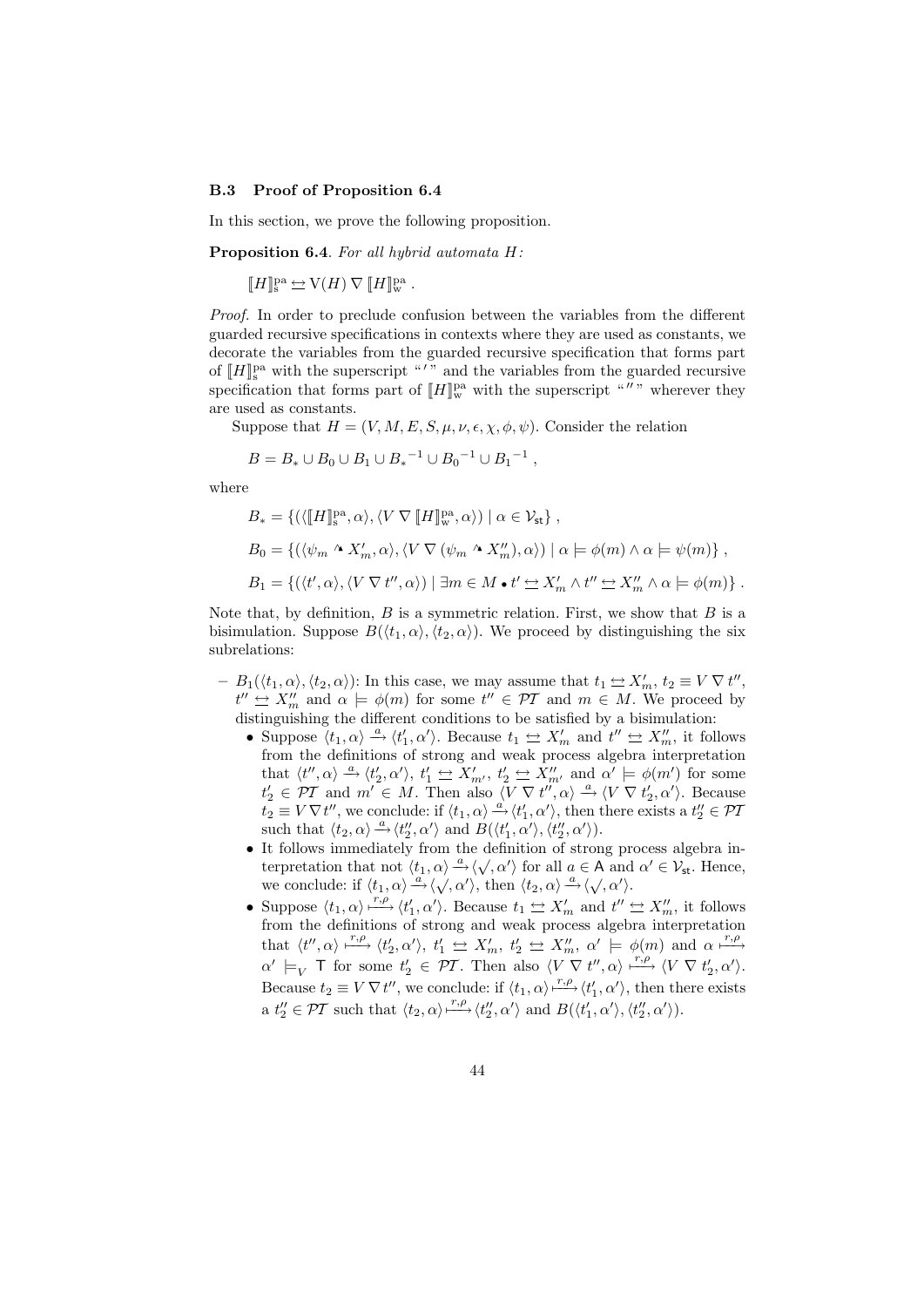- Suppose  $\alpha \in [s(t_1)]$ . Because  $t_1 \Leftrightarrow X'_m$  and  $t'' \Leftrightarrow X''_m$ , it follows from the definitions of strong and weak process algebra interpretation that  $\alpha \in [\mathsf{s}(t'')]$ . Then also  $\alpha \in [\mathsf{s}(V \nabla t'')]$ . Because  $t_2 \equiv V \nabla t''$ , we conclude: if  $\alpha \in [\mathsf{s}(t_1)],$  then  $\alpha \in [\mathsf{s}(t_2)].$
- Suppose  $\alpha \rightarrow \alpha' \in [\mathsf{d}(t_1)]$ . Because  $t_1 \leftrightarroweq X'_m$  and  $t'' \leftrightarroweq X''_m$ , it follows from the definitions of strong and weak process algebra interpretation that  $\alpha \to \alpha' \in [\mathsf{d}(t'')]$  and either  $\alpha \to \alpha' \models \mathcal{C}_V$  or  $\langle t'', \alpha \rangle \not\mapsto$ . Then also  $\alpha \rightarrow \alpha' \in [d(V \nabla t'')]$ . Because  $t_2 \equiv V \nabla t''$ , we conclude: if  $\alpha \rightarrow \alpha' \in [d(t_1)],$ then  $\alpha \rightarrow \alpha' \in [\mathsf{d}(t_2)].$
- $-B_0(\langle t_1, \alpha \rangle, \langle t_2, \alpha \rangle)$ : The proof for this case goes similar to the proof for the case  $B_1({\langle t_1, \alpha \rangle}, {\langle t_2, \alpha \rangle}).$
- $-B_*(\langle t_1, \alpha \rangle, \langle t_2, \alpha \rangle)$ : In this case, we may assume that  $t_1 \equiv \llbracket H \rrbracket^{\text{pa}}_s$  and  $t_2 \equiv V \nabla$  $[\![H]\!]_{\mathrm{w}}^{\mathrm{pa}}$  . We proceed by distinguishing the different conditions to be satisfied by a bisimulation:
	- Suppose  $\langle t_1, \alpha \rangle \stackrel{a}{\longrightarrow} \langle t_1', \alpha' \rangle$ . It follows from the definition of strong process algebra interpretation that  $\langle [H]_s^{\text{pa}}, \alpha \rangle \stackrel{a}{\rightarrow} \langle t'_1, \alpha' \rangle$  iff  $a = \iota, t'_1 \equiv \psi_m \wedge X'_m$ ,  $\alpha' \models \phi(m)$  and  $\alpha' \models \psi(m)$  for some  $m \in M$ . Moreover, it follows from the definitions of weak process algebra interpretation that  $\langle [H]^{pa}_w, \alpha \rangle \stackrel{a}{\rightarrow}$  $\langle t'_2, \alpha' \rangle$  iff  $a = \iota, t'_2 \equiv \psi_m \wedge X''_m, \alpha' \models \phi(m)$  and  $\alpha' \models \psi(m)$  for some  $m \in M$ . Then also  $\langle V \nabla \llbracket H \rrbracket_{\mathbf{w}}^{\mathbf{p}a}, \alpha \rangle \stackrel{a}{\rightarrow} \langle V \nabla t_2', \alpha' \rangle$  iff  $a = \iota, t_2' \equiv \psi_m \wedge X_m''$ ,  $\alpha' \models \phi(m)$  and  $\alpha' \models \psi(m)$  for some  $m \in M$ . Because  $t_1 \equiv [H]_s^{\text{pa}}$  and  $t_2 \equiv V \nabla \left[ H \right]_{w}^{\text{pa}}$ , we conclude: if  $\langle t_1, \alpha \rangle \stackrel{a}{\rightarrow} \langle t_1', \alpha' \rangle$ , then there exists a  $t''_2 \in \mathcal{PT}$  such that  $\langle t_2, \alpha \rangle \stackrel{a}{\longrightarrow} \langle t''_2, \alpha' \rangle$  and  $B(\langle t'_1, \alpha' \rangle, \langle t''_2, \alpha' \rangle)$ .
	- It follows immediately from the definition of strong process algebra inthe terpretation that not  $\langle [[H]]_{s}^{\text{pa}}, \alpha \rangle \stackrel{\alpha}{\rightarrow} \langle \sqrt{, \alpha'} \rangle$  for all  $a \in A$  and  $\alpha' \in V_{st}$ . Because  $t_1 \equiv [H]_s^{pa}$ , we conclude: if  $\langle t_1, \alpha \rangle \stackrel{a}{\rightarrow} \langle \sqrt{\langle \alpha' \rangle}$ , then  $\langle t_2, \alpha \rangle \stackrel{a}{\rightarrow} \langle \sqrt{\langle \alpha' \rangle}$ .
	- It follows immediately from the definition of strong process algebra interpretation that not  $\langle \llbracket H \rrbracket_s^{\text{pa}}, \alpha \rangle \xrightarrow{r,\rho} \langle t'_1, \alpha' \rangle$  for all  $r \in \mathbb{R}^{\geq}$ ,  $\rho \in \mathcal{E}_r$ ,  $t'_1 \in \mathcal{PT}$  and  $\alpha' \in \mathcal{V}_{st}$ . Because  $t_1 \equiv [[H]]_s^{\text{pa}}$ , we conclude: if  $\langle t_1, \alpha \rangle \stackrel{r,\rho}{\longmapsto}$  $\langle t'_1, \alpha' \rangle$ , then there exists a  $t'_2 \in \mathcal{PT}$  such that  $\langle t_2, \alpha \rangle \stackrel{r,\rho}{\longrightarrow} \langle t'_2, \alpha' \rangle$  and  $B(\langle t'_1,\alpha'\rangle,\langle t'_2,\alpha'\rangle).$
	- It follows immediately from the definitions of strong and weak process algebra interpretation that  $\alpha \in [\mathsf{s}([\![H]\!]_\mathsf{s}^\mathrm{pa})]$  and  $\alpha \in [\mathsf{s}([\![H]\!]_\mathsf{w}^\mathrm{pa})]$ . Then also  $\alpha \in [s(V\nabla \llbracket H \rrbracket_{w}^{\text{pa}})].$  Because  $t_1 \equiv \llbracket H \rrbracket_{s}^{\text{pa}}$  and  $t_2 \equiv V\nabla \llbracket H \rrbracket_{w}^{\text{pa}},$  we conclude: if  $\alpha \in [\mathsf{s}(t_1)],$  then  $\alpha \in [\mathsf{s}(t_2)].$
	- The case  $\alpha \rightarrow \alpha' \in [\mathsf{d}(t_1)]$  goes analogous to the previous case.
- The symmetric cases  $B_1^{-1}(\langle t_1, \alpha \rangle, \langle t_2, \alpha \rangle), B_0^{-1}(\langle t_1, \alpha \rangle, \langle t_2, \alpha \rangle)$  and  $B_*^{-1}(\langle t_1,\alpha\rangle,\langle t_2,\alpha\rangle)$  are easy because the line of reasoning used for each condition in the previous cases can be reversed.

This finishes the proof that  $B$  is a bisimulation. By definition, we have  $B(\langle [H]_s^{\text{pa}}, \alpha \rangle, \langle V(H) \nabla [H]_w^{\text{pa}}, \alpha \rangle)$  for all  $\alpha \in V_{\text{st}}$ . So, we immediately conclude that  $[[H]]_{S}^{\text{pa}} \underline{\leftrightarrow} \text{V}(H) \nabla [[H]]_{W}^{\text{pa}}$  $\Gamma_{\rm w}$  .

### B.4 Proof of Theorem 6.3

In this section, we prove the following theorem.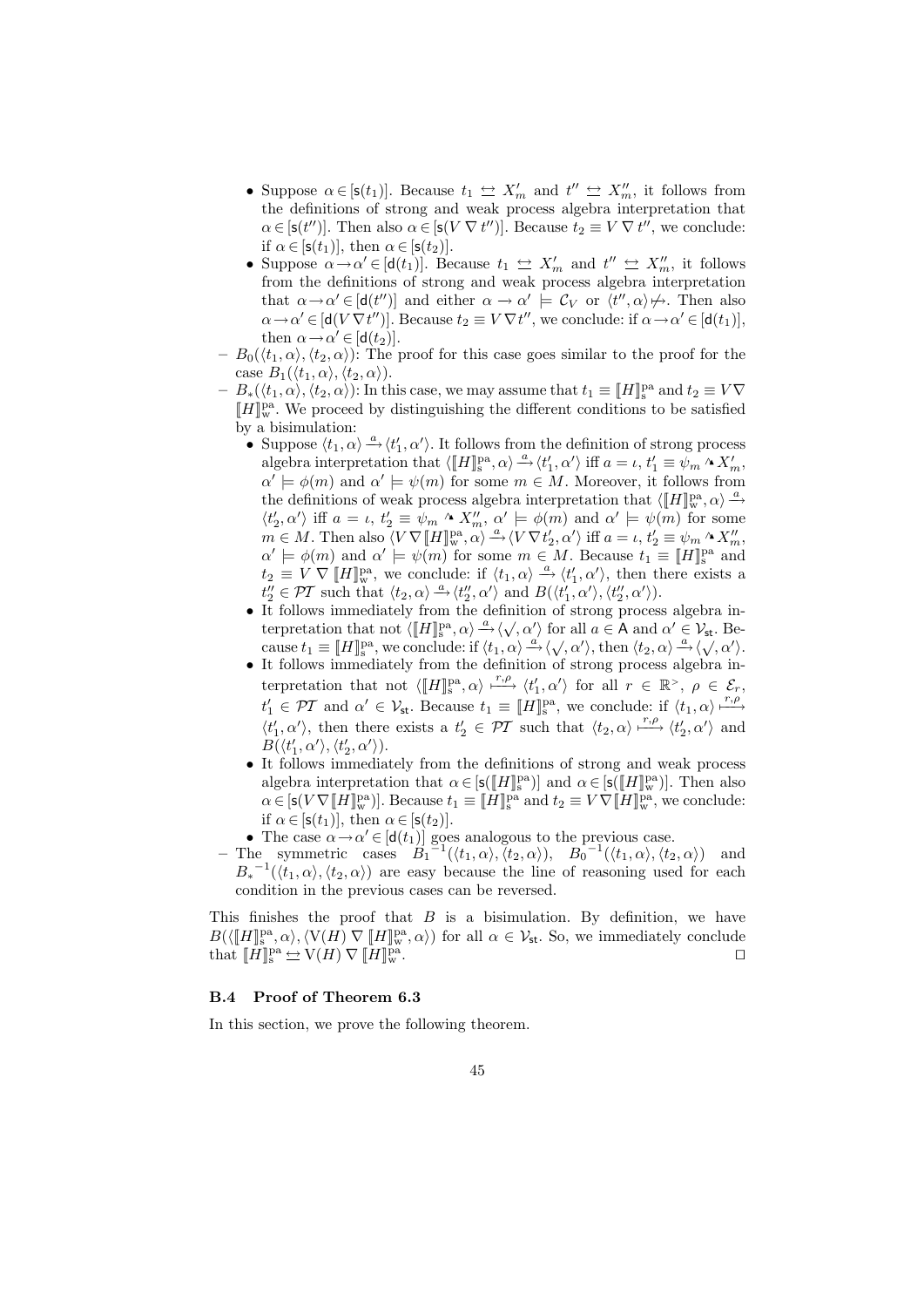**Theorem 6.3.** For all hybrid automata  $H_1$ ,  $H_2$ :

$$
[\![H_1 \times H_2]\!]_w^{\text{pa}} \underset{\sim}{\hookrightarrow} \rho_f(\partial_{A'}([\![H_1]\!]_w^{\text{pa}} \, || \, [\![H_2]\!]_w^{\text{pa}})) \;,
$$

where  $A' = (E(H_1) \cap E(H_2)) \cup \{t\}$ , the renaming function f is such that  $f(\overline{a}) = a$ if  $a \in A'$  and  $f(a) = a$  if  $a \notin {\overline{a} \mid a \in A'}$ , and the communication function  $\gamma$  is such that  $\gamma(a, a) = \overline{a}$  if  $a \in A'$  and it is undefined otherwise.

Proof. Suppose that

$$
H_i = (V_i, M_i, E_i, S_i, \mu_i, \nu_i, \epsilon_i, \chi_i, \phi_i, \psi_i)
$$
, for  $i = 1, 2$ .

From the definitions of synchronized product and weak process algebra interpretation, we obtain for  $[[H_1 \times H_2]]_w^{\text{pa}}$ :

$$
\llbracket H_1 \times H_2 \rrbracket_{\mathbf{w}}^{\mathbf{p}a} = \sum_{(m_1, m_2) \in M_1 \times M_2} \tilde{\iota} \cdot \left( (\psi_{m_1} \wedge \psi_{m_2}) \wedge \langle X_{(m_1, m_2)} | F' \rangle \right), \tag{1}
$$

where the guarded recursive specification  $F'$  consists of the following equation for each  $(m_1, m_2) \in M_1 \times M_2$ :

$$
X_{(m_1,m_2)} = (\phi_{m_1} \wedge \phi_{m_2}) \Upsilon_{\emptyset} \n\left( \sum_{s \in S'_1} \chi_s \, \Psi \, \tilde{e_s} \cdot X_{(m'_s,m_2)} + \sum_{s \in S'_2} \chi_s \, \Psi \, \tilde{e_s} \cdot X_{(m_1,m'_s)} \n+ \sum_{(s_1,s_2) \in S'_3} (\chi_{s_1} \wedge \chi_{s_2}) \, \Psi \, \tilde{e_{s_1}} \cdot X_{(m'_{s_1},m'_{s_2})} + \int_{u \in (0,\infty)} \sigma_{\text{rel}}^u(X_{(m_1,m_2)}) \right)
$$

with

$$
S'_1 = \{ s \in S_1 \mid m_s = m_1, e_s \notin E_2 \},
$$
  
\n
$$
S'_2 = \{ s \in S_2 \mid m_s = m_2, e_s \notin E_1 \},
$$
  
\n
$$
S'_3 = \{ (s_1, s_2) \in S_1 \times S_2 \mid m_{s_1} = m_1, m_{s_2} = m_2, e_{s_1} = e_{s_2} \}.
$$

From the definition of weak process algebra interpretation, we obtain for  $[\![H_i]\!]_{w}^{pa}$  $(i = 1, 2)$ :

$$
\llbracket H_i \rrbracket_{\mathbf{w}}^{\text{pa}} = \sum_{m_i \in M_i} \tilde{\iota} \cdot (\psi_{m_i} \wedge \langle X_{m_i} | F_i' \rangle), \tag{2}
$$

where the guarded recursive specification  $F_i'$  consists of the following equation for each  $m_i \in M_i$ :

$$
X_{m_i} = \phi_{m_i} \cap \left( \sum_{s_i \in S_i^*} \chi_{s_i} \cap \widetilde{e_{s_i}} \cdot X_{m'_{s_i}} + \int_{u \in (0,\infty)} \sigma_{\text{rel}}^u(X_{m_i}) \right)
$$

with

$$
S_i^* = \{ s \in S_i \mid m_s = m_i \} .
$$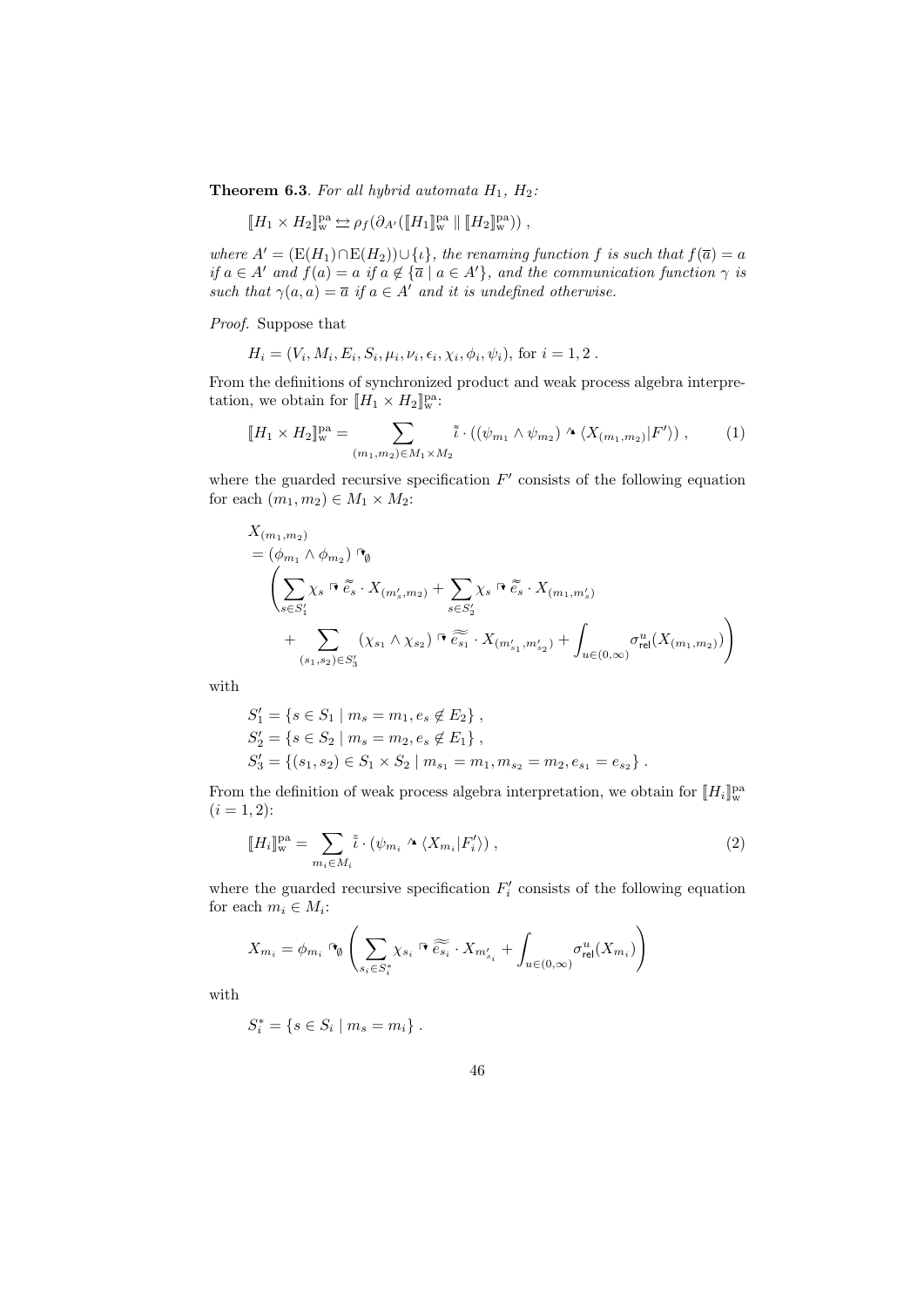We prove the bisimilarity of  $[[H_1 \times H_2]]_w^{\text{pa}}$  and  $\rho_f(\partial_{A'}([H_1]]_w^{\text{pa}} \parallel [H_2]]_w^{\text{pa}})$ ) as follows. Consider the relation

$$
B=B_*\cup B_0\cup B_1\cup B_*^{-1}\cup B_0^{-1}\cup B_1^{-1}\ ,
$$

where

$$
B_* = \{ (\langle [H_1 \times H_2]_{\mathbf{w}}^{\mathbf{pa}}, \alpha \rangle, \langle \rho_f(\partial_{A'}([H_1]_{\mathbf{w}}^{\mathbf{pa}} || [H_2]_{\mathbf{w}}^{\mathbf{pa}})), \alpha \rangle) \mid \alpha \in \mathcal{V}_{\text{st}} \},
$$
  
\n
$$
B_0 = \{ (\langle (\psi_{m_1} \wedge \psi_{m_2}) \wedge X_{(m_1, m_2)}, \alpha \rangle, \\ \langle \rho_f(\partial_{A'}((\psi_{m_1} \wedge X_{m_1}) || (\psi_{m_2} \wedge X_{m_2}))), \alpha \rangle) \mid \\ \alpha \models \phi_1(m_1) \wedge \phi_2(m_2) \wedge \alpha \models \psi_1(m_1) \wedge \psi_2(m_2) \},
$$

$$
B_1 = \{ (\langle t, \alpha \rangle, \langle \rho_f(\partial_{A'}(t_1 \parallel t_2)), \alpha \rangle) \mid \exists (m_1, m_2) \in M_1 \times M_2 \bullet
$$
  

$$
t \leq X_{(m_1, m_2)} \wedge t_1 \leq X_{m_1} \wedge t_2 \leq X_{m_2} \wedge \alpha \models \phi_1(m_1) \wedge \phi_2(m_2) \}.
$$

Note that, by definition,  $B$  is a symmetric relation. First, we show that  $B$  is a bisimulation. Suppose  $B(\langle t, \alpha \rangle, \langle t', \alpha \rangle)$ . We proceed by distinguishing the six subrelations:

- $-B_1(\langle t,\alpha \rangle, \langle t',\alpha \rangle)$ : In this case, we may assume that  $t' \equiv \rho_f(\partial_{A'}(t_1 \parallel t_2)),$  $t \triangleq X_{(m_1,m_2)}, t_1 \triangleq X_{m_1}, t_2 \triangleq X_{m_2}, \alpha \models \phi_1(m_1) \text{ and } \alpha \models \phi_2(m_2) \text{ for }$ some  $m_1 \in M_1$  and  $m_2 \in M_2$ . We proceed by distinguishing the different conditions to be satisfied by a bisimulation:
	- Suppose  $\langle t, \alpha \rangle \stackrel{a}{\rightarrow} \langle t'', \alpha' \rangle$ . We proceed by distinguishing the three possibilities for a:
		- ∗  $a \in E_1$  and  $a \notin E_2$ : It follows, using (1), that  $t'' \Leftrightarrow X_{(m'_1,m_2)}$  and  $\alpha' \models \phi_1(m'_1) \land \phi_2(m_2)$  for some  $m'_1 \in M_1$ . Because  $t \stackrel{\leftrightarrow}{\leftrightarrow} X_{(m_1,m_2)}$ ,  $t_1 \Leftrightarrow X_{m_1}$  and  $t_2 \Leftrightarrow X_{m_2}$ , it also follows, using (1) and (2), that  $\langle t_1,\alpha\rangle\stackrel{a}{\rightarrow}\langle t_1',\alpha'\rangle$  for some  $t_1'$  with  $t_1'\leq X_{m_1'}$  and that  $\alpha'\in [\mathsf{s}(t_2)].$ Moreover, because  $\alpha \models \phi_2(m_2)$ , we have that  $\alpha \rightarrow \alpha' \in [\mathsf{d}(t_2)]$ . Hence, it follows that  $\langle \rho_f (\partial_{A'} (t_1 \parallel t_2)), \alpha \rangle \stackrel{a}{\rightarrow} \langle \rho_f (\partial_{A'} (t_1 \parallel t_2)), \alpha' \rangle$ . Because  $t' \equiv \rho_f(\partial_{A'}(t_1||t_2)),$  we conclude: if  $\langle t, \alpha \rangle \stackrel{\hat{a}}{\rightarrow} \langle t'', \alpha' \rangle$ , then there exists a  $t''' \in \mathcal{PT}$  such that  $\langle t', \alpha \rangle \stackrel{a}{\longrightarrow} \langle t''', \alpha' \rangle$  and  $B(\langle t'', \alpha' \rangle, \langle t''', \alpha' \rangle)$ .
		- $∗ a ∉ E<sub>1</sub>$  and  $a ∈ E<sub>2</sub>$ : This case is analogous to the previous case.
		- ∗  $a \in E_1$  and  $a \in E_2$ : It follows, using (1), that  $t'' \nightharpoonup X_{(m'_1,m'_2)}$  and  $\alpha' \models \phi_1(m'_1) \land \phi_2(m'_2)$  for some  $m'_1 \in M_1$  and  $m'_2 \in M_2$ . Because  $t \triangleq X_{(m_1,m_2)}, t_1 \triangleq X_{m_1}$  and  $t_2 \triangleq X_{m_2}$ , it also follows, using (1) and (2), that  $\langle t_1, \alpha \rangle \stackrel{a}{\rightarrow} \langle t'_1, \alpha' \rangle$  for some  $t'_1$  with  $t'_1 \stackrel{\leftrightarrow}{\rightarrow} X_{m'_1}$  and that  $\langle t_2, \alpha \rangle \xrightarrow{a} \langle t_2', \alpha' \rangle$  for some  $t_2'$  with  $t_2' \Leftrightarrow X_{m_2'}$ . Hence, it follows that  $\langle \rho_f(\partial_{A'}(t_1 \parallel t_2)), \alpha \rangle \stackrel{a}{\rightarrow} \langle \rho_f(\partial_{A'}(t'_1 \parallel t'_2)), \alpha' \rangle$ . Because  $t' \equiv \rho_f(\partial_{A'}(t_1 \parallel t'_2))$  $(t_2)$ , we conclude: if  $\langle t, \alpha \rangle \stackrel{a}{\rightarrow} \langle t'', \alpha' \rangle$ , then there exists a  $t''' \in \mathcal{P}$ such that  $\langle t', \alpha \rangle \stackrel{a}{\longrightarrow} \langle t''', \alpha' \rangle$  and  $B(\langle t'', \alpha' \rangle, \langle t''', \alpha' \rangle)$ .
	- It follows immediately from (1) that not  $\langle t, \alpha \rangle \stackrel{\alpha}{\rightarrow} \langle \sqrt{\, \alpha'} \rangle$  for all  $a \in A$  and To do the minimistry from (1) that not  $\langle t, \alpha \rangle \rightarrow \langle \sqrt{, \alpha'} \rangle$  for an  $a \in A$  and  $\alpha' \in \mathcal{V}_{st}$ . Hence, we conclude: if  $\langle t, \alpha \rangle \stackrel{a}{\rightarrow} \langle \sqrt{, \alpha'} \rangle$ , then  $\langle t', \alpha \rangle \stackrel{a}{\rightarrow} \langle \sqrt{, \alpha'} \rangle$ .
	- Suppose  $\langle t, \alpha \rangle \longrightarrow^{\{r, \rho\}} \langle t'', \alpha' \rangle$ . It follows, using (1), that  $t'' \nightharpoonup X_{(m_1, m_2)}$  and  $\alpha' \models \phi_1(m_1) \land \phi_2(m_2)$ . Because  $t \trianglelefteq X_{(m_1,m_2)}, t_1 \trianglelefteq X_{m_1}$  and  $t_2 \trianglelefteq X_{m_2}, t_2 \trianglelefteq X_{m_1}$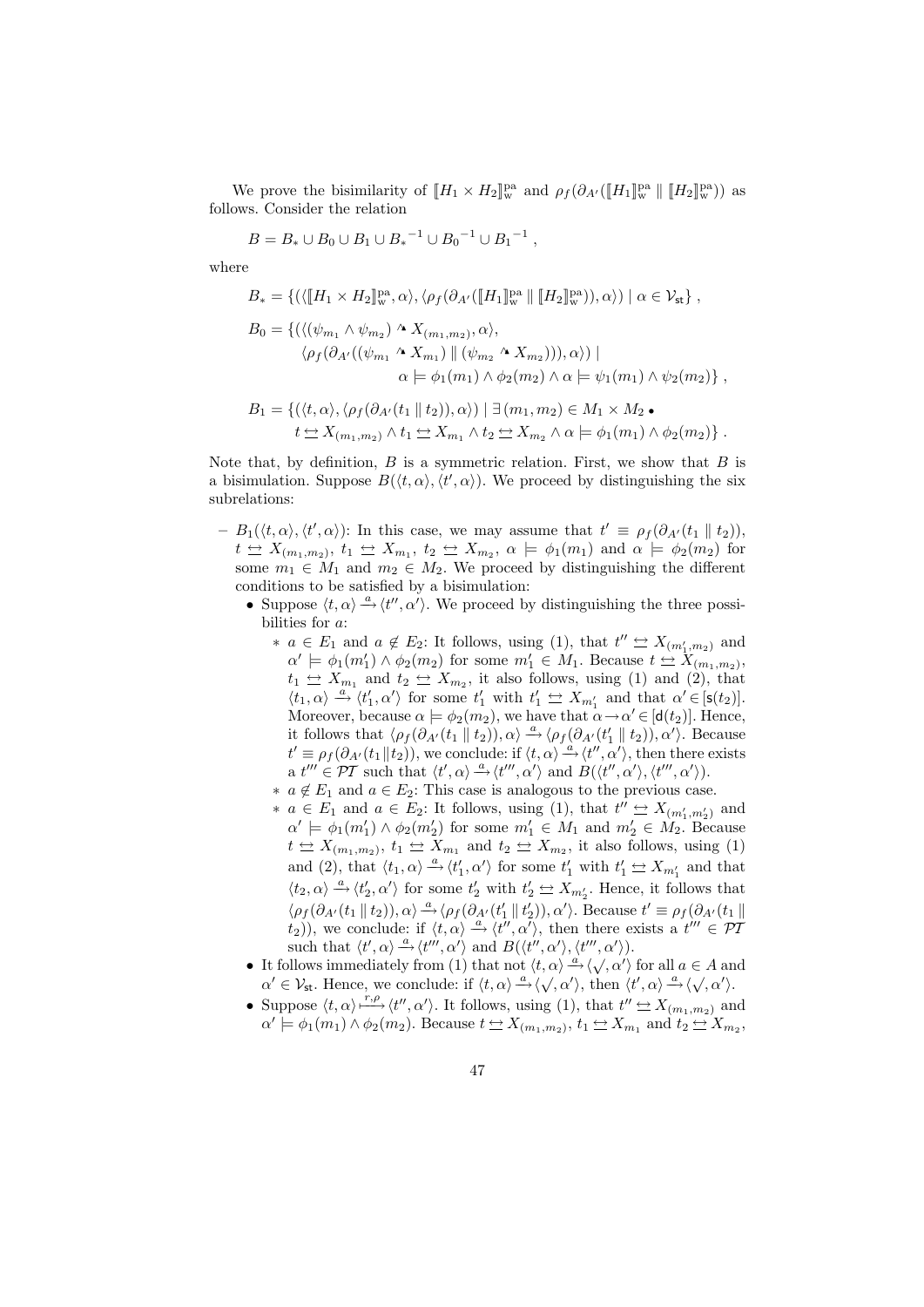it also follows, using (1) and (2), that  $\langle t_1, \alpha \rangle \stackrel{r, \rho}{\longmapsto} \langle t_1', \alpha' \rangle$  for some  $t_1'$  with  $t'_1 \Leftrightarrow X_{m_1}$  and that  $\langle t_2, \alpha \rangle \stackrel{r,\rho}{\longrightarrow} \langle t'_2, \alpha' \rangle$  for some  $t'_2$  with  $t'_2 \Leftrightarrow X_{m_2}$ . Hence, it follows that  $\langle \rho_f(\partial_{A'}(t_1 \parallel t_2)), \alpha \rangle \stackrel{r,\rho}{\longmapsto} \langle \rho_f(\partial_{A'}(t'_1 \parallel t'_2)), \alpha' \rangle$ . Because  $t' \equiv \rho_f(\partial_{A'}(t_1 \parallel t_2))$ , we conclude: if  $\langle t, \alpha \rangle \stackrel{r, \rho}{\longrightarrow} \langle t'', \alpha' \rangle$ , then there exists a  $t''' \in \mathcal{PT}$  such that  $\langle t', \alpha \rangle \stackrel{r, \rho}{\longrightarrow} \langle t''', \alpha' \rangle$  and  $B(\langle t'', \alpha' \rangle, \langle t''', \alpha' \rangle)$ .

- Suppose  $\alpha \in [s(t)]$ . Because  $t \Leftrightarrow X_{(m_1,m_2)}, t_1 \Leftrightarrow X_{m_1}$  and  $t_2 \Leftrightarrow X_{m_2}$ , it follows, using (1) and (2), that  $\alpha \in [\mathsf{s}(t_1)]$  and  $\alpha \in [\mathsf{s}(t_2)]$ . Then also  $\alpha \in [s(\rho_f(\partial_{A'}(t_1 \parallel t_2)))]$ . Because  $t' \equiv \rho_f(\partial_{A'}(t_1 \parallel t_2))$ , we conclude: if  $\alpha \in [s(t)],$  then  $\alpha \in [s(t')]$ .
- Suppose  $\alpha \to \alpha' \in [\mathsf{d}(t)].$  Because  $t \to X_{(m_1,m_2)}, t_1 \to X_{m_1}$  and  $t_2 \to X_{m_2}$ , it follows, using (1) and (2), that  $\alpha \to \alpha' \in [\mathsf{d}(t_1)]$  and  $\alpha \to \alpha' \in [\mathsf{d}(t_2)]$ and also that  $\alpha \in [s(t_1)]$  and  $\alpha \in [s(t_2)]$ . Then also  $\alpha \to \alpha' \in [d(\rho_f(\partial_{A'}(t_1))$  $(t_2))$ ]. Because  $t' \equiv \rho_f(\partial_{A'}(t_1 \parallel t_2))$ , we conclude: if  $\alpha \rightarrow \alpha' \in [d(t)]$ , then  $\alpha \rightarrow \alpha' \in [\mathsf{d}(t')]$ .
- $-B_0(\langle t,\alpha \rangle,\langle t',\alpha \rangle)$ : The proof for this case goes similar to the proof for the case  $B_1(\langle t, \alpha \rangle, \langle t', \alpha \rangle)$ .
- $-B_*(\langle t,\alpha\rangle,\langle t',\alpha\rangle)$ : In this case, we may assume that  $t \equiv [H_1 \times H_2]_{\rm w}^{\rm pa}$  and  $t' \equiv \rho_f(\partial_{A'}([\![H_1]\!]_w^{\text{pa}} \parallel [H_2]\!]_w^{\text{pa}})$ ). We proceed by distinguishing the different conditions to be satisfied by a bisimulation:
	- Suppose  $\langle t, \alpha \rangle \stackrel{a}{\rightarrow} \langle t'', \alpha' \rangle$ . It follows, using (1), that  $\langle \llbracket H_1 \times H_2 \rrbracket_{\mathbf{w}}^{\mathbf{pa}}, \alpha \rangle \stackrel{a}{\rightarrow}$  $\langle t'', \alpha' \rangle$  iff  $a = \iota, t'' \equiv (\psi_{m_1} \wedge \psi_{m_2}) \wedge X_{(m_1,m_2)}, \alpha' \models \phi_1(m_1) \wedge \phi_2(m_2)$ and  $\alpha' \models \psi_1(m_1) \land \psi_2(m_2)$  for some  $m_1 \in M_1$  and  $m_2 \in M_2$ . Moreover, it follows, using (2), that, for  $i = 1, 2$ ,  $\langle \llbracket H_i \rrbracket_{\mathbf{w}}^{\text{pa}}, \alpha \rangle \stackrel{a}{\rightarrow} \langle t_i', \alpha' \rangle$  iff  $a = \iota, t_i' \equiv$  $\psi_{m_i} \wedge X_{m_i}, \alpha' \models \phi_i(m_i) \text{ and } \alpha' \models \psi_i(m_i) \text{ for some } m_i \in M_i. \text{ Then also}$  $\langle \rho_f(\partial_{A'}([\![H_1]\!]_{\mathrm{w}}^{\mathrm{pa}}\!]\!][\![H_2]\!]_{\mathrm{w}}^{\mathrm{pa}}), \alpha \rangle \stackrel{a}{\rightarrow} \langle t''', \alpha' \rangle$  iff  $a = \iota, t''' \equiv \rho_f(\partial_{A'}((\psi_{m_1} \wedge$  $\langle X_{m_1} \rangle || (\psi_{m_2} \wedge X_{m_2}) \rangle$ ,  $\alpha' \models \phi_1(m_1), \alpha' \models \psi_1(m_1), \alpha' \models \phi_2(m_2)$  and  $\alpha' \models \phi_1(m_1)$  $\psi_2(m_2)$  for some  $m_1 \in M_1$  and  $m_2 \in M_2$ . Because  $t \equiv \llbracket H_1 \times H_2 \rrbracket_{\rm w}^{\rm pa}$  and  $t' \equiv \rho_f(\partial_{A'}([\![H_1]\!]_w^{\text{pa}} \| [\![H_2]\!]_w^{\text{pa}})),$  we conclude: if  $\langle t, \alpha \rangle \stackrel{a}{\longrightarrow} \langle t'', \alpha' \rangle$ , then there exists a  $t''' \in \overline{PT}$  such that  $\langle t', \alpha \rangle \stackrel{a}{\longrightarrow} \langle t''', \alpha' \rangle$  and  $B(\langle t'', \alpha' \rangle, \langle t''', \alpha' \rangle)$ .
	- Exists a  $t \in \mathcal{P}_1$  such that  $\langle t, \alpha \rangle \to \langle t, \alpha \rangle$  and  $D(\langle t, \alpha \rangle, \langle t, \alpha \rangle)$ .<br>• It follows immediately from (1) that not  $\langle [[H_1 \times H_2]]_{\mathbf{w}}^{\mathbf{a}}, \alpha \rangle \xrightarrow{\alpha} \langle \sqrt{\, \alpha' \rangle}$ for all  $a \in A$  and  $\alpha' \in \mathcal{V}_{st}$ . Because  $t \equiv [H_1 \times H_2]_{\mathbf{w}}^{\mathbf{pa}}$ , we conclude: if for an  $a \in A$  and  $\alpha \in \nu_{st}$ . Because<br> $\langle t, \alpha \rangle \stackrel{a}{\rightarrow} \langle \sqrt{, \alpha'} \rangle$ , then  $\langle t', \alpha \rangle \stackrel{a}{\rightarrow} \langle \sqrt{, \alpha'} \rangle$ .
	- It follows immediately from (1) that not  $\langle [[H_1 \times H_2]]_w^{\text{pa}}, \alpha \rangle \xrightarrow{r,\rho} \langle t'', \alpha' \rangle$ for all  $r \in \mathbb{R}^>$ ,  $\rho \in \mathcal{E}_r$ ,  $t'' \in \mathcal{PT}$  and  $\alpha' \in \mathcal{V}_{st}$ . Because  $t \equiv [[H_1 \times H_2]]_w^{\text{pa}}$ , we conclude: if  $\langle t, \alpha \rangle \stackrel{r,\rho}{\longmapsto} \langle t'', \alpha' \rangle$ , then there exists a  $t''' \in \overline{PI}$  such that  $\langle t', \alpha \rangle \stackrel{r, \rho}{\longrightarrow} \langle t''', \alpha' \rangle$  and  $B(\langle t'', \alpha' \rangle, \langle t''', \alpha' \rangle)$ .
	- It follows immediately from (1) and (2) that  $\alpha \in [s([H_1 \times H_2]]^{\text{pa}}_{\text{w}})],$  $\alpha \in [\mathsf{s}(\llbracket H_1 \rrbracket_{\mathrm{w}}^{\mathrm{pa}})]$  and  $\alpha \in [\mathsf{s}(\llbracket H_2 \rrbracket_{\mathrm{w}}^{\mathrm{pa}})]$ . Then also  $\alpha \in [\mathsf{s}(\rho_f(\partial_{A'}(\llbracket H_1 \rrbracket_{\mathrm{w}}^{\mathrm{pa}}))]$  $[[H_2]]_w^{\text{pa}}$ )))]. Because  $t \equiv [[H_1 \times H_2]]_w^{\text{pa}}$  and  $t' \equiv \rho_f(\partial_{A'}([H_1]]_w^{\text{pa}} \parallel [H_2]]_w^{\text{pa}})$ ), we conclude: if  $\alpha \in [\mathsf{s}(t)],$  then  $\alpha \in [\mathsf{s}(t')]$ .
	- The case  $\alpha \rightarrow \alpha' \in [\mathsf{d}(t)]$  goes analogous to the previous case.
- The symmetric cases  $B_1^{-1}(\langle t, \alpha \rangle, \langle t'', \alpha \rangle), B_0^{-1}(\langle t, \alpha \rangle, \langle t'', \alpha \rangle)$  and  $B_*^{-1}(\langle t,\alpha\rangle,\langle t'',\alpha\rangle)$  are easy because the line of reasoning used for each condition in the previous cases can be reversed.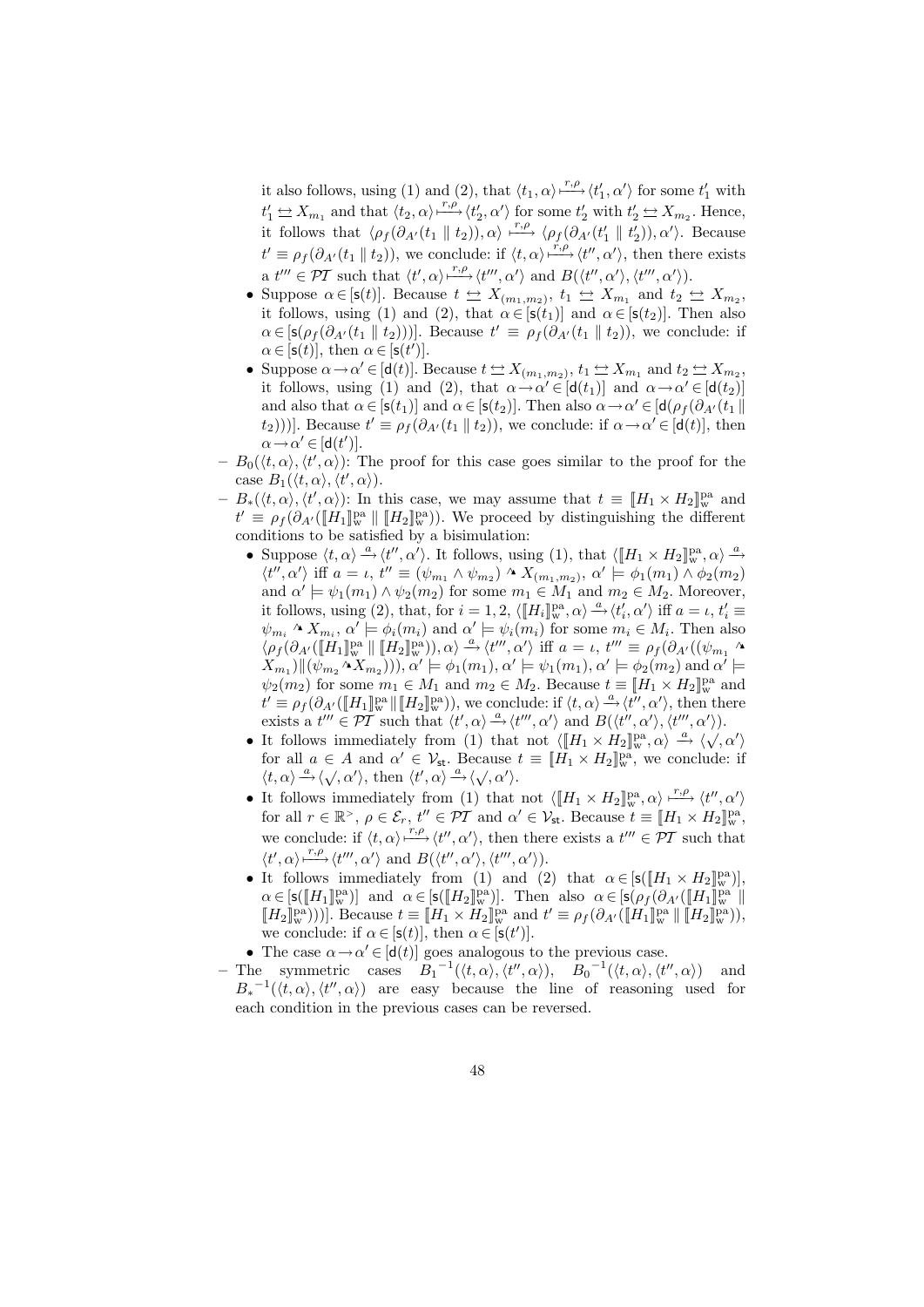This finishes the proof that  $B$  is a bisimulation. By definition, we have  $B(\langle [H_1 \times H_2] \!]^{\text{pa}}_{\text{w}}, \alpha \rangle, \langle \rho_f(\partial_{A'}([H_1] \!]^{\text{pa}}_{\text{w}} \parallel [H_2] \!]^{\text{pa}}_{\text{w}})), \alpha \rangle)$  for all  $\alpha \in \mathcal{V}_{\text{st}}$ . So, we immediately conclude that  $[[H_1 \times H_2]]_w^{\text{pa}} \rightharpoonup \rho_f(\partial_{A'}([\![H_1]\!]_w^{\text{pa}} \parallel [\![H_2]\!]_w^{\text{pa}})).$ 

### B.5 Proof of Theorem 7.5

In this section, we prove the following theorem.

**Theorem 7.5**. For all continuity controlled hybrid automata H and  $V' \subseteq V(H)$ .

 $\llbracket V' \, \nabla \, H \rrbracket^{\text{pa}}_{\text{cc}} \rightleftharpoons V' \, \nabla \, \llbracket H \rrbracket^{\text{pa}}_{\text{cc}}$  .

*Proof.* Suppose that  $H = (V, W, M, E, S, \mu, \nu, \epsilon, \chi, \phi, \psi)$ . From the definitions of localization and process algebra interpretation, we obtain for  $[V' \nabla H]_{cc}^{pa}$ :

$$
\llbracket V' \nabla H \rrbracket_{cc}^{\text{pa}} = \sum_{m \in M} \tilde{\iota} \cdot (\psi_m \wedge \langle X_m | F' \rangle) , \tag{1}
$$

where the guarded recursive specification  $F'$  consists of the following equation for each  $m \in M$ :

$$
X_m = \phi_m \circ_{V' \cup W} \left( \sum_{s \in S} \chi_s \circ \widetilde{e_s} \cdot X_{m'_s} + \int_{u \in (0,\infty)} \sigma_{\text{rel}}^u(X_m) \right).
$$

From the definition of process algebra interpretation, we obtain for  $[[H]]^{\text{pa}}_{\text{cc}}$ .

$$
\llbracket H \rrbracket_{cc}^{\text{pa}} = \sum_{m \in M} \tilde{\iota} \cdot (\psi_m \wedge \langle X_m | F \rangle) , \qquad (2)
$$

where the guarded recursive specification  $F$  consists of the following equation for each  $m \in M$ :

$$
X_m = \phi_m \cap_W \left( \sum_{s \in S} \chi_s \cap \widetilde{e_s} \cdot X_{m'_s} + \int_{u \in (0,\infty)} \sigma_{\text{rel}}^u(X_m) \right).
$$

In order to preclude confusion between the variables from the different guarded recursive specifications in contexts where they are used as constants, we decorate the variables from the guarded recursive specification that forms part of  $\llbracket V' \nabla H \rrbracket_{cc}^{\text{pa}}$  with the superscript "'" and the variables from the guarded recursive specification that forms part of  $[[H]]^{\text{pa}}_{\text{cc}}$  with the superscript """ wherever they are used as constants.

We prove the bisimilarity of  $[V' \nabla H]_{cc}^{pa}$  and  $V' \nabla [H]_{cc}^{pa}$  as follows. Consider the relation

$$
B=B_*\cup B_0\cup B_1\cup B_*{}^{-1}\cup B_0{}^{-1}\cup B_1{}^{-1}\ ,
$$

where

$$
B_* = \{ (\langle [\![V' \nabla H]\!]_{cc}^{pa}, \alpha \rangle, \langle V' \nabla [\![H]\!]_{cc}^{pa}, \alpha \rangle) \mid \alpha \in \mathcal{V}_{st} \},
$$
  
\n
$$
B_0 = \{ (\langle \psi_m \wedge X'_m, \alpha \rangle, \langle V' \nabla (\psi_m \wedge X''_m), \alpha \rangle) \mid \alpha \models \phi(m) \wedge \alpha \models \psi(m) \},
$$
  
\n
$$
B_1 = \{ (\langle t', \alpha \rangle, \langle V' \nabla t'', \alpha \rangle) \mid \exists m \in M \bullet t' \simeq X'_m \wedge t'' \simeq X''_m \wedge \alpha \models \phi(m) \}.
$$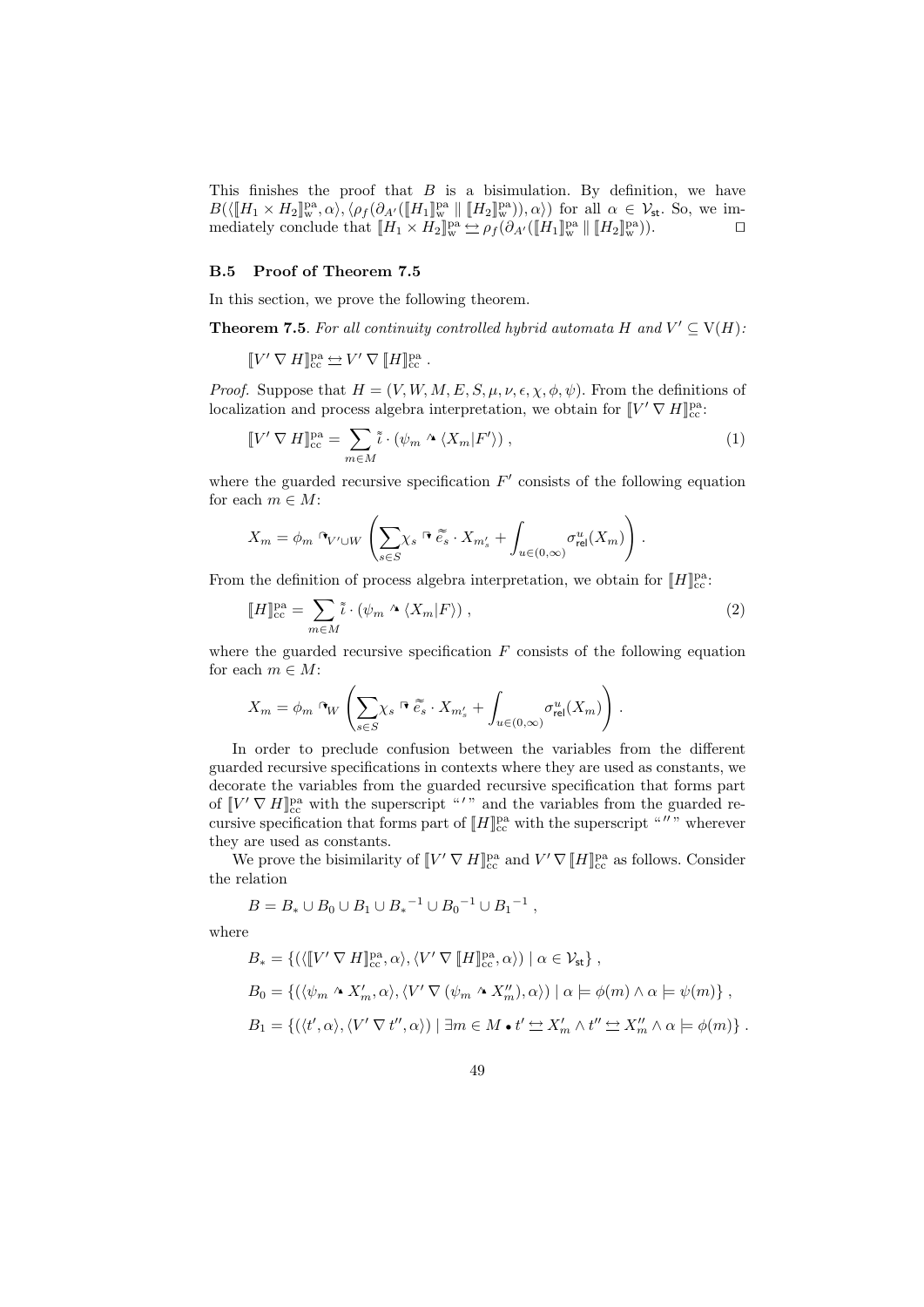Note that, by definition,  $B$  is a symmetric relation. First, we show that  $B$  is a bisimulation. Suppose  $B(\langle t_1, \alpha \rangle, \langle t_2, \alpha \rangle)$ . We proceed by distinguishing the six subrelations:

- $B_1(\langle t_1, \alpha \rangle, \langle t_2, \alpha \rangle)$ : In this case, we may assume that  $t_1 \Leftrightarrow X'_m, t_2 \equiv V' \nabla t''$ ,  $t'' \nightharpoonup X''_m$  and  $\alpha \models \phi(m)$  for some  $t'' \in \mathcal{PT}$  and  $m \in M$ . We proceed by distinguishing the different conditions to be satisfied by a bisimulation:
	- Suppose  $\langle t_1, \alpha \rangle \stackrel{a}{\rightarrow} \langle t'_1, \alpha' \rangle$ . Because  $t_1 \leftrightarrow X'_m$  and  $t'' \leftrightarrow X''_m$ , it follows, using (1) and (2), that  $\langle t'', \alpha \rangle \stackrel{a}{\rightarrow} \langle t'_2, \alpha' \rangle$ ,  $t'_1 \stackrel{\leftrightarrow}{\rightarrow} X'_{m'}$ ,  $t'_2 \stackrel{\leftrightarrow}{\rightarrow} X''_{m'}$  and  $\alpha' \models \phi(m')$  for some  $t'_2 \in \mathcal{PT}$  and  $m' \in M$ . Then also  $\langle V' \nabla t''', \alpha \rangle \stackrel{a}{\rightarrow}$  $\langle V' \nabla t'_2, \alpha' \rangle$ . Because  $t_2 \equiv V' \nabla t''$ , we conclude: if  $\langle t_1, \alpha \rangle \stackrel{a}{\rightarrow} \langle t'_1, \alpha' \rangle$ , then there exists a  $t_2'' \in \mathcal{PT}$  such that  $\langle t_2, \alpha \rangle \stackrel{a}{\rightarrow} \langle t_2'', \alpha' \rangle$  and  $B(\langle t_1', \alpha' \rangle, \langle t_2'', \alpha' \rangle)$ .
	- It follows immediately from (1) that not  $\langle t_1, \alpha \rangle \stackrel{a}{\rightarrow} \langle \sqrt{\,} \alpha' \rangle$  for all  $a \in A$ To do and  $\alpha' \in \mathcal{V}_{st}$ . Hence, we conclude: if  $\langle t_1, \alpha \rangle \stackrel{a}{\rightarrow} \langle \sqrt{\,}, \alpha' \rangle$ , then  $\langle t_2, \alpha \rangle \stackrel{a}{\rightarrow}$  $\langle \sqrt{\, \alpha'} \rangle$ .
	- Suppose  $\langle t_1, \alpha \rangle \stackrel{r,\rho}{\longrightarrow} \langle t_1', \alpha' \rangle$ . Because  $t_1 \Leftrightarrow X_m'$  and  $t'' \Leftrightarrow X_m''$ , it follows, using (1) and (2), that  $\langle t'', \alpha \rangle \stackrel{r,\rho}{\longrightarrow} \langle t'_2, \alpha' \rangle$ ,  $t'_1 \stackrel{\leftrightarrow}{\longrightarrow} X'_m$ ,  $t'_2 \stackrel{\leftrightarrow}{\longrightarrow} X''_m$ ,  $\alpha' \models \phi(m)$ 2 and  $\alpha \xrightarrow{r,\rho} \alpha' \models_{V'} \mathsf{T}$  for some  $t'_{2} \in \mathcal{PI}$ . Then also  $\langle V' \nabla t'', \alpha \rangle \xrightarrow{r,\rho} \langle V' \nabla$  $t'_2, \alpha'$ ). Because  $t_2 \equiv V' \nabla t''$ , we conclude: if  $\langle t_1, \alpha \rangle \stackrel{r, \rho}{\longrightarrow} \langle t'_1, \alpha' \rangle$ , then there exists a  $t''_2 \in \mathcal{PI}$  such that  $\langle t_2, \alpha \rangle \xrightarrow{r,\rho} \langle t''_2, \alpha' \rangle$  and  $B(\langle t'_1, \alpha' \rangle, \langle t''_2, \alpha' \rangle)$ .
	- Suppose  $\alpha \in [\mathsf{s}(t_1)]$ . Because  $t_1 \leq X'_m$  and  $t'' \leq X''_m$ , it follows, using (1) and (2), that  $\alpha \in [s(t'')]$ . Then also  $\alpha \in [s(V' \nabla t'')]$ . Because  $t_2 \equiv V' \nabla t''$ , we conclude: if  $\alpha \in [\mathsf{s}(t_1)],$  then  $\alpha \in [\mathsf{s}(t_2)].$
	- Suppose  $\alpha \rightarrow \alpha' \in [\mathsf{d}(t_1)]$ . Because  $t_1 \leftrightarroweq X'_m$  and  $t'' \leftrightarrowqq X''_m$ , it follows, using (1) and (2), that  $\alpha \to \alpha' \in [d(t'')]$  and either  $\alpha \to \alpha' \models C_{V'}$  or  $\langle t'', \alpha \rangle \nleftrightarrow$ . Then also  $\alpha \rightarrow \alpha' \in [d(V' \nabla t'')]$ . Because  $t_2 \equiv V' \nabla t''$ , we conclude: if  $\alpha \rightarrow \alpha' \in [d(t_1)],$  then  $\alpha \rightarrow \alpha' \in [d(t_2)].$
- $-B_0(\langle t_1, \alpha \rangle, \langle t_2, \alpha \rangle)$ : The proof for this case goes similar to the proof for the case  $B_1(\langle t_1, \alpha \rangle, \langle t_2, \alpha \rangle).$
- $-B_*(\langle t_1, \alpha \rangle, \langle t_2, \alpha \rangle)$ : In this case, we may assume that  $t_1 \equiv [[V' \nabla H]]_{cc}^{pa}$  and  $t_2 \equiv V' \nabla \llbracket H \rrbracket^{\text{pa}}$ . We proceed by distinguishing the different conditions to be satisfied by a bisimulation:
	- Suppose  $\langle t_1, \alpha \rangle \stackrel{a}{\longrightarrow} \langle t_1', \alpha' \rangle$ . It follows, using (1), that  $\langle \llbracket V' \nabla H \rrbracket_{cc}^{pa}, \alpha \rangle \stackrel{a}{\longrightarrow}$  $\langle t'_1, \alpha' \rangle$  iff  $a = \iota, t'_1 \equiv \psi_m \wedge X'_m, \alpha' \models \phi(m)$  and  $\alpha' \models \psi(m)$  for some  $m \in M$ . Moreover, it follows, using (2), that  $\langle \llbracket H \rrbracket^{\text{pa}}_{cc}, \alpha \rangle \stackrel{a}{\rightarrow} \langle t'_2, \alpha' \rangle$  iff  $a = \iota, t'_2 \equiv \psi_m \wedge X''_m, \, \alpha' \models \phi(m) \text{ and } \alpha' \models \psi(m) \text{ for some } m \in M.$ Then also  $\langle V' \nabla [H]_{cc}^{pa}, \alpha \rangle \stackrel{a}{\rightarrow} \langle V' \nabla t'_2, \alpha' \rangle$  iff  $a = \iota, t'_2 \equiv \psi_m \wedge X''_m$ ,  $\alpha' \models \phi(m)$  and  $\alpha' \models \psi(m)$  for some  $m \in M$ . Because  $t_1 \equiv \llbracket V' \nabla H \rrbracket^{\text{pa}}_{\text{cc}}$ and  $t_2 \equiv V' \nabla [H]_{cc}^{pa}$ , we conclude: if  $\langle t_1, \alpha \rangle \stackrel{a}{\rightarrow} \langle t'_1, \alpha' \rangle$ , then there exists a  $t'_2 \in \mathcal{PI}$  such that  $\langle t_2, \alpha \rangle \stackrel{a}{\rightarrow} \langle t'_2, \alpha' \rangle$  and  $B(\langle t'_1, \alpha' \rangle, \langle t'_2, \alpha' \rangle)$ .
	- It follows immediately from (1) that not  $\langle [V' \nabla H]_{\text{cc}}^{p\alpha}, \alpha \rangle \xrightarrow{a} \langle \sqrt{, \alpha'} \rangle$  for all  $a \in A$  and  $\alpha' \in V_{st}$ . Because  $t_1 \equiv \llbracket V' \nabla H \rrbracket_{cc}^{pa}$ , we conclude: if  $\langle t_1, \alpha \rangle \stackrel{a}{\longrightarrow}$  $\langle \psi, \alpha' \rangle$ , then  $\langle t_2, \alpha \rangle \stackrel{a}{\rightarrow} \langle \psi, \alpha' \rangle$ .
	- It follows immediately from (1) that not  $\langle \llbracket V' \nabla H \rrbracket_{\text{cc}}^{\text{pa}}, \alpha \rangle \longrightarrow^{\mathbf{r}, \rho} \langle t'_1, \alpha' \rangle$  for all  $r \in \mathbb{R}^>$ ,  $\rho \in \mathcal{E}_r$ ,  $t'_1 \in \overline{PI}$  and  $\alpha' \in \mathcal{V}_{st}$ . Because  $t_1 \equiv \llbracket V' \nabla H \rrbracket_{cc}^{pa}$ ,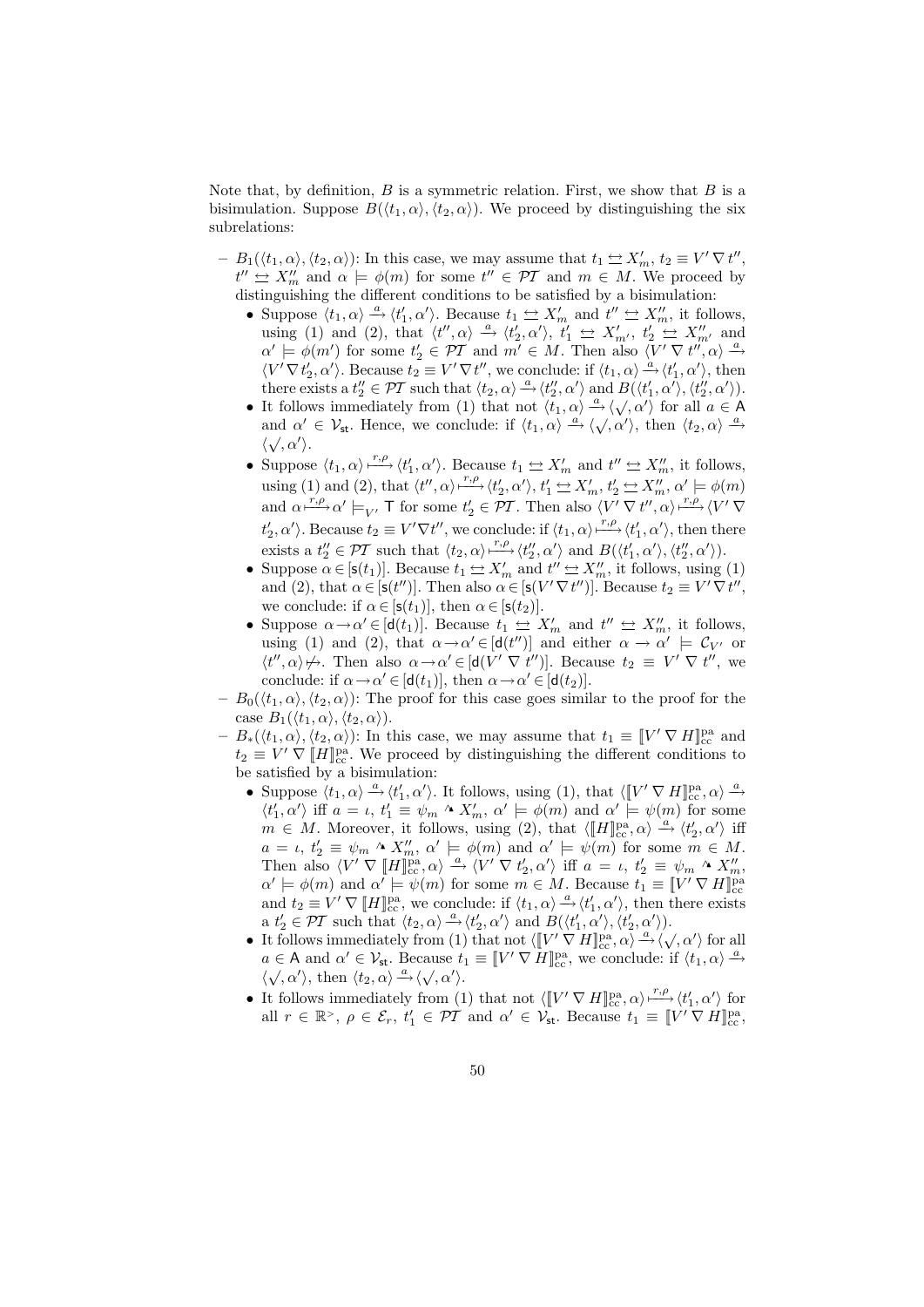we conclude: if  $\langle t_1, \alpha \rangle \stackrel{r,\rho}{\longrightarrow} \langle t'_1, \alpha' \rangle$ , then there exists a  $t'_2 \in \mathcal{PI}$  such that  $\langle t_2, \alpha \rangle \stackrel{r, \rho}{\longmapsto} \langle t_2', \alpha' \rangle$  and  $B(\langle t_1', \alpha' \rangle, \langle t_2', \alpha' \rangle)$ .

- It follows immediately from (1) and (2) that  $\alpha \in [s([V' \nabla H]_{cc}^{\text{pa}})]$  and  $\alpha \in [\mathsf{s}(\llbracket H \rrbracket^{\text{pa}}_{\text{cc}})].$  Then also  $\alpha \in [\mathsf{s}(V' \nabla \llbracket H \rrbracket^{\text{pa}}_{\text{cc}})].$  Because  $t_1 \equiv \llbracket V' \nabla H \rrbracket^{\text{pa}}_{\text{cc}}$ and  $t_2 \equiv V' \nabla [H]_{cc}^{pa}$ , we conclude: if  $\alpha \in [s(t_1)],$  then  $\alpha \in [s(t_2)].$
- The case  $\alpha \rightarrow \alpha' \in [\mathbf{d}(t_1)]$  goes analogous to the previous case.
- The symmetric cases  $B_1^{-1}(\langle t_1, \alpha \rangle, \langle t_2, \alpha \rangle), B_0^{-1}(\langle t_1, \alpha \rangle, \langle t_2, \alpha \rangle)$  and  $B_*^{-1}(\langle t_1,\alpha\rangle,\langle t_2,\alpha\rangle)$  are easy because the line of reasoning used for each condition in the previous cases can be reversed.

This finishes the proof that  $B$  is a bisimulation. By definition, we have  $B(\langle [V' \nabla H]_{cc}^{pa}, \alpha \rangle, \langle V' \nabla [H]_{cc}^{pa}, \alpha \rangle)$  for all  $\alpha \in V_{st}$ . So, we immediately conclude that  $[V' \nabla H]_{cc}^{pa} \rightleftharpoons V' \nabla [H]_{cc}^{pa}$ .

## References

- 1. R. Alur, C. Courcoubetis, N. Halbwachs, T. A. Henzinger, P.-H. Ho, X. Nicollin, A. Olivero, J. Sifakis, and S. Yovine. The algorithmic analysis of hybrid systems. Theoretical Computer Science, 138:3–34, 1995.
- 2. R. Alur, C. Courcoubetis, T. A. Henzinger, and P.-H. Ho. Hybrid automata: An algorithmic approach to the specification and verification of hybrid systems. In R. L. Grossman, A. Nerode, A. P. Ravn, and H. Rischel, editors, Hybrid Systems, volume 736 of Lecture Notes in Computer Science, pages 209–229. Springer-Verlag, 1993.
- 3. R. Alur and D. L. Dill. Automata for modeling real-time systems. In M. S. Paterson, editor, Proceedings 17th ICALP, volume 443 of Lecture Notes in Computer Science, pages 322–335. Springer-Verlag, 1990.
- 4. R. Alur and D. L. Dill. A theory of timed automata. Theoretical Computer Science, 126:183–235, 1994.
- 5. R. Alur, T. A. Henzinger, and P.-H. Ho. Automatic symbolic verification of embedded systems. IEEE Transactions on Software Engineering, 22(3):181–201, 1996.
- 6. J. C. M. Baeten and J. A. Bergstra. Real time process algebra. Formal Aspects of Computing, 3(2):142–188, 1991.
- 7. J. C. M. Baeten and J. A. Bergstra. Process algebra with propositional signals. Theoretical Computer Science, 177:381–405, 1997.
- 8. J. C. M. Baeten, J. A. Bergstra, and M. A. Reniers. Discrete time process algebra with silent step. In G. D. Plotkin, C. Stirling, and M. Tofte, editors, Proof, Language and Interaction: Essays in Honour of Robin Milner, pages 535–569. MIT Press, Cambridge, MA, 2000.
- 9. J. C. M. Baeten and C. A. Middelburg. Process algebra with timing: Real time and discrete time. In J. A. Bergstra, A. Ponse, and S. A. Smolka, editors, Handbook of Process Algebra, pages 627–684. Elsevier, Amsterdam, 2001.
- 10. J. C. M. Baeten and C. A. Middelburg. Process Algebra with Timing. Monographs in Theoretical Computer Science, An EATCS Series. Springer-Verlag, Berlin, 2002.
- 11. J. C. M. Baeten, C. A. Middelburg, and M. A. Reniers. A new equivalence for processes with timing – with an application to protocol verification. Computer Science Report 02-10, Department of Mathematics and Computer Science, Eindhoven University of Technology, October 2002.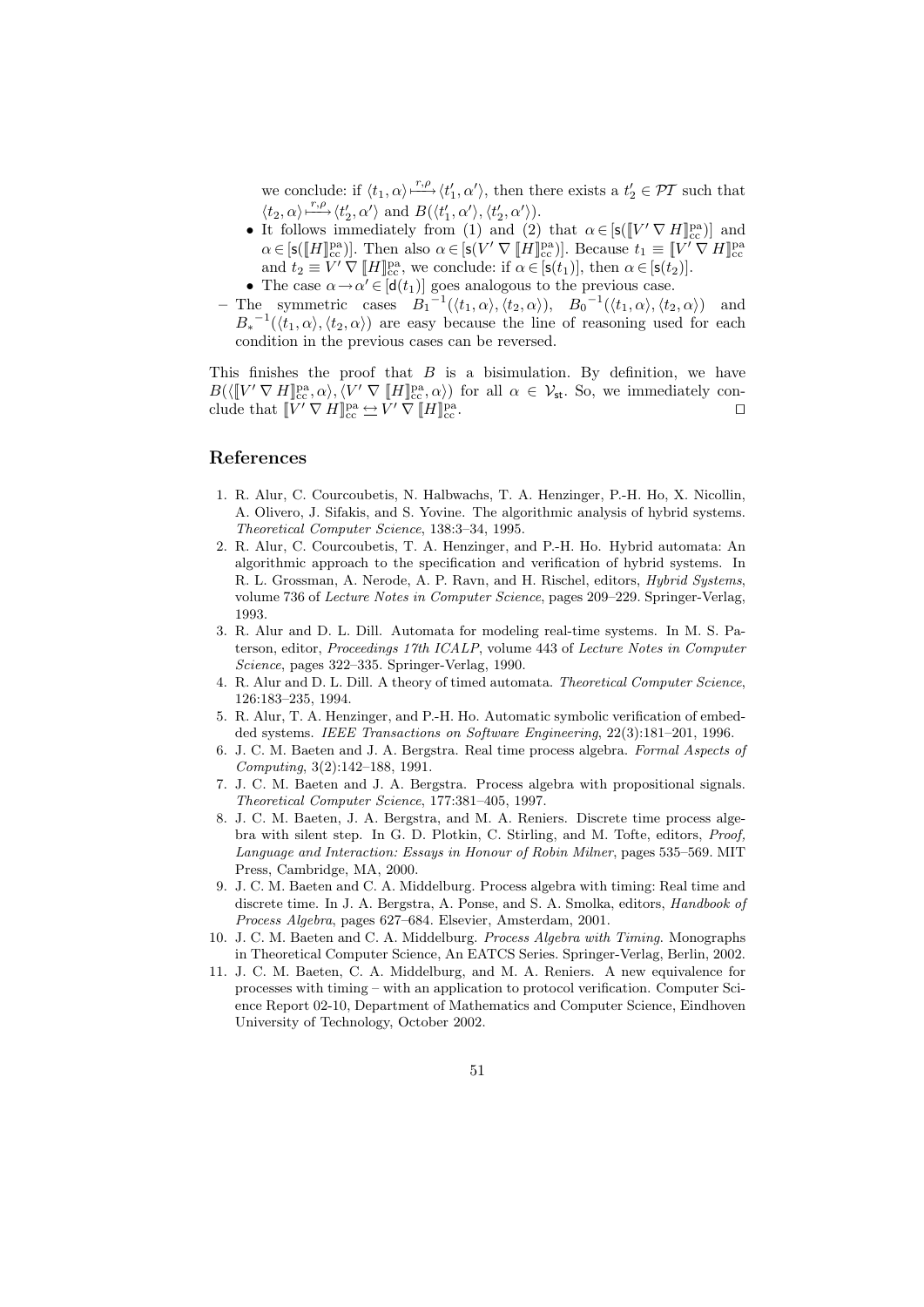- 12. J. C. M. Baeten and W. P. Weijland. Process Algebra, volume 18 of Cambridge Tracts in Theoretical Computer Science. Cambridge University Press, Cambridge, 1990.
- 13. J. A. Bergstra and J. W. Klop. The algebra of recursively defined processes and the algebra of regular processes. In J. Paredaens, editor, Proceedings 11th ICALP, volume 172 of Lecture Notes in Computer Science, pages 82–95. Springer-Verlag, 1984.
- 14. J. A. Bergstra and J. W. Klop. A complete inference system for regular processes with silent moves. In F. R. Drake and J. K. Truss, editors, Proceeedings Logic Colloquium 1986, pages 21–81. North-Holland, 1988.
- 15. J. A. Bergstra and C. A. Middelburg. Process algebra for hybrid systems. To appear in Theoretical Computer Science, 2004. Preliminary version: Computer Science Report 03-06, Department of Mathematics and Computer Science, Eindhoven University of Technology.
- 16. P. J. L. Cuijpers and M. A. Reniers. Hybrid process algebra. Computer Science Report 03-07, Department of Mathematics and Computer Science, Eindhoven University of Technology, July 2003.
- 17. J. Davies et al. Timed CSP: Theory and practice. In J. W. de Bakker, C. Huizing, W. P. de Roever, and G. Rozenberg, editors, Real Time: Theory and Practice, volume 600 of Lecture Notes in Computer Science, pages 640–675. Springer-Verlag, 1992.
- 18. J. M. Davoren. On hybrid systems and the modal  $\mu$ -calculus. In P. Antsaklis, W. Kohn, M. Lemmon, A. Nerode, and S. Sastry, editors, Hybrid Systems V, volume 1567 of Lecture Notes in Computer Science, pages 38–69. Springer-Verlag, 1999.
- 19. He Jifeng. From CSP to hybrid systems. In A. W. Roscoe, editor, A Classical Mind: Essays in Honour of C. A. R. Hoare, pages 171–189. Prentice-Hall, Englewood Cliffs, 1994.
- 20. T. A. Henzinger. The theory of hybrid automata. In LICS'96, pages 278–292. IEEE Computer Society Press, 1996.
- 21. T. A. Henzinger and P.-H. Ho. HyTech: The Cornell hybrid technology tool. In P. Antsaklis, A. Nerode, W. Kohn, and S. Sastry, editors, Hybrid Systems II, volume 999 of Lecture Notes in Computer Science, pages 265–293. Springer-Verlag, 1995.
- 22. T. A. Henzinger, P.-H. Ho, and H. Wong-Toi. HyTech: A model checker for hybrid systems. International Journal on Tools for Technology Transfer, 1(1/2):110–122, 1997.
- 23. T. A. Henzinger, P.-H. Ho, and H. Wong-Toi. Algorithmic analysis of nonlinear hybrid systems. IEEE Transactions on Automatic Control, 43:278–292, 1998.
- 24. T. A. Henzinger, B. Horowitz, R. Majumdar, and H. Wong-Toi. Beyond HyTech: Hybrid systems analysis using interval numerical methods. In N. Lynch and B. H. Krogh, editors, HSCC 2000, volume 1790 of Lecture Notes in Computer Science, pages 130–144. Springer-Verlag, 2000.
- 25. G. Lafferriere, G. J. Pappas, and S. Sastry. O-minimal hybrid systems. Mathematics of Control, Signals and Systems, 13:1–21, 2000.
- 26. N. Lynch, R. Segala, and F. W. Vaandrager. Hybrid I/O automata. Information and Computation, 185(1):105–157, 2003.
- 27. C. A. Middelburg. Variable binding operators in transition system specifications. Journal of Logic and Algebraic Programming, 47(1):15–45, 2001.
- 28. C. A. Middelburg. An alternative formulation of operational conservativity with binding terms. Journal of Logic and Algebraic Programming, 55(1/2):1–19, 2003.